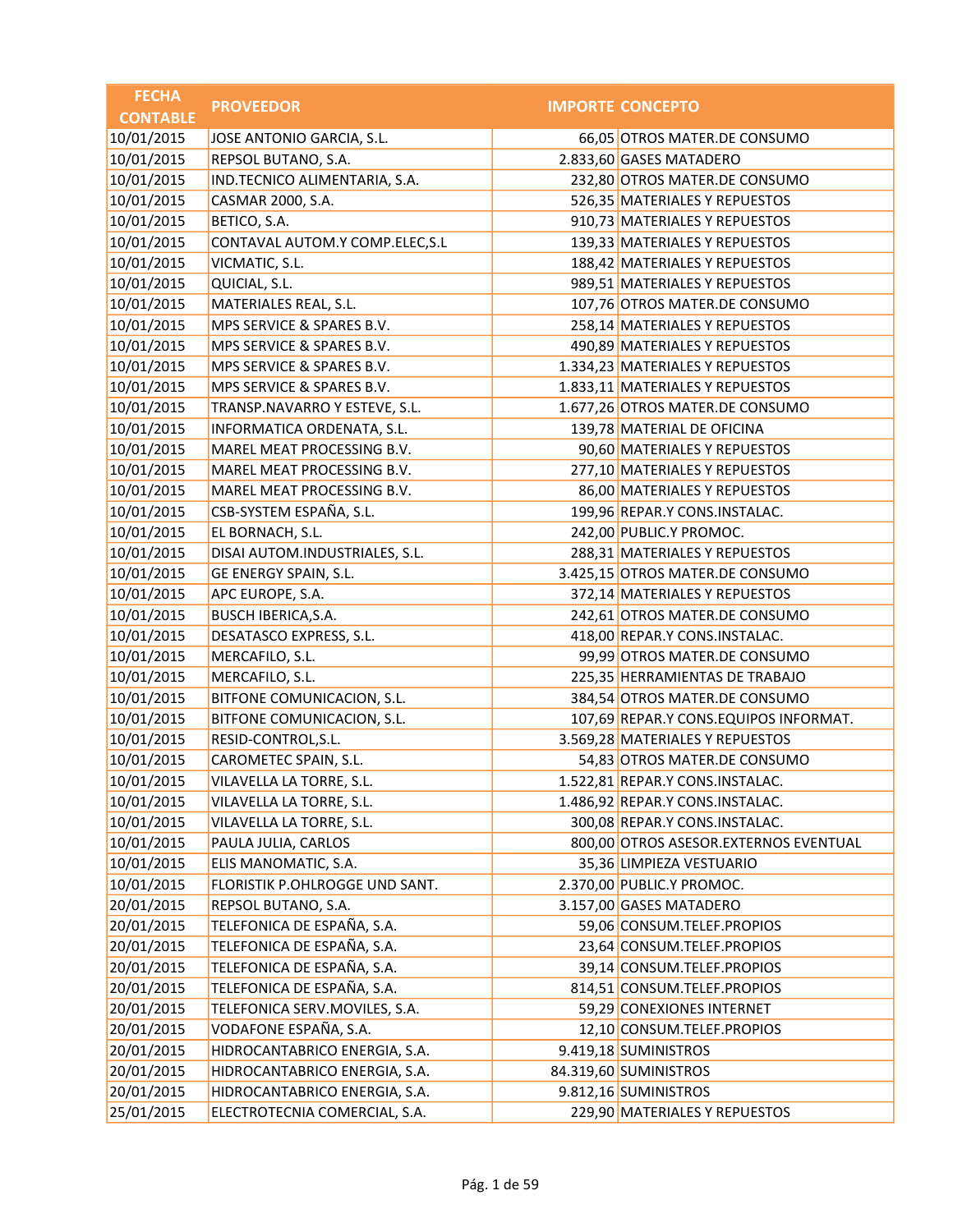| <b>FECHA</b>    | <b>PROVEEDOR</b>                   | <b>IMPORTE CONCEPTO</b>                |
|-----------------|------------------------------------|----------------------------------------|
| <b>CONTABLE</b> |                                    |                                        |
| 25/01/2015      | ELECTROTECNIA COMERCIAL, S.A.      | 671,07 MATERIALES Y REPUESTOS          |
| 25/01/2015      | T.RAFAEL CUBELLS BALLESTER, S.L    | 471,90 REPAR.Y CONS.INSTALAC.          |
| 25/01/2015      | XEROX ESPAÑA, S.A.                 | 591,65 MTO.FOTOCOPIADORA               |
| 25/01/2015      | TRANSRIC LEVANTE, S.A              | 201,30 REPAR.Y CONS.URBANIZ.           |
| 25/01/2015      | IND.TECNICO ALIMENTARIA, S.A.      | 1.604,40 MATERIALES Y REPUESTOS        |
| 25/01/2015      | CULLIGAN ESPAÑA, S.A.              | 30,69 MATERIALES Y REPUESTOS           |
| 25/01/2015      | CULLIGAN ESPAÑA, S.A.              | 493,68 OTROS MATER.DE CONSUMO          |
| 25/01/2015      | <b>GUERRERO COVES, S.L.</b>        | 284,59 MATERIALES Y REPUESTOS          |
| 25/01/2015      | CASMAR 2000, S.A.                  | 407,04 ROPA Y VESTUARIO                |
| 25/01/2015      | CASMAR 2000, S.A.                  | 1.651,66 ROPA Y VESTUARIO              |
| 25/01/2015      | CONTAVAL AUTOM.Y COMP.ELEC, S.L    | 1.090,50 MATERIALES Y REPUESTOS        |
| 25/01/2015      | GRUAS RIGAR, S.A.                  | 538,45 REPAR.Y CONS.URBANIZ.           |
| 25/01/2015      | S.A. AGRICULTORES DE LA VEGA       | 2.760,62 REPAR.Y CONS.JARDIN.          |
| 25/01/2015      | AME MATERIAL ELECTRICO, S.A.       | 19,09 MATERIALES Y REPUESTOS           |
| 25/01/2015      | QUICIAL, S.L.                      | 567,49 MATERIALES Y REPUESTOS          |
| 25/01/2015      | MONT. Y SUMINISTROS COVES, S.L.    | 1.494,02 REPAR.Y CONS.INSTALAC.        |
| 25/01/2015      | MONT. Y SUMINISTROS COVES, S.L.    | 625,57 MATERIALES Y REPUESTOS          |
| 25/01/2015      | MONT. Y SUMINISTROS COVES, S.L.    | 1.565,99 REPAR.Y CONS.INSTALAC.        |
| 25/01/2015      | COM. E IND. REPRO, S.L.            | 1.052,70 REPAR.Y CONS.INSTALAC.        |
| 25/01/2015      | MATERIALES REAL, S.L.              | 810,89 REPAR.Y CONS.URBANIZ.           |
| 25/01/2015      | TRANSMIVAL, S.L.                   | 1.159,53 MATERIALES Y REPUESTOS        |
| 25/01/2015      | SEGURISA, SERV. INT. DE SEGUR, S.A | 3.219,52 SEGURIDAD                     |
| 25/01/2015      | MPS SERVICE & SPARES B.V.          | 614,67 MATERIALES Y REPUESTOS          |
| 25/01/2015      | MPS SERVICE & SPARES B.V.          | 187,96 MATERIALES Y REPUESTOS          |
| 25/01/2015      | MPS SERVICE & SPARES B.V.          | 1.216,96 MATERIALES Y REPUESTOS        |
| 25/01/2015      | <b>BDINST ASESORES, S.L.</b>       | 1.061,91 ASESORIA FISCAL               |
| 25/01/2015      | <b>BDINST ASESORES, S.L.</b>       | 1.061,91 ASESORIA FISCAL               |
| 25/01/2015      | NAVAFLOR, S.C.                     | 60,50 RELACIONES PUBLICAS              |
| 25/01/2015      | MOTORES ELECT.ALMUSSAFES, S.L.     | 1.719,80 REPAR.Y CONS.INSTALAC.        |
| 25/01/2015      | COMPUTER SERV.Y MANTEN., S.L.      | 159,72 MTO.EQUIPOS INFORMAT.           |
| 25/01/2015      | MAREL MEAT PROCESSING B.V.         | 682,20 MATERIALES Y REPUESTOS          |
| 25/01/2015      | SOMEVA, S.L.                       | 58,90 REPAR.Y CONS.INSTALAC.           |
| 25/01/2015      | DISAI AUTOM.INDUSTRIALES, S.L.     | 159,12 HERRAMIENTAS DE TRABAJO         |
| 25/01/2015      | GE ENERGY SPAIN, S.L.              | 437,10 MATERIALES Y REPUESTOS          |
| 25/01/2015      | TAMARIT ORTEGA, JOSE LUIS          | 129,80 OTROS MATER.DE CONSUMO          |
| 25/01/2015      | AMBIENTALYS CONSULT.Y ANAL.S.L     | 312,47 MTO.CONTROL AGUA                |
| 25/01/2015      | FERTINAGRO NUTRIENTES, S.L.        | 620,97 ELIMINACION SUBPRODUCTOS        |
| 25/01/2015      | MERCAFILO, S.L.                    | 86,66 OTROS MATER.DE CONSUMO           |
| 25/01/2015      | MERCAFILO, S.L.                    | 99,29 HERRAMIENTAS DE TRABAJO          |
| 25/01/2015      | MERCAFILO, S.L.                    | 204,80 HERRAMIENTAS DE TRABAJO         |
| 25/01/2015      | INDUKERN, S.A.                     | 375,10 OTROS MATER.DE CONSUMO          |
| 25/01/2015      | AGROSAMAF, S.L.                    | 6.794,51 LIMPIEZA OFICINAS             |
| 25/01/2015      | GESLIM DE LEVANTE, S.L.            | 44.649,00 LIMPIEZA INDUSTRIAL INTERIOR |
| 25/01/2015      | REPRESENTACIONES MASIDE, S.L.      | 769,92 MATERIALES Y REPUESTOS          |
| 25/01/2015      | REPRESENTACIONES MASIDE, S.L.      | 381,39 MATERIALES Y REPUESTOS          |
| 25/01/2015      | BLUEDEC, S.L.                      | 1.502,05 REPAR.Y CONS.INSTALAC.        |
| 25/01/2015      | LABORATORIOS TACSA, S.L.           | 850,63 CONTROL ANALIT.CARNES Y CANALE  |
| 25/01/2015      | GARCIA CUENCA, JUAN CARLOS         | 1.621,40 HERRAMIENTAS DE TRABAJO       |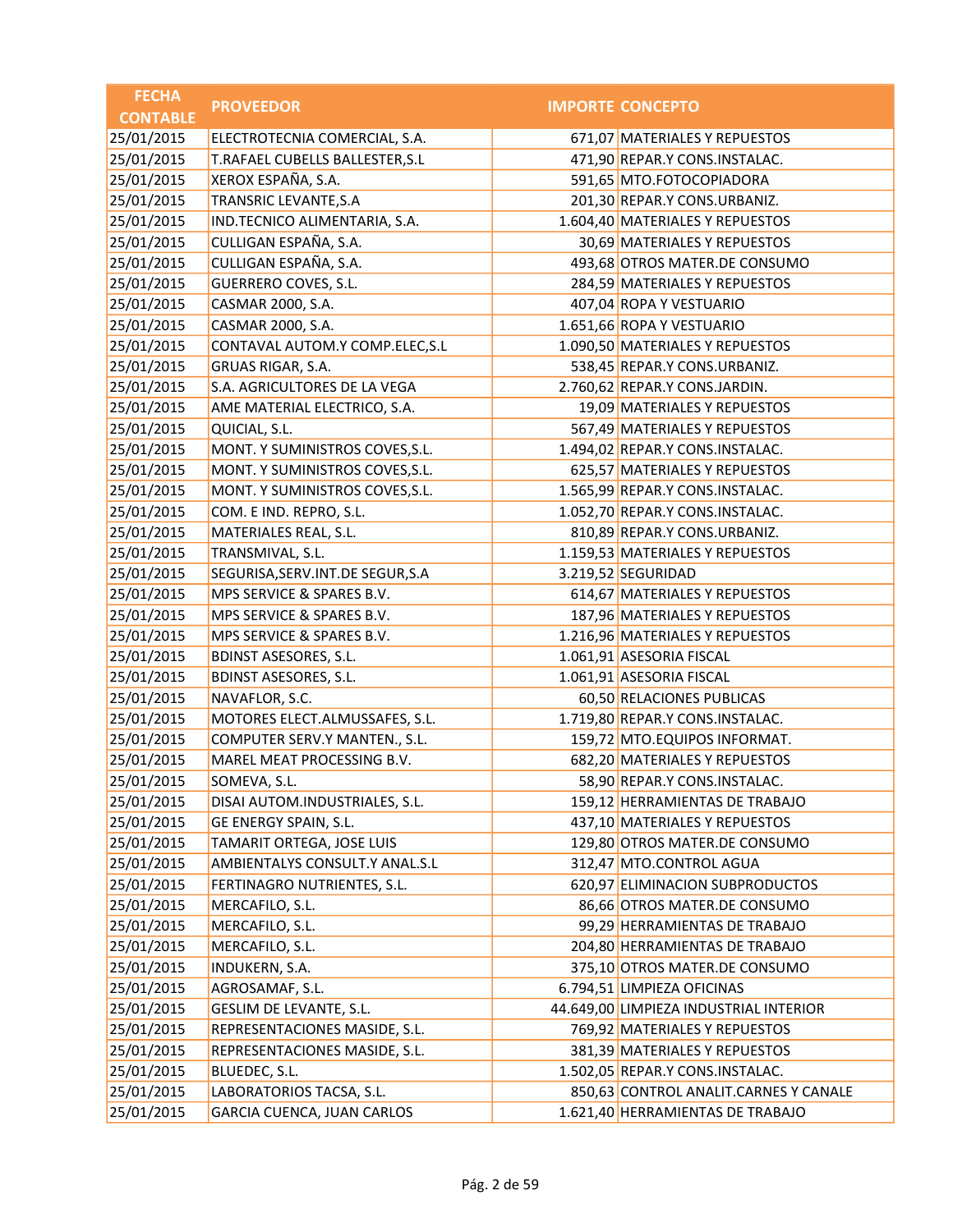| <b>FECHA</b>    | <b>PROVEEDOR</b>                   | <b>IMPORTE CONCEPTO</b>           |
|-----------------|------------------------------------|-----------------------------------|
| <b>CONTABLE</b> |                                    |                                   |
| 25/01/2015      | GIL INDUSTRIAS GRAFICAS, S.L.      | 409,59 MATERIAL DE OFICINA        |
| 25/01/2015      | GIL INDUSTRIAS GRAFICAS, S.L.      | 401,72 MATERIAL DE OFICINA        |
| 25/01/2015      | SESAELEC VALENCIA, S.A.            | 336,09 MATERIALES Y REPUESTOS     |
| 25/01/2015      | OFITAKE, S.L.                      | 632,64 MATERIAL DE OFICINA        |
| 25/01/2015      | ALUMENTUM, S.L.                    | 968,50 REPAR.Y CONS.INSTALAC.     |
| 25/01/2015      | U.T.E. MV SEGURISA-SAGITAL         | 33.387,24 INSTALACIONES           |
| 25/01/2015      | CAFETERIA ELTINA, C.B.             | 64,06 VIAJES DE GESTION           |
| 25/01/2015      | <b>GURREA MAGDALENO, Mª ISABEL</b> | 78,40 PRENSA                      |
| 25/01/2015      | <b>INTEROVIC</b>                   | 1.229,48 TASA EXT.NORMA INTEROVIC |
| 25/01/2015      | SUMINISTROS GEN.VALENCIA, S.L.     | 2.199,97 MATERIALES Y REPUESTOS   |
| 25/01/2015      | REYSAN ATLANTIC, S.L.              | 662,48 ROPA Y VESTUARIO           |
| 25/01/2015      | LAACADEMIA ESTUDIOS UNIV., S.L.    | 3.000,00 FORMACION                |
| 26/01/2015      | BLUEDEC, S.L.                      | 344,55 MATERIALES Y REPUESTOS     |
| 26/01/2015      | ELIS MANOMATIC, S.A.               | 18,15 LIMPIEZA VESTUARIO          |
| 26/01/2015      | ELIS MANOMATIC, S.A.               | 94,11 LIMPIEZA VESTUARIO          |
| 28/01/2015      | JOSE ANTONIO GARCIA, S.L.          | 152,59 OTROS MATER.DE CONSUMO     |
| 28/01/2015      | HERNANDEZ MARTI, JUAN              | 246,74 ASESORIA JURIDICA          |
| 28/01/2015      | BETICO COMPRESSORS, S.A.U.         | 2.044,59 MATERIALES Y REPUESTOS   |
| 28/01/2015      | INFORMATICA ORDENATA, S.L.         | 91,98 MATERIAL DE OFICINA         |
| 28/01/2015      | ENRIQUE GALVEZ Y ASOC., S.L.       | 822,80 ASESORAMIENTO              |
| 28/01/2015      | DISAI AUTOM.INDUSTRIALES, S.L.     | 288,31 MATERIALES Y REPUESTOS     |
| 28/01/2015      | SERV.DE GESTION DE ENERGIA, SL     | 317,63 CONSUMOS ELECTRICIDAD      |
| 28/01/2015      | AISLAMIENTOS SEAR, S.L.            | 1.645,58 REPAR.Y CONS.INSTALAC.   |
| 28/01/2015      | REPRESENTACIONES MASIDE, S.L.      | 30,49 MATERIALES Y REPUESTOS      |
| 31/01/2015      | JOSE ANTONIO GARCIA, S.L.          | 173,57 OTROS MATER.DE CONSUMO     |
| 31/01/2015      | AZASA, INST. QUIR. Y MAT. GAN. SA  | 675,42 HERRAMIENTAS DE TRABAJO    |
| 31/01/2015      | ACFLUID AUTOMATIZACION, S.L.       | 346,19 MATERIALES Y REPUESTOS     |
| 31/01/2015      | ROSER CONSTRUC.METALICAS, S.A.     | 227,48 MATERIALES Y REPUESTOS     |
| 31/01/2015      | VIDAL MARTINEZ, RICARDO            | 238,09 COMPRAS                    |
| 31/01/2015      | TERNERA NATURAL BALLESTER, S.L.    | 5.488,54 COMPRAS                  |
| 31/01/2015      | CARNES DASI, C.B.                  | 283,68 COMPRAS                    |
| 31/01/2015      | HNOS. ORTI OLMOS SAT 8313          | 948,88 COMPRAS                    |
| 31/01/2015      | CARNES A.SORIANO E HIJOS, S.L.     | 863,81 COMPRAS                    |
| 31/01/2015      | S.AGR.Y GANAD. DE CHESTE, S.L.     | 8.942,58 COMPRAS                  |
| 31/01/2015      | RIERA FERRER, ENRIQUE              | 7.003,84 COMPRAS                  |
| 31/01/2015      | JAIME SANCHEZ TELLO, S.L.          | 2.464,85 COMPRAS                  |
| 31/01/2015      | EXPLOTACIONES GAUSA, S.L.          | 12.567,56 COMPRAS                 |
| 31/01/2015      | FCO. JAVIER BAUSET FERRER          | 740,01 COMPRAS                    |
| 31/01/2015      | CARSI ALANDI, VICENTE              | 1.270,19 COMPRAS                  |
| 31/01/2015      | DISCARVAL, S.L.                    | 2.597,10 COMPRAS                  |
| 31/01/2015      | GANADOS BLAYET, S.L.               | 1.255,11 COMPRAS                  |
| 31/01/2015      | TELEFONICA DE ESPAÑA, S.A.         | 35,05 CONSUM.TELEF.PROPIOS        |
| 31/01/2015      | TEINSA, S.L.                       | 271,25 MTO.RADIOTELEFONOS         |
| 31/01/2015      | TEINSA, S.L.                       | 302,50 MTO.RADIOTELEFONOS         |
| 31/01/2015      | TRANSRIC LEVANTE, S.A              | 201,30 REPAR.Y CONS.URBANIZ.      |
| 31/01/2015      | IND.TECNICO ALIMENTARIA, S.A.      | 5.601,77 HERRAMIENTAS DE TRABAJO  |
| 31/01/2015      | CARBUROS METALICOS, S.A.           | 80,51 OTROS MATER.DE CONSUMO      |
| 31/01/2015      | CASMAR 2000, S.A.                  | 87,73 ROPA Y VESTUARIO            |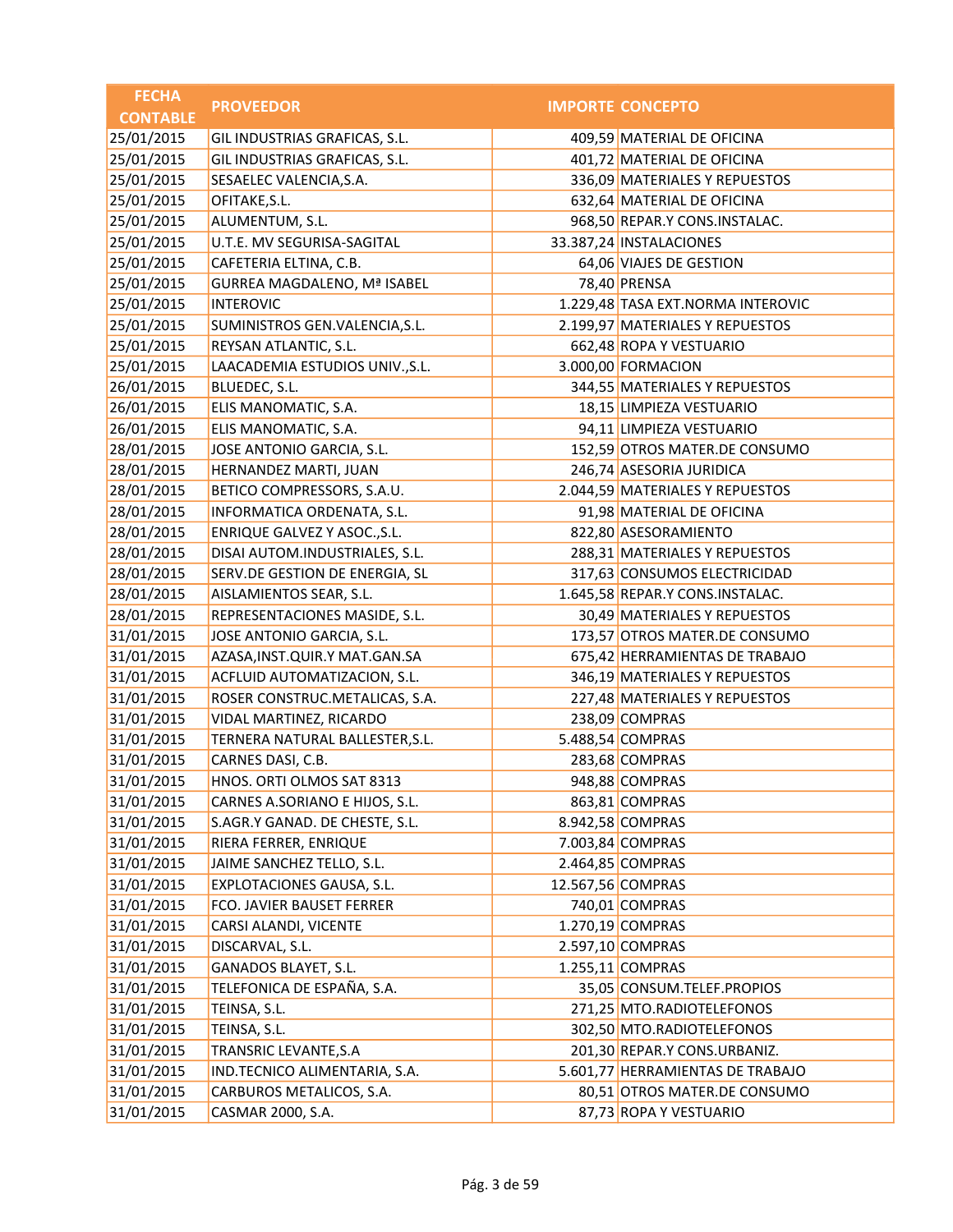| <b>FECHA</b>    | <b>PROVEEDOR</b>                   | <b>IMPORTE CONCEPTO</b>            |
|-----------------|------------------------------------|------------------------------------|
| <b>CONTABLE</b> |                                    |                                    |
| 31/01/2015      | CASMAR 2000, S.A.                  | 147,62 ROPA Y VESTUARIO            |
| 31/01/2015      | CASMAR 2000, S.A.                  | 580,80 ROPA Y VESTUARIO            |
| 31/01/2015      | CONTAVAL AUTOM.Y COMP.ELEC, S.L    | 379,01 MATERIALES Y REPUESTOS      |
| 31/01/2015      | CONTAVAL AUTOM.Y COMP.ELEC, S.L    | 2.869,65 MATERIALES Y REPUESTOS    |
| 31/01/2015      | BORRMART, S.A.                     | 84,70 SUSCRIPCIONES                |
| 31/01/2015      | EDICIONES DEUSTO, S.A.             | 66,73 MATERIAL DE OFICINA          |
| 31/01/2015      | S.A. AGRICULTORES DE LA VEGA       | 20.707,41 LIMPIEZA INDUSTRIAL      |
| 31/01/2015      | S.A. AGRICULTORES DE LA VEGA       | 22.185,56 LIMPIEZA INDUSTRIAL      |
| 31/01/2015      | SOLENIS HISPANIA, S.A.             | 4.416,50 OTROS MATER.DE CONSUMO    |
| 31/01/2015      | BUFETE HERNANDEZ-MARTI, S.L.P.     | 2.187,61 ASESORIA JURIDICA         |
| 31/01/2015      | TRANSP.ALFONSO ZAMORANO, S.L.      | 97,13 REPAR.Y CONS.INSTALAC.       |
| 31/01/2015      | <b>INTERNET XPRESS, S.L.</b>       | 1.469,42 CONEXIONES INTERNET       |
| 31/01/2015      | TORIVAL, S.L.                      | 221,58 REPAR.Y CONS.URBANIZ.       |
| 31/01/2015      | TELEFONICA ON THE SPOT SER. SA     | 26,89 CONSUM.TELEF.PROPIOS         |
| 31/01/2015      | TELEFONICA ON THE SPOT SER. SA     | 44,23 HILO MUSICAL MERCADOS        |
| 31/01/2015      | TELEFONICA ON THE SPOT SER. SA     | 45,94 HILO MUSICAL MERCADOS        |
| 31/01/2015      | QUICIAL, S.L.                      | 1.838,55 MATERIALES Y REPUESTOS    |
| 31/01/2015      | MONT. Y SUMINISTROS COVES, S.L.    | 1.261,20 REPAR.Y CONS.INSTALAC.    |
| 31/01/2015      | MONT. Y SUMINISTROS COVES, S.L.    | 1.298,90 REPAR.Y CONS.INSTALAC.    |
| 31/01/2015      | MONT. Y SUMINISTROS COVES, S.L.    | 2.048,89 REPAR.Y CONS.INSTALAC.    |
| 31/01/2015      | MONT. Y SUMINISTROS COVES, S.L.    | 698,78 MATERIALES Y REPUESTOS      |
| 31/01/2015      | MONT. Y SUMINISTROS COVES, S.L.    | 243,21 MATERIALES Y REPUESTOS      |
| 31/01/2015      | <b>BURGUET FERRER, RICARDO</b>     | 364,21 REPAR.Y CONS.INSTALAC.      |
| 31/01/2015      | QUINSU, S.L.                       | 169,23 OTROS MATER.DE CONSUMO      |
| 31/01/2015      | QUINSU, S.L.                       | 1.942,66 OTROS MATER.DE CONSUMO    |
| 31/01/2015      | TRANSMIVAL, S.L.                   | 1.678,16 MATERIALES Y REPUESTOS    |
| 31/01/2015      | SEGURISA, SERV. INT. DE SEGUR, S.A | 4.405,66 VIGILANCIA Y SEGURIDAD    |
| 31/01/2015      | MPS SERVICE & SPARES B.V.          | 391,82 MATERIALES Y REPUESTOS      |
| 31/01/2015      | MPS SERVICE & SPARES B.V.          | 785,48 MATERIALES Y REPUESTOS      |
| 31/01/2015      | MPS SERVICE & SPARES B.V.          | 2.443,60 MATERIALES Y REPUESTOS    |
| 31/01/2015      | MPS SERVICE & SPARES B.V.          | 7.047,22 MATERIALES Y REPUESTOS    |
| 31/01/2015      | EMPR.M.VALENCIANA DE AGUAS, S.A.   | 1.159,99 CONSUMOS AGUA POTABLE     |
| 31/01/2015      | EMPR.M.VALENCIANA DE AGUAS, S.A    | 7.797,85 CONSUMOS AGUA POTABLE     |
| 31/01/2015      | <b>BDINST ASESORES, S.L.</b>       | 1.061,91 ASESORIA FISCAL           |
| 31/01/2015      | TRANSP.NAVARRO Y ESTEVE, S.L.      | 1.726,02 OTROS MATER.DE CONSUMO    |
| 31/01/2015      | TEIXIDO CORRATGE, F.JAVIER         | 989,78 ASESOR.INFORMAT.            |
| 31/01/2015      | MOTORES ELECT.ALMUSSAFES, S.L.     | 664,39 MATERIALES Y REPUESTOS      |
| 31/01/2015      | JUNGHEINRICH DE ESPAÑA, S.A.       | 359,37 REPAR.Y CONS.INSTALAC.      |
| 31/01/2015      | SANTOS Y TAMAIN, S.L.              | 3.885,31 REPAR.Y CONS.INSTALAC.    |
| 31/01/2015      | SANTOS Y TAMAIN, S.L.              | 1.026,56 REPAR.Y CONS.INSTALAC.    |
| 31/01/2015      | ENDESA ENERGIA, S.A.               | 74.007,81 SUMINISTROS              |
| 31/01/2015      | VODAFONE ESPAÑA, S.A.              | 925,76 CONSUM.TELEF.PROPIOS        |
| 31/01/2015      | VODAFONE ESPAÑA, S.A.              | 87,12 MATERIAL DE OFICINA          |
| 31/01/2015      | MAREL MEAT PROCESSING B.V.         | 371,64 MATERIALES Y REPUESTOS      |
| 31/01/2015      | CSB-SYSTEM ESPAÑA, S.L.            | 199,96 MANT.SOFTWARE SALA DESPIECE |
| 31/01/2015      | CSB-SYSTEM ESPAÑA, S.L.            | 709,68 MANT.SOFTWARE SALA DESPIECE |
| 31/01/2015      | SOMEVA, S.L.                       | 29,27 REPAR.Y CONS.INSTALAC.       |
| 31/01/2015      | SOMEVA, S.L.                       | 41,49 REPAR.Y CONS.INSTALAC.       |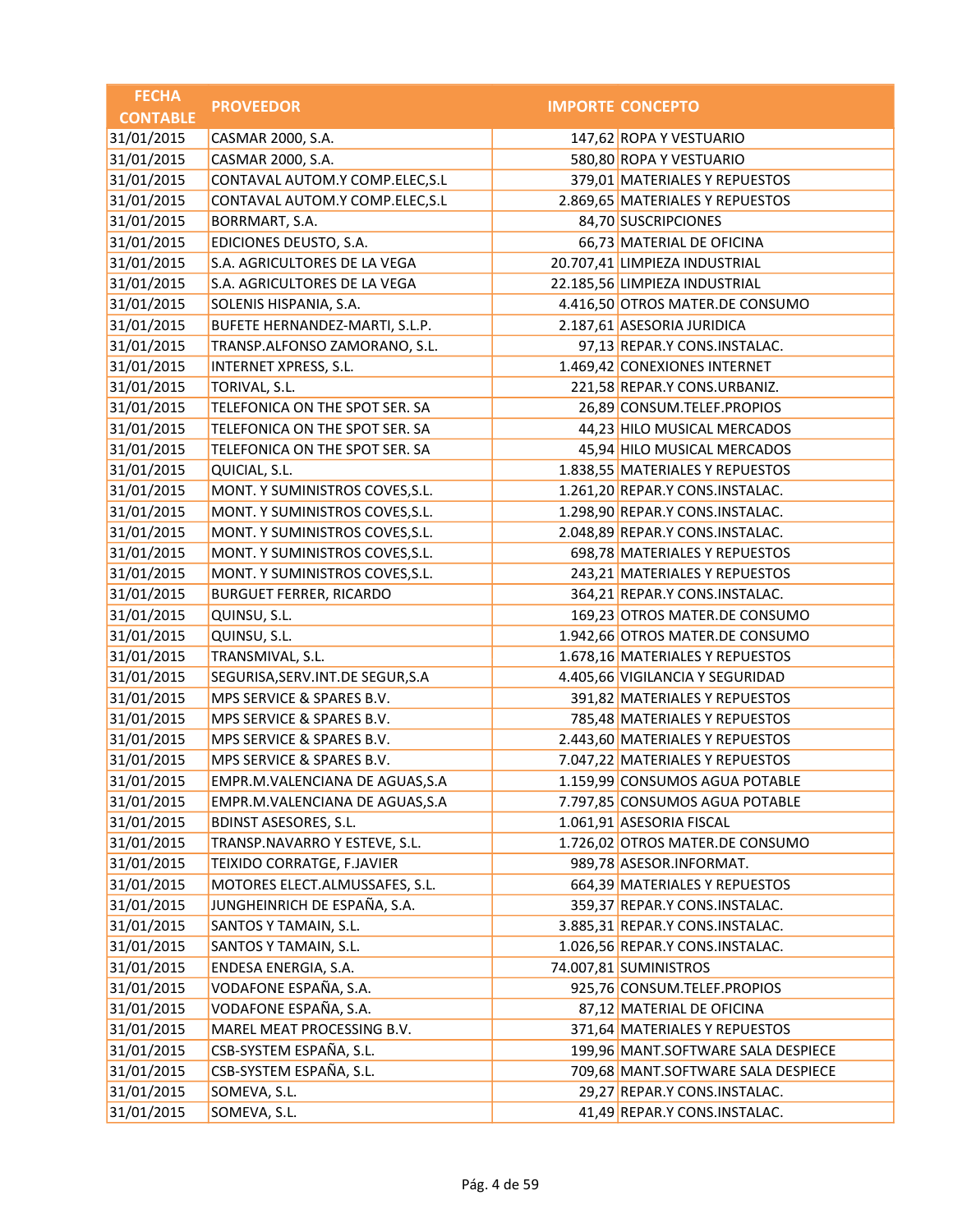| <b>FECHA</b>    | <b>PROVEEDOR</b>               | <b>IMPORTE CONCEPTO</b>             |
|-----------------|--------------------------------|-------------------------------------|
| <b>CONTABLE</b> |                                |                                     |
| 31/01/2015      | BRISANT, C.B.                  | 321,10 VIAJES DE GESTION            |
| 31/01/2015      | GE ENERGY SPAIN, S.L.          | 3.425,15 OTROS MATER.DE CONSUMO     |
| 31/01/2015      | INSTALACIONES JOFRAN, S.L.L.   | 1.558,06 REPAR.Y CONS.INSTALAC.     |
| 31/01/2015      | SOC.DE PREV.UMIVALE, S.L.U.    | 1.024,01 SERV.MEDICOS               |
| 31/01/2015      | VALORA PREVENCION, S.L.U.      | 760,19 SERV.MEDICOS                 |
| 31/01/2015      | TECNIROGMA SUM.DEL FRED, S.L.  | 612,62 MATERIALES Y REPUESTOS       |
| 31/01/2015      | TECNIROGMA SUM.DEL FRED, S.L.  | 612,62 MATERIALES Y REPUESTOS       |
| 31/01/2015      | T.P.INSTALACIONES, S.L.        | 1.403,55 REPAR.Y CONS.INSTALAC.     |
| 31/01/2015      | VAL-SUR, S.L.                  | 168,77 MATERIALES Y REPUESTOS       |
| 31/01/2015      | VAL-SUR, S.L.                  | 170,94 MATERIALES Y REPUESTOS       |
| 31/01/2015      | JOHNSON CONTROLS ESPAÑA, S.L.  | 627,63 MATERIALES Y REPUESTOS       |
| 31/01/2015      | KROMSCHROEDER, S.A.            | 489,54 MATERIALES Y REPUESTOS       |
| 31/01/2015      | KLÜBER LUBRICAT.GMBH IBER.S.C. | 1.687,77 OTROS MATER.DE CONSUMO     |
| 31/01/2015      | N.L.R. MENSAJEROS, S.L.        | 360,02 MENSAJERIA                   |
| 31/01/2015      | FUNDICION DUCTIL FABREGAS, S.A | 148,67 OTROS MATER.DE CONSUMO       |
| 31/01/2015      | MARTINEZ ARCE, SANTIAGO        | 374,99 REPAR.Y CONS.INSTALAC.       |
| 31/01/2015      | AMBIENTALYS CONSULT.Y ANAL.S.L | 271,33 MTO.CONTROL AGUA             |
| 31/01/2015      | FERTINAGRO NUTRIENTES, S.L.    | 466,58 ELIMINACION SUBPRODUCTOS     |
| 31/01/2015      | FERTINAGRO NUTRIENTES, S.L.    | 566,28 ELIMINACION SUBPRODUCTOS     |
| 31/01/2015      | FERTINAGRO NUTRIENTES, S.L.    | 574,99 ELIMINACION SUBPRODUCTOS     |
| 31/01/2015      | FERTINAGRO NUTRIENTES, S.L.    | 604,03 ELIMINACION SUBPRODUCTOS     |
| 31/01/2015      | ALAPONT SOLUC.LOGISTICAS, S.L. | 290,22 REPAR.Y CONS.INSTALAC.       |
| 31/01/2015      | MERCAFILO, S.L.                | 397,18 HERRAMIENTAS DE TRABAJO      |
| 31/01/2015      | VCIANA.MENSAJE.Y GESTION, S.C. | 243,25 MENSAJERIA                   |
| 31/01/2015      | EASY WATER SOLUTIONS, S.L.     | 302,09 MATERIALES Y REPUESTOS       |
| 31/01/2015      | ELITEQ SANIDAD AMBIENTAL, S.L. | 229,90 REPAR.Y CONS.INSTALAC.       |
| 31/01/2015      | REPRESENTACIONES MASIDE, S.L.  | 842,14 MATERIALES Y REPUESTOS       |
| 31/01/2015      | REPRESENTACIONES MASIDE, S.L.  | 1.091,61 MATERIALES Y REPUESTOS     |
| 31/01/2015      | HIDROCANTABRICO ENERGIA, S.A.  | 1.850,30 CONSUMOS ELECTRICIDAD      |
| 31/01/2015      | HIDROCANTABRICO ENERGIA, S.A.  | 1.557,72 CONSUMOS ELECTRICIDAD      |
| 31/01/2015      | HIDROCANTABRICO ENERGIA, S.A.  | 1.360,11 CONSUMOS ELECTRICIDAD      |
| 31/01/2015      | BLUEDEC, S.L.                  | 3.874,07 REPAR.Y CONS.URBANIZ.      |
| 31/01/2015      | BONCARTO, S.L.                 | 1.608,89 OTROS MATER.DE CONSUMO     |
| 31/01/2015      | RESID-CONTROL, S.L.            | 3.767,61 MATERIALES Y REPUESTOS     |
| 31/01/2015      | RESID-CONTROL, S.L.            | 572,22 MATERIALES Y REPUESTOS       |
| 31/01/2015      | GARCIA ZACARES, S.L.           | 253,42 MATERIALES Y REPUESTOS       |
| 31/01/2015      | OFITAKE, S.L.                  | 641,40 MATERIAL DE OFICINA          |
| 31/01/2015      | OFITAKE, S.L.                  | 429,84 HERRAMIENTAS DE TRABAJO      |
| 31/01/2015      | ADDO IMPRESORES, S.A.L.        | 2.262,70 PUBLIC.Y PROMOC.           |
| 31/01/2015      | POU DE APIRISI 2012, S.L.      | 243,00 OTROS GASTOS DE PERSONAL     |
| 31/01/2015      | PRESENCIAL TIME, S.L.          | 60,50 OTROS CONTRATOS MTO.          |
| 31/01/2015      | U.T.E. MV SEGURISA-SAGITAL     | 33.387,24 VIGILANCIA Y SEGURIDAD    |
| 31/01/2015      | AL AIR LIQUIDE ESPAÑA, S.A.    | 18,15 GASES MATADERO                |
| 31/01/2015      | AL AIR LIQUIDE ESPAÑA, S.A.    | 3.181,09 GASES MATADERO             |
| 31/01/2015      | <b>INTERPORC</b>               | 17.939,70 TASA EXT. NORMA INTERPORC |
| 31/01/2015      | CAROMETEC SPAIN, S.L.          | 2.604,40 MATERIALES Y REPUESTOS     |
| 31/01/2015      | CAROMETEC SPAIN, S.L.          | 8.830,82 REPAR.Y CONS.INSTALAC.     |
| 31/01/2015      | VILAVELLA LA TORRE, S.L.       | 1.696,57 REPAR.Y CONS.URBANIZ.      |
|                 |                                |                                     |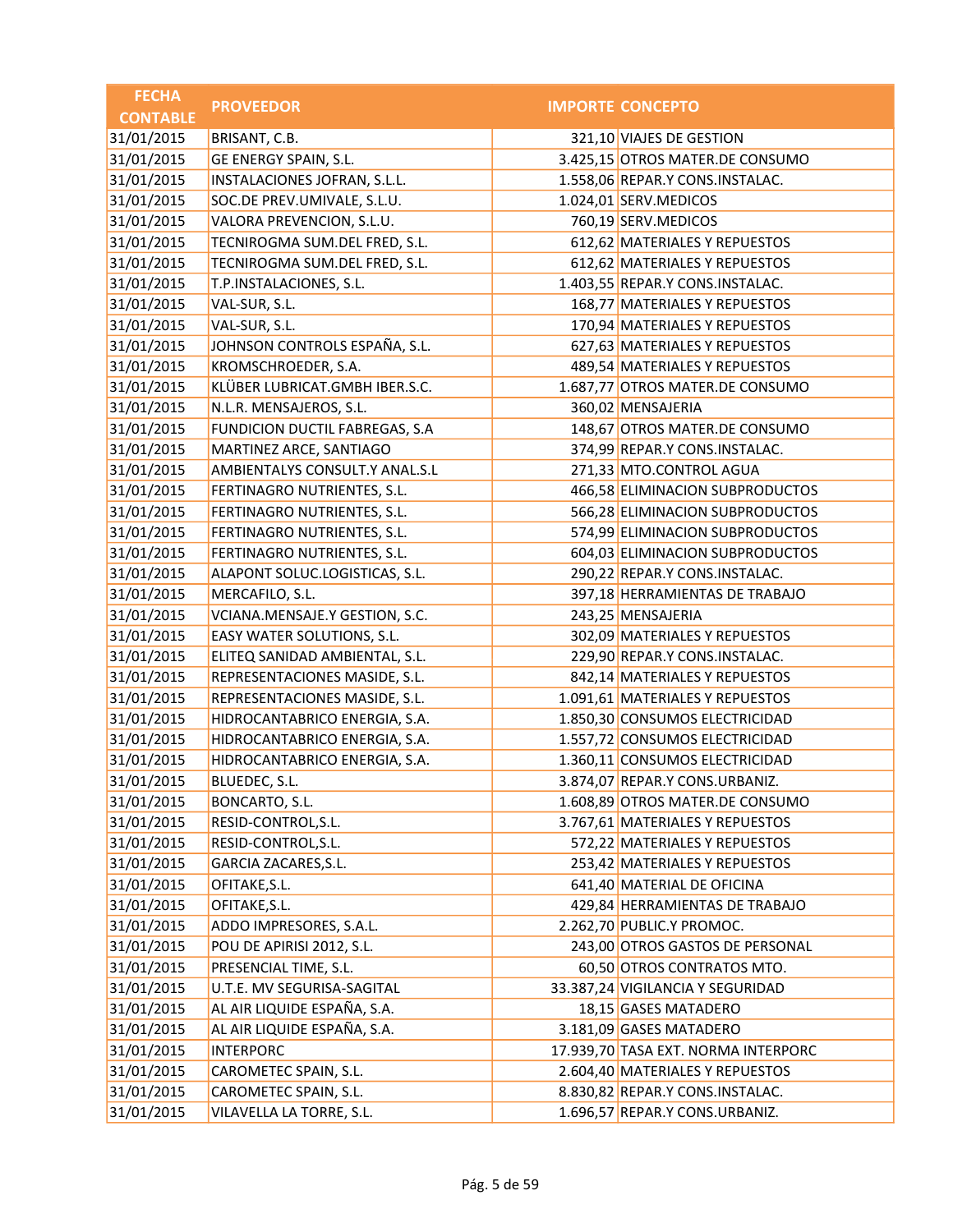| <b>FECHA</b>    | <b>PROVEEDOR</b>                |                    | <b>IMPORTE CONCEPTO</b>           |
|-----------------|---------------------------------|--------------------|-----------------------------------|
| <b>CONTABLE</b> |                                 |                    |                                   |
| 31/01/2015      | PPS, S.A.                       | 6.366,53 PPS, S.A. |                                   |
| 31/01/2015      | PPS, S.A.                       |                    | 2.706,83 LIMPIEZA DESPOJOS        |
| 31/01/2015      | PPS, S.A.                       |                    | 5.770,44 LIMPIEZA DESPOJOS        |
| 31/01/2015      | PPS, S.A.                       |                    | 5.080,34 LIMPIEZA DESPOJOS        |
| 31/01/2015      | PPS, S.A.                       |                    | 3.326,76 LIMPIEZA DESPOJOS        |
| 31/01/2015      | PPS, S.A.                       |                    | 6.374,82 LIMPIEZA DESPOJOS        |
| 31/01/2015      | PPS, S.A.                       |                    | 2.410,33 LIMPIEZA DESPOJOS        |
| 31/01/2015      | PPS, S.A.                       |                    | 978,62 LIMPIEZA DESPOJOS          |
| 31/01/2015      | PPS, S.A.                       |                    | 3.728,03 LIMPIEZA DESPOJOS        |
| 31/01/2015      | PPS, S.A.                       |                    | 4.218,83 LIMPIEZA DESPOJOS        |
| 31/01/2015      | PPS, S.A.                       |                    | 4.698,44 LIMPIEZA DESPOJOS        |
| 31/01/2015      | PPS, S.A.                       |                    | 9,33 LIMPIEZA DESPOJOS            |
| 31/01/2015      | PPS, S.A.                       |                    | 4.154,46 LIMPIEZA DESPOJOS        |
| 31/01/2015      | VAREA SAEZ, FRANCISCO           |                    | 571,20 ASESORAMIENTOS             |
| 31/01/2015      | EL REY DEL DESATASCO, S.L.      |                    | 629,20 REPAR.Y CONS.INSTALAC.     |
| 31/01/2015      | SUMINISTROS GEN.VALENCIA, S.L.  |                    | 142,19 MATERIALES Y REPUESTOS     |
| 31/01/2015      | SUMINISTROS GEN.VALENCIA, S.L.  |                    | 4.460,45 MATERIALES Y REPUESTOS   |
| 31/01/2015      | ELIS MANOMATIC, S.A.            |                    | 2.018,41 LAVANDERIA DE VESTUARIOS |
| 31/01/2015      | ELIS MANOMATIC, S.A.            |                    | 204,53 LAVANDERIA DE VESTUARIOS   |
| 31/01/2015      | DEXIBERICA SOL.IND., S.A.U.     |                    | 1.524,82 MATERIALES Y REPUESTOS   |
| 31/01/2015      | SECURITAS SEGURIDAD ESPAÑA, SA. |                    | 937,96 VIGILANCIA Y SEGURIDAD     |
| 31/01/2015      | HERVAS 2H5 AVANCES Y DESAR., SL |                    | 531,80 OTROS MATER.DE CONSUMO     |
| 31/01/2015      | WORK MAN ACP SOC.COOPERATIVA    |                    | 381.189,05 MAQUILA EXTERIOR       |
| 10/02/2015      | SUGEIN, S.L.                    |                    | 1.873,16 MATERIALES Y REPUESTOS   |
| 10/02/2015      | SUGEIN, S.L.                    |                    | 880,32 MATERIALES Y REPUESTOS     |
| 10/02/2015      | ACFLUID AUTOMATIZACION, S.L.    |                    | 1.242,96 MATERIALES Y REPUESTOS   |
| 10/02/2015      | ACFLUID AUTOMATIZACION, S.L.    |                    | 30,75 MATERIALES Y REPUESTOS      |
| 10/02/2015      | ELECTROTECNIA COMERCIAL, S.A.   |                    | 87,12 MATERIALES Y REPUESTOS      |
| 10/02/2015      | IMPORTADORA TUDELANA, S.A.      |                    | 526,59 MATERIALES Y REPUESTOS     |
| 10/02/2015      | IMPORTADORA TUDELANA, S.A.      |                    | 1.479,42 HERRAMIENTAS DE TRABAJO  |
| 10/02/2015      | IMPORTADORA TUDELANA, S.A.      |                    | 1.923,40 HERRAMIENTAS DE TRABAJO  |
| 10/02/2015      | ROSER CONSTRUC.METALICAS, S.A.  |                    | 215,38 MATERIALES Y REPUESTOS     |
| 10/02/2015      | IND.TECNICO ALIMENTARIA, S.A.   |                    | 940,75 MATERIALES Y REPUESTOS     |
| 10/02/2015      | IND.TECNICO ALIMENTARIA, S.A.   |                    | 215,19 OTROS MATER.DE CONSUMO     |
| 10/02/2015      | IND.TECNICO ALIMENTARIA, S.A.   |                    | 293,35 MATERIALES Y REPUESTOS     |
| 10/02/2015      | CASMAR 2000, S.A.               |                    | 660,06 ROPA Y VESTUARIO           |
| 10/02/2015      | CASMAR 2000, S.A.               |                    | 1.265,90 ROPA Y VESTUARIO         |
| 10/02/2015      | CASMAR 2000, S.A.               |                    | 275,20 ROPA Y VESTUARIO           |
| 10/02/2015      | DISPROIN LEVANTE, S.L.          |                    | 59,25 MTO.EQUIPOS OFICINA         |
| 10/02/2015      | SUMINISTROS MARVAL, S.L.        |                    | 84,82 MATERIALES Y REPUESTOS      |
| 10/02/2015      | SOLENIS HISPANIA, S.A.          |                    | 4.416,50 OTROS MATER.DE CONSUMO   |
| 10/02/2015      | VIDRA FOC, S.A.                 |                    | 29,04 OTROS MATER.DE CONSUMO      |
| 10/02/2015      | VIDRA FOC, S.A.                 |                    | 70,97 HERRAMIENTAS DE TRABAJO     |
| 10/02/2015      | BIZERBA IBERIA ESPAÑA, S.A.     |                    | 761,70 REPAR.Y CONS.INSTALAC.     |
| 10/02/2015      | TRANSP.ALFONSO ZAMORANO, S.L.   |                    | 110,73 REPAR.Y CONS.INSTALAC.     |
| 10/02/2015      | <b>INTERNET XPRESS, S.L.</b>    |                    | 874,83 CONEXIONES INTERNET        |
| 10/02/2015      | QUICIAL, S.L.                   |                    | 567,49 MATERIALES Y REPUESTOS     |
| 10/02/2015      | MONT. Y SUMINISTROS COVES, S.L. |                    | 1.142,80 REPAR.Y CONS.INSTALAC.   |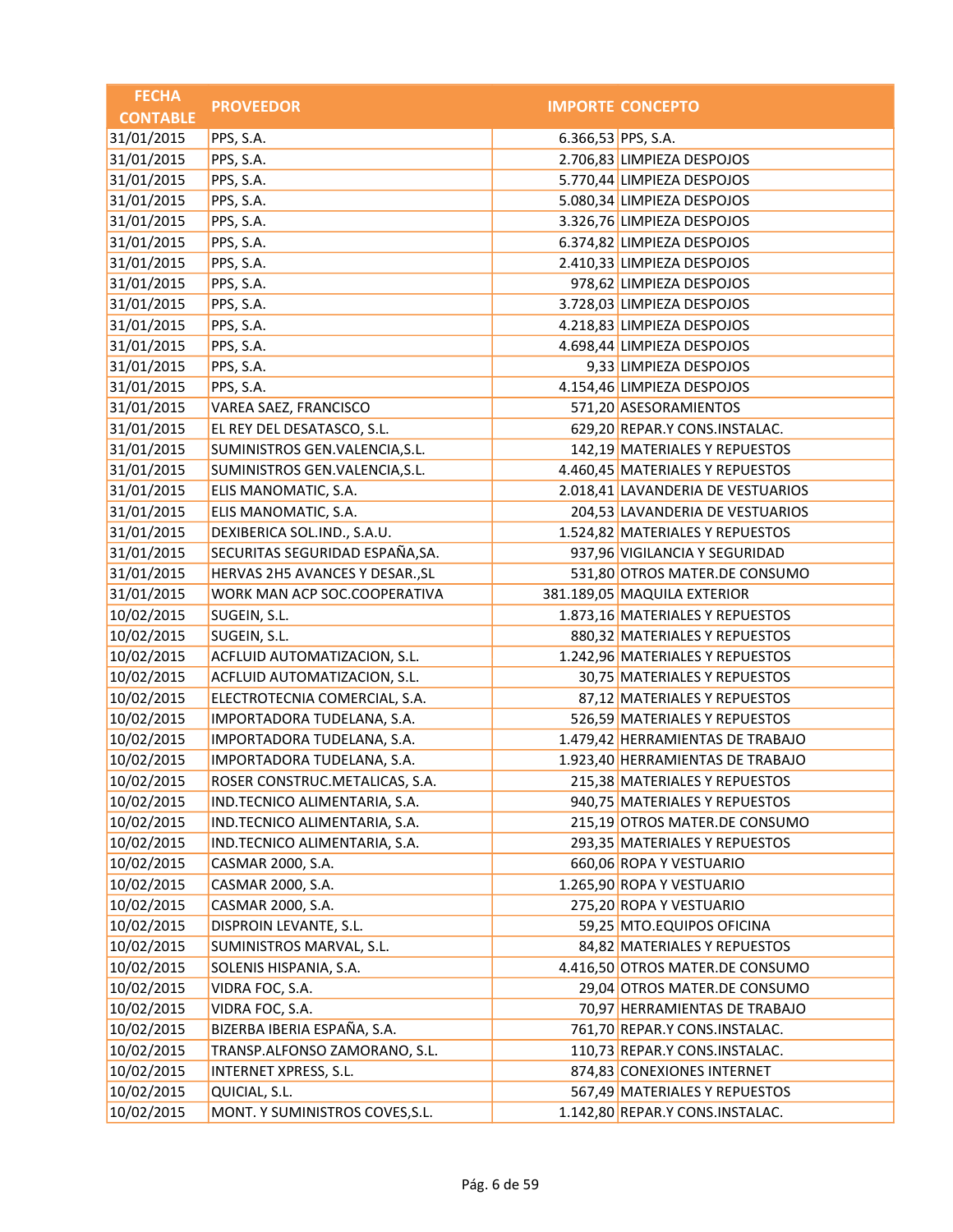| <b>FECHA</b>    | <b>PROVEEDOR</b>                | <b>IMPORTE CONCEPTO</b>               |
|-----------------|---------------------------------|---------------------------------------|
| <b>CONTABLE</b> |                                 |                                       |
| 10/02/2015      | COM. E IND. REPRO, S.L.         | 628,04 MATERIALES Y REPUESTOS         |
| 10/02/2015      | QUINSU, S.L.                    | 1.942,66 OTROS MATER.DE CONSUMO       |
| 10/02/2015      | TRANSMIVAL, S.L.                | 382,26 MATERIALES Y REPUESTOS         |
| 10/02/2015      | JUNGHEINRICH DE ESPAÑA, S.A.    | 359,37 REPAR.Y CONS.INSTALAC.         |
| 10/02/2015      | SANTOS Y TAMAIN, S.L.           | 3.823,24 REPAR.Y CONS.INSTALAC.       |
| 10/02/2015      | MAQUIN. ELECTRICA BILBAO, S.A.  | 1.342,75 REPAR.Y CONS.INSTALAC.       |
| 10/02/2015      | SOMEVA, S.L.                    | 12,22 REPAR.Y CONS.INSTALAC.          |
| 10/02/2015      | GE ENERGY SPAIN, S.L.           | 4.542,04 OTROS MATER.DE CONSUMO       |
| 10/02/2015      | INTERTRONIC INTERNACIONAL, S.L  | 282,97 MATERIALES Y REPUESTOS         |
| 10/02/2015      | INTERTRONIC INTERNACIONAL, S.L  | 655,46 MATERIALES Y REPUESTOS         |
| 10/02/2015      | DIVERSEY ESPAÑA, S.L.           | 4.367,13 OTROS MATER.DE CONSUMO       |
| 10/02/2015      | DISPOPACK VALLES, S.L.          | 4.699,04 OTROS MATER.DE CONSUMO       |
| 10/02/2015      | BUSCH IBERICA, S.A.             | 485,22 OTROS MATER.DE CONSUMO         |
| 10/02/2015      | BITFONE COMUNICACION, S.L.      | 297,66 REPAR.Y CONS.EQUIPOS INFORMAT. |
| 10/02/2015      | EASY WATER SOLUTIONS, S.L.      | 370,73 MATERIALES Y REPUESTOS         |
| 10/02/2015      | SESAELEC VALENCIA, S.A.         | 2.140,94 MATERIALES Y REPUESTOS       |
| 10/02/2015      | GARCIA ZACARES, S.L.            | 576,65 MATERIALES Y REPUESTOS         |
| 10/02/2015      | ADDO IMPRESORES, S.A.L.         | 1.007,33 PUBLIC.Y PROMOC.             |
| 10/02/2015      | ALZIRA ELECTROXUQUER, S.L.      | 65,34 MATERIALES Y REPUESTOS          |
| 10/02/2015      | ALCALAS ARIN, S.L.P.            | 90,75 REPAR.Y CONS.URBANIZ.           |
| 10/02/2015      | SUMINISTROS GEN.VALENCIA, S.L.  | 1.162,31 OTROS MATER.DE CONSUMO       |
| 10/02/2015      | OFITURIA, C.B.                  | 629,20 OTROS MATER.DE CONSUMO         |
| 10/02/2015      | DEXIBERICA SOL.IND., S.A.U.     | 513,19 MATERIALES Y REPUESTOS         |
| 19/02/2015      | JOSE ANTONIO GARCIA, S.L.       | 65,55 OTROS MATER.DE CONSUMO          |
| 19/02/2015      | BETICO COMPRESSORS, S.A.U.      | 924,65 OTROS MATER.DE CONSUMO         |
| 19/02/2015      | BETICO COMPRESSORS, S.A.U.      | 149,11 OTROS MATER.DE CONSUMO         |
| 19/02/2015      | TELEFONICA ON THE SPOT SER. SA  | 44,23 HILO MUSICAL MERCADOS           |
| 19/02/2015      | TELEFONICA ON THE SPOT SER. SA  | 45,94 HILO MUSICAL MERCADOS           |
| 19/02/2015      | TELEFONICA ON THE SPOT SER. SA  | 26,89 HILO MUSICAL CENTRALITA         |
| 19/02/2015      | MPS SERVICE & SPARES B.V.       | 1.089,38 MATERIALES Y REPUESTOS       |
| 19/02/2015      | MAREL MEAT PROCESSING B.V.      | 959,96 MATERIALES Y REPUESTOS         |
| 19/02/2015      | DISAI AUTOM.INDUSTRIALES, S.L.  | 159,12 HERRAMIENTAS DE TRABAJO        |
| 19/02/2015      | KLÜBER LUBRICAT.GMBH IBER.S.C.  | 496,75 OTROS MATER.DE CONSUMO         |
| 19/02/2015      | MARTINEZ ARCE, SANTIAGO         | 321,01 MATERIALES Y REPUESTOS         |
| 19/02/2015      | DESATASCO EXPRESS, S.L.         | 550,00 REPAR.Y CONS.INSTALAC.         |
| 19/02/2015      | HIDROCANTABRICO ENERGIA, S.A.   | 9.182,84 SUMINISTROS                  |
| 19/02/2015      | HIDROCANTABRICO ENERGIA, S.A.   | 83.189,57 SUMINISTROS                 |
| 19/02/2015      | HIDROCANTABRICO ENERGIA, S.A.   | 9.889,44 SUMINISTROS                  |
| 19/02/2015      | GARCIA CUENCA, JUAN CARLOS      | 1.225,73 HERRAMIENTAS DE TRABAJO      |
| 19/02/2015      | FILMAC CENTRE, S.L.             | 242,00 REPAR.Y CONS.EQUIPOS INFORMAT. |
| 19/02/2015      | <b>BDO AUDITORES, S.L.</b>      | 3.932,50 ASESORAMIENTO                |
| 19/02/2015      | PRESENCIAL TIME, S.L.           | 60,50 OTROS CONTRATOS MTO.            |
| 19/02/2015      | SOLER PREVENCION SEGURIDAD, S.A | 118,11 MATERIALES Y REPUESTOS         |
| 19/02/2015      | <b>INTERPORC</b>                | 21.909,47 TASA EXT. NORMA INTERPORC   |
| 19/02/2015      | <b>INTEROVIC</b>                | 1.662,18 TASA EXT.NORMA INTEROVIC     |
| 20/02/2015      | REPSOL BUTANO, S.A.             | 2.849,00 GASES MATADERO               |
| 20/02/2015      | IND.TECNICO ALIMENTARIA, S.A.   | 126,32 MATERIALES Y REPUESTOS         |
| 20/02/2015      | CASMAR 2000, S.A.               | 541,34 ROPA Y VESTUARIO               |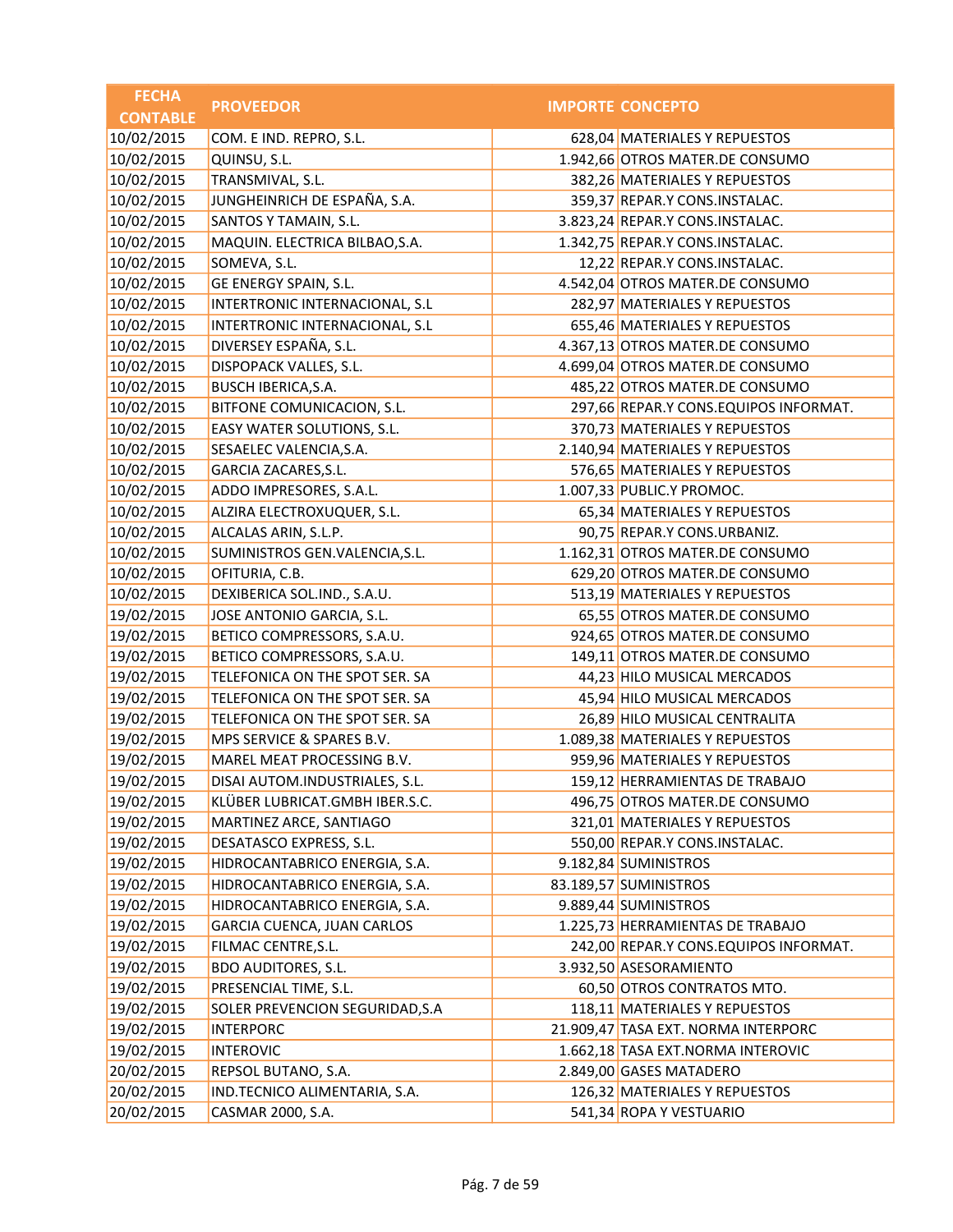| <b>FECHA</b>    | <b>PROVEEDOR</b>                  | <b>IMPORTE CONCEPTO</b>                 |
|-----------------|-----------------------------------|-----------------------------------------|
| <b>CONTABLE</b> |                                   |                                         |
| 20/02/2015      | DISPROIN LEVANTE, S.L.            | 75,44 MTO. EQUIPOS INFORMAT.            |
| 20/02/2015      | DISPROIN LEVANTE, S.L.            | 1.187,97 MTO.EQUIPOS OFIC.              |
| 20/02/2015      | COMPUTER SERV.Y MANTEN., S.L.     | 159,72 MTO.EQUIPOS INFORMAT.            |
| 20/02/2015      | SOMEVA, S.L.                      | 38,79 REPAR.Y CONS.INSTALAC.            |
| 20/02/2015      | CLORAGUA LLAMAS, S.L.             | 393,25 REPAR.Y CONS.INSTALAC.           |
| 20/02/2015      | INTERTRONIC INTERNACIONAL, S.L    | 553,84 MATERIALES Y REPUESTOS           |
| 20/02/2015      | TECNICA IND.AZULEJERA, S.A.       | 254,10 MATERIALES Y REPUESTOS           |
| 20/02/2015      | KAESER COMPRESORES, S.L.          | 509,89 MATERIALES Y REPUESTOS           |
| 20/02/2015      | OFITAKE, S.L.                     | 160,36 MATERIAL DE OFICINA              |
| 20/02/2015      | CANON ESPAÑA, S.A.                | 268,51 MTO.EQUIPOS OFIC.                |
| 23/02/2015      | METALCO, S.A.                     | 719,95 MATERIALES Y REPUESTOS           |
| 23/02/2015      | VALENCIANA DE COMBUSTION, S.L.    | 49,88 MATERIALES Y REPUESTOS            |
| 23/02/2015      | VICMATIC, S.L.                    | 398,51 MATERIALES Y REPUESTOS           |
| 23/02/2015      | MATERIALES REAL, S.L.             | 2.383,46 REP.Y CONSER. SINIESTROS EXTR. |
| 23/02/2015      | MPS SERVICE & SPARES B.V.         | 209,44 MATERIALES Y REPUESTOS           |
| 23/02/2015      | ENDESA ENERGIA, S.A.              | 66.997,18 SUMINISTROS                   |
| 23/02/2015      | VODAFONE ESPAÑA, S.A.             | 12,10 VIGILANCIA Y SEGURIDAD            |
| 23/02/2015      | MAREL MEAT PROCESSING B.V.        | 66,23 MATERIALES Y REPUESTOS            |
| 23/02/2015      | MAREL MEAT PROCESSING B.V.        | 676,10 MATERIALES Y REPUESTOS           |
| 23/02/2015      | MAREL MEAT PROCESSING B.V.        | 2.556,60 MATERIALES Y REPUESTOS         |
| 23/02/2015      | MAREL MEAT PROCESSING B.V.        | 849,26 MATERIALES Y REPUESTOS           |
| 23/02/2015      | MERCAFILO, S.L.                   | 1.373,70 OTROS MATER.DE CONSUMO         |
| 23/02/2015      | MERCAFILO, S.L.                   | 74,17 HERRAMIENTAS DE TRABAJO           |
| 23/02/2015      | MERCAFILO, S.L.                   | 658,85 HERRAMIENTAS DE TRABAJO          |
| 23/02/2015      | MERCAFILO, S.L.                   | 90,37 MATERIALES Y REPUESTOS            |
| 23/02/2015      | NOVAIR-MTA, S.A.                  | 1.347,47 MATERIALES Y REPUESTOS         |
| 23/02/2015      | SABATER NACHER, ALFREDO ENRIQ.    | 305,18 PUBLIC.Y PROMOC.                 |
| 24/02/2015      | SUGEIN, S.L.                      | 788,94 MATERIALES Y REPUESTOS           |
| 24/02/2015      | IMPORTADORA TUDELANA, S.A.        | 815,79 HERRAMIENTAS DE TRABAJO          |
| 24/02/2015      | TEC.ESPEC.BOMBAS Y COMPRES., SL   | 629,20 MATERIALES Y REPUESTOS           |
| 24/02/2015      | SESAELEC VALENCIA, S.A.           | 411,93 MATERIALES Y REPUESTOS           |
| 24/02/2015      | REYSAN ATLANTIC, S.L.             | 248,01 OTROS MATER.DE CONSUMO           |
| 25/02/2015      | AZASA, INST. QUIR. Y MAT. GAN. SA | 599,43 MATERIALES Y REPUESTOS           |
| 25/02/2015      | IMPORTADORA TUDELANA, S.A.        | 124,71 HERRAMIENTAS DE TRABAJO          |
| 25/02/2015      | GRUAS RIGAR, S.A.                 | 164,56 REPAR.Y CONS.INSTALAC.           |
| 25/02/2015      | TRANSMIVAL, S.L.                  | 2.259,59 MATERIALES Y REPUESTOS         |
| 25/02/2015      | CSB-SYSTEM ESPAÑA, S.L.           | 709,68 MANT.SOFTWARE SALA DESPIECE      |
| 25/02/2015      | GRUPO DISBER SIGLO XXI, S.L.      | 7.059,95 OTROS GASTOS DE PERSONAL       |
| 25/02/2015      | MERCAFILO, S.L.                   | 307,22 HERRAMIENTAS DE TRABAJO          |
| 25/02/2015      | VCIANA.MENSAJE.Y GESTION, S.C.    | 254,40 MENSAJERIA                       |
| 25/02/2015      | GESLIM DE LEVANTE, S.L.           | 44.649,00 LIMPIEZA INDUSTRIAL INTERIOR  |
| 25/02/2015      | ELITEQ SANIDAD AMBIENTAL, S.L.    | 229,90 REPAR.Y CONS.INSTALAC.           |
| 25/02/2015      | REPRESENTACIONES MASIDE, S.L.     | 323,90 MATERIALES Y REPUESTOS           |
| 25/02/2015      | BLUEDEC, S.L.                     | 3.640,54 REPAR.Y CONS.INSTALAC.         |
| 25/02/2015      | LABORATORIOS TACSA, S.L.          | 917,18 CONTROL ANALIT.CARNES Y CANALE   |
| 25/02/2015      | OFITAKE, S.L.                     | 396,90 MATERIAL DE OFICINA              |
| 25/02/2015      | FILMAC CENTRE, S.L.               | 41,14 REPAR.Y CONS.EQUIPOS INFORMAT.    |
| 25/02/2015      | ADDO IMPRESORES, S.A.L.           | 615,29 PUBLIC.Y PROMOC.                 |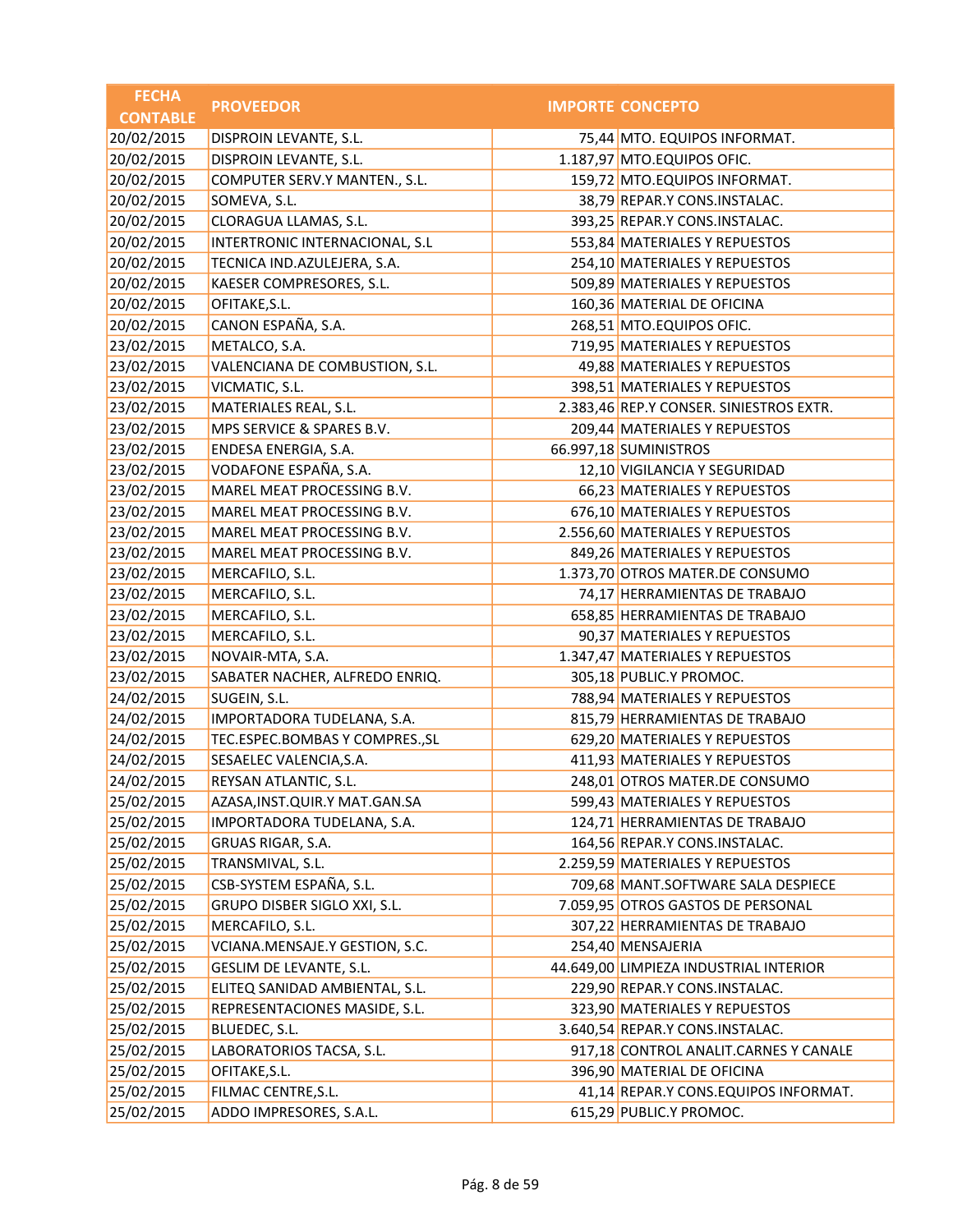| <b>IMPORTE CONCEPTO</b><br><b>CONTABLE</b><br>25/02/2015<br>ELECTRO ANDREU, COOP.V.<br>853,36 REPAR.Y CONS.INSTALAC.<br>SOLER PREVENCION SEGURIDAD, S.A<br>595,73 REPAR.Y CONS.INSTALAC.<br>25/02/2015<br>249,38 MATERIALES Y REPUESTOS<br>CAROMETEC SPAIN, S.L.<br>152,46 REPAR.Y CONS.INSTALAC.<br>HERMANOS NAVARRO PINTURAS DEC.<br>HERMANOS NAVARRO PINTURAS DEC.<br>580,80 REPAR.Y CONS.INSTALAC.<br>378,09 REPAR.Y CONS.INSTALAC.<br>HERMANOS NAVARRO PINTURAS DEC.<br>26/02/2015<br>246,74 ASESORIA JURIDICA<br>HERNANDEZ MARTI, JUAN<br>26/02/2015<br>CONTAVAL AUTOM.Y COMP.ELEC, S.L<br>308,71 MATERIALES Y REPUESTOS<br>COM. E IND. REPRO, S.L.<br>513,51 MATERIALES Y REPUESTOS<br>MAQUIN. ELECTRICA BILBAO, S.A.<br>1.554,33 REPAR.Y CONS.INSTALAC.<br>258,29 MATERIALES Y REPUESTOS<br>VAL-SUR, S.L.<br>26/02/2015<br>ELECTRO-STOCKS<br>274,56 MATERIALES Y REPUESTOS<br>956,75 MATERIALES Y REPUESTOS<br>KAESER COMPRESORES, S.L.<br>ELECTRO ANDREU, COOP.V.<br>928,86 REPAR.Y CONS.INSTALAC.<br>VILAVELLA LA TORRE, S.L.<br>1.397,14 REPAR.Y CONS.INSTALAC.<br>26/02/2015<br>DEXIBERICA SOL.IND., S.A.U.<br>410,31 MATERIALES Y REPUESTOS<br>JOSE ANTONIO GARCIA, S.L.<br>124,38 OTROS MATER.DE CONSUMO<br>1.139,07 MATERIALES Y REPUESTOS<br>SUGEIN, S.L.<br>242,45 REPAR.Y CONS.INSTALAC.<br>ACFLUID AUTOMATIZACION, S.L.<br>331,69 REPAR.Y CONS.INSTALAC.<br>DUROMIT SUELOS AGROALIM., S.A.<br>28/02/2015<br>120,03 HERRAMIENTAS DE TRABAJO<br>IMPORTADORA TUDELANA, S.A.<br>1.219,92 HERRAMIENTAS DE TRABAJO<br>IMPORTADORA TUDELANA, S.A.<br>ROSER CONSTRUC.METALICAS, S.A.<br>834,90 MATERIALES Y REPUESTOS<br>VIDAL MARTINEZ, RICARDO<br>158,01 COMPRAS<br>4.835,09 COMPRAS<br>TERNERA NATURAL BALLESTER, S.L.<br>28/02/2015<br>305,43 COMPRAS<br>CARNES DASI, C.B.<br>HNOS. ORTI OLMOS SAT 8313<br>853,88 COMPRAS<br>CARNES A.SORIANO E HIJOS, S.L.<br>534,09 COMPRAS<br>7.953,67 COMPRAS<br>S.AGR.Y GANAD. DE CHESTE, S.L.<br>5.828,64 COMPRAS<br>RIERA FERRER, ENRIQUE<br>2.499,32 COMPRAS<br>JAIME SANCHEZ TELLO, S.L.<br>EXPLOTACIONES GAUSA, S.L.<br>9.853,41 COMPRAS<br>FCO. JAVIER BAUSET FERRER<br>762,74 COMPRAS<br>1.246,94 COMPRAS<br>CARSI ALANDI, VICENTE<br>3.120,05 COMPRAS<br>DISCARVAL, S.L.<br>1.186,21 COMPRAS<br>GANADOS BLAYET, S.L.<br>IBERDROLA, S.A.<br>677,02 ELECT.POR CTA.TERCEROS<br>582,45 ELECT.POR CTA.TERCEROS<br>IBERDROLA, S.A.<br>TELEFONICA DE ESPAÑA, S.A.<br>28/02/2015<br>674,77 CONSUM.TELEF.PROPIOS<br>TELEFONICA DE ESPAÑA, S.A.<br>115,40 CONSUM.TELEF.PROPIOS<br>TELEFONICA DE ESPAÑA, S.A.<br>23,70 CONSUM.TELEF.PROPIOS<br>TELEFONICA DE ESPAÑA, S.A.<br>39,05 CONSUM.TELEF.PROPIOS<br>TELEFONICA DE ESPAÑA, S.A.<br>36,44 CONSUM.TELEF.PROPIOS<br>28/02/2015<br>S.ESTATAL CORREOS Y TELEGR.SA<br>117,32 FRANQUEO<br>TRANSRIC LEVANTE, S.A<br>201,30 REPAR.Y CONS.URBANIZ.<br>186,26 MATERIALES Y REPUESTOS<br>IND.TECNICO ALIMENTARIA, S.A.<br>IND.TECNICO ALIMENTARIA, S.A.<br>264,23 MATERIALES Y REPUESTOS<br>CARBUROS METALICOS, S.A.<br>80,51 OTROS MATER.DE CONSUMO | <b>FECHA</b> | <b>PROVEEDOR</b> |  |
|-------------------------------------------------------------------------------------------------------------------------------------------------------------------------------------------------------------------------------------------------------------------------------------------------------------------------------------------------------------------------------------------------------------------------------------------------------------------------------------------------------------------------------------------------------------------------------------------------------------------------------------------------------------------------------------------------------------------------------------------------------------------------------------------------------------------------------------------------------------------------------------------------------------------------------------------------------------------------------------------------------------------------------------------------------------------------------------------------------------------------------------------------------------------------------------------------------------------------------------------------------------------------------------------------------------------------------------------------------------------------------------------------------------------------------------------------------------------------------------------------------------------------------------------------------------------------------------------------------------------------------------------------------------------------------------------------------------------------------------------------------------------------------------------------------------------------------------------------------------------------------------------------------------------------------------------------------------------------------------------------------------------------------------------------------------------------------------------------------------------------------------------------------------------------------------------------------------------------------------------------------------------------------------------------------------------------------------------------------------------------------------------------------------------------------------------------------------------------------------------------------------------------------------------------------------------------------------------------------------------------------------------------------------------------------------------------------------------------------------------------------------------------------------------------------------------------------------------------------------------------------------------------------------------------------------------------------------------------------------------------------------------------------------------------|--------------|------------------|--|
|                                                                                                                                                                                                                                                                                                                                                                                                                                                                                                                                                                                                                                                                                                                                                                                                                                                                                                                                                                                                                                                                                                                                                                                                                                                                                                                                                                                                                                                                                                                                                                                                                                                                                                                                                                                                                                                                                                                                                                                                                                                                                                                                                                                                                                                                                                                                                                                                                                                                                                                                                                                                                                                                                                                                                                                                                                                                                                                                                                                                                                                 |              |                  |  |
|                                                                                                                                                                                                                                                                                                                                                                                                                                                                                                                                                                                                                                                                                                                                                                                                                                                                                                                                                                                                                                                                                                                                                                                                                                                                                                                                                                                                                                                                                                                                                                                                                                                                                                                                                                                                                                                                                                                                                                                                                                                                                                                                                                                                                                                                                                                                                                                                                                                                                                                                                                                                                                                                                                                                                                                                                                                                                                                                                                                                                                                 |              |                  |  |
|                                                                                                                                                                                                                                                                                                                                                                                                                                                                                                                                                                                                                                                                                                                                                                                                                                                                                                                                                                                                                                                                                                                                                                                                                                                                                                                                                                                                                                                                                                                                                                                                                                                                                                                                                                                                                                                                                                                                                                                                                                                                                                                                                                                                                                                                                                                                                                                                                                                                                                                                                                                                                                                                                                                                                                                                                                                                                                                                                                                                                                                 | 25/02/2015   |                  |  |
|                                                                                                                                                                                                                                                                                                                                                                                                                                                                                                                                                                                                                                                                                                                                                                                                                                                                                                                                                                                                                                                                                                                                                                                                                                                                                                                                                                                                                                                                                                                                                                                                                                                                                                                                                                                                                                                                                                                                                                                                                                                                                                                                                                                                                                                                                                                                                                                                                                                                                                                                                                                                                                                                                                                                                                                                                                                                                                                                                                                                                                                 |              |                  |  |
|                                                                                                                                                                                                                                                                                                                                                                                                                                                                                                                                                                                                                                                                                                                                                                                                                                                                                                                                                                                                                                                                                                                                                                                                                                                                                                                                                                                                                                                                                                                                                                                                                                                                                                                                                                                                                                                                                                                                                                                                                                                                                                                                                                                                                                                                                                                                                                                                                                                                                                                                                                                                                                                                                                                                                                                                                                                                                                                                                                                                                                                 | 25/02/2015   |                  |  |
|                                                                                                                                                                                                                                                                                                                                                                                                                                                                                                                                                                                                                                                                                                                                                                                                                                                                                                                                                                                                                                                                                                                                                                                                                                                                                                                                                                                                                                                                                                                                                                                                                                                                                                                                                                                                                                                                                                                                                                                                                                                                                                                                                                                                                                                                                                                                                                                                                                                                                                                                                                                                                                                                                                                                                                                                                                                                                                                                                                                                                                                 | 25/02/2015   |                  |  |
|                                                                                                                                                                                                                                                                                                                                                                                                                                                                                                                                                                                                                                                                                                                                                                                                                                                                                                                                                                                                                                                                                                                                                                                                                                                                                                                                                                                                                                                                                                                                                                                                                                                                                                                                                                                                                                                                                                                                                                                                                                                                                                                                                                                                                                                                                                                                                                                                                                                                                                                                                                                                                                                                                                                                                                                                                                                                                                                                                                                                                                                 | 25/02/2015   |                  |  |
|                                                                                                                                                                                                                                                                                                                                                                                                                                                                                                                                                                                                                                                                                                                                                                                                                                                                                                                                                                                                                                                                                                                                                                                                                                                                                                                                                                                                                                                                                                                                                                                                                                                                                                                                                                                                                                                                                                                                                                                                                                                                                                                                                                                                                                                                                                                                                                                                                                                                                                                                                                                                                                                                                                                                                                                                                                                                                                                                                                                                                                                 |              |                  |  |
|                                                                                                                                                                                                                                                                                                                                                                                                                                                                                                                                                                                                                                                                                                                                                                                                                                                                                                                                                                                                                                                                                                                                                                                                                                                                                                                                                                                                                                                                                                                                                                                                                                                                                                                                                                                                                                                                                                                                                                                                                                                                                                                                                                                                                                                                                                                                                                                                                                                                                                                                                                                                                                                                                                                                                                                                                                                                                                                                                                                                                                                 |              |                  |  |
|                                                                                                                                                                                                                                                                                                                                                                                                                                                                                                                                                                                                                                                                                                                                                                                                                                                                                                                                                                                                                                                                                                                                                                                                                                                                                                                                                                                                                                                                                                                                                                                                                                                                                                                                                                                                                                                                                                                                                                                                                                                                                                                                                                                                                                                                                                                                                                                                                                                                                                                                                                                                                                                                                                                                                                                                                                                                                                                                                                                                                                                 | 26/02/2015   |                  |  |
|                                                                                                                                                                                                                                                                                                                                                                                                                                                                                                                                                                                                                                                                                                                                                                                                                                                                                                                                                                                                                                                                                                                                                                                                                                                                                                                                                                                                                                                                                                                                                                                                                                                                                                                                                                                                                                                                                                                                                                                                                                                                                                                                                                                                                                                                                                                                                                                                                                                                                                                                                                                                                                                                                                                                                                                                                                                                                                                                                                                                                                                 | 26/02/2015   |                  |  |
|                                                                                                                                                                                                                                                                                                                                                                                                                                                                                                                                                                                                                                                                                                                                                                                                                                                                                                                                                                                                                                                                                                                                                                                                                                                                                                                                                                                                                                                                                                                                                                                                                                                                                                                                                                                                                                                                                                                                                                                                                                                                                                                                                                                                                                                                                                                                                                                                                                                                                                                                                                                                                                                                                                                                                                                                                                                                                                                                                                                                                                                 | 26/02/2015   |                  |  |
|                                                                                                                                                                                                                                                                                                                                                                                                                                                                                                                                                                                                                                                                                                                                                                                                                                                                                                                                                                                                                                                                                                                                                                                                                                                                                                                                                                                                                                                                                                                                                                                                                                                                                                                                                                                                                                                                                                                                                                                                                                                                                                                                                                                                                                                                                                                                                                                                                                                                                                                                                                                                                                                                                                                                                                                                                                                                                                                                                                                                                                                 |              |                  |  |
|                                                                                                                                                                                                                                                                                                                                                                                                                                                                                                                                                                                                                                                                                                                                                                                                                                                                                                                                                                                                                                                                                                                                                                                                                                                                                                                                                                                                                                                                                                                                                                                                                                                                                                                                                                                                                                                                                                                                                                                                                                                                                                                                                                                                                                                                                                                                                                                                                                                                                                                                                                                                                                                                                                                                                                                                                                                                                                                                                                                                                                                 | 26/02/2015   |                  |  |
|                                                                                                                                                                                                                                                                                                                                                                                                                                                                                                                                                                                                                                                                                                                                                                                                                                                                                                                                                                                                                                                                                                                                                                                                                                                                                                                                                                                                                                                                                                                                                                                                                                                                                                                                                                                                                                                                                                                                                                                                                                                                                                                                                                                                                                                                                                                                                                                                                                                                                                                                                                                                                                                                                                                                                                                                                                                                                                                                                                                                                                                 | 26/02/2015   |                  |  |
|                                                                                                                                                                                                                                                                                                                                                                                                                                                                                                                                                                                                                                                                                                                                                                                                                                                                                                                                                                                                                                                                                                                                                                                                                                                                                                                                                                                                                                                                                                                                                                                                                                                                                                                                                                                                                                                                                                                                                                                                                                                                                                                                                                                                                                                                                                                                                                                                                                                                                                                                                                                                                                                                                                                                                                                                                                                                                                                                                                                                                                                 | 26/02/2015   |                  |  |
|                                                                                                                                                                                                                                                                                                                                                                                                                                                                                                                                                                                                                                                                                                                                                                                                                                                                                                                                                                                                                                                                                                                                                                                                                                                                                                                                                                                                                                                                                                                                                                                                                                                                                                                                                                                                                                                                                                                                                                                                                                                                                                                                                                                                                                                                                                                                                                                                                                                                                                                                                                                                                                                                                                                                                                                                                                                                                                                                                                                                                                                 |              |                  |  |
|                                                                                                                                                                                                                                                                                                                                                                                                                                                                                                                                                                                                                                                                                                                                                                                                                                                                                                                                                                                                                                                                                                                                                                                                                                                                                                                                                                                                                                                                                                                                                                                                                                                                                                                                                                                                                                                                                                                                                                                                                                                                                                                                                                                                                                                                                                                                                                                                                                                                                                                                                                                                                                                                                                                                                                                                                                                                                                                                                                                                                                                 | 28/02/2015   |                  |  |
|                                                                                                                                                                                                                                                                                                                                                                                                                                                                                                                                                                                                                                                                                                                                                                                                                                                                                                                                                                                                                                                                                                                                                                                                                                                                                                                                                                                                                                                                                                                                                                                                                                                                                                                                                                                                                                                                                                                                                                                                                                                                                                                                                                                                                                                                                                                                                                                                                                                                                                                                                                                                                                                                                                                                                                                                                                                                                                                                                                                                                                                 | 28/02/2015   |                  |  |
|                                                                                                                                                                                                                                                                                                                                                                                                                                                                                                                                                                                                                                                                                                                                                                                                                                                                                                                                                                                                                                                                                                                                                                                                                                                                                                                                                                                                                                                                                                                                                                                                                                                                                                                                                                                                                                                                                                                                                                                                                                                                                                                                                                                                                                                                                                                                                                                                                                                                                                                                                                                                                                                                                                                                                                                                                                                                                                                                                                                                                                                 | 28/02/2015   |                  |  |
|                                                                                                                                                                                                                                                                                                                                                                                                                                                                                                                                                                                                                                                                                                                                                                                                                                                                                                                                                                                                                                                                                                                                                                                                                                                                                                                                                                                                                                                                                                                                                                                                                                                                                                                                                                                                                                                                                                                                                                                                                                                                                                                                                                                                                                                                                                                                                                                                                                                                                                                                                                                                                                                                                                                                                                                                                                                                                                                                                                                                                                                 | 28/02/2015   |                  |  |
|                                                                                                                                                                                                                                                                                                                                                                                                                                                                                                                                                                                                                                                                                                                                                                                                                                                                                                                                                                                                                                                                                                                                                                                                                                                                                                                                                                                                                                                                                                                                                                                                                                                                                                                                                                                                                                                                                                                                                                                                                                                                                                                                                                                                                                                                                                                                                                                                                                                                                                                                                                                                                                                                                                                                                                                                                                                                                                                                                                                                                                                 |              |                  |  |
|                                                                                                                                                                                                                                                                                                                                                                                                                                                                                                                                                                                                                                                                                                                                                                                                                                                                                                                                                                                                                                                                                                                                                                                                                                                                                                                                                                                                                                                                                                                                                                                                                                                                                                                                                                                                                                                                                                                                                                                                                                                                                                                                                                                                                                                                                                                                                                                                                                                                                                                                                                                                                                                                                                                                                                                                                                                                                                                                                                                                                                                 | 28/02/2015   |                  |  |
|                                                                                                                                                                                                                                                                                                                                                                                                                                                                                                                                                                                                                                                                                                                                                                                                                                                                                                                                                                                                                                                                                                                                                                                                                                                                                                                                                                                                                                                                                                                                                                                                                                                                                                                                                                                                                                                                                                                                                                                                                                                                                                                                                                                                                                                                                                                                                                                                                                                                                                                                                                                                                                                                                                                                                                                                                                                                                                                                                                                                                                                 | 28/02/2015   |                  |  |
|                                                                                                                                                                                                                                                                                                                                                                                                                                                                                                                                                                                                                                                                                                                                                                                                                                                                                                                                                                                                                                                                                                                                                                                                                                                                                                                                                                                                                                                                                                                                                                                                                                                                                                                                                                                                                                                                                                                                                                                                                                                                                                                                                                                                                                                                                                                                                                                                                                                                                                                                                                                                                                                                                                                                                                                                                                                                                                                                                                                                                                                 | 28/02/2015   |                  |  |
|                                                                                                                                                                                                                                                                                                                                                                                                                                                                                                                                                                                                                                                                                                                                                                                                                                                                                                                                                                                                                                                                                                                                                                                                                                                                                                                                                                                                                                                                                                                                                                                                                                                                                                                                                                                                                                                                                                                                                                                                                                                                                                                                                                                                                                                                                                                                                                                                                                                                                                                                                                                                                                                                                                                                                                                                                                                                                                                                                                                                                                                 | 28/02/2015   |                  |  |
|                                                                                                                                                                                                                                                                                                                                                                                                                                                                                                                                                                                                                                                                                                                                                                                                                                                                                                                                                                                                                                                                                                                                                                                                                                                                                                                                                                                                                                                                                                                                                                                                                                                                                                                                                                                                                                                                                                                                                                                                                                                                                                                                                                                                                                                                                                                                                                                                                                                                                                                                                                                                                                                                                                                                                                                                                                                                                                                                                                                                                                                 |              |                  |  |
|                                                                                                                                                                                                                                                                                                                                                                                                                                                                                                                                                                                                                                                                                                                                                                                                                                                                                                                                                                                                                                                                                                                                                                                                                                                                                                                                                                                                                                                                                                                                                                                                                                                                                                                                                                                                                                                                                                                                                                                                                                                                                                                                                                                                                                                                                                                                                                                                                                                                                                                                                                                                                                                                                                                                                                                                                                                                                                                                                                                                                                                 | 28/02/2015   |                  |  |
|                                                                                                                                                                                                                                                                                                                                                                                                                                                                                                                                                                                                                                                                                                                                                                                                                                                                                                                                                                                                                                                                                                                                                                                                                                                                                                                                                                                                                                                                                                                                                                                                                                                                                                                                                                                                                                                                                                                                                                                                                                                                                                                                                                                                                                                                                                                                                                                                                                                                                                                                                                                                                                                                                                                                                                                                                                                                                                                                                                                                                                                 | 28/02/2015   |                  |  |
|                                                                                                                                                                                                                                                                                                                                                                                                                                                                                                                                                                                                                                                                                                                                                                                                                                                                                                                                                                                                                                                                                                                                                                                                                                                                                                                                                                                                                                                                                                                                                                                                                                                                                                                                                                                                                                                                                                                                                                                                                                                                                                                                                                                                                                                                                                                                                                                                                                                                                                                                                                                                                                                                                                                                                                                                                                                                                                                                                                                                                                                 | 28/02/2015   |                  |  |
|                                                                                                                                                                                                                                                                                                                                                                                                                                                                                                                                                                                                                                                                                                                                                                                                                                                                                                                                                                                                                                                                                                                                                                                                                                                                                                                                                                                                                                                                                                                                                                                                                                                                                                                                                                                                                                                                                                                                                                                                                                                                                                                                                                                                                                                                                                                                                                                                                                                                                                                                                                                                                                                                                                                                                                                                                                                                                                                                                                                                                                                 | 28/02/2015   |                  |  |
|                                                                                                                                                                                                                                                                                                                                                                                                                                                                                                                                                                                                                                                                                                                                                                                                                                                                                                                                                                                                                                                                                                                                                                                                                                                                                                                                                                                                                                                                                                                                                                                                                                                                                                                                                                                                                                                                                                                                                                                                                                                                                                                                                                                                                                                                                                                                                                                                                                                                                                                                                                                                                                                                                                                                                                                                                                                                                                                                                                                                                                                 | 28/02/2015   |                  |  |
|                                                                                                                                                                                                                                                                                                                                                                                                                                                                                                                                                                                                                                                                                                                                                                                                                                                                                                                                                                                                                                                                                                                                                                                                                                                                                                                                                                                                                                                                                                                                                                                                                                                                                                                                                                                                                                                                                                                                                                                                                                                                                                                                                                                                                                                                                                                                                                                                                                                                                                                                                                                                                                                                                                                                                                                                                                                                                                                                                                                                                                                 | 28/02/2015   |                  |  |
|                                                                                                                                                                                                                                                                                                                                                                                                                                                                                                                                                                                                                                                                                                                                                                                                                                                                                                                                                                                                                                                                                                                                                                                                                                                                                                                                                                                                                                                                                                                                                                                                                                                                                                                                                                                                                                                                                                                                                                                                                                                                                                                                                                                                                                                                                                                                                                                                                                                                                                                                                                                                                                                                                                                                                                                                                                                                                                                                                                                                                                                 | 28/02/2015   |                  |  |
|                                                                                                                                                                                                                                                                                                                                                                                                                                                                                                                                                                                                                                                                                                                                                                                                                                                                                                                                                                                                                                                                                                                                                                                                                                                                                                                                                                                                                                                                                                                                                                                                                                                                                                                                                                                                                                                                                                                                                                                                                                                                                                                                                                                                                                                                                                                                                                                                                                                                                                                                                                                                                                                                                                                                                                                                                                                                                                                                                                                                                                                 | 28/02/2015   |                  |  |
|                                                                                                                                                                                                                                                                                                                                                                                                                                                                                                                                                                                                                                                                                                                                                                                                                                                                                                                                                                                                                                                                                                                                                                                                                                                                                                                                                                                                                                                                                                                                                                                                                                                                                                                                                                                                                                                                                                                                                                                                                                                                                                                                                                                                                                                                                                                                                                                                                                                                                                                                                                                                                                                                                                                                                                                                                                                                                                                                                                                                                                                 | 28/02/2015   |                  |  |
|                                                                                                                                                                                                                                                                                                                                                                                                                                                                                                                                                                                                                                                                                                                                                                                                                                                                                                                                                                                                                                                                                                                                                                                                                                                                                                                                                                                                                                                                                                                                                                                                                                                                                                                                                                                                                                                                                                                                                                                                                                                                                                                                                                                                                                                                                                                                                                                                                                                                                                                                                                                                                                                                                                                                                                                                                                                                                                                                                                                                                                                 | 28/02/2015   |                  |  |
|                                                                                                                                                                                                                                                                                                                                                                                                                                                                                                                                                                                                                                                                                                                                                                                                                                                                                                                                                                                                                                                                                                                                                                                                                                                                                                                                                                                                                                                                                                                                                                                                                                                                                                                                                                                                                                                                                                                                                                                                                                                                                                                                                                                                                                                                                                                                                                                                                                                                                                                                                                                                                                                                                                                                                                                                                                                                                                                                                                                                                                                 | 28/02/2015   |                  |  |
|                                                                                                                                                                                                                                                                                                                                                                                                                                                                                                                                                                                                                                                                                                                                                                                                                                                                                                                                                                                                                                                                                                                                                                                                                                                                                                                                                                                                                                                                                                                                                                                                                                                                                                                                                                                                                                                                                                                                                                                                                                                                                                                                                                                                                                                                                                                                                                                                                                                                                                                                                                                                                                                                                                                                                                                                                                                                                                                                                                                                                                                 | 28/02/2015   |                  |  |
|                                                                                                                                                                                                                                                                                                                                                                                                                                                                                                                                                                                                                                                                                                                                                                                                                                                                                                                                                                                                                                                                                                                                                                                                                                                                                                                                                                                                                                                                                                                                                                                                                                                                                                                                                                                                                                                                                                                                                                                                                                                                                                                                                                                                                                                                                                                                                                                                                                                                                                                                                                                                                                                                                                                                                                                                                                                                                                                                                                                                                                                 |              |                  |  |
|                                                                                                                                                                                                                                                                                                                                                                                                                                                                                                                                                                                                                                                                                                                                                                                                                                                                                                                                                                                                                                                                                                                                                                                                                                                                                                                                                                                                                                                                                                                                                                                                                                                                                                                                                                                                                                                                                                                                                                                                                                                                                                                                                                                                                                                                                                                                                                                                                                                                                                                                                                                                                                                                                                                                                                                                                                                                                                                                                                                                                                                 | 28/02/2015   |                  |  |
|                                                                                                                                                                                                                                                                                                                                                                                                                                                                                                                                                                                                                                                                                                                                                                                                                                                                                                                                                                                                                                                                                                                                                                                                                                                                                                                                                                                                                                                                                                                                                                                                                                                                                                                                                                                                                                                                                                                                                                                                                                                                                                                                                                                                                                                                                                                                                                                                                                                                                                                                                                                                                                                                                                                                                                                                                                                                                                                                                                                                                                                 | 28/02/2015   |                  |  |
|                                                                                                                                                                                                                                                                                                                                                                                                                                                                                                                                                                                                                                                                                                                                                                                                                                                                                                                                                                                                                                                                                                                                                                                                                                                                                                                                                                                                                                                                                                                                                                                                                                                                                                                                                                                                                                                                                                                                                                                                                                                                                                                                                                                                                                                                                                                                                                                                                                                                                                                                                                                                                                                                                                                                                                                                                                                                                                                                                                                                                                                 | 28/02/2015   |                  |  |
|                                                                                                                                                                                                                                                                                                                                                                                                                                                                                                                                                                                                                                                                                                                                                                                                                                                                                                                                                                                                                                                                                                                                                                                                                                                                                                                                                                                                                                                                                                                                                                                                                                                                                                                                                                                                                                                                                                                                                                                                                                                                                                                                                                                                                                                                                                                                                                                                                                                                                                                                                                                                                                                                                                                                                                                                                                                                                                                                                                                                                                                 | 28/02/2015   |                  |  |
|                                                                                                                                                                                                                                                                                                                                                                                                                                                                                                                                                                                                                                                                                                                                                                                                                                                                                                                                                                                                                                                                                                                                                                                                                                                                                                                                                                                                                                                                                                                                                                                                                                                                                                                                                                                                                                                                                                                                                                                                                                                                                                                                                                                                                                                                                                                                                                                                                                                                                                                                                                                                                                                                                                                                                                                                                                                                                                                                                                                                                                                 |              |                  |  |
|                                                                                                                                                                                                                                                                                                                                                                                                                                                                                                                                                                                                                                                                                                                                                                                                                                                                                                                                                                                                                                                                                                                                                                                                                                                                                                                                                                                                                                                                                                                                                                                                                                                                                                                                                                                                                                                                                                                                                                                                                                                                                                                                                                                                                                                                                                                                                                                                                                                                                                                                                                                                                                                                                                                                                                                                                                                                                                                                                                                                                                                 | 28/02/2015   |                  |  |
|                                                                                                                                                                                                                                                                                                                                                                                                                                                                                                                                                                                                                                                                                                                                                                                                                                                                                                                                                                                                                                                                                                                                                                                                                                                                                                                                                                                                                                                                                                                                                                                                                                                                                                                                                                                                                                                                                                                                                                                                                                                                                                                                                                                                                                                                                                                                                                                                                                                                                                                                                                                                                                                                                                                                                                                                                                                                                                                                                                                                                                                 | 28/02/2015   |                  |  |
|                                                                                                                                                                                                                                                                                                                                                                                                                                                                                                                                                                                                                                                                                                                                                                                                                                                                                                                                                                                                                                                                                                                                                                                                                                                                                                                                                                                                                                                                                                                                                                                                                                                                                                                                                                                                                                                                                                                                                                                                                                                                                                                                                                                                                                                                                                                                                                                                                                                                                                                                                                                                                                                                                                                                                                                                                                                                                                                                                                                                                                                 | 28/02/2015   |                  |  |
|                                                                                                                                                                                                                                                                                                                                                                                                                                                                                                                                                                                                                                                                                                                                                                                                                                                                                                                                                                                                                                                                                                                                                                                                                                                                                                                                                                                                                                                                                                                                                                                                                                                                                                                                                                                                                                                                                                                                                                                                                                                                                                                                                                                                                                                                                                                                                                                                                                                                                                                                                                                                                                                                                                                                                                                                                                                                                                                                                                                                                                                 | 28/02/2015   |                  |  |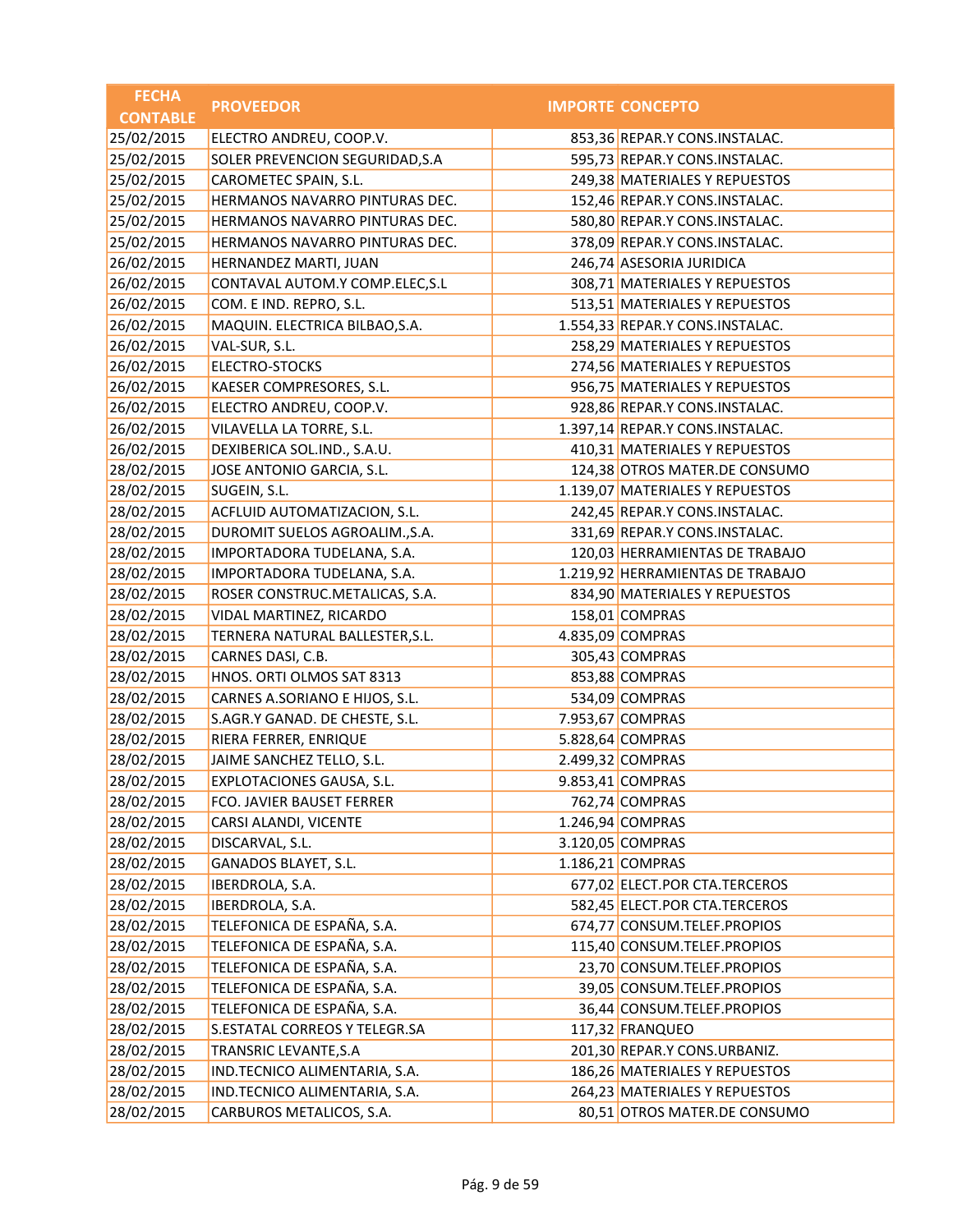| <b>FECHA</b>    | <b>PROVEEDOR</b>                | <b>IMPORTE CONCEPTO</b>                 |
|-----------------|---------------------------------|-----------------------------------------|
| <b>CONTABLE</b> |                                 |                                         |
| 28/02/2015      | CULLIGAN ESPAÑA, S.A.           | 442,86 OTROS MATER.DE CONSUMO           |
| 28/02/2015      | CASMAR 2000, S.A.               | 1.170,76 ROPA Y VESTUARIO               |
| 28/02/2015      | CASMAR 2000, S.A.               | 457,22 ROPA Y VESTUARIO                 |
| 28/02/2015      | CASMAR 2000, S.A.               | 316,86 ROPA Y VESTUARIO                 |
| 28/02/2015      | CASMAR 2000, S.A.               | 172,90 ROPA Y VESTUARIO                 |
| 28/02/2015      | IMPACTO VALENCIA, S.L.          | 172,30 MATERIAL DE OFICINA              |
| 28/02/2015      | DISPROIN LEVANTE, S.L.          | 119,79 MATERIAL DE OFICINA              |
| 28/02/2015      | TAUSEND, S.L.                   | 475,53 MATERIALES Y REPUESTOS           |
| 28/02/2015      | VICMATIC, S.L.                  | 454,14 MATERIALES Y REPUESTOS           |
| 28/02/2015      | S.A. AGRICULTORES DE LA VEGA    | 2.760,62 REPAR.Y CONS.JARDIN.           |
| 28/02/2015      | S.A. AGRICULTORES DE LA VEGA    | 20.531,40 LIMPIEZA INDUSTRIAL           |
| 28/02/2015      | S.A. AGRICULTORES DE LA VEGA    | 21.996,99 LIMPIEZA INDUSTRIAL           |
| 28/02/2015      | TELEFONICA SERV.MOVILES, S.A.   | 83,49 CONEXIONES INTERNET               |
| 28/02/2015      | BUFETE HERNANDEZ-MARTI, S.L.P.  | 2.337,90 CONTENC.CIVIL, ORDEN Y PENAL   |
| 28/02/2015      | BUFETE HERNANDEZ-MARTI, S.L.P.  | 1.143,80 CONTENC.CIVIL, ORDEN Y PENAL   |
| 28/02/2015      | BUFETE HERNANDEZ-MARTI, S.L.P.  | 2.187,61 ASESORIA JURIDICA              |
| 28/02/2015      | VIDRA FOC, S.A.                 | 577,68 OTROS MATER.DE CONSUMO           |
| 28/02/2015      | BIZERBA IBERIA ESPAÑA, S.A.     | 198,44 REPAR.Y CONS.INSTALAC.           |
| 28/02/2015      | BIZERBA IBERIA ESPAÑA, S.A.     | 129,47 REPAR.Y CONS.INSTALAC.           |
| 28/02/2015      | EST.Y MEC.MATAD.ESPAÑOLES,S.A.  | 1.417,03 OTROS MATER.DE CONSUMO         |
| 28/02/2015      | QUICIAL, S.L.                   | 449,24 MATERIALES Y REPUESTOS           |
| 28/02/2015      | MONT. Y SUMINISTROS COVES, S.L. | 1.022,74 REP.Y CONSER. SINIESTROS EXTR. |
| 28/02/2015      | MONT. Y SUMINISTROS COVES, S.L. | 438,87 HERRAMIENTAS DE TRABAJO          |
| 28/02/2015      | MONT. Y SUMINISTROS COVES, S.L. | 804,65 HERRAMIENTAS DE TRABAJO          |
| 28/02/2015      | MONT. Y SUMINISTROS COVES, S.L. | 944,33 REPAR.Y CONS.INSTALAC.           |
| 28/02/2015      | MONT. Y SUMINISTROS COVES, S.L. | 285,56 MATERIALES Y REPUESTOS           |
| 28/02/2015      | COM. E IND. REPRO, S.L.         | 137,64 MATERIALES Y REPUESTOS           |
| 28/02/2015      | MATERIALES REAL, S.L.           | 284,23 OTROS MATER.DE CONSUMO           |
| 28/02/2015      | TRANSMIVAL, S.L.                | 19,17 MATERIALES Y REPUESTOS            |
| 28/02/2015      | <b>AECOC</b>                    | 580,80 ASISTENCIA CONGRESOS             |
| 28/02/2015      | MPS SERVICE & SPARES B.V.       | 250,74 MATERIALES Y REPUESTOS           |
| 28/02/2015      | MPS SERVICE & SPARES B.V.       | 692,81 MATERIALES Y REPUESTOS           |
| 28/02/2015      | MPS SERVICE & SPARES B.V.       | 317,84 MATERIALES Y REPUESTOS           |
| 28/02/2015      | EMPR.M.VALENCIANA DE AGUAS, S.A | 4.724,20 CONSUMOS AGUA POTABLE          |
| 28/02/2015      | EMPR.M.VALENCIANA DE AGUAS, S.A | 1.125,41 CONSUMOS AGUA POTABLE          |
| 28/02/2015      | <b>BDINST ASESORES, S.L.</b>    | 1.061,91 ASESORIA FISCAL                |
| 28/02/2015      | TRANSP.NAVARRO Y ESTEVE, S.L.   | 1.423,72 OTROS MATER.DE CONSUMO         |
| 28/02/2015      | INFORMATICA ORDENATA, S.L.      | 701,53 EQUIPOS PROCESO INFORM.ADM.      |
| 28/02/2015      | TEIXIDO CORRATGE, F.JAVIER      | 649,77 EQUIPOS PROCESO INFORM.ADM.      |
| 28/02/2015      | TEIXIDO CORRATGE, F.JAVIER      | 989,78 ASESOR.INFORMAT.                 |
| 28/02/2015      | NAVAFLOR, S.C.                  | 83,05 RELACIONES PUBLICAS               |
| 28/02/2015      | NAVAFLOR, S.C.                  | 100,01 RELACIONES PUBLICAS              |
| 28/02/2015      | ENRIQUE GALVEZ Y ASOC., S.L.    | 822,80 ASESORAMIENTO                    |
| 28/02/2015      | SANTOS Y TAMAIN, S.L.           | 4.742,47 REPAR.Y CONS.INSTALAC.         |
| 28/02/2015      | SANTOS Y TAMAIN, S.L.           | 1.681,05 MATERIALES Y REPUESTOS         |
| 28/02/2015      | VODAFONE ESPAÑA, S.A.           | 1.324,83 CONSUM.TELEF.PROPIOS           |
| 28/02/2015      | MAREL MEAT PROCESSING B.V.      | 804,32 MATERIALES Y REPUESTOS           |
| 28/02/2015      | CSB-SYSTEM ESPAÑA, S.L.         | 194,81 MATERIALES Y REPUESTOS           |
|                 |                                 |                                         |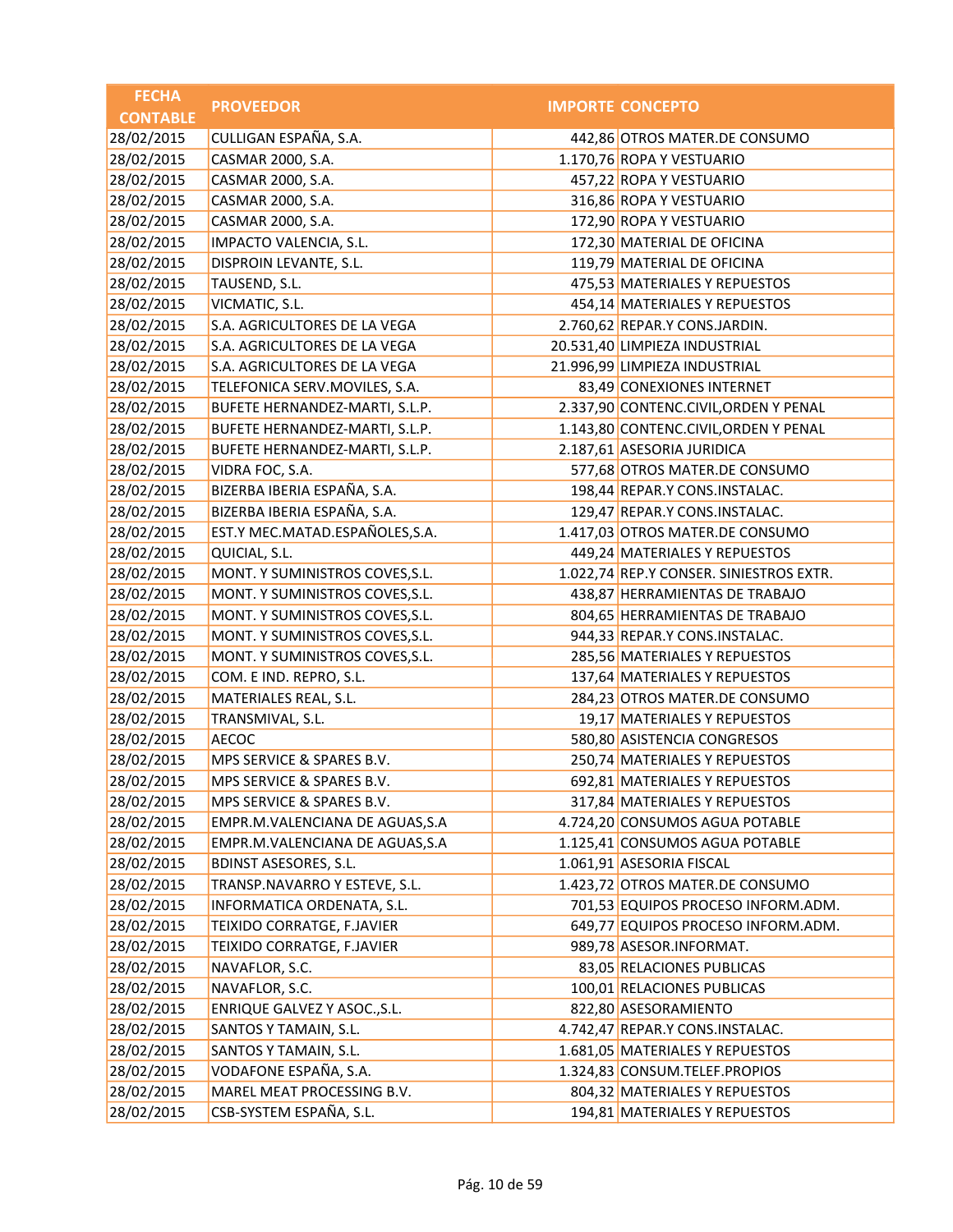| <b>IMPORTE CONCEPTO</b><br><b>CONTABLE</b><br>28/02/2015<br>SOMEVA, S.L.<br>12,22 REPAR.Y CONS.INSTALAC.<br>28/02/2015<br>BRISANT, C.B.<br>256,70 VIAJES DE GESTION<br>28/02/2015<br>GE ENERGY SPAIN, S.L.<br>2.395,80 OTROS MATER.DE CONSUMO<br>MUÑOZ BOSCH, S.L.<br>28/02/2015<br>88,57 OTROS MATER.DE CONSUMO<br>INSTALACIONES JOFRAN, S.L.L.<br>28/02/2015<br>2.830,47 REPAR.Y CONS.INSTALAC.<br>28/02/2015<br>VALORA PREVENCION, S.L.U.<br>1.024,01 SERV.MEDICOS<br>28/02/2015<br>VAL-SUR, S.L.<br>82,38 HERRAMIENTAS DE TRABAJO<br>28/02/2015<br>TAMARIT ORTEGA, JOSE LUIS<br>115,50 OTROS MATER.DE CONSUMO<br>KLÜBER LUBRICAT.GMBH IBER.S.C.<br>1.892,74 OTROS MATER.DE CONSUMO<br>28/02/2015<br>N.L.R. MENSAJEROS, S.L.<br>312,22 MENSAJERIA<br>SOL.TEC.NCH ESPAÑOLA, S.L.<br>28/02/2015<br>211,41 OTROS MATER.DE CONSUMO<br>SOL.TEC.NCH ESPAÑOLA, S.L.<br>28/02/2015<br>434,44 OTROS MATER.DE CONSUMO<br>DESATASCO EXPRESS, S.L.<br>28/02/2015<br>352,00 REPAR.Y CONS.INSTALAC.<br>AMBIENTALYS CONSULT.Y ANAL.S.L<br>28/02/2015<br>326,42 MTO.CONTROL AGUA<br>28/02/2015<br>FERTINAGRO NUTRIENTES, S.L.<br>403,17 ELIMINACION SUBPRODUCTOS<br>28/02/2015<br>FERTINAGRO NUTRIENTES, S.L.<br>397,85 ELIMINACION SUBPRODUCTOS<br>28/02/2015<br>FERTINAGRO NUTRIENTES, S.L.<br>610,32 ELIMINACION SUBPRODUCTOS<br>28/02/2015<br>FERTINAGRO NUTRIENTES, S.L.<br>610,32 ELIMINACION SUBPRODUCTOS<br>28/02/2015<br>FERTINAGRO NUTRIENTES, S.L.<br>604,03 ELIMINACION SUBPRODUCTOS<br>28/02/2015<br>217,80 MATERIALES Y REPUESTOS<br>INDUKERN, S.A.<br>28/02/2015<br>6.794,51 LIMPIEZA OFICINAS<br>AGROSAMAF, S.L.<br>181,98 MENSAJERIA | <b>FECHA</b> | <b>PROVEEDOR</b>               |  |
|------------------------------------------------------------------------------------------------------------------------------------------------------------------------------------------------------------------------------------------------------------------------------------------------------------------------------------------------------------------------------------------------------------------------------------------------------------------------------------------------------------------------------------------------------------------------------------------------------------------------------------------------------------------------------------------------------------------------------------------------------------------------------------------------------------------------------------------------------------------------------------------------------------------------------------------------------------------------------------------------------------------------------------------------------------------------------------------------------------------------------------------------------------------------------------------------------------------------------------------------------------------------------------------------------------------------------------------------------------------------------------------------------------------------------------------------------------------------------------------------------------------------------------------------------------------------------------------------------------------------------------------|--------------|--------------------------------|--|
| 28/02/2015                                                                                                                                                                                                                                                                                                                                                                                                                                                                                                                                                                                                                                                                                                                                                                                                                                                                                                                                                                                                                                                                                                                                                                                                                                                                                                                                                                                                                                                                                                                                                                                                                               |              |                                |  |
|                                                                                                                                                                                                                                                                                                                                                                                                                                                                                                                                                                                                                                                                                                                                                                                                                                                                                                                                                                                                                                                                                                                                                                                                                                                                                                                                                                                                                                                                                                                                                                                                                                          |              |                                |  |
|                                                                                                                                                                                                                                                                                                                                                                                                                                                                                                                                                                                                                                                                                                                                                                                                                                                                                                                                                                                                                                                                                                                                                                                                                                                                                                                                                                                                                                                                                                                                                                                                                                          |              |                                |  |
|                                                                                                                                                                                                                                                                                                                                                                                                                                                                                                                                                                                                                                                                                                                                                                                                                                                                                                                                                                                                                                                                                                                                                                                                                                                                                                                                                                                                                                                                                                                                                                                                                                          |              |                                |  |
|                                                                                                                                                                                                                                                                                                                                                                                                                                                                                                                                                                                                                                                                                                                                                                                                                                                                                                                                                                                                                                                                                                                                                                                                                                                                                                                                                                                                                                                                                                                                                                                                                                          |              |                                |  |
|                                                                                                                                                                                                                                                                                                                                                                                                                                                                                                                                                                                                                                                                                                                                                                                                                                                                                                                                                                                                                                                                                                                                                                                                                                                                                                                                                                                                                                                                                                                                                                                                                                          |              |                                |  |
|                                                                                                                                                                                                                                                                                                                                                                                                                                                                                                                                                                                                                                                                                                                                                                                                                                                                                                                                                                                                                                                                                                                                                                                                                                                                                                                                                                                                                                                                                                                                                                                                                                          |              |                                |  |
|                                                                                                                                                                                                                                                                                                                                                                                                                                                                                                                                                                                                                                                                                                                                                                                                                                                                                                                                                                                                                                                                                                                                                                                                                                                                                                                                                                                                                                                                                                                                                                                                                                          |              |                                |  |
|                                                                                                                                                                                                                                                                                                                                                                                                                                                                                                                                                                                                                                                                                                                                                                                                                                                                                                                                                                                                                                                                                                                                                                                                                                                                                                                                                                                                                                                                                                                                                                                                                                          |              |                                |  |
|                                                                                                                                                                                                                                                                                                                                                                                                                                                                                                                                                                                                                                                                                                                                                                                                                                                                                                                                                                                                                                                                                                                                                                                                                                                                                                                                                                                                                                                                                                                                                                                                                                          |              |                                |  |
|                                                                                                                                                                                                                                                                                                                                                                                                                                                                                                                                                                                                                                                                                                                                                                                                                                                                                                                                                                                                                                                                                                                                                                                                                                                                                                                                                                                                                                                                                                                                                                                                                                          |              |                                |  |
|                                                                                                                                                                                                                                                                                                                                                                                                                                                                                                                                                                                                                                                                                                                                                                                                                                                                                                                                                                                                                                                                                                                                                                                                                                                                                                                                                                                                                                                                                                                                                                                                                                          |              |                                |  |
|                                                                                                                                                                                                                                                                                                                                                                                                                                                                                                                                                                                                                                                                                                                                                                                                                                                                                                                                                                                                                                                                                                                                                                                                                                                                                                                                                                                                                                                                                                                                                                                                                                          |              |                                |  |
|                                                                                                                                                                                                                                                                                                                                                                                                                                                                                                                                                                                                                                                                                                                                                                                                                                                                                                                                                                                                                                                                                                                                                                                                                                                                                                                                                                                                                                                                                                                                                                                                                                          |              |                                |  |
|                                                                                                                                                                                                                                                                                                                                                                                                                                                                                                                                                                                                                                                                                                                                                                                                                                                                                                                                                                                                                                                                                                                                                                                                                                                                                                                                                                                                                                                                                                                                                                                                                                          |              |                                |  |
|                                                                                                                                                                                                                                                                                                                                                                                                                                                                                                                                                                                                                                                                                                                                                                                                                                                                                                                                                                                                                                                                                                                                                                                                                                                                                                                                                                                                                                                                                                                                                                                                                                          |              |                                |  |
|                                                                                                                                                                                                                                                                                                                                                                                                                                                                                                                                                                                                                                                                                                                                                                                                                                                                                                                                                                                                                                                                                                                                                                                                                                                                                                                                                                                                                                                                                                                                                                                                                                          |              |                                |  |
|                                                                                                                                                                                                                                                                                                                                                                                                                                                                                                                                                                                                                                                                                                                                                                                                                                                                                                                                                                                                                                                                                                                                                                                                                                                                                                                                                                                                                                                                                                                                                                                                                                          |              |                                |  |
|                                                                                                                                                                                                                                                                                                                                                                                                                                                                                                                                                                                                                                                                                                                                                                                                                                                                                                                                                                                                                                                                                                                                                                                                                                                                                                                                                                                                                                                                                                                                                                                                                                          |              |                                |  |
|                                                                                                                                                                                                                                                                                                                                                                                                                                                                                                                                                                                                                                                                                                                                                                                                                                                                                                                                                                                                                                                                                                                                                                                                                                                                                                                                                                                                                                                                                                                                                                                                                                          |              |                                |  |
|                                                                                                                                                                                                                                                                                                                                                                                                                                                                                                                                                                                                                                                                                                                                                                                                                                                                                                                                                                                                                                                                                                                                                                                                                                                                                                                                                                                                                                                                                                                                                                                                                                          |              |                                |  |
|                                                                                                                                                                                                                                                                                                                                                                                                                                                                                                                                                                                                                                                                                                                                                                                                                                                                                                                                                                                                                                                                                                                                                                                                                                                                                                                                                                                                                                                                                                                                                                                                                                          |              |                                |  |
|                                                                                                                                                                                                                                                                                                                                                                                                                                                                                                                                                                                                                                                                                                                                                                                                                                                                                                                                                                                                                                                                                                                                                                                                                                                                                                                                                                                                                                                                                                                                                                                                                                          | 28/02/2015   | VCIANA.MENSAJE.Y GESTION, S.C. |  |
| 28/02/2015<br>HUNE RENTAL, S.L.<br>397,00 OTROS MATER.DE CONSUMO                                                                                                                                                                                                                                                                                                                                                                                                                                                                                                                                                                                                                                                                                                                                                                                                                                                                                                                                                                                                                                                                                                                                                                                                                                                                                                                                                                                                                                                                                                                                                                         |              |                                |  |
| 28/02/2015<br>248,57 MATERIALES Y REPUESTOS<br>EASY WATER SOLUTIONS, S.L.                                                                                                                                                                                                                                                                                                                                                                                                                                                                                                                                                                                                                                                                                                                                                                                                                                                                                                                                                                                                                                                                                                                                                                                                                                                                                                                                                                                                                                                                                                                                                                |              |                                |  |
| 28/02/2015<br>GESLIM DE LEVANTE, S.L.<br>44.649,00 LIMPIEZA INDUSTRIAL INTERIOR                                                                                                                                                                                                                                                                                                                                                                                                                                                                                                                                                                                                                                                                                                                                                                                                                                                                                                                                                                                                                                                                                                                                                                                                                                                                                                                                                                                                                                                                                                                                                          |              |                                |  |
| 28/02/2015<br>REPRESENTACIONES MASIDE, S.L.<br>842,14 MATERIALES Y REPUESTOS                                                                                                                                                                                                                                                                                                                                                                                                                                                                                                                                                                                                                                                                                                                                                                                                                                                                                                                                                                                                                                                                                                                                                                                                                                                                                                                                                                                                                                                                                                                                                             |              |                                |  |
| 28/02/2015<br>HIDROCANTABRICO ENERGIA, S.A.<br>1.303,69 CONSUMOS ELECTRICIDAD                                                                                                                                                                                                                                                                                                                                                                                                                                                                                                                                                                                                                                                                                                                                                                                                                                                                                                                                                                                                                                                                                                                                                                                                                                                                                                                                                                                                                                                                                                                                                            |              |                                |  |
| 28/02/2015<br>1.767,50 CONSUMOS ELECTRICIDAD<br>HIDROCANTABRICO ENERGIA, S.A.                                                                                                                                                                                                                                                                                                                                                                                                                                                                                                                                                                                                                                                                                                                                                                                                                                                                                                                                                                                                                                                                                                                                                                                                                                                                                                                                                                                                                                                                                                                                                            |              |                                |  |
| 28/02/2015<br>1.479,72 CONSUMOS ELECTRICIDAD<br>HIDROCANTABRICO ENERGIA, S.A.                                                                                                                                                                                                                                                                                                                                                                                                                                                                                                                                                                                                                                                                                                                                                                                                                                                                                                                                                                                                                                                                                                                                                                                                                                                                                                                                                                                                                                                                                                                                                            |              |                                |  |
| 28/02/2015<br>LABORATORIOS TACSA, S.L.<br>1.030,92 CONTROL ANALIT.CARNES Y CANALE                                                                                                                                                                                                                                                                                                                                                                                                                                                                                                                                                                                                                                                                                                                                                                                                                                                                                                                                                                                                                                                                                                                                                                                                                                                                                                                                                                                                                                                                                                                                                        |              |                                |  |
| 28/02/2015<br>1.818,03 HERRAMIENTAS DE TRABAJO<br>GARCIA CUENCA, JUAN CARLOS                                                                                                                                                                                                                                                                                                                                                                                                                                                                                                                                                                                                                                                                                                                                                                                                                                                                                                                                                                                                                                                                                                                                                                                                                                                                                                                                                                                                                                                                                                                                                             |              |                                |  |
| 28/02/2015<br>KAESER COMPRESORES, S.L.<br>261,84 MATERIALES Y REPUESTOS                                                                                                                                                                                                                                                                                                                                                                                                                                                                                                                                                                                                                                                                                                                                                                                                                                                                                                                                                                                                                                                                                                                                                                                                                                                                                                                                                                                                                                                                                                                                                                  |              |                                |  |
| 409,22 MATERIALES Y REPUESTOS<br>28/02/2015<br>SESAELEC VALENCIA, S.A.                                                                                                                                                                                                                                                                                                                                                                                                                                                                                                                                                                                                                                                                                                                                                                                                                                                                                                                                                                                                                                                                                                                                                                                                                                                                                                                                                                                                                                                                                                                                                                   |              |                                |  |
| 28/02/2015<br>609,51 ELIMINACION LODOS DEPURADORA<br>RESID-CONTROL, S.L.                                                                                                                                                                                                                                                                                                                                                                                                                                                                                                                                                                                                                                                                                                                                                                                                                                                                                                                                                                                                                                                                                                                                                                                                                                                                                                                                                                                                                                                                                                                                                                 |              |                                |  |
| 28/02/2015<br>RESID-CONTROL, S.L.<br>4.217,24 ELIMINACION LODOS DEPURADORA                                                                                                                                                                                                                                                                                                                                                                                                                                                                                                                                                                                                                                                                                                                                                                                                                                                                                                                                                                                                                                                                                                                                                                                                                                                                                                                                                                                                                                                                                                                                                               |              |                                |  |
| 28/02/2015<br>GARCIA ZACARES, S.L.<br>113,70 MATERIALES Y REPUESTOS                                                                                                                                                                                                                                                                                                                                                                                                                                                                                                                                                                                                                                                                                                                                                                                                                                                                                                                                                                                                                                                                                                                                                                                                                                                                                                                                                                                                                                                                                                                                                                      |              |                                |  |
| 28/02/2015<br>729,68 MATERIAL DE OFICINA<br>OFITAKE, S.L.                                                                                                                                                                                                                                                                                                                                                                                                                                                                                                                                                                                                                                                                                                                                                                                                                                                                                                                                                                                                                                                                                                                                                                                                                                                                                                                                                                                                                                                                                                                                                                                |              |                                |  |
| 28/02/2015<br>136,20 PUBLIC.Y PROMOC.<br>ADDO IMPRESORES, S.A.L.                                                                                                                                                                                                                                                                                                                                                                                                                                                                                                                                                                                                                                                                                                                                                                                                                                                                                                                                                                                                                                                                                                                                                                                                                                                                                                                                                                                                                                                                                                                                                                         |              |                                |  |
| 28/02/2015<br>ADDO IMPRESORES, S.A.L.<br>1.586,54 PUBLIC.Y PROMOC.                                                                                                                                                                                                                                                                                                                                                                                                                                                                                                                                                                                                                                                                                                                                                                                                                                                                                                                                                                                                                                                                                                                                                                                                                                                                                                                                                                                                                                                                                                                                                                       |              |                                |  |
| 28/02/2015<br>DIECAR ASOCIADOS, S.L.<br>761,02 MATERIALES Y REPUESTOS                                                                                                                                                                                                                                                                                                                                                                                                                                                                                                                                                                                                                                                                                                                                                                                                                                                                                                                                                                                                                                                                                                                                                                                                                                                                                                                                                                                                                                                                                                                                                                    |              |                                |  |
| 28/02/2015<br>DIECAR ASOCIADOS, S.L.<br>142,22 MATERIALES Y REPUESTOS                                                                                                                                                                                                                                                                                                                                                                                                                                                                                                                                                                                                                                                                                                                                                                                                                                                                                                                                                                                                                                                                                                                                                                                                                                                                                                                                                                                                                                                                                                                                                                    |              |                                |  |
| 28/02/2015<br>13,81 VIAJES DE GESTION<br>CAFETERIA ELTINA, C.B.                                                                                                                                                                                                                                                                                                                                                                                                                                                                                                                                                                                                                                                                                                                                                                                                                                                                                                                                                                                                                                                                                                                                                                                                                                                                                                                                                                                                                                                                                                                                                                          |              |                                |  |
| 28/02/2015<br>CAFETERIA ELTINA, C.B.<br>17,60 VIAJES DE GESTION                                                                                                                                                                                                                                                                                                                                                                                                                                                                                                                                                                                                                                                                                                                                                                                                                                                                                                                                                                                                                                                                                                                                                                                                                                                                                                                                                                                                                                                                                                                                                                          |              |                                |  |
| 28/02/2015<br>49,10 VIAJES DE GESTION<br>CAFETERIA ELTINA, C.B.                                                                                                                                                                                                                                                                                                                                                                                                                                                                                                                                                                                                                                                                                                                                                                                                                                                                                                                                                                                                                                                                                                                                                                                                                                                                                                                                                                                                                                                                                                                                                                          |              |                                |  |
| 28/02/2015<br>CAFETERIA ELTINA, C.B.<br>35,20 VIAJES DE GESTION                                                                                                                                                                                                                                                                                                                                                                                                                                                                                                                                                                                                                                                                                                                                                                                                                                                                                                                                                                                                                                                                                                                                                                                                                                                                                                                                                                                                                                                                                                                                                                          |              |                                |  |
| 28/02/2015<br>VILAVELLA LA TORRE, S.L.<br>390,39 REPAR.Y CONS.INSTALAC.                                                                                                                                                                                                                                                                                                                                                                                                                                                                                                                                                                                                                                                                                                                                                                                                                                                                                                                                                                                                                                                                                                                                                                                                                                                                                                                                                                                                                                                                                                                                                                  |              |                                |  |
| 28/02/2015<br><b>GURREA MAGDALENO, Mª ISABEL</b><br>75,20 PRENSA                                                                                                                                                                                                                                                                                                                                                                                                                                                                                                                                                                                                                                                                                                                                                                                                                                                                                                                                                                                                                                                                                                                                                                                                                                                                                                                                                                                                                                                                                                                                                                         |              |                                |  |
| 28/02/2015<br>PPS, S.A.<br>4.872,66 LIMPIEZA DESPOJOS                                                                                                                                                                                                                                                                                                                                                                                                                                                                                                                                                                                                                                                                                                                                                                                                                                                                                                                                                                                                                                                                                                                                                                                                                                                                                                                                                                                                                                                                                                                                                                                    |              |                                |  |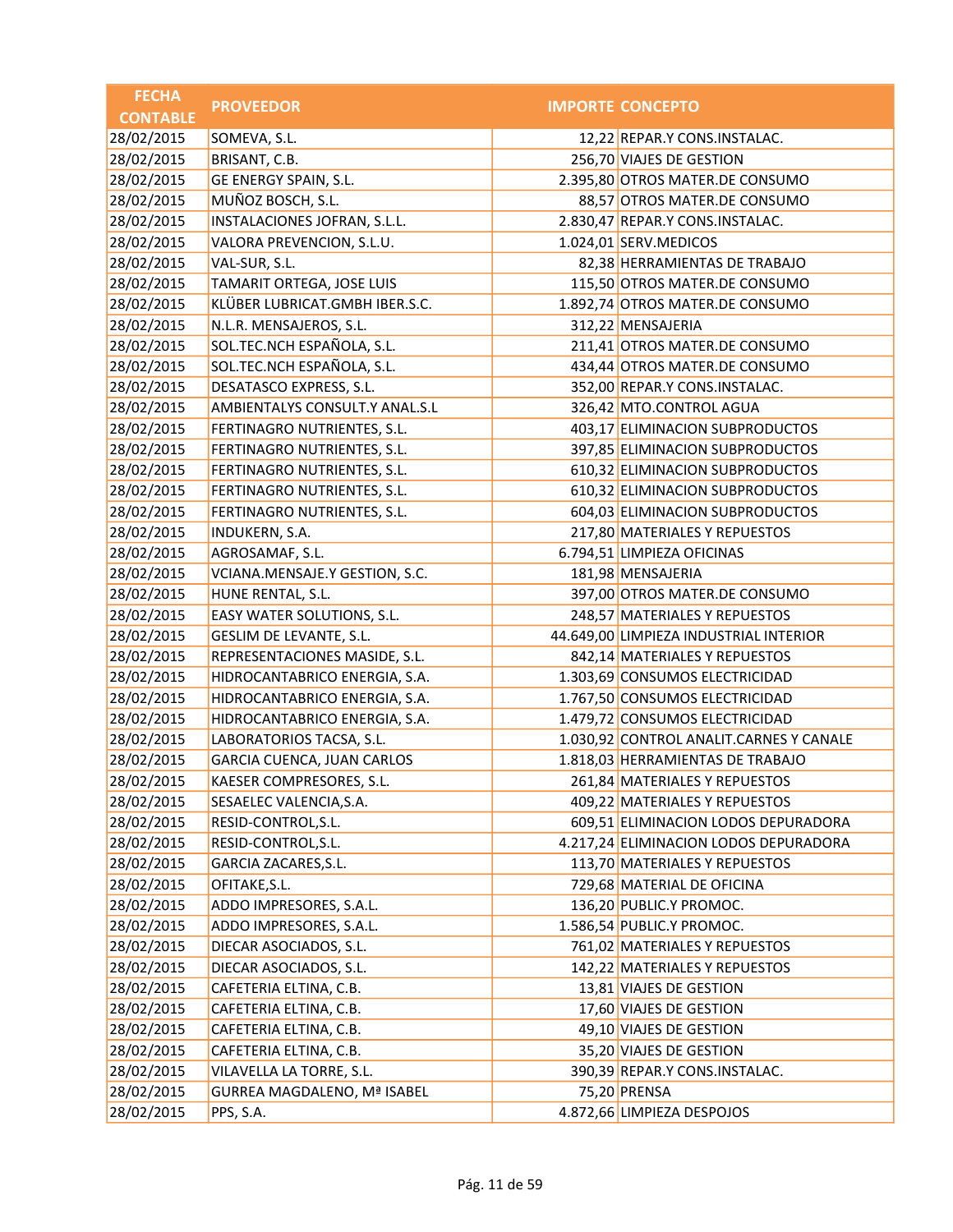| <b>FECHA</b>    | <b>PROVEEDOR</b>                | <b>IMPORTE CONCEPTO</b>                 |
|-----------------|---------------------------------|-----------------------------------------|
| <b>CONTABLE</b> |                                 |                                         |
| 28/02/2015      | PPS, S.A.                       | 4.230,03 LIMPIEZA DESPOJOS              |
| 28/02/2015      | PPS, S.A.                       | 4.686,83 LIMPIEZA DESPOJOS              |
| 28/02/2015      | PPS, S.A.                       | 4.195,03 LIMPIEZA DESPOJOS              |
| 28/02/2015      | PAULA JULIA, CARLOS             | 1.224,00 ASESORAMIENTO CALIDAD          |
| 28/02/2015      | PAULA JULIA, CARLOS             | 2.040,00 OTROS ASESOR.EXTERNOS EVENTUAL |
| 28/02/2015      | SUMINISTROS GEN.VALENCIA, S.L.  | 1.948,79 OTROS MATER.DE CONSUMO         |
| 28/02/2015      | REYSAN ATLANTIC, S.L.           | 141,68 OTROS MATER.DE CONSUMO           |
| 28/02/2015      | ELIS MANOMATIC, S.A.            | 185,01 LAVANDERIA DE VESTUARIOS         |
| 28/02/2015      | ELIS MANOMATIC, S.A.            | 2.366,47 LAVANDERIA DE VESTUARIOS       |
| 28/02/2015      | DEXIBERICA SOL.IND., S.A.U.     | 117,18 MATERIALES Y REPUESTOS           |
| 28/02/2015      | WORK MAN ACP SOC.COOPERATIVA    | 405.863,55 MAQUILA EXTERIOR             |
| 28/02/2015      | AGRIFOOD SECTOR COMMUNICAT, S.L | 484,00 ASESORIA COMUNICACION            |
| 28/02/2015      | PAPELERIA J.SENA ALOS           | 49,22 MATERIAL DE OFICINA               |
| 10/03/2015      | IMPORTADORA TUDELANA, S.A.      | 554,91 MATERIALES Y REPUESTOS           |
| 10/03/2015      | TANE HERMETIC, S.L.             | 100,60 MATERIALES Y REPUESTOS           |
| 10/03/2015      | VICMATIC, S.L.                  | 1.025,90 MATERIALES Y REPUESTOS         |
| 10/03/2015      | S.A. AGRICULTORES DE LA VEGA    | 2.760,62 REPAR.Y CONS.JARDIN.           |
| 10/03/2015      | <b>AINIA</b>                    | 308,55 MTO.CONTROL AGUA                 |
| 10/03/2015      | ASOC.ESPAÑOLA DE MANTENIMIENTO  | 119,97 CUOTAS ASOCIACIONES              |
| 10/03/2015      | MATERIALES REAL, S.L.           | 235,80 REPAR.Y CONS.URBANIZ.            |
| 10/03/2015      | MAREL MEAT PROCESSING B.V.      | 1.837,56 MATERIALES Y REPUESTOS         |
| 10/03/2015      | MAREL MEAT PROCESSING B.V.      | 1.056,66 MATERIALES Y REPUESTOS         |
| 10/03/2015      | GARCIA CUENCA, JUAN CARLOS      | 665,50 HERRAMIENTAS DE TRABAJO          |
| 10/03/2015      | SESAELEC VALENCIA, S.A.         | 818,82 MATERIALES Y REPUESTOS           |
| 10/03/2015      | <b>GAC CREATIVIDAD VISUAL</b>   | 60,50 OTROS MATER.DE CONSUMO            |
| 10/03/2015      | CAROMETEC SPAIN, S.L.           | 801,99 OTROS MATER.DE CONSUMO           |
| 10/03/2015      | ELIS MANOMATIC, S.A.            | 321,12 LIMPIEZA VESTUARIO               |
| 12/03/2015      | HERNANDEZ MARTI, JUAN           | 246,74 ASESORIA JURIDICA                |
| 20/03/2015      | S.ESTATAL CORREOS Y TELEGR.SA   | 121,20 FRANQUEO                         |
| 20/03/2015      | NAVAFLOR, S.C.                  | 35,01 RELACIONES PUBLICAS               |
| 20/03/2015      | VODAFONE ESPAÑA, S.A.           | 1.073,77 CONSUM.TELEF.PROPIOS           |
| 20/03/2015      | HIDROCANTABRICO ENERGIA, S.A.   | 82.104,13 SUMINISTROS                   |
| 20/03/2015      | HIDROCANTABRICO ENERGIA, S.A.   | 8.935,63 SUMINISTROS                    |
| 20/03/2015      | RESID-CONTROL, S.L.             | 3.876,84 ELIMINACION LODOS DEPURADORA   |
| 20/03/2015      | RESID-CONTROL, S.L.             | 598,29 ELIMIN.FILTRADO DEPURADORA       |
| 23/03/2015      | TELEFONICA DE ESPAÑA, S.A.      | 679,63 CONSUM.TELEF.PROPIOS             |
| 23/03/2015      | TELEFONICA DE ESPAÑA, S.A.      | 100,14 CONSUM.TELEF.PROPIOS             |
| 23/03/2015      | TELEFONICA DE ESPAÑA, S.A.      | 23,70 CONSUM.TELEF.PROPIOS              |
| 23/03/2015      | TELEFONICA SERV.MOVILES, S.A.   | 83,49 CONEXIONES INTERNET               |
| 23/03/2015      | ENDESA ENERGIA, S.A.            | 64.760,48 SUMINISTROS                   |
| 24/03/2015      | SUGEIN, S.L.                    | 2.000,29 MATERIALES Y REPUESTOS         |
| 24/03/2015      | SUGEIN, S.L.                    | 2.767,48 MATERIALES Y REPUESTOS         |
| 24/03/2015      | DUROMIT SUELOS AGROALIM., S.A.  | 219,05 OTROS MATER.DE CONSUMO           |
| 24/03/2015      | VALENCIANA DE COMBUSTION, S.L.  | 429,10 MATERIALES Y REPUESTOS           |
| 24/03/2015      | DISPROIN LEVANTE, S.L.          | 65,56 MTO.EQUIPOS OFICINA               |
| 24/03/2015      | BIZERBA IBERIA ESPAÑA, S.A.     | 761,70 REPAR.Y CONS.INSTALAC.           |
| 24/03/2015      | QUICIAL, S.L.                   | 1.609,14 MATERIALES Y REPUESTOS         |
| 24/03/2015      | ENRIQUE GALVEZ Y ASOC., S.L.    | 822,80 ASESORAMIENTO                    |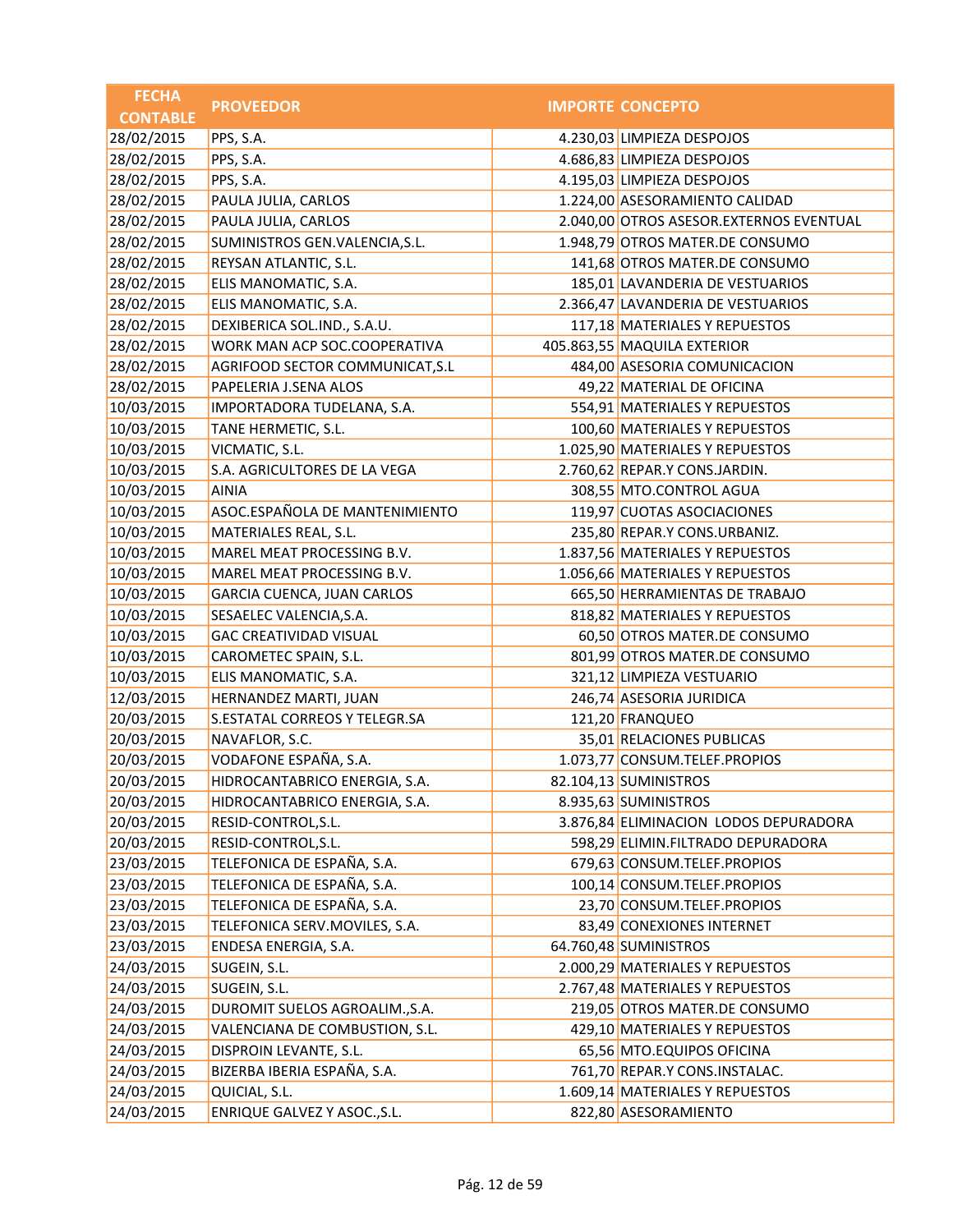| <b>FECHA</b>    | <b>PROVEEDOR</b>                | <b>IMPORTE CONCEPTO</b>               |
|-----------------|---------------------------------|---------------------------------------|
| <b>CONTABLE</b> |                                 |                                       |
| 24/03/2015      | CSB-SYSTEM ESPAÑA, S.L.         | 131,89 MATERIALES Y REPUESTOS         |
| 24/03/2015      | INSTALACIONES JOFRAN, S.L.L.    | 1.118,34 REPAR.Y CONS.INSTALAC.       |
| 24/03/2015      | VAL-SUR, S.L.                   | 1.702,60 HERRAMIENTAS DE TRABAJO      |
| 24/03/2015      | HUNE RENTAL, S.L.               | 123,42 REPAR.Y CONS.INSTALAC.         |
| 24/03/2015      | HUNE RENTAL, S.L.               | 123,42 REPAR.Y CONS.INSTALAC.         |
| 24/03/2015      | ELITEQ SANIDAD AMBIENTAL, S.L.  | 229,90 REPAR.Y CONS.INSTALAC.         |
| 24/03/2015      | OFITAKE, S.L.                   | 20,91 MATERIAL DE OFICINA             |
| 24/03/2015      | <b>BDO AUDITORES, S.L.</b>      | 1.526,26 AUDITORIAS                   |
| 24/03/2015      | DIECAR ASOCIADOS, S.L.          | 51,29 MATERIALES Y REPUESTOS          |
| 24/03/2015      | REYSAN ATLANTIC, S.L.           | 662,48 ROPA Y VESTUARIO               |
| 25/03/2015      | ACFLUID AUTOMATIZACION, S.L.    | 170,54 MATERIALES Y REPUESTOS         |
| 25/03/2015      | IMPORTADORA TUDELANA, S.A.      | 609,96 HERRAMIENTAS DE TRABAJO        |
| 25/03/2015      | TELEFONICA DE ESPAÑA, S.A.      | 39,09 CONSUM.TELEF.PROPIOS            |
| 25/03/2015      | IND.TECNICO ALIMENTARIA, S.A.   | 1.820,18 MATERIALES Y REPUESTOS       |
| 25/03/2015      | CASMAR 2000, S.A.               | 1.446,89 REPAR.Y CONS.INSTALAC.       |
| 25/03/2015      | CASMAR 2000, S.A.               | 2.072,71 ROPA Y VESTUARIO             |
| 25/03/2015      | LLUMS DECORATIVES, C.B.         | 605,00 PUBLIC.Y PROMOC.               |
| 25/03/2015      | VICMATIC, S.L.                  | 227,48 MATERIALES Y REPUESTOS         |
| 25/03/2015      | VICMATIC, S.L.                  | 398,51 MATERIALES Y REPUESTOS         |
| 25/03/2015      | SUMINISTROS MARVAL, S.L.        | 39,39 MATERIALES Y REPUESTOS          |
| 25/03/2015      | SOLENIS HISPANIA, S.A.          | 4.416,50 OTROS MATER.DE CONSUMO       |
| 25/03/2015      | BIZERBA IBERIA ESPAÑA, S.A.     | 386,96 MATERIALES Y REPUESTOS         |
| 25/03/2015      | AME MATERIAL ELECTRICO, S.A.    | 10,38 MATERIALES Y REPUESTOS          |
| 25/03/2015      | QUICIAL, S.L.                   | 456,44 MATERIALES Y REPUESTOS         |
| 25/03/2015      | MONT. Y SUMINISTROS COVES, S.L. | 332,75 MATERIALES Y REPUESTOS         |
| 25/03/2015      | MONT. Y SUMINISTROS COVES, S.L. | 492,47 REPAR.Y CONS.INSTALAC.         |
| 25/03/2015      | MONT. Y SUMINISTROS COVES, S.L. | 142,78 MATERIALES Y REPUESTOS         |
| 25/03/2015      | MATERIALES REAL, S.L.           | 64,98 OTROS MATER.DE CONSUMO          |
| 25/03/2015      | MATERIALES REAL, S.L.           | 84,10 OTROS MATER.DE CONSUMO          |
| 25/03/2015      | MPS SERVICE & SPARES B.V.       | 698,59 MATERIALES Y REPUESTOS         |
| 25/03/2015      | MPS SERVICE & SPARES B.V.       | 1.596,61 MATERIALES Y REPUESTOS       |
| 25/03/2015      | HERRERO & ASOCIADOS, S.L.       | 516,60 PUBLIC.Y PROMOC.               |
| 25/03/2015      | URBAMAR LEVANTE RES.IND., S.L.  | 547,23 REPAR.Y CONS.URBANIZ.          |
| 25/03/2015      | MAREL MEAT PROCESSING B.V.      | 1.279,69 MATERIALES Y REPUESTOS       |
| 25/03/2015      | GE ENERGY SPAIN, S.L.           | 258,94 MATERIALES Y REPUESTOS         |
| 25/03/2015      | VAL-SUR, S.L.                   | 2.294,70 MATERIALES Y REPUESTOS       |
| 25/03/2015      | ORBITA INGENIERIA, S.L.         | 747,68 REPAR.Y CONS.INSTALAC.         |
| 25/03/2015      | ELECTRO-STOCKS                  | 691,94 MATERIALES Y REPUESTOS         |
| 25/03/2015      | BITFONE COMUNICACION, S.L.      | 189,97 REPAR.Y CONS.EQUIPOS INFORMAT. |
| 25/03/2015      | REPRESENTACIONES MASIDE, S.L.   | 373,67 MATERIALES Y REPUESTOS         |
| 25/03/2015      | GIL INDUSTRIAS GRAFICAS, S.L.   | 468,27 MATERIAL DE OFICINA            |
| 25/03/2015      | ARQUITECTURA DE MARCA, S.L.     | 399,30 URBANIZACION                   |
| 25/03/2015      | ARQUITECTURA DE MARCA, S.L.     | 290,40 MATERIALES Y REPUESTOS         |
| 25/03/2015      | SESAELEC VALENCIA, S.A.         | 129,12 MATERIALES Y REPUESTOS         |
| 25/03/2015      | PRESENCIAL TIME, S.L.           | 60,50 OTROS CONTRATOS MTO.            |
| 25/03/2015      | SOLER PREVENCION SEGURIDAD, S.A | 61,71 OTROS MATER.DE CONSUMO          |
| 25/03/2015      | AL AIR LIQUIDE ESPAÑA, S.A.     | 3.245,22 GASES MATADERO               |
| 25/03/2015      | CAROMETEC SPAIN, S.L.           | 1.433,31 OTROS MATER.DE CONSUMO       |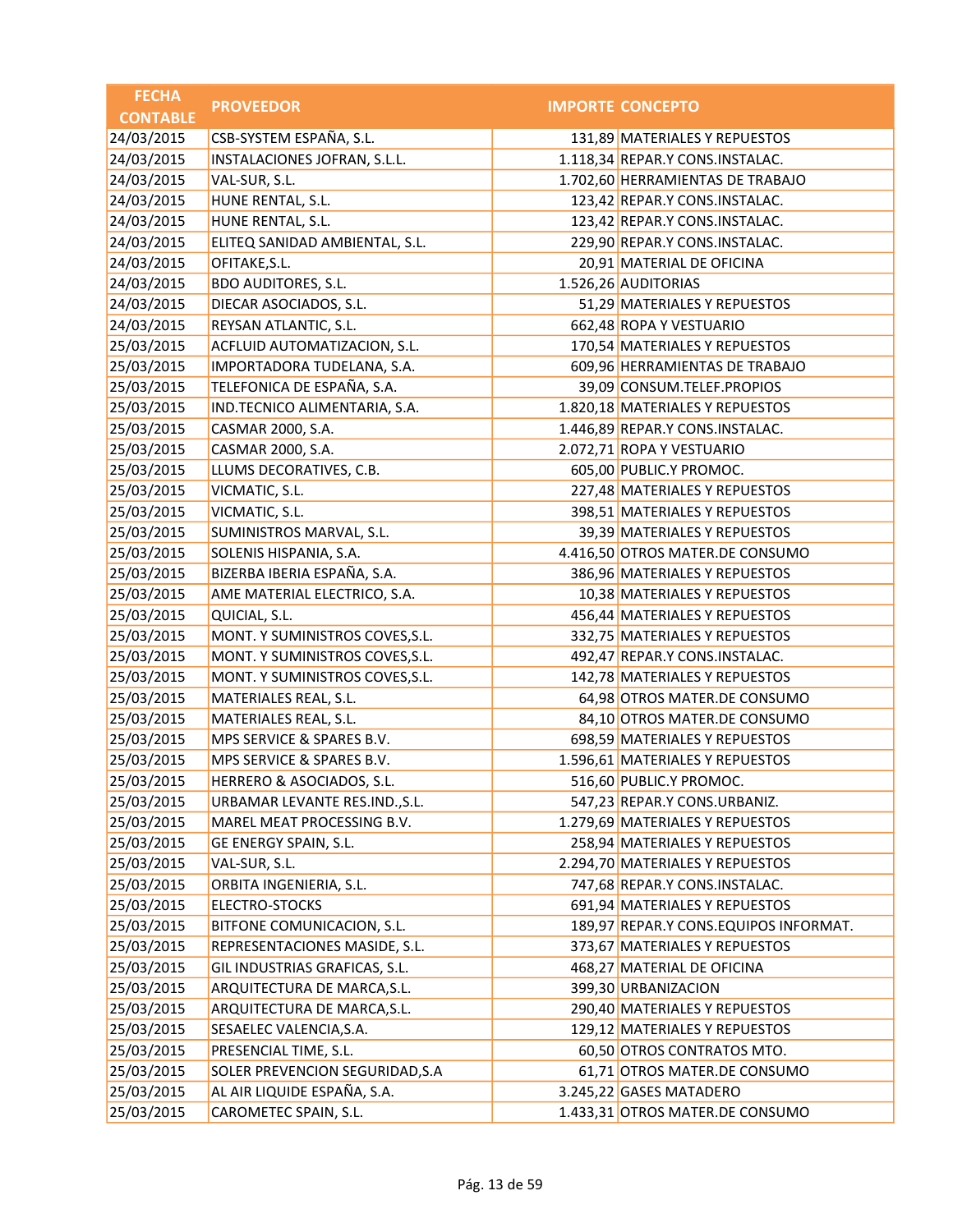| <b>FECHA</b>    | <b>PROVEEDOR</b>                  | <b>IMPORTE CONCEPTO</b>            |
|-----------------|-----------------------------------|------------------------------------|
| <b>CONTABLE</b> |                                   |                                    |
| 25/03/2015      | EDEM, F.C.V.                      | 3.900,00 FORMACION                 |
| 26/03/2015      | NAVAFLOR, S.C.                    | 35,01 RELACIONES PUBLICAS          |
| 26/03/2015      | NAVAFLOR, S.C.                    | 83,05 RELACIONES PUBLICAS          |
| 26/03/2015      | CLICK&RENT, S.L.                  | 28,00 PUBLIC.Y PROMOC.             |
| 27/03/2015      | REPSOL BUTANO, S.A.               | 2.818,20 GASES MATADERO            |
| 27/03/2015      | VIDRA FOC, S.A.                   | 10,38 OTROS MATER.DE CONSUMO       |
| 27/03/2015      | DISPOPACK VALLES, S.L.            | 4.699,04 OTROS MATER.DE CONSUMO    |
| 27/03/2015      | GIL INDUSTRIAS GRAFICAS, S.L.     | 486,42 PUBLIC.Y PROMOC.            |
| 27/03/2015      | GIL INDUSTRIAS GRAFICAS, S.L.     | 430,76 PUBLIC.Y PROMOC.            |
| 30/03/2015      | CASMAR 2000, S.A.                 | 1.170,76 ROPA Y VESTUARIO          |
| 30/03/2015      | <b>AINIA</b>                      | 118,58 MTO.CONTROL AGUA            |
| 30/03/2015      | PRODUCTOS QUIMICOS DAK, S.L.      | 591,64 OTROS MATER.DE CONSUMO      |
| 30/03/2015      | VIDRA FOC, S.A.                   | 361,79 OTROS MATER.DE CONSUMO      |
| 30/03/2015      | BIZERBA IBERIA ESPAÑA, S.A.       | 1.261,06 REPAR.Y CONS.INSTALAC.    |
| 30/03/2015      | QUICIAL, S.L.                     | 183,61 MATERIALES Y REPUESTOS      |
| 30/03/2015      | COM. E IND. REPRO, S.L.           | 847,00 MATERIALES Y REPUESTOS      |
| 30/03/2015      | TRANSMIVAL, S.L.                  | 580,62 MATERIALES Y REPUESTOS      |
| 30/03/2015      | MPS SERVICE & SPARES B.V.         | 2.189,76 MATERIALES Y REPUESTOS    |
| 30/03/2015      | MPS SERVICE & SPARES B.V.         | 319,94 MATERIALES Y REPUESTOS      |
| 30/03/2015      | CSB-SYSTEM ESPAÑA, S.L.           | 709,68 MANT.SOFTWARE SALA DESPIECE |
| 30/03/2015      | GE ENERGY SPAIN, S.L.             | 2.375,90 OTROS MATER.DE CONSUMO    |
| 30/03/2015      | VAL-SUR, S.L.                     | 259,38 MATERIALES Y REPUESTOS      |
| 30/03/2015      | AMBIENTALYS CONSULT.Y ANAL.S.L    | 806,79 MTO.CONTROL AGUA            |
| 30/03/2015      | FERTINAGRO NUTRIENTES, S.L.       | 613,71 ELIMINACION SUBPRODUCTOS    |
| 30/03/2015      | FERTINAGRO NUTRIENTES, S.L.       | 597,26 ELIMINACION SUBPRODUCTOS    |
| 30/03/2015      | EASY WATER SOLUTIONS, S.L.        | 211,75 MATERIALES Y REPUESTOS      |
| 30/03/2015      | GIL INDUSTRIAS GRAFICAS, S.L.     | 471,90 MATERIAL DE OFICINA         |
| 30/03/2015      | OFITAKE, S.L.                     | 1.124,55 MATERIAL DE OFICINA       |
| 30/03/2015      | ADDO IMPRESORES, S.A.L.           | 2.410,71 PUBLIC.Y PROMOC.          |
| 30/03/2015      | SOLER PREVENCION SEGURIDAD, S.A   | 357,19 MATERIALES Y REPUESTOS      |
| 30/03/2015      | REYSAN ATLANTIC, S.L.             | 68,41 HERRAMIENTAS DE TRABAJO      |
| 31/03/2015      | AZASA, INST. QUIR. Y MAT. GAN. SA | 291,26 MATERIALES Y REPUESTOS      |
| 31/03/2015      | ACFLUID AUTOMATIZACION, S.L.      | 439,97 MATERIALES Y REPUESTOS      |
| 31/03/2015      | VIDAL MARTINEZ, RICARDO           | 158,78 COMPRAS                     |
| 31/03/2015      | TERNERA NATURAL BALLESTER, S.L.   | 4.198,95 COMPRAS                   |
| 31/03/2015      | CARNES DASI, C.B.                 | 375,39 COMPRAS                     |
| 31/03/2015      | HNOS. ORTI OLMOS SAT 8313         | 969,00 COMPRAS                     |
| 31/03/2015      | CARNES A.SORIANO E HIJOS, S.L.    | 774,15 COMPRAS                     |
| 31/03/2015      | S.AGR.Y GANAD. DE CHESTE, S.L.    | 7.294,93 COMPRAS                   |
| 31/03/2015      | RIERA FERRER, ENRIQUE             | 5.297,91 COMPRAS                   |
| 31/03/2015      | JAIME SANCHEZ TELLO, S.L.         | 2.736,63 COMPRAS                   |
| 31/03/2015      | EXPLOTACIONES GAUSA, S.L.         | 9.670,08 COMPRAS                   |
| 31/03/2015      | FCO. JAVIER BAUSET FERRER         | 791,07 COMPRAS                     |
| 31/03/2015      | CARSI ALANDI, VICENTE             | 1.646,68 COMPRAS                   |
| 31/03/2015      | DISCARVAL, S.L.                   | 2.418,21 COMPRAS                   |
| 31/03/2015      | GANADOS BLAYET, S.L.              | 809,67 COMPRAS                     |
| 31/03/2015      | IBERDROLA, S.A.                   | 551,66 ELECT.POR CTA.TERCEROS      |
| 31/03/2015      | TELEFONICA DE ESPAÑA, S.A.        | 35,07 CONSUM.TELEF.PROPIOS         |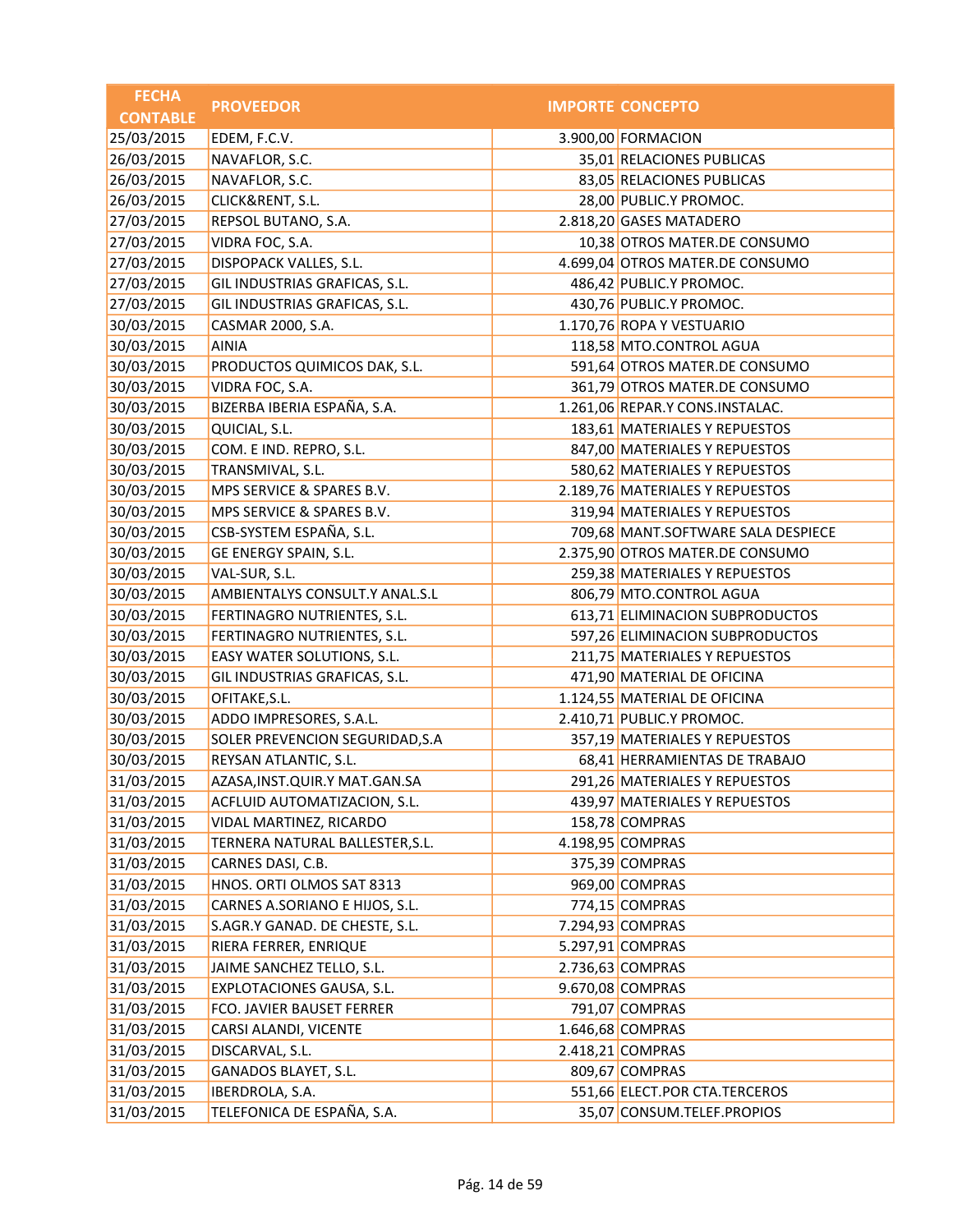| <b>FECHA</b>    | <b>PROVEEDOR</b>                | <b>IMPORTE CONCEPTO</b>                |
|-----------------|---------------------------------|----------------------------------------|
| <b>CONTABLE</b> |                                 |                                        |
| 31/03/2015      | S.ESTATAL CORREOS Y TELEGR.SA   | 124,21 FRANQUEO                        |
| 31/03/2015      | IND.TECNICO ALIMENTARIA, S.A.   | 349,21 OTROS MATER.DE CONSUMO          |
| 31/03/2015      | IND.TECNICO ALIMENTARIA, S.A.   | 372,68 REPAR.Y CONS.INSTALAC.          |
| 31/03/2015      | BETICO COMPRESSORS, S.A.U.      | 1.349,44 REPAR.Y CONS.INSTALAC.        |
| 31/03/2015      | CASMAR 2000, S.A.               | 342,07 ROPA Y VESTUARIO                |
| 31/03/2015      | CASMAR 2000, S.A.               | 315,81 MATERIALES Y REPUESTOS          |
| 31/03/2015      | CONTAVAL AUTOM.Y COMP.ELEC, S.L | 3.234,26 OTROS MATER.DE CONSUMO        |
| 31/03/2015      | CONTAVAL AUTOM.Y COMP.ELEC, S.L | 307,70 MATERIALES Y REPUESTOS          |
| 31/03/2015      | VICMATIC, S.L.                  | 404,42 MATERIALES Y REPUESTOS          |
| 31/03/2015      | S.A. AGRICULTORES DE LA VEGA    | 2.760,62 REPAR.Y CONS.JARDIN.          |
| 31/03/2015      | S.A. AGRICULTORES DE LA VEGA    | 20.531,40 LIMPIEZA INDUSTRIAL          |
| 31/03/2015      | S.A. AGRICULTORES DE LA VEGA    | 21.996,99 LIMPIEZA INDUSTRIAL          |
| 31/03/2015      | ELECTROTECNIA MONRABAL, S.L.    | 430,23 REPAR.Y CONS.INSTALAC.          |
| 31/03/2015      | <b>AINIA</b>                    | 271,04 MTO.CONTROL AGUA                |
| 31/03/2015      | BUFETE HERNANDEZ-MARTI, S.L.P.  | 2.187,61 ASESORIA JURIDICA             |
| 31/03/2015      | BUFETE HERNANDEZ-MARTI, S.L.P.  | 8.470,00 CONTENC.CIVIL, ORDEN Y PENAL  |
| 31/03/2015      | BIZERBA IBERIA ESPAÑA, S.A.     | 432,85 MATERIALES Y REPUESTOS          |
| 31/03/2015      | TELEFONICA ON THE SPOT SER. SA  | 44,23 HILO MUSICAL MERCADOS            |
| 31/03/2015      | TELEFONICA ON THE SPOT SER. SA  | 45,94 HILO MUSICAL MERCADOS            |
| 31/03/2015      | TELEFONICA ON THE SPOT SER. SA  | 26,89 HILO MUSICAL CENTRALITA          |
| 31/03/2015      | AME MATERIAL ELECTRICO, S.A.    | 5,02 MATERIALES Y REPUESTOS            |
| 31/03/2015      | MONT. Y SUMINISTROS COVES, S.L. | 1.427,80 MATERIALES Y REPUESTOS        |
| 31/03/2015      | MONT. Y SUMINISTROS COVES, S.L. | 57,11 MATERIALES Y REPUESTOS           |
| 31/03/2015      | MONT. Y SUMINISTROS COVES, S.L. | 3.275,87 CENTROS DISTRIBUCION          |
| 31/03/2015      | MPS SERVICE & SPARES B.V.       | 2.057,59 HERRAMIENTAS DE TRABAJO       |
| 31/03/2015      | EMPR.M.VALENCIANA DE AGUAS, S.A | 5.540,89 CONSUMOS AGUA POTABLE         |
| 31/03/2015      | EMPR.M.VALENCIANA DE AGUAS, S.A | 1.069,52 CONSUMOS AGUA POTABLE         |
| 31/03/2015      | TRANSP.NAVARRO Y ESTEVE, S.L.   | 1.755,27 OTROS MATER.DE CONSUMO        |
| 31/03/2015      | TEIXIDO CORRATGE, F.JAVIER      | 989,78 ASESOR.INFORMAT.                |
| 31/03/2015      | MOTORES ELECT.ALMUSSAFES, S.L.  | 144,82 REPAR.Y CONS.INSTALAC.          |
| 31/03/2015      | SANTOS Y TAMAIN, S.L.           | 949,73 REPAR.Y CONS.INSTALAC.          |
| 31/03/2015      | TEOFILO ROSETE, S.L.            | 509,47 HERRAMIENTAS DE TRABAJO         |
| 31/03/2015      | TEOFILO ROSETE, S.L.            | 1.433,12 HERRAMIENTAS DE TRABAJO       |
| 31/03/2015      | BURGUET SISTEMAS, S.L.U.        | 266,20 MATERIALES Y REPUESTOS          |
| 31/03/2015      | BURGUET SISTEMAS, S.L.U.        | 266,20 MATERIALES Y REPUESTOS          |
| 31/03/2015      | CLORAGUA LLAMAS, S.L.           | 1.802,90 REPAR.Y CONS.INSTALAC.        |
| 31/03/2015      | TECNIROGMA SUM.DEL FRED, S.L.   | 47,65 MATERIALES Y REPUESTOS           |
| 31/03/2015      | TAMARIT ORTEGA, JOSE LUIS       | 115,50 OTROS MATER.DE CONSUMO          |
| 31/03/2015      | ANTICIMEX 3D SANIDAD AMB., S.A. | 2.668,82 DESRAT.Y DESINSEC.            |
| 31/03/2015      | FERTINAGRO NUTRIENTES, S.L.     | 590,48 ELIMINACION SUBPRODUCTOS        |
| 31/03/2015      | FERTINAGRO NUTRIENTES, S.L.     | 617,10 ELIMINACION SUBPRODUCTOS        |
| 31/03/2015      | FERTINAGRO NUTRIENTES, S.L.     | 617,10 ELIMINACION SUBPRODUCTOS        |
| 31/03/2015      | AGROSAMAF, S.L.                 | 6.794,51 LIMPIEZA OFICINAS             |
| 31/03/2015      | VCIANA.MENSAJE.Y GESTION, S.C.  | 166,28 MENSAJERIA                      |
| 31/03/2015      | GESLIM DE LEVANTE, S.L.         | 44.649,00 LIMPIEZA INDUSTRIAL INTERIOR |
| 31/03/2015      | REPRESENTACIONES MASIDE, S.L.   | 438,08 MATERIALES Y REPUESTOS          |
| 31/03/2015      | HIDROCANTABRICO ENERGIA, S.A.   | 1.124,83 CONSUMOS ELECTRICIDAD         |
| 31/03/2015      | HIDROCANTABRICO ENERGIA, S.A.   | 8.752,67 SUMINISTROS                   |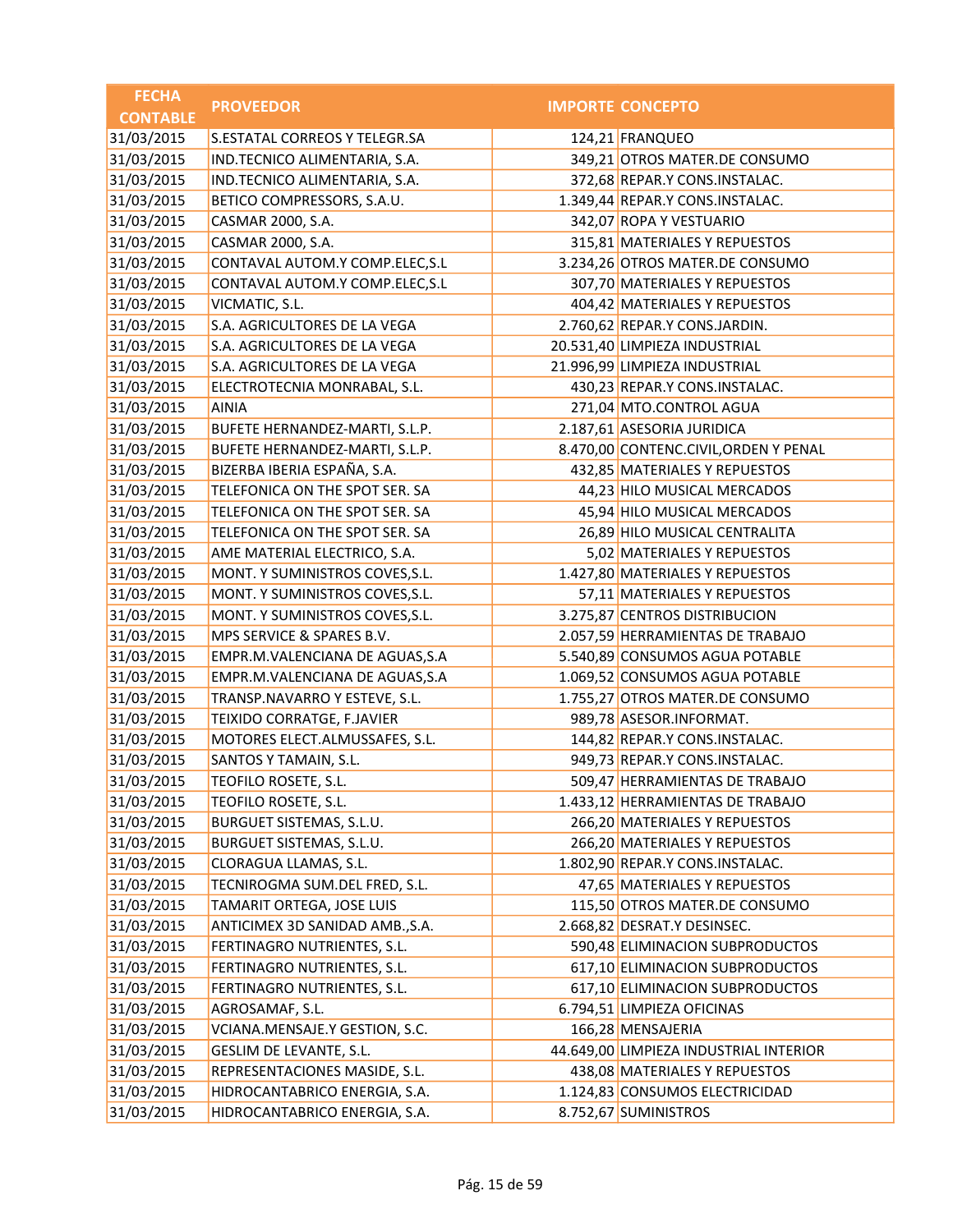| <b>FECHA</b>    | <b>PROVEEDOR</b>                   |                    | <b>IMPORTE CONCEPTO</b>                 |
|-----------------|------------------------------------|--------------------|-----------------------------------------|
| <b>CONTABLE</b> |                                    |                    |                                         |
| 31/03/2015      | HIDROCANTABRICO ENERGIA, S.A.      |                    | 837,57 CONSUMOS ELECTRICIDAD            |
| 31/03/2015      | HIDROCANTABRICO ENERGIA, S.A.      |                    | 1.367,60 CONSUMOS ELECTRICIDAD          |
| 31/03/2015      | LABORATORIOS TACSA, S.L.           |                    | 983,73 CONTROL ANALIT.CARNES Y CANALE   |
| 31/03/2015      | SESAELEC VALENCIA, S.A.            |                    | 3.494,29 MATERIALES Y REPUESTOS         |
| 31/03/2015      | RESID-CONTROL, S.L.                |                    | 629,97 ELIMIN.FILTRADO DEPURADORA       |
| 31/03/2015      | AL AIR LIQUIDE ESPAÑA, S.A.        |                    | 1.808,59 GASES MATADERO                 |
| 31/03/2015      | CAROMETEC SPAIN, S.L.              |                    | 1.192,75 MATERIALES Y REPUESTOS         |
| 31/03/2015      | <b>GURREA MAGDALENO, Mª ISABEL</b> |                    | 89,40 PRENSA                            |
| 31/03/2015      | PPS, S.A.                          | 4.737,03 PPS, S.A. |                                         |
| 31/03/2015      | PPS, S.A.                          |                    | 4.745,27 LIMPIEZA DESPOJOS              |
| 31/03/2015      | PPS, S.A.                          |                    | 4.149,89 LIMPIEZA DESPOJOS              |
| 31/03/2015      | PPS, S.A.                          |                    | 3.991,21 LIMPIEZA DESPOJOS              |
| 31/03/2015      | PPS, S.A.                          |                    | 4.517,00 LIMPIEZA DESPOJOS              |
| 31/03/2015      | PPS, S.A.                          |                    | 1.750,63 LIMPIEZA DESPOJOS              |
| 31/03/2015      | PPS, S.A.                          |                    | 30,72 LIMPIEZA DESPOJOS                 |
| 31/03/2015      | PPS, S.A.                          |                    | 3.469,66 LIMPIEZA DESPOJOS              |
| 31/03/2015      | VAREA SAEZ, FRANCISCO              |                    | 571,20 ASESORAMIENTOS                   |
| 31/03/2015      | PAULA JULIA, CARLOS                |                    | 2.040,00 OTROS ASESOR.EXTERNOS EVENTUAL |
| 31/03/2015      | ELIS MANOMATIC, S.A.               |                    | 191,16 LAVANDERIA DE VESTUARIOS         |
| 31/03/2015      | ELIS MANOMATIC, S.A.               |                    | 1.908,73 LAVANDERIA DE VESTUARIOS       |
| 31/03/2015      | UNIVERSITAT POLITECNICA VCIA.      |                    | 680,00 FORMACION                        |
| 31/03/2015      | WORK MAN ACP SOC.COOPERATIVA       |                    | 409.374,86 MAQUILA EXTERIOR             |
| 01/04/2015      | SESAELEC VALENCIA, S.A.            |                    | 419,16 MATERIALES Y REPUESTOS           |
| 10/04/2015      | OBREMO, S.L.                       |                    | 707,16 REPAR.Y CONS.INSTALAC.           |
| 10/04/2015      | MPS SERVICE & SPARES B.V.          |                    | 2.064,85 MATERIALES Y REPUESTOS         |
| 10/04/2015      | MPS SERVICE & SPARES B.V.          |                    | 1.927,83 MATERIALES Y REPUESTOS         |
| 10/04/2015      | ING.DE GESTION INDUSTRIAL, S.L.    |                    | 163,40 REPAR.Y CONS.INSTALAC.           |
| 10/04/2015      | COMPUTER SERV.Y MANTEN., S.L.      |                    | 159,72 MTO.EQUIPOS INFORMAT.            |
| 10/04/2015      | MAREL MEAT PROCESSING B.V.         |                    | 724,91 MATERIALES Y REPUESTOS           |
| 10/04/2015      | SOMEVA, S.L.                       |                    | 57,38 REPAR.Y CONS.INSTALAC.            |
| 10/04/2015      | <b>ELECTRO-STOCKS</b>              |                    | 419,79 MATERIALES Y REPUESTOS           |
| 10/04/2015      | AGROSAMAF, S.L.                    |                    | 6.794,51 LIMPIEZA OFICINAS              |
| 10/04/2015      | GARCIA ZACARES, S.L.               |                    | 27,24 MATERIALES Y REPUESTOS            |
| 10/04/2015      | ADDO IMPRESORES, S.A.L.            |                    | 142,78 PUBLIC.Y PROMOC.                 |
| 10/04/2015      | ELECTRO ANDREU, COOP.V.            |                    | 696,48 REPAR.Y CONS.INSTALAC.           |
| 10/04/2015      | DIECAR ASOCIADOS, S.L.             |                    | 106,87 MATERIALES Y REPUESTOS           |
| 10/04/2015      | VILAVELLA LA TORRE, S.L.           |                    | 180,29 REPAR.Y CONS.INSTALAC.           |
| 10/04/2015      | VILAVELLA LA TORRE, S.L.           |                    | 1.850,48 REPAR.Y CONS.INSTALAC.         |
| 10/04/2015      | <b>GURREA MAGDALENO, Mª ISABEL</b> |                    | 91,50 PRENSA                            |
| 10/04/2015      | VAREA SAEZ, FRANCISCO              |                    | 571,20 ASESORAMIENTOS                   |
| 10/04/2015      | ELIS MANOMATIC, S.A.               |                    | 202,29 LIMPIEZA VESTUARIO               |
| 20/04/2015      | BETICO COMPRESSORS, S.A.U.         |                    | 1.256,56 MATERIALES Y REPUESTOS         |
| 20/04/2015      | TELEFONICA SERV.MOVILES, S.A.      |                    | 83,49 CONEXIONES INTERNET               |
| 20/04/2015      | ASOC.ESP.PROF.COMPRAS, (AERCE)     |                    | 245,00 CUOTAS ASOCIACIONES              |
| 20/04/2015      | MATERIALES REAL, S.L.              |                    | 422,90 OTROS MATER.DE CONSUMO           |
| 20/04/2015      | ENRIQUE GALVEZ Y ASOC., S.L.       |                    | 822,80 ASESORAMIENTO                    |
| 20/04/2015      | ENDESA ENERGIA, S.A.               |                    | 59.612,48 SUMINISTROS                   |
| 20/04/2015      | VODAFONE ESPAÑA, S.A.              |                    | 12,10 VIGILANCIA Y SEGURIDAD            |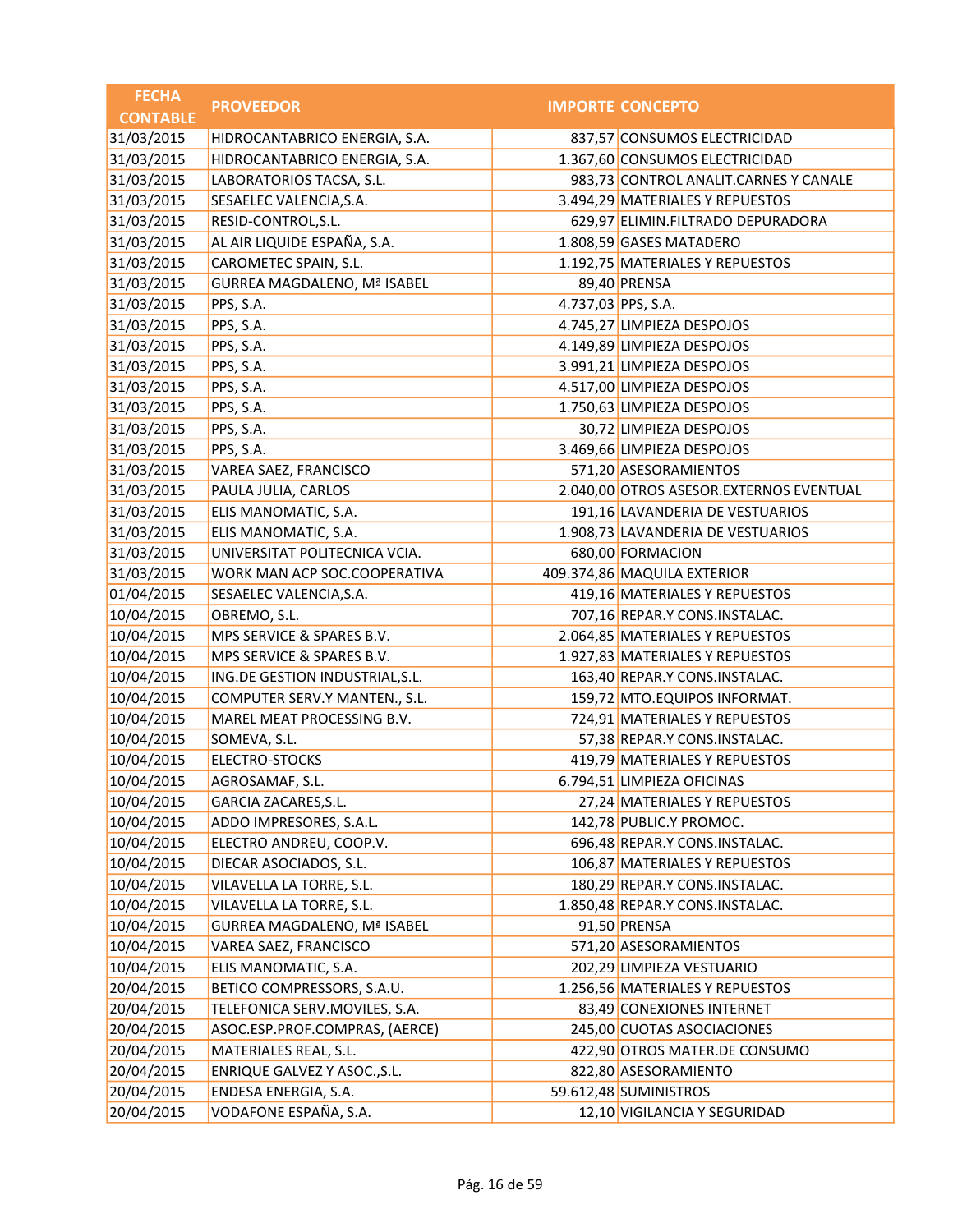| <b>IMPORTE CONCEPTO</b><br><b>CONTABLE</b><br>VODAFONE ESPAÑA, S.A.<br>1.166,55 CONSUM.TELEF.PROPIOS<br>20/04/2015<br><b>GARCIA CUENCA, JUAN CARLOS</b><br>901,45 HERRAMIENTAS DE TRABAJO<br>20/04/2015<br>PRESENCIAL TIME, S.L.<br>60,50 OTROS CONTRATOS MTO.<br>20/04/2015<br>162,14 MATERIALES Y REPUESTOS<br><b>GAC CREATIVIDAD VISUAL</b><br>204,00 OTROS ASESOR.EXTERN.EVENT.<br>SUCH RONDA, MARIA DEL CARMEN<br>21/04/2015<br><b>ELECTRO-STOCKS</b><br>617,46 MATERIALES Y REPUESTOS<br>TELEFONICA DE ESPAÑA, S.A.<br>22/04/2015<br>38,80 CONSUM.TELEF.PROPIOS<br>TELEFONICA DE ESPAÑA, S.A.<br>23,70 CONSUM.TELEF.PROPIOS<br>TELEFONICA DE ESPAÑA, S.A.<br>93,87 CONSUM.TELEF.PROPIOS<br>TELEFONICA DE ESPAÑA, S.A.<br>688,20 CONSUM.TELEF.PROPIOS<br>IND.TECNICO ALIMENTARIA, S.A.<br>1.032,71 MATERIALES Y REPUESTOS<br>CULLIGAN ESPAÑA, S.A.<br>22/04/2015<br>392,04 OTROS MATER.DE CONSUMO<br>CASMAR 2000, S.A.<br>390,18 HERRAMIENTAS DE TRABAJO<br>TELEFONICA ON THE SPOT SER. SA<br>45,94 HILO MUSICAL MERCADOS<br>TRANSMIVAL, S.L.<br>160,63 MATERIALES Y REPUESTOS<br>JUNGHEINRICH DE ESPAÑA, S.A.<br>295,19 REPAR.Y CONS.INSTALAC.<br>JUNGHEINRICH DE ESPAÑA, S.A.<br>359,37 REPAR.Y CONS.INSTALAC.<br>JUNGHEINRICH DE ESPAÑA, S.A.<br>64,18 REPAR.Y CONS.INSTALAC.<br>COMPUTER SERV.Y MANTEN., S.L.<br>159,72 MTO.EQUIPOS INFORMAT.<br>SOMEVA, S.L.<br>53,28 REPAR.Y CONS.INSTALAC.<br>22/04/2015<br>52,77 MATERIALES Y REPUESTOS<br>TECNIROGMA SUM.DEL FRED, S.L.<br>ALAPONT SOLUC.LOGISTICAS, S.L.<br>179,03 REPAR.Y CONS.INSTALAC.<br>BUFETE HERNANDEZ-MARTI, S.L.P.<br>36,30 REGISTRO<br>759,14 REPAR.Y CONS.INSTALAC.<br>MOTORES ELECT.ALMUSSAFES, S.L.<br>184,22 REPAR.Y CONS.INSTALAC.<br>ALUMENTUM, S.L.<br>470,10 OTROS MATER.DE CONSUMO<br>NOVA ETIQUETA, S.L.<br>NAVAFLOR, S.C.<br>103,82 RELACIONES PUBLICAS<br>KLÜBER LUBRICAT.GMBH IBER.S.C.<br>1.904,89 OTROS MATER.DE CONSUMO<br>3.510,21 ELIMINACION LODOS DEPURADORA<br>RESID-CONTROL, S.L.<br>SEGURISA, SERV. INT. DE SEGUR, S.A<br>2.711,17 VIGILANCIA Y SEGURIDAD<br>MERCAFILO, S.L.<br>238,12 HERRAMIENTAS DE TRABAJO<br>25/04/2015<br>U.T.E. MV SEGURISA-SAGITAL<br>33.387,24 VIGILANCIA Y SEGURIDAD<br>ELIS MANOMATIC, S.A.<br>488,59 LIMPIEZA VESTUARIO<br>VIDRA FOC, S.A.<br>168,80 MATERIALES Y REPUESTOS<br>75,09 REPAR.Y CONS.INSTALAC.<br>TEINSA, S.L.<br>1.030,63 MATERIALES Y REPUESTOS<br>CONTAVAL AUTOM.Y COMP.ELEC, S.L<br>VIDRA FOC, S.A.<br>16,81 MATERIALES Y REPUESTOS<br>BIZERBA IBERIA ESPAÑA, S.A.<br>1.138,13 REPAR.Y CONS.INSTALAC.<br>27/04/2015<br>SANTOS Y TAMAIN, S.L.<br>4.606,83 REPAR.Y CONS.INSTALAC.<br>CSB-SYSTEM ESPAÑA, S.L.<br>709,68 MANT.SOFTWARE SALA DESPIECE<br>VAL-SUR, S.L.<br>42,71 MATERIALES Y REPUESTOS<br>ELECTRO-STOCKS<br>633,17 MATERIALES Y REPUESTOS<br>KLÜBER LUBRICAT.GMBH IBER.S.C.<br>747,83 OTROS MATER.DE CONSUMO<br>27/04/2015<br>FERTINAGRO NUTRIENTES, S.L.<br>617,58 ELIMINACION SUBPRODUCTOS<br>262,91 HERRAMIENTAS DE TRABAJO<br>MERCAFILO, S.L.<br>REPRESENTACIONES MASIDE, S.L.<br>829,65 MATERIALES Y REPUESTOS<br>SESAELEC VALENCIA, S.A.<br>172,13 MATERIALES Y REPUESTOS<br>ACFLUID AUTOMATIZACION, S.L.<br>1.485,49 MATERIALES Y REPUESTOS | <b>FECHA</b> | <b>PROVEEDOR</b> |  |
|------------------------------------------------------------------------------------------------------------------------------------------------------------------------------------------------------------------------------------------------------------------------------------------------------------------------------------------------------------------------------------------------------------------------------------------------------------------------------------------------------------------------------------------------------------------------------------------------------------------------------------------------------------------------------------------------------------------------------------------------------------------------------------------------------------------------------------------------------------------------------------------------------------------------------------------------------------------------------------------------------------------------------------------------------------------------------------------------------------------------------------------------------------------------------------------------------------------------------------------------------------------------------------------------------------------------------------------------------------------------------------------------------------------------------------------------------------------------------------------------------------------------------------------------------------------------------------------------------------------------------------------------------------------------------------------------------------------------------------------------------------------------------------------------------------------------------------------------------------------------------------------------------------------------------------------------------------------------------------------------------------------------------------------------------------------------------------------------------------------------------------------------------------------------------------------------------------------------------------------------------------------------------------------------------------------------------------------------------------------------------------------------------------------------------------------------------------------------------------------------------------------------------------------------------------------------------------------------------------------------------------------------------------------------------------------------------------------------------------------------------------------------------------------------------------------------------------------------------------------------------------------------------------------------------------------------------------------------------------------------------------------------------------------------------------------------------------------------------------------------------------------------------------------------------------------------------------|--------------|------------------|--|
|                                                                                                                                                                                                                                                                                                                                                                                                                                                                                                                                                                                                                                                                                                                                                                                                                                                                                                                                                                                                                                                                                                                                                                                                                                                                                                                                                                                                                                                                                                                                                                                                                                                                                                                                                                                                                                                                                                                                                                                                                                                                                                                                                                                                                                                                                                                                                                                                                                                                                                                                                                                                                                                                                                                                                                                                                                                                                                                                                                                                                                                                                                                                                                                                            |              |                  |  |
|                                                                                                                                                                                                                                                                                                                                                                                                                                                                                                                                                                                                                                                                                                                                                                                                                                                                                                                                                                                                                                                                                                                                                                                                                                                                                                                                                                                                                                                                                                                                                                                                                                                                                                                                                                                                                                                                                                                                                                                                                                                                                                                                                                                                                                                                                                                                                                                                                                                                                                                                                                                                                                                                                                                                                                                                                                                                                                                                                                                                                                                                                                                                                                                                            |              |                  |  |
|                                                                                                                                                                                                                                                                                                                                                                                                                                                                                                                                                                                                                                                                                                                                                                                                                                                                                                                                                                                                                                                                                                                                                                                                                                                                                                                                                                                                                                                                                                                                                                                                                                                                                                                                                                                                                                                                                                                                                                                                                                                                                                                                                                                                                                                                                                                                                                                                                                                                                                                                                                                                                                                                                                                                                                                                                                                                                                                                                                                                                                                                                                                                                                                                            | 20/04/2015   |                  |  |
|                                                                                                                                                                                                                                                                                                                                                                                                                                                                                                                                                                                                                                                                                                                                                                                                                                                                                                                                                                                                                                                                                                                                                                                                                                                                                                                                                                                                                                                                                                                                                                                                                                                                                                                                                                                                                                                                                                                                                                                                                                                                                                                                                                                                                                                                                                                                                                                                                                                                                                                                                                                                                                                                                                                                                                                                                                                                                                                                                                                                                                                                                                                                                                                                            |              |                  |  |
|                                                                                                                                                                                                                                                                                                                                                                                                                                                                                                                                                                                                                                                                                                                                                                                                                                                                                                                                                                                                                                                                                                                                                                                                                                                                                                                                                                                                                                                                                                                                                                                                                                                                                                                                                                                                                                                                                                                                                                                                                                                                                                                                                                                                                                                                                                                                                                                                                                                                                                                                                                                                                                                                                                                                                                                                                                                                                                                                                                                                                                                                                                                                                                                                            |              |                  |  |
|                                                                                                                                                                                                                                                                                                                                                                                                                                                                                                                                                                                                                                                                                                                                                                                                                                                                                                                                                                                                                                                                                                                                                                                                                                                                                                                                                                                                                                                                                                                                                                                                                                                                                                                                                                                                                                                                                                                                                                                                                                                                                                                                                                                                                                                                                                                                                                                                                                                                                                                                                                                                                                                                                                                                                                                                                                                                                                                                                                                                                                                                                                                                                                                                            | 20/04/2015   |                  |  |
|                                                                                                                                                                                                                                                                                                                                                                                                                                                                                                                                                                                                                                                                                                                                                                                                                                                                                                                                                                                                                                                                                                                                                                                                                                                                                                                                                                                                                                                                                                                                                                                                                                                                                                                                                                                                                                                                                                                                                                                                                                                                                                                                                                                                                                                                                                                                                                                                                                                                                                                                                                                                                                                                                                                                                                                                                                                                                                                                                                                                                                                                                                                                                                                                            |              |                  |  |
|                                                                                                                                                                                                                                                                                                                                                                                                                                                                                                                                                                                                                                                                                                                                                                                                                                                                                                                                                                                                                                                                                                                                                                                                                                                                                                                                                                                                                                                                                                                                                                                                                                                                                                                                                                                                                                                                                                                                                                                                                                                                                                                                                                                                                                                                                                                                                                                                                                                                                                                                                                                                                                                                                                                                                                                                                                                                                                                                                                                                                                                                                                                                                                                                            |              |                  |  |
|                                                                                                                                                                                                                                                                                                                                                                                                                                                                                                                                                                                                                                                                                                                                                                                                                                                                                                                                                                                                                                                                                                                                                                                                                                                                                                                                                                                                                                                                                                                                                                                                                                                                                                                                                                                                                                                                                                                                                                                                                                                                                                                                                                                                                                                                                                                                                                                                                                                                                                                                                                                                                                                                                                                                                                                                                                                                                                                                                                                                                                                                                                                                                                                                            | 22/04/2015   |                  |  |
|                                                                                                                                                                                                                                                                                                                                                                                                                                                                                                                                                                                                                                                                                                                                                                                                                                                                                                                                                                                                                                                                                                                                                                                                                                                                                                                                                                                                                                                                                                                                                                                                                                                                                                                                                                                                                                                                                                                                                                                                                                                                                                                                                                                                                                                                                                                                                                                                                                                                                                                                                                                                                                                                                                                                                                                                                                                                                                                                                                                                                                                                                                                                                                                                            | 22/04/2015   |                  |  |
|                                                                                                                                                                                                                                                                                                                                                                                                                                                                                                                                                                                                                                                                                                                                                                                                                                                                                                                                                                                                                                                                                                                                                                                                                                                                                                                                                                                                                                                                                                                                                                                                                                                                                                                                                                                                                                                                                                                                                                                                                                                                                                                                                                                                                                                                                                                                                                                                                                                                                                                                                                                                                                                                                                                                                                                                                                                                                                                                                                                                                                                                                                                                                                                                            | 22/04/2015   |                  |  |
|                                                                                                                                                                                                                                                                                                                                                                                                                                                                                                                                                                                                                                                                                                                                                                                                                                                                                                                                                                                                                                                                                                                                                                                                                                                                                                                                                                                                                                                                                                                                                                                                                                                                                                                                                                                                                                                                                                                                                                                                                                                                                                                                                                                                                                                                                                                                                                                                                                                                                                                                                                                                                                                                                                                                                                                                                                                                                                                                                                                                                                                                                                                                                                                                            | 22/04/2015   |                  |  |
|                                                                                                                                                                                                                                                                                                                                                                                                                                                                                                                                                                                                                                                                                                                                                                                                                                                                                                                                                                                                                                                                                                                                                                                                                                                                                                                                                                                                                                                                                                                                                                                                                                                                                                                                                                                                                                                                                                                                                                                                                                                                                                                                                                                                                                                                                                                                                                                                                                                                                                                                                                                                                                                                                                                                                                                                                                                                                                                                                                                                                                                                                                                                                                                                            |              |                  |  |
|                                                                                                                                                                                                                                                                                                                                                                                                                                                                                                                                                                                                                                                                                                                                                                                                                                                                                                                                                                                                                                                                                                                                                                                                                                                                                                                                                                                                                                                                                                                                                                                                                                                                                                                                                                                                                                                                                                                                                                                                                                                                                                                                                                                                                                                                                                                                                                                                                                                                                                                                                                                                                                                                                                                                                                                                                                                                                                                                                                                                                                                                                                                                                                                                            | 22/04/2015   |                  |  |
|                                                                                                                                                                                                                                                                                                                                                                                                                                                                                                                                                                                                                                                                                                                                                                                                                                                                                                                                                                                                                                                                                                                                                                                                                                                                                                                                                                                                                                                                                                                                                                                                                                                                                                                                                                                                                                                                                                                                                                                                                                                                                                                                                                                                                                                                                                                                                                                                                                                                                                                                                                                                                                                                                                                                                                                                                                                                                                                                                                                                                                                                                                                                                                                                            | 22/04/2015   |                  |  |
|                                                                                                                                                                                                                                                                                                                                                                                                                                                                                                                                                                                                                                                                                                                                                                                                                                                                                                                                                                                                                                                                                                                                                                                                                                                                                                                                                                                                                                                                                                                                                                                                                                                                                                                                                                                                                                                                                                                                                                                                                                                                                                                                                                                                                                                                                                                                                                                                                                                                                                                                                                                                                                                                                                                                                                                                                                                                                                                                                                                                                                                                                                                                                                                                            | 22/04/2015   |                  |  |
|                                                                                                                                                                                                                                                                                                                                                                                                                                                                                                                                                                                                                                                                                                                                                                                                                                                                                                                                                                                                                                                                                                                                                                                                                                                                                                                                                                                                                                                                                                                                                                                                                                                                                                                                                                                                                                                                                                                                                                                                                                                                                                                                                                                                                                                                                                                                                                                                                                                                                                                                                                                                                                                                                                                                                                                                                                                                                                                                                                                                                                                                                                                                                                                                            | 22/04/2015   |                  |  |
|                                                                                                                                                                                                                                                                                                                                                                                                                                                                                                                                                                                                                                                                                                                                                                                                                                                                                                                                                                                                                                                                                                                                                                                                                                                                                                                                                                                                                                                                                                                                                                                                                                                                                                                                                                                                                                                                                                                                                                                                                                                                                                                                                                                                                                                                                                                                                                                                                                                                                                                                                                                                                                                                                                                                                                                                                                                                                                                                                                                                                                                                                                                                                                                                            | 22/04/2015   |                  |  |
|                                                                                                                                                                                                                                                                                                                                                                                                                                                                                                                                                                                                                                                                                                                                                                                                                                                                                                                                                                                                                                                                                                                                                                                                                                                                                                                                                                                                                                                                                                                                                                                                                                                                                                                                                                                                                                                                                                                                                                                                                                                                                                                                                                                                                                                                                                                                                                                                                                                                                                                                                                                                                                                                                                                                                                                                                                                                                                                                                                                                                                                                                                                                                                                                            | 22/04/2015   |                  |  |
|                                                                                                                                                                                                                                                                                                                                                                                                                                                                                                                                                                                                                                                                                                                                                                                                                                                                                                                                                                                                                                                                                                                                                                                                                                                                                                                                                                                                                                                                                                                                                                                                                                                                                                                                                                                                                                                                                                                                                                                                                                                                                                                                                                                                                                                                                                                                                                                                                                                                                                                                                                                                                                                                                                                                                                                                                                                                                                                                                                                                                                                                                                                                                                                                            | 22/04/2015   |                  |  |
|                                                                                                                                                                                                                                                                                                                                                                                                                                                                                                                                                                                                                                                                                                                                                                                                                                                                                                                                                                                                                                                                                                                                                                                                                                                                                                                                                                                                                                                                                                                                                                                                                                                                                                                                                                                                                                                                                                                                                                                                                                                                                                                                                                                                                                                                                                                                                                                                                                                                                                                                                                                                                                                                                                                                                                                                                                                                                                                                                                                                                                                                                                                                                                                                            | 22/04/2015   |                  |  |
|                                                                                                                                                                                                                                                                                                                                                                                                                                                                                                                                                                                                                                                                                                                                                                                                                                                                                                                                                                                                                                                                                                                                                                                                                                                                                                                                                                                                                                                                                                                                                                                                                                                                                                                                                                                                                                                                                                                                                                                                                                                                                                                                                                                                                                                                                                                                                                                                                                                                                                                                                                                                                                                                                                                                                                                                                                                                                                                                                                                                                                                                                                                                                                                                            |              |                  |  |
|                                                                                                                                                                                                                                                                                                                                                                                                                                                                                                                                                                                                                                                                                                                                                                                                                                                                                                                                                                                                                                                                                                                                                                                                                                                                                                                                                                                                                                                                                                                                                                                                                                                                                                                                                                                                                                                                                                                                                                                                                                                                                                                                                                                                                                                                                                                                                                                                                                                                                                                                                                                                                                                                                                                                                                                                                                                                                                                                                                                                                                                                                                                                                                                                            | 22/04/2015   |                  |  |
|                                                                                                                                                                                                                                                                                                                                                                                                                                                                                                                                                                                                                                                                                                                                                                                                                                                                                                                                                                                                                                                                                                                                                                                                                                                                                                                                                                                                                                                                                                                                                                                                                                                                                                                                                                                                                                                                                                                                                                                                                                                                                                                                                                                                                                                                                                                                                                                                                                                                                                                                                                                                                                                                                                                                                                                                                                                                                                                                                                                                                                                                                                                                                                                                            | 23/04/2015   |                  |  |
|                                                                                                                                                                                                                                                                                                                                                                                                                                                                                                                                                                                                                                                                                                                                                                                                                                                                                                                                                                                                                                                                                                                                                                                                                                                                                                                                                                                                                                                                                                                                                                                                                                                                                                                                                                                                                                                                                                                                                                                                                                                                                                                                                                                                                                                                                                                                                                                                                                                                                                                                                                                                                                                                                                                                                                                                                                                                                                                                                                                                                                                                                                                                                                                                            | 23/04/2015   |                  |  |
|                                                                                                                                                                                                                                                                                                                                                                                                                                                                                                                                                                                                                                                                                                                                                                                                                                                                                                                                                                                                                                                                                                                                                                                                                                                                                                                                                                                                                                                                                                                                                                                                                                                                                                                                                                                                                                                                                                                                                                                                                                                                                                                                                                                                                                                                                                                                                                                                                                                                                                                                                                                                                                                                                                                                                                                                                                                                                                                                                                                                                                                                                                                                                                                                            | 23/04/2015   |                  |  |
|                                                                                                                                                                                                                                                                                                                                                                                                                                                                                                                                                                                                                                                                                                                                                                                                                                                                                                                                                                                                                                                                                                                                                                                                                                                                                                                                                                                                                                                                                                                                                                                                                                                                                                                                                                                                                                                                                                                                                                                                                                                                                                                                                                                                                                                                                                                                                                                                                                                                                                                                                                                                                                                                                                                                                                                                                                                                                                                                                                                                                                                                                                                                                                                                            | 23/04/2015   |                  |  |
|                                                                                                                                                                                                                                                                                                                                                                                                                                                                                                                                                                                                                                                                                                                                                                                                                                                                                                                                                                                                                                                                                                                                                                                                                                                                                                                                                                                                                                                                                                                                                                                                                                                                                                                                                                                                                                                                                                                                                                                                                                                                                                                                                                                                                                                                                                                                                                                                                                                                                                                                                                                                                                                                                                                                                                                                                                                                                                                                                                                                                                                                                                                                                                                                            | 24/04/2015   |                  |  |
|                                                                                                                                                                                                                                                                                                                                                                                                                                                                                                                                                                                                                                                                                                                                                                                                                                                                                                                                                                                                                                                                                                                                                                                                                                                                                                                                                                                                                                                                                                                                                                                                                                                                                                                                                                                                                                                                                                                                                                                                                                                                                                                                                                                                                                                                                                                                                                                                                                                                                                                                                                                                                                                                                                                                                                                                                                                                                                                                                                                                                                                                                                                                                                                                            | 24/04/2015   |                  |  |
|                                                                                                                                                                                                                                                                                                                                                                                                                                                                                                                                                                                                                                                                                                                                                                                                                                                                                                                                                                                                                                                                                                                                                                                                                                                                                                                                                                                                                                                                                                                                                                                                                                                                                                                                                                                                                                                                                                                                                                                                                                                                                                                                                                                                                                                                                                                                                                                                                                                                                                                                                                                                                                                                                                                                                                                                                                                                                                                                                                                                                                                                                                                                                                                                            | 24/04/2015   |                  |  |
|                                                                                                                                                                                                                                                                                                                                                                                                                                                                                                                                                                                                                                                                                                                                                                                                                                                                                                                                                                                                                                                                                                                                                                                                                                                                                                                                                                                                                                                                                                                                                                                                                                                                                                                                                                                                                                                                                                                                                                                                                                                                                                                                                                                                                                                                                                                                                                                                                                                                                                                                                                                                                                                                                                                                                                                                                                                                                                                                                                                                                                                                                                                                                                                                            | 25/04/2015   |                  |  |
|                                                                                                                                                                                                                                                                                                                                                                                                                                                                                                                                                                                                                                                                                                                                                                                                                                                                                                                                                                                                                                                                                                                                                                                                                                                                                                                                                                                                                                                                                                                                                                                                                                                                                                                                                                                                                                                                                                                                                                                                                                                                                                                                                                                                                                                                                                                                                                                                                                                                                                                                                                                                                                                                                                                                                                                                                                                                                                                                                                                                                                                                                                                                                                                                            | 25/04/2015   |                  |  |
|                                                                                                                                                                                                                                                                                                                                                                                                                                                                                                                                                                                                                                                                                                                                                                                                                                                                                                                                                                                                                                                                                                                                                                                                                                                                                                                                                                                                                                                                                                                                                                                                                                                                                                                                                                                                                                                                                                                                                                                                                                                                                                                                                                                                                                                                                                                                                                                                                                                                                                                                                                                                                                                                                                                                                                                                                                                                                                                                                                                                                                                                                                                                                                                                            |              |                  |  |
|                                                                                                                                                                                                                                                                                                                                                                                                                                                                                                                                                                                                                                                                                                                                                                                                                                                                                                                                                                                                                                                                                                                                                                                                                                                                                                                                                                                                                                                                                                                                                                                                                                                                                                                                                                                                                                                                                                                                                                                                                                                                                                                                                                                                                                                                                                                                                                                                                                                                                                                                                                                                                                                                                                                                                                                                                                                                                                                                                                                                                                                                                                                                                                                                            | 25/04/2015   |                  |  |
|                                                                                                                                                                                                                                                                                                                                                                                                                                                                                                                                                                                                                                                                                                                                                                                                                                                                                                                                                                                                                                                                                                                                                                                                                                                                                                                                                                                                                                                                                                                                                                                                                                                                                                                                                                                                                                                                                                                                                                                                                                                                                                                                                                                                                                                                                                                                                                                                                                                                                                                                                                                                                                                                                                                                                                                                                                                                                                                                                                                                                                                                                                                                                                                                            | 26/04/2015   |                  |  |
|                                                                                                                                                                                                                                                                                                                                                                                                                                                                                                                                                                                                                                                                                                                                                                                                                                                                                                                                                                                                                                                                                                                                                                                                                                                                                                                                                                                                                                                                                                                                                                                                                                                                                                                                                                                                                                                                                                                                                                                                                                                                                                                                                                                                                                                                                                                                                                                                                                                                                                                                                                                                                                                                                                                                                                                                                                                                                                                                                                                                                                                                                                                                                                                                            | 27/04/2015   |                  |  |
|                                                                                                                                                                                                                                                                                                                                                                                                                                                                                                                                                                                                                                                                                                                                                                                                                                                                                                                                                                                                                                                                                                                                                                                                                                                                                                                                                                                                                                                                                                                                                                                                                                                                                                                                                                                                                                                                                                                                                                                                                                                                                                                                                                                                                                                                                                                                                                                                                                                                                                                                                                                                                                                                                                                                                                                                                                                                                                                                                                                                                                                                                                                                                                                                            | 27/04/2015   |                  |  |
|                                                                                                                                                                                                                                                                                                                                                                                                                                                                                                                                                                                                                                                                                                                                                                                                                                                                                                                                                                                                                                                                                                                                                                                                                                                                                                                                                                                                                                                                                                                                                                                                                                                                                                                                                                                                                                                                                                                                                                                                                                                                                                                                                                                                                                                                                                                                                                                                                                                                                                                                                                                                                                                                                                                                                                                                                                                                                                                                                                                                                                                                                                                                                                                                            | 27/04/2015   |                  |  |
|                                                                                                                                                                                                                                                                                                                                                                                                                                                                                                                                                                                                                                                                                                                                                                                                                                                                                                                                                                                                                                                                                                                                                                                                                                                                                                                                                                                                                                                                                                                                                                                                                                                                                                                                                                                                                                                                                                                                                                                                                                                                                                                                                                                                                                                                                                                                                                                                                                                                                                                                                                                                                                                                                                                                                                                                                                                                                                                                                                                                                                                                                                                                                                                                            | 27/04/2015   |                  |  |
|                                                                                                                                                                                                                                                                                                                                                                                                                                                                                                                                                                                                                                                                                                                                                                                                                                                                                                                                                                                                                                                                                                                                                                                                                                                                                                                                                                                                                                                                                                                                                                                                                                                                                                                                                                                                                                                                                                                                                                                                                                                                                                                                                                                                                                                                                                                                                                                                                                                                                                                                                                                                                                                                                                                                                                                                                                                                                                                                                                                                                                                                                                                                                                                                            |              |                  |  |
|                                                                                                                                                                                                                                                                                                                                                                                                                                                                                                                                                                                                                                                                                                                                                                                                                                                                                                                                                                                                                                                                                                                                                                                                                                                                                                                                                                                                                                                                                                                                                                                                                                                                                                                                                                                                                                                                                                                                                                                                                                                                                                                                                                                                                                                                                                                                                                                                                                                                                                                                                                                                                                                                                                                                                                                                                                                                                                                                                                                                                                                                                                                                                                                                            | 27/04/2015   |                  |  |
|                                                                                                                                                                                                                                                                                                                                                                                                                                                                                                                                                                                                                                                                                                                                                                                                                                                                                                                                                                                                                                                                                                                                                                                                                                                                                                                                                                                                                                                                                                                                                                                                                                                                                                                                                                                                                                                                                                                                                                                                                                                                                                                                                                                                                                                                                                                                                                                                                                                                                                                                                                                                                                                                                                                                                                                                                                                                                                                                                                                                                                                                                                                                                                                                            | 27/04/2015   |                  |  |
|                                                                                                                                                                                                                                                                                                                                                                                                                                                                                                                                                                                                                                                                                                                                                                                                                                                                                                                                                                                                                                                                                                                                                                                                                                                                                                                                                                                                                                                                                                                                                                                                                                                                                                                                                                                                                                                                                                                                                                                                                                                                                                                                                                                                                                                                                                                                                                                                                                                                                                                                                                                                                                                                                                                                                                                                                                                                                                                                                                                                                                                                                                                                                                                                            | 27/04/2015   |                  |  |
|                                                                                                                                                                                                                                                                                                                                                                                                                                                                                                                                                                                                                                                                                                                                                                                                                                                                                                                                                                                                                                                                                                                                                                                                                                                                                                                                                                                                                                                                                                                                                                                                                                                                                                                                                                                                                                                                                                                                                                                                                                                                                                                                                                                                                                                                                                                                                                                                                                                                                                                                                                                                                                                                                                                                                                                                                                                                                                                                                                                                                                                                                                                                                                                                            | 27/04/2015   |                  |  |
|                                                                                                                                                                                                                                                                                                                                                                                                                                                                                                                                                                                                                                                                                                                                                                                                                                                                                                                                                                                                                                                                                                                                                                                                                                                                                                                                                                                                                                                                                                                                                                                                                                                                                                                                                                                                                                                                                                                                                                                                                                                                                                                                                                                                                                                                                                                                                                                                                                                                                                                                                                                                                                                                                                                                                                                                                                                                                                                                                                                                                                                                                                                                                                                                            |              |                  |  |
|                                                                                                                                                                                                                                                                                                                                                                                                                                                                                                                                                                                                                                                                                                                                                                                                                                                                                                                                                                                                                                                                                                                                                                                                                                                                                                                                                                                                                                                                                                                                                                                                                                                                                                                                                                                                                                                                                                                                                                                                                                                                                                                                                                                                                                                                                                                                                                                                                                                                                                                                                                                                                                                                                                                                                                                                                                                                                                                                                                                                                                                                                                                                                                                                            | 27/04/2015   |                  |  |
|                                                                                                                                                                                                                                                                                                                                                                                                                                                                                                                                                                                                                                                                                                                                                                                                                                                                                                                                                                                                                                                                                                                                                                                                                                                                                                                                                                                                                                                                                                                                                                                                                                                                                                                                                                                                                                                                                                                                                                                                                                                                                                                                                                                                                                                                                                                                                                                                                                                                                                                                                                                                                                                                                                                                                                                                                                                                                                                                                                                                                                                                                                                                                                                                            | 27/04/2015   |                  |  |
|                                                                                                                                                                                                                                                                                                                                                                                                                                                                                                                                                                                                                                                                                                                                                                                                                                                                                                                                                                                                                                                                                                                                                                                                                                                                                                                                                                                                                                                                                                                                                                                                                                                                                                                                                                                                                                                                                                                                                                                                                                                                                                                                                                                                                                                                                                                                                                                                                                                                                                                                                                                                                                                                                                                                                                                                                                                                                                                                                                                                                                                                                                                                                                                                            | 27/04/2015   |                  |  |
|                                                                                                                                                                                                                                                                                                                                                                                                                                                                                                                                                                                                                                                                                                                                                                                                                                                                                                                                                                                                                                                                                                                                                                                                                                                                                                                                                                                                                                                                                                                                                                                                                                                                                                                                                                                                                                                                                                                                                                                                                                                                                                                                                                                                                                                                                                                                                                                                                                                                                                                                                                                                                                                                                                                                                                                                                                                                                                                                                                                                                                                                                                                                                                                                            | 29/04/2015   |                  |  |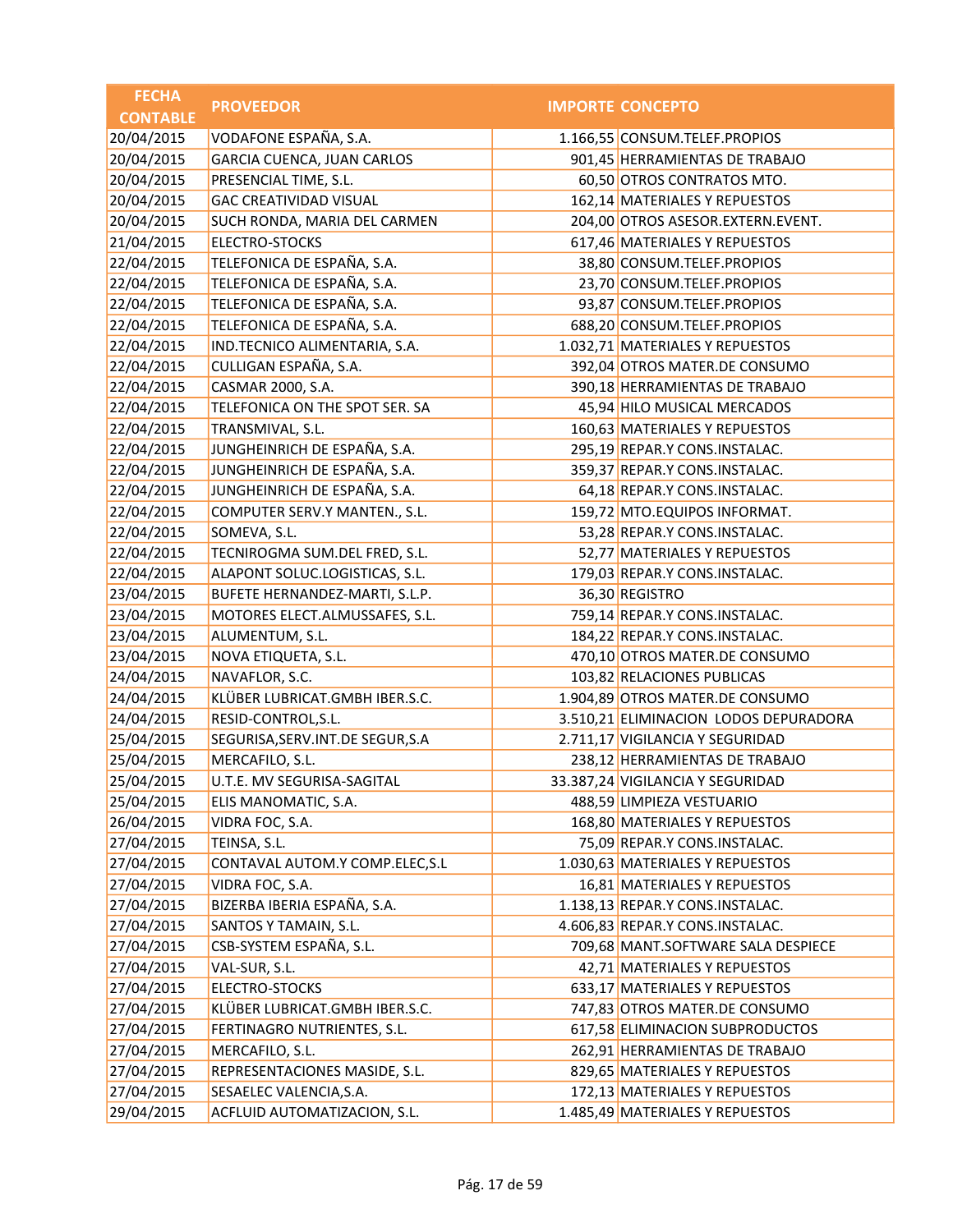| <b>FECHA</b>    | <b>PROVEEDOR</b>                  | <b>IMPORTE CONCEPTO</b>                 |
|-----------------|-----------------------------------|-----------------------------------------|
| <b>CONTABLE</b> |                                   |                                         |
| 29/04/2015      | HERNANDEZ MARTI, JUAN             | 246,74 ASESORIA JURIDICA                |
| 29/04/2015      | VICMATIC, S.L.                    | 17,35 MATERIALES Y REPUESTOS            |
| 29/04/2015      | BRISANT, C.B.                     | 130,60 VIAJES DE GESTION                |
| 29/04/2015      | BRISANT, C.B.                     | 228,95 VIAJES DE GESTION                |
| 29/04/2015      | INSTALACIONES JOFRAN, S.L.L.      | 3.087,07 REPAR.Y CONS.INSTALAC.         |
| 29/04/2015      | ALUMENTUM, S.L.                   | 1.040,16 REPAR.Y CONS.EQUIPOS INFORMAT. |
| 30/04/2015      | SUGEIN, S.L.                      | 9.204,91 MATERIALES Y REPUESTOS         |
| 30/04/2015      | AZASA, INST. QUIR. Y MAT. GAN. SA | 1.311,77 MATERIALES Y REPUESTOS         |
| 30/04/2015      | ACFLUID AUTOMATIZACION, S.L.      | 409,27 MATERIALES Y REPUESTOS           |
| 30/04/2015      | REPSOL BUTANO, S.A.               | 1.293,63 GASES MATADERO                 |
| 30/04/2015      | REPSOL BUTANO, S.A.               | 1.185,80 GASES MATADERO                 |
| 30/04/2015      | REPSOL BUTANO, S.A.               | 70,00 REPAR.Y CONS.INSTALAC.            |
| 30/04/2015      | IMPORTADORA TUDELANA, S.A.        | 1.524,90 HERRAMIENTAS DE TRABAJO        |
| 30/04/2015      | VIDAL MARTINEZ, RICARDO           | 172,97 COMPRAS                          |
| 30/04/2015      | TERNERA NATURAL BALLESTER, S.L.   | 4.469,07 COMPRAS                        |
| 30/04/2015      | CARNES DASI, C.B.                 | 299,29 COMPRAS                          |
| 30/04/2015      | VALBOVIS, S.L.                    | 210,88 COMPRAS                          |
| 30/04/2015      | HNOS. ORTI OLMOS SAT 8313         | 888,20 COMPRAS                          |
| 30/04/2015      | CARNES A.SORIANO E HIJOS, S.L.    | 669,12 COMPRAS                          |
| 30/04/2015      | S.AGR.Y GANAD. DE CHESTE, S.L.    | 7.532,69 COMPRAS                        |
| 30/04/2015      | RIERA FERRER, ENRIQUE             | 6.044,33 COMPRAS                        |
| 30/04/2015      | JAIME SANCHEZ TELLO, S.L.         | 2.278,97 COMPRAS                        |
| 30/04/2015      | EXPLOTACIONES GAUSA, S.L.         | 9.346,86 COMPRAS                        |
| 30/04/2015      | FCO. JAVIER BAUSET FERRER         | 603,50 COMPRAS                          |
| 30/04/2015      | CARSI ALANDI, VICENTE             | 1.514,32 COMPRAS                        |
| 30/04/2015      | VIÑOLES MONCHO, BLAS              | 137,92 COMPRAS                          |
| 30/04/2015      | DISCARVAL, S.L.                   | 2.001,57 COMPRAS                        |
| 30/04/2015      | INDUSTR.CARNICAS NATUCARN, S.L.   | 74,66 COMPRAS                           |
| 30/04/2015      | GANADOS BLAYET, S.L.              | 671,54 COMPRAS                          |
| 30/04/2015      | <b>IBERDROLA, S.A.</b>            | 689,05 ELECT.POR CTA.TERCEROS           |
| 30/04/2015      | TELEFONICA DE ESPAÑA, S.A.        | 34,06 CONSUM.TELEF.PROPIOS              |
| 30/04/2015      | TEINSA, S.L.                      | 271,25 MTO.RADIOTELEFONOS               |
| 30/04/2015      | S.ESTATAL CORREOS Y TELEGR.SA     | 193,20 FRANQUEO                         |
| 30/04/2015      | IND.TECNICO ALIMENTARIA, S.A.     | 412,23 MATERIALES Y REPUESTOS           |
| 30/04/2015      | CARBUROS METALICOS, S.A.          | 3.650,85 OTROS MATER.DE CONSUMO         |
| 30/04/2015      | <b>GUERRERO COVES, S.L.</b>       | 256,13 MATERIALES Y REPUESTOS           |
| 30/04/2015      | CASMAR 2000, S.A.                 | 643,59 ROPA Y VESTUARIO                 |
| 30/04/2015      | GRUAS RIGAR, S.A.                 | 544,50 REPAR.Y CONS.INSTALAC.           |
| 30/04/2015      | S.A. AGRICULTORES DE LA VEGA      | 2.760,62 REPAR.Y CONS.JARDIN.           |
| 30/04/2015      | S.A. AGRICULTORES DE LA VEGA      | 21.996,99 LIMPIEZA INDUSTRIAL           |
| 30/04/2015      | S.A. AGRICULTORES DE LA VEGA      | 20.531,40 LIMPIEZA INDUSTRIAL           |
| 30/04/2015      | SOLENIS HISPANIA, S.A.            | 4.416,50 MATERIALES Y REPUESTOS         |
| 30/04/2015      | SOLENIS HISPANIA, S.A.            | 4.416,50 OTROS MATER.DE CONSUMO         |
| 30/04/2015      | BUFETE HERNANDEZ-MARTI, S.L.P.    | 2.187,61 ASESORIA JURIDICA              |
| 30/04/2015      | BUFETE HERNANDEZ-MARTI, S.L.P.    | 1.586,87 CONTENC.CIVIL, ORDEN Y PENAL   |
| 30/04/2015      | VIDRA FOC, S.A.                   | 30,13 OTROS MATER.DE CONSUMO            |
| 30/04/2015      | VIDRA FOC, S.A.                   | 54,51 HERRAMIENTAS DE TRABAJO           |
| 30/04/2015      | BIZERBA IBERIA ESPAÑA, S.A.       | 592,17 REPAR.Y CONS.INSTALAC.           |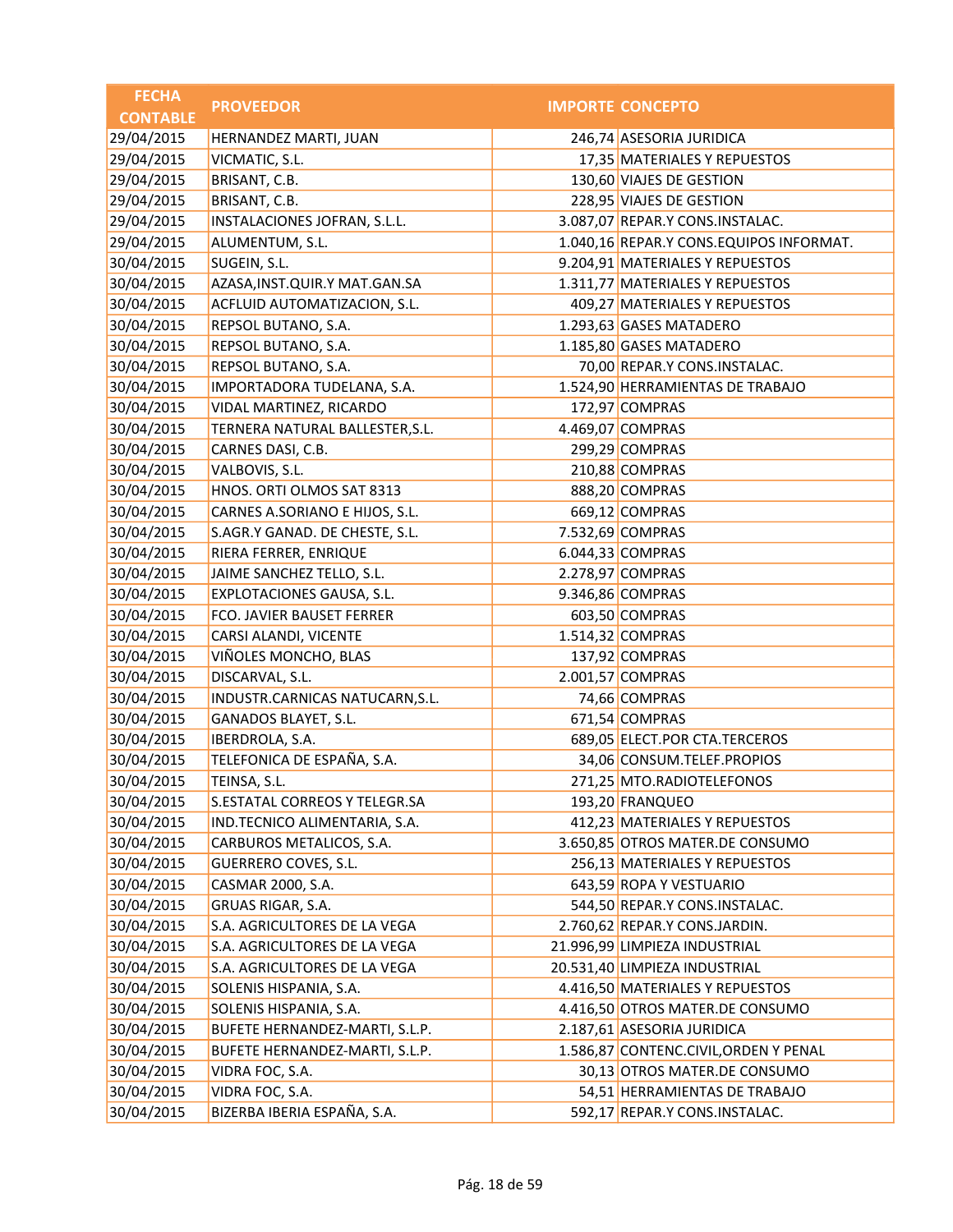| <b>FECHA</b>    | <b>PROVEEDOR</b>                   | <b>IMPORTE CONCEPTO</b>                |
|-----------------|------------------------------------|----------------------------------------|
| <b>CONTABLE</b> |                                    |                                        |
| 30/04/2015      | BIZERBA IBERIA ESPAÑA, S.A.        | 82,16 REPAR.Y CONS.INSTALAC.           |
| 30/04/2015      | BIZERBA IBERIA ESPAÑA, S.A.        | 159,36 REPAR.Y CONS.INSTALAC.          |
| 30/04/2015      | TELEFONICA ON THE SPOT SER. SA     | 26,89 HILO MUSICAL CENTRALITA          |
| 30/04/2015      | MONT. Y SUMINISTROS COVES, S.L.    | 181,43 MATERIALES Y REPUESTOS          |
| 30/04/2015      | MONT. Y SUMINISTROS COVES, S.L.    | 243,82 REPAR.Y CONS.INSTALAC.          |
| 30/04/2015      | COM. E IND. REPRO, S.L.            | 74,25 MATERIALES Y REPUESTOS           |
| 30/04/2015      | COM. E IND. REPRO, S.L.            | 436,59 MATERIALES Y REPUESTOS          |
| 30/04/2015      | <b>BURGUET FERRER, RICARDO</b>     | 385,99 REPAR.Y CONS.INSTALAC.          |
| 30/04/2015      | SEGURISA, SERV. INT. DE SEGUR, S.A | 3.539,59 SEGURIDAD                     |
| 30/04/2015      | SEGURISA, SERV. INT. DE SEGUR, S.A | 4.556,28 VIGILANCIA Y SEGURIDAD        |
| 30/04/2015      | MPS SERVICE & SPARES B.V.          | 1.820,81 MATERIALES Y REPUESTOS        |
| 30/04/2015      | EMPR.M.VALENCIANA DE AGUAS, S.A    | 5.397,63 CONSUMOS AGUA POTABLE         |
| 30/04/2015      | EMPR.M.VALENCIANA DE AGUAS, S.A    | 1.151,45 CONSUMOS AGUA POTABLE         |
| 30/04/2015      | <b>BDINST ASESORES, S.L.</b>       | 1.061,91 ASESORIA FISCAL               |
| 30/04/2015      | TEIXIDO CORRATGE, F.JAVIER         | 989,78 ASESOR.INFORMAT.                |
| 30/04/2015      | MOTORES ELECT.ALMUSSAFES, S.L.     | 1.420,60 MATERIALES Y REPUESTOS        |
| 30/04/2015      | SANTOS Y TAMAIN, S.L.              | 2.660,55 REPAR.Y CONS.INSTALAC.        |
| 30/04/2015      | REGISTRO MERCANTIL DE VALENCIA     | 8,89 REGISTRO                          |
| 30/04/2015      | CSB-SYSTEM ESPAÑA, S.L.            | 221,43 MATERIALES Y REPUESTOS          |
| 30/04/2015      | SOMEVA, S.L.                       | 12,22 REPAR.Y CONS.INSTALAC.           |
| 30/04/2015      | ALVAREZ MAINERO, JAVIER            | 242,00 OTROS GASTOS DE PERSONAL        |
| 30/04/2015      | VCIANA.EMERGENCIAS MEDICAS, SL     | 8.753,66 SERVICIOS MEDICOS             |
| 30/04/2015      | BRISANT, C.B.                      | 990,00 PUBLIC.Y PROMOC.                |
| 30/04/2015      | GE ENERGY SPAIN, S.L.              | 2.375,90 OTROS MATER.DE CONSUMO        |
| 30/04/2015      | INSTALACIONES JOFRAN, S.L.L.       | 4.285,15 REPAR.Y CONS.INSTALAC.        |
| 30/04/2015      | TECNIROGMA SUM.DEL FRED, S.L.      | 35,21 MATERIALES Y REPUESTOS           |
| 30/04/2015      | SERV.DE GESTION DE ENERGIA, SL     | 317,63 CONSUMOS ELECTRICIDAD           |
| 30/04/2015      | JOHNSON CONTROLS ESPAÑA, S.L.      | 4.001,34 MATERIALES Y REPUESTOS        |
| 30/04/2015      | JOHNSON CONTROLS ESPAÑA, S.L.      | 2.569,82 OTROS MATER.DE CONSUMO        |
| 30/04/2015      | <b>ELECTRO-STOCKS</b>              | 434,70 MATERIALES Y REPUESTOS          |
| 30/04/2015      | SUMINISTROS SERCOIN, S.L.          | 71,80 MATERIALES Y REPUESTOS           |
| 30/04/2015      | KLÜBER LUBRICAT.GMBH IBER.S.C.     | 321,39 OTROS MATER.DE CONSUMO          |
| 30/04/2015      | N.L.R. MENSAJEROS, S.L.            | 368,32 MENSAJERIA                      |
| 30/04/2015      | N.L.R. MENSAJEROS, S.L.            | 383,68 MENSAJERIA                      |
| 30/04/2015      | FUNDICION DUCTIL FABREGAS, S.A     | 41,75 MATERIALES Y REPUESTOS           |
| 30/04/2015      | DESATASCO EXPRESS, S.L.            | 451,00 REPAR.Y CONS.INSTALAC.          |
| 30/04/2015      | AMBIENTALYS CONSULT.Y ANAL.S.L     | 305,08 MTO.CONTROL AGUA                |
| 30/04/2015      | FERTINAGRO NUTRIENTES, S.L.        | 640,82 ELIMINACION SUBPRODUCTOS        |
| 30/04/2015      | FERTINAGRO NUTRIENTES, S.L.        | 610,81 ELIMINACION SUBPRODUCTOS        |
| 30/04/2015      | FERTINAGRO NUTRIENTES, S.L.        | 598,22 ELIMINACION SUBPRODUCTOS        |
| 30/04/2015      | AGROSAMAF, S.L.                    | 6.794,51 LIMPIEZA OFICINAS             |
| 30/04/2015      | HUNE RENTAL, S.L.                  | 1.988,88 REPAR.Y CONS.INSTALAC.        |
| 30/04/2015      | NEODATA BUSINESS, S.L.             | 2.542,51 MTO.EQUIPOS INFORMAT.         |
| 30/04/2015      | EASY WATER SOLUTIONS, S.L.         | 299,75 MATERIALES Y REPUESTOS          |
| 30/04/2015      | GESLIM DE LEVANTE, S.L.            | 44.649,00 LIMPIEZA INDUSTRIAL INTERIOR |
| 30/04/2015      | GRUPOTEC SERV.DE INGENIERIA, SL    | 989,70 CUBIERTA MDO.FRUTAS             |
| 30/04/2015      | REPRESENTACIONES MASIDE, S.L.      | 161,46 MATERIALES Y REPUESTOS          |
| 30/04/2015      | HIDROCANTABRICO ENERGIA, S.A.      | 1.434,82 CONSUMOS ELECTRICIDAD         |
|                 |                                    |                                        |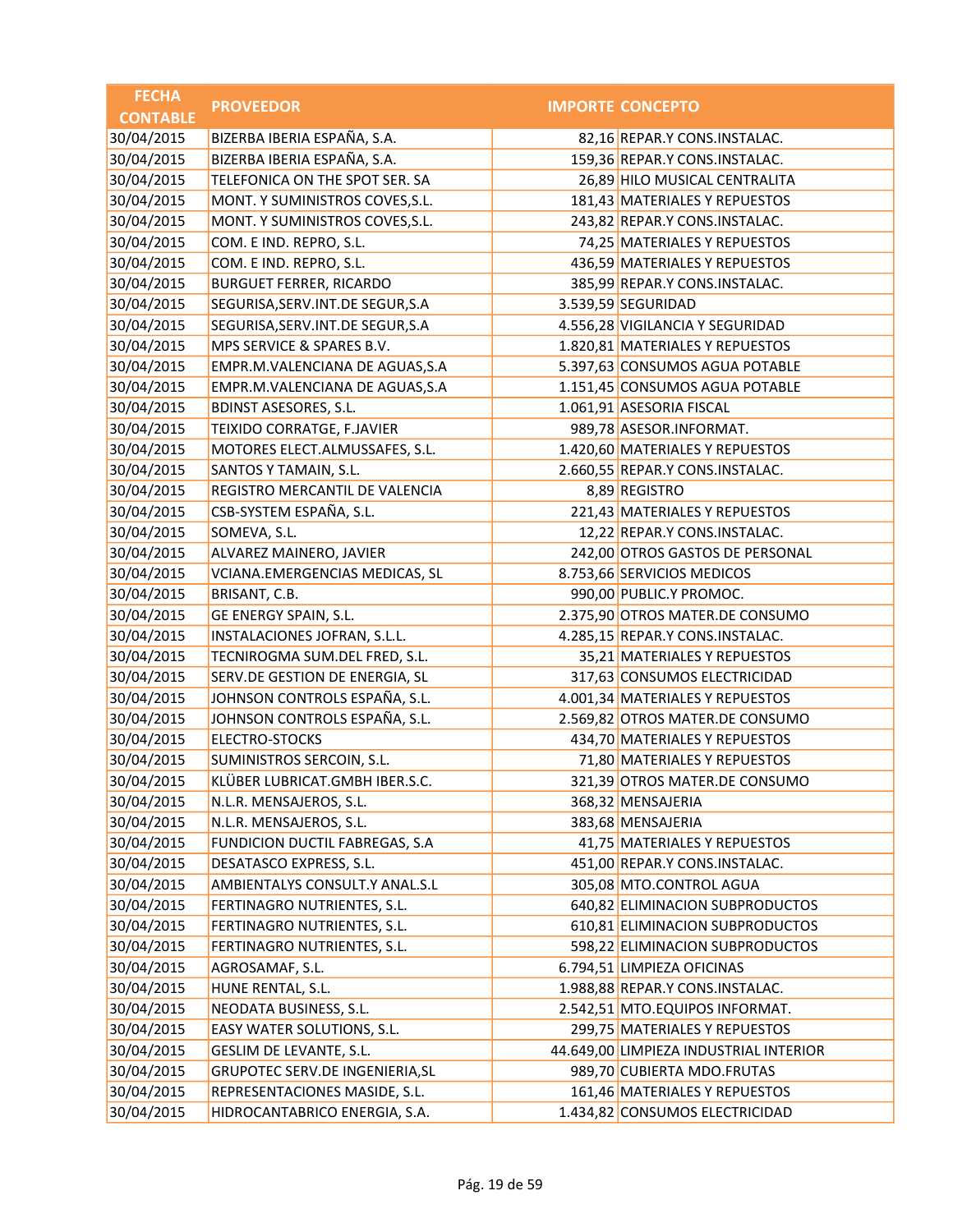| <b>FECHA</b>    | <b>PROVEEDOR</b>                   | <b>IMPORTE CONCEPTO</b>                 |
|-----------------|------------------------------------|-----------------------------------------|
| <b>CONTABLE</b> |                                    |                                         |
| 30/04/2015      | HIDROCANTABRICO ENERGIA, S.A.      | 1.071,73 CONSUMOS ELECTRICIDAD          |
| 30/04/2015      | HIDROCANTABRICO ENERGIA, S.A.      | 1.624,78 CONSUMOS ELECTRICIDAD          |
| 30/04/2015      | HIDROCANTABRICO ENERGIA, S.A.      | 9.688,69 SUMINISTROS                    |
| 30/04/2015      | HIDROCANTABRICO ENERGIA, S.A.      | 79.270,65 SUMINISTROS                   |
| 30/04/2015      | HIDROCANTABRICO ENERGIA, S.A.      | 9.104,27 SUMINISTROS                    |
| 30/04/2015      | LABORATORIOS TACSA, S.L.           | 1.107,76 CONTROL ANALIT.CARNES Y CANALE |
| 30/04/2015      | GARCIA CUENCA, JUAN CARLOS         | 1.558,48 HERRAMIENTAS DE TRABAJO        |
| 30/04/2015      | SESAELEC VALENCIA, S.A.            | 333,95 MATERIALES Y REPUESTOS           |
| 30/04/2015      | BORRELL GARCIA, JOAQUIN            | 106,22 NOTARIAS                         |
| 30/04/2015      | FILMAC CENTRE, S.L.                | 435,60 REPAR.Y CONS.EQUIPOS INFORMAT.   |
| 30/04/2015      | ELECTRO ANDREU, COOP.V.            | 397,42 REPAR.Y CONS.INSTALAC.           |
| 30/04/2015      | WASSER LEVANTE, S.L.U.             | 1.870,62 MATERIALES Y REPUESTOS         |
| 30/04/2015      | DIECAR ASOCIADOS, S.L.             | 313,45 MATERIALES Y REPUESTOS           |
| 30/04/2015      | U.T.E. MV SEGURISA-SAGITAL         | 33.387,24 SEGURIDAD                     |
| 30/04/2015      | <b>INTERPORC</b>                   | 29.101,90 TASA EXT. NORMA INTERPORC     |
| 30/04/2015      | <b>GURREA MAGDALENO, Mª ISABEL</b> | 79,00 PRENSA                            |
| 30/04/2015      | PPS, S.A.                          | 2,83 LIMPIEZA DESPOJOS                  |
| 30/04/2015      | VAREA SAEZ, FRANCISCO              | 571,20 ASESORAMIENTOS                   |
| 30/04/2015      | PAULA JULIA, CARLOS                | 2.040,00 OTROS ASESOR.EXTERNOS EVENTUAL |
| 30/04/2015      | SUMINISTROS GEN.VALENCIA, S.L.     | 2.583,25 REPAR.Y CONS.INSTALAC.         |
| 30/04/2015      | HERMANOS NAVARRO PINTURAS DEC.     | 240,43 REPAR.Y CONS.INSTALAC.           |
| 30/04/2015      | LAACADEMIA ESTUDIOS UNIV., S.L.    | 3.800,00 FORMACION                      |
| 30/04/2015      | ELIS MANOMATIC, S.A.               | 137,43 LAVANDERIA DE VESTUARIOS         |
| 30/04/2015      | DEXIBERICA SOL.IND., S.A.U.        | 138,04 MATERIALES Y REPUESTOS           |
| 30/04/2015      | SECURITAS SEGURIDAD ESPAÑA, SA.    | 937,96 VIGILANCIA Y SEGURIDAD           |
| 30/04/2015      | SECURITAS SEGURIDAD ESPAÑA, SA.    | 2.699,89 VIGILANCIA Y SEGURIDAD         |
| 30/04/2015      | WORK MAN ACP SOC.COOPERATIVA       | 380.920,79 MAQUILA EXTERIOR             |
| 10/05/2015      | VICMATIC, S.L.                     | 162,70 MATERIALES Y REPUESTOS           |
| 10/05/2015      | MAVAINSA, S.L.                     | 514,25 MATERIALES Y REPUESTOS           |
| 10/05/2015      | MAVAINSA, S.L.                     | 1.043,26 REPAR.Y CONS.INSTALAC.         |
| 10/05/2015      | SIK BUILDING SYNDROME LAB, SL.     | 2.610,44 DESRAT.Y DESINSEC.             |
| 10/05/2015      | MOTORES ELECT.ALMUSSAFES, S.L.     | 1.318,65 REPAR.Y CONS.INSTALAC.         |
| 10/05/2015      | MAREL MEAT PROCESSING B.V.         | 242,78 MATERIALES Y REPUESTOS           |
| 10/05/2015      | MAREL MEAT PROCESSING B.V.         | 161,29 MATERIALES Y REPUESTOS           |
| 10/05/2015      | GE ENERGY SPAIN, S.L.              | 1.327,45 MATERIALES Y REPUESTOS         |
| 10/05/2015      | MERCAFILO, S.L.                    | 248,00 HERRAMIENTAS DE TRABAJO          |
| 10/05/2015      | MERCAFILO, S.L.                    | 203,66 HERRAMIENTAS DE TRABAJO          |
| 10/05/2015      | MERCAFILO, S.L.                    | 408,45 HERRAMIENTAS DE TRABAJO          |
| 10/05/2015      | HERMANOS NAVARRO PINTURAS DEC.     | 196,02 REPAR.Y CONS.INSTALAC.           |
| 20/05/2015      | REPSOL BUTANO, S.A.                | 2.100,41 GASES MATADERO                 |
| 20/05/2015      | TELEFONICA DE ESPAÑA, S.A.         | 39,13 CONSUM.TELEF.PROPIOS              |
| 20/05/2015      | TELEFONICA DE ESPAÑA, S.A.         | 23,70 CONSUM.TELEF.PROPIOS              |
| 20/05/2015      | TELEFONICA DE ESPAÑA, S.A.         | 34,13 CONSUM.TELEF.PROPIOS              |
| 20/05/2015      | TELEFONICA DE ESPAÑA, S.A.         | 663,06 CONSUM.TELEF.PROPIOS             |
| 20/05/2015      | HERNANDEZ MARTI, JUAN              | 246,74 ASESORIA JURIDICA                |
| 20/05/2015      | TELEFONICA ON THE SPOT SER. SA     | 26,89 HILO MUSICAL CENTRALITA           |
| 20/05/2015      | TELEFONICA ON THE SPOT SER. SA     | 44,23 HILO MUSICAL MERCADOS             |
| 20/05/2015      | CAMARA OFICIAL COMERCIO, IND.      | 427,50 FORMACION                        |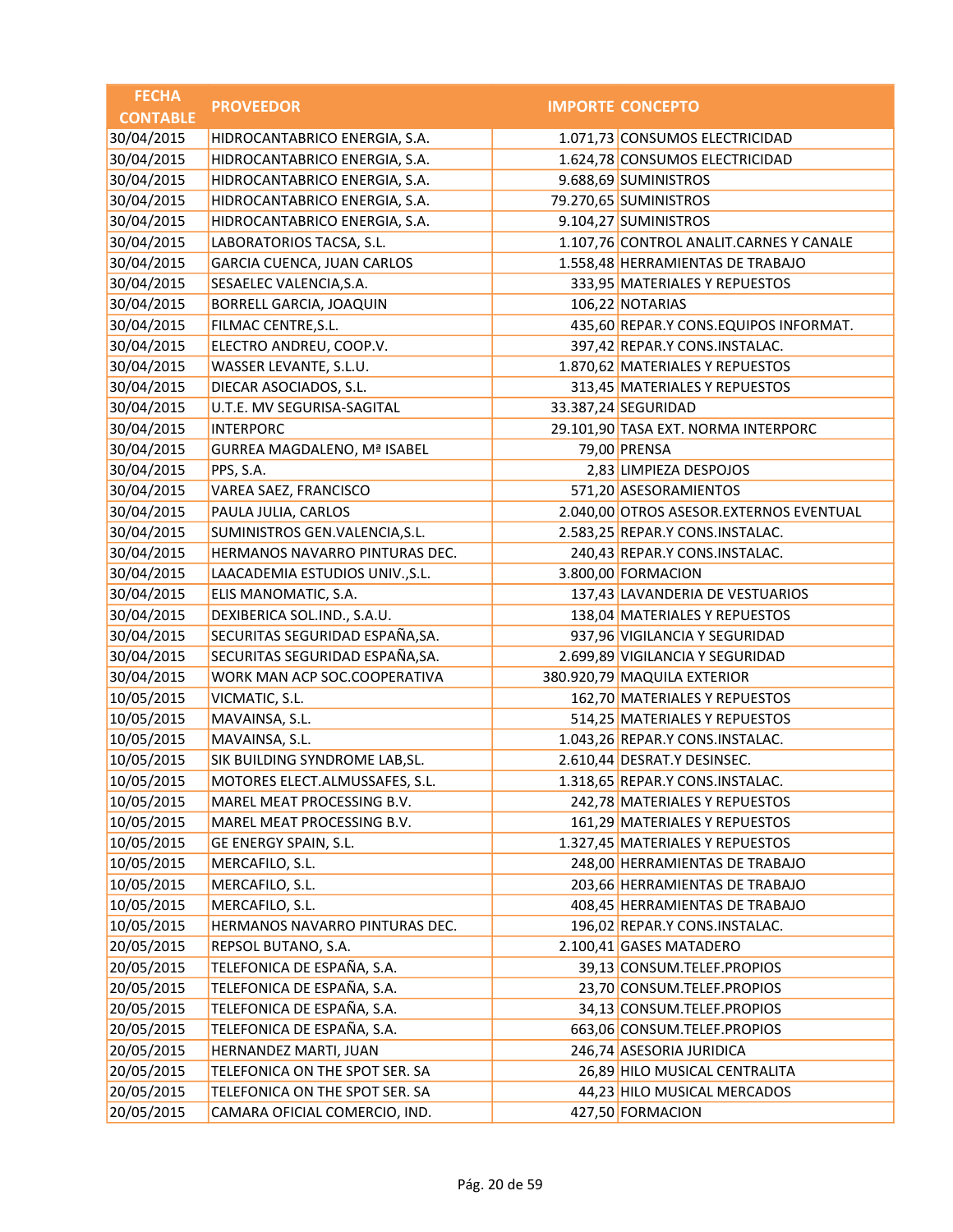| <b>FECHA</b>    | <b>PROVEEDOR</b>                | <b>IMPORTE CONCEPTO</b>               |
|-----------------|---------------------------------|---------------------------------------|
| <b>CONTABLE</b> |                                 |                                       |
| 20/05/2015      | COMPUTER SERV.Y MANTEN., S.L.   | 159,72 MTO.EQUIPOS INFORMAT.          |
| 20/05/2015      | ENDESA ENERGIA, S.A.            | 45.580,65 SUMINISTROS                 |
| 20/05/2015      | VODAFONE ESPAÑA, S.A.           | 1.104,36 CONSUM.TELEF.PROPIOS         |
| 20/05/2015      | ELITEQ SANIDAD AMBIENTAL, S.L.  | 229,90 REPAR.Y CONS.INSTALAC.         |
| 20/05/2015      | HIDROCANTABRICO ENERGIA, S.A.   | 73.658,83 SUMINISTROS                 |
| 20/05/2015      | HIDROCANTABRICO ENERGIA, S.A.   | 8.639,36 SUMINISTROS                  |
| 20/05/2015      | PRESENCIAL TIME, S.L.           | 413,94 OTROS CONTRATOS MTO.           |
| 21/05/2015      | TELEFONICA SERV.MOVILES, S.A.   | 83,49 CONEXIONES INTERNET             |
| 21/05/2015      | VCIANA.MENSAJE.Y GESTION, S.C.  | 563,38 MENSAJERIA                     |
| 21/05/2015      | FILMAC CENTRE, S.L.             | 580,80 REPAR.Y CONS.EQUIPOS INFORMAT. |
| 21/05/2015      | <b>GAC CREATIVIDAD VISUAL</b>   | 121,00 REPAR.Y CONS.INSTALAC.         |
| 21/05/2015      | EQUIPO HUMANO, S.L.             | 544,50 FORMACION                      |
| 22/05/2015      | SUGEIN, S.L.                    | 534,19 MATERIALES Y REPUESTOS         |
| 22/05/2015      | CASMAR 2000, S.A.               | 157,54 OTROS MATER.DE CONSUMO         |
| 22/05/2015      | CASMAR 2000, S.A.               | 1.170,76 ROPA Y VESTUARIO             |
| 22/05/2015      | DISPROIN LEVANTE, S.L.          | 561,78 MATERIAL DE OFICINA            |
| 22/05/2015      | DISPROIN LEVANTE, S.L.          | 561,78 MATERIAL DE OFICINA            |
| 22/05/2015      | QUICIAL, S.L.                   | 93,97 MATERIALES Y REPUESTOS          |
| 22/05/2015      | TRANSMIVAL, S.L.                | 1.840,99 MATERIALES Y REPUESTOS       |
| 22/05/2015      | ALAPONT SOLUC.LOGISTICAS, S.L.  | 537,94 REPAR.Y CONS.INSTALAC.         |
| 25/05/2015      | IMPORTADORA TUDELANA, S.A.      | 1.294,10 MATERIALES Y REPUESTOS       |
| 25/05/2015      | ROSER CONSTRUC.METALICAS, S.A.  | 156,62 MATERIALES Y REPUESTOS         |
| 25/05/2015      | ROSER CONSTRUC.METALICAS, S.A.  | 234,74 MATERIALES Y REPUESTOS         |
| 25/05/2015      | CASMAR 2000, S.A.               | 827,04 ROPA Y VESTUARIO               |
| 25/05/2015      | CUALICONTROL-ACI, S.A.          | 217,80 REPAR.Y CONS.INSTALAC.         |
| 25/05/2015      | DISPROIN LEVANTE, S.L.          | 62,90 MTO.EQUIPOS OFICINA             |
| 25/05/2015      | ELECTROTECNIA MONRABAL, S.L.    | 1.732,72 REPAR.Y CONS.INSTALAC.       |
| 25/05/2015      | ELECTROTECNIA MONRABAL, S.L.    | 1.453,98 REPAR.Y CONS.INSTALAC.       |
| 25/05/2015      | TELEFONICA ON THE SPOT SER. SA  | 44,23 HILO MUSICAL MERCADOS           |
| 25/05/2015      | TELEFONICA ON THE SPOT SER. SA  | 45,94 HILO MUSICAL MERCADOS           |
| 25/05/2015      | MATERIALES REAL, S.L.           | 359,64 OTROS MATER.DE CONSUMO         |
| 25/05/2015      | <b>MATERIALES REAL, S.L.</b>    | 239,75 OTROS MATER.DE CONSUMO         |
| 25/05/2015      | MATERIALES REAL, S.L.           | 62,62 OTROS MATER.DE CONSUMO          |
| 25/05/2015      | QUINSU, S.L.                    | 971,33 OTROS MATER.DE CONSUMO         |
| 25/05/2015      | COMPAÑIA LEVANT.DE BOLSAS, S.L  | 2.302,33 OTROS MATER.DE CONSUMO       |
| 25/05/2015      | <b>BDINST ASESORES, S.L.</b>    | 1.061,91 ASESORIA FISCAL              |
| 25/05/2015      | NAVAFLOR, S.C.                  | 83,05 RELACIONES PUBLICAS             |
| 25/05/2015      | MAREL MEAT PROCESSING B.V.      | 133,47 MATERIALES Y REPUESTOS         |
| 25/05/2015      | ANTICIMEX 3D SANIDAD AMB., S.A. | 367,88 DESRAT.Y DESINSEC.             |
| 25/05/2015      | BUSCH IBERICA, S.A.             | 147,67 MATERIALES Y REPUESTOS         |
| 25/05/2015      | MERCAFILO, S.L.                 | 360,56 HERRAMIENTAS DE TRABAJO        |
| 25/05/2015      | <b>INDUKERN, S.A.</b>           | 389,62 OTROS MATER.DE CONSUMO         |
| 25/05/2015      | BLUEDEC, S.L.                   | 1.395,88 REPAR.Y CONS.INSTALAC.       |
| 25/05/2015      | SESAELEC VALENCIA, S.A.         | 97,56 MATERIALES Y REPUESTOS          |
| 25/05/2015      | RESID-CONTROL, S.L.             | 573,05 ELIMINACION LODOS DEPURADORA   |
| 25/05/2015      | RESID-CONTROL, S.L.             | 2.585,22 ELIMINACION LODOS DEPURADORA |
| 25/05/2015      | GARCIA ZACARES, S.L.            | 28,14 MATERIALES Y REPUESTOS          |
| 25/05/2015      | OFITAKE, S.L.                   | 90,98 MATERIAL DE OFICINA             |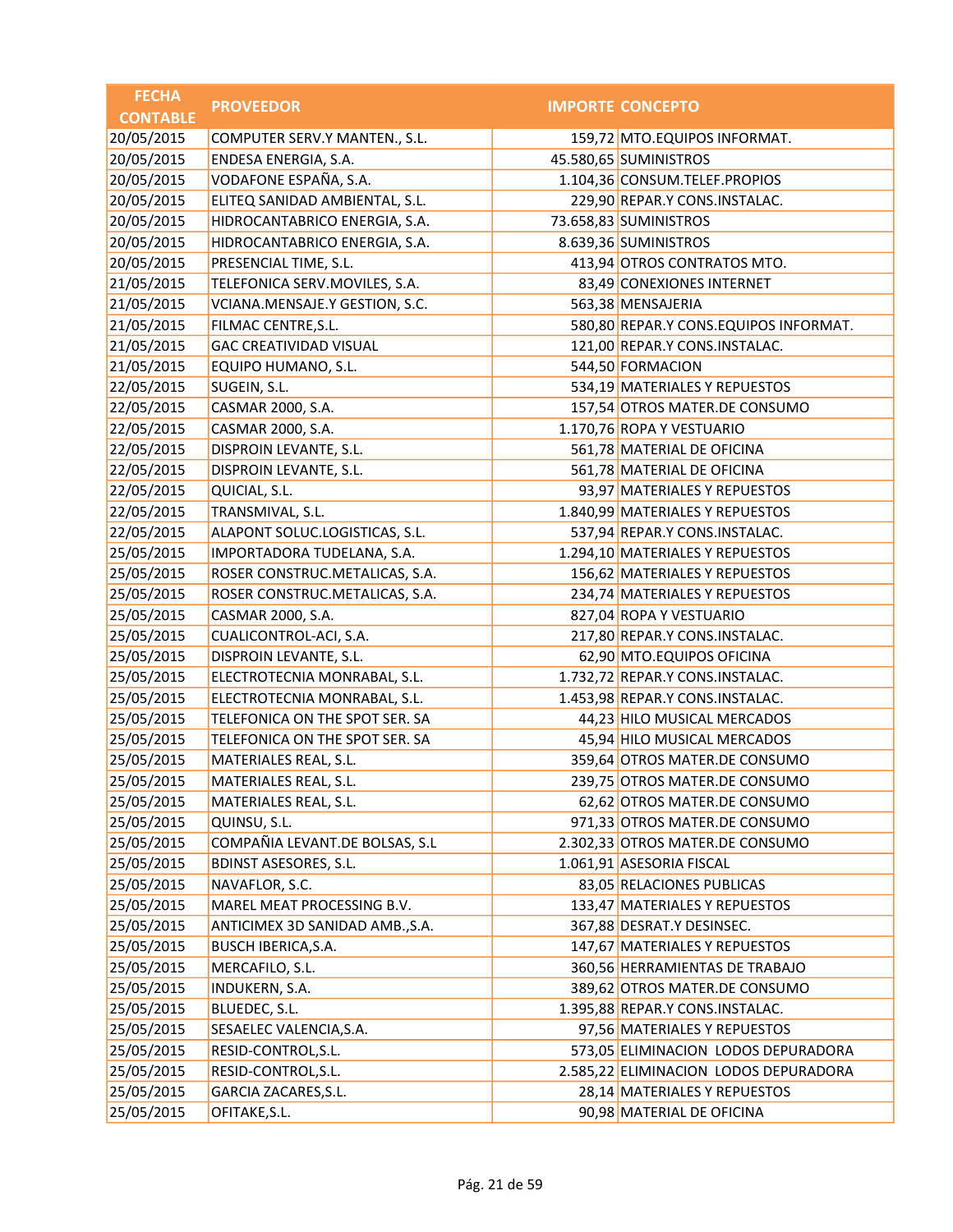| <b>FECHA</b>    | <b>PROVEEDOR</b>                | <b>IMPORTE CONCEPTO</b>                 |
|-----------------|---------------------------------|-----------------------------------------|
| <b>CONTABLE</b> |                                 |                                         |
| 25/05/2015      | <b>ENRIQUE FORES, S.L.</b>      | 486,82 REPAR.Y CONS.INSTALAC.           |
| 25/05/2015      | CONTROL DE VERTIDO IND., S.L.   | 626,56 MATERIALES Y REPUESTOS           |
| 25/05/2015      | SUMINISTROS GEN.VALENCIA, S.L.  | 983,90 MATERIALES Y REPUESTOS           |
| 25/05/2015      | PIERALISI ESPAÑA, S.L.U.        | 1.324,88 MATERIALES Y REPUESTOS         |
| 26/05/2015      | JOSE ANTONIO GARCIA, S.L.       | 84,76 OTROS MATER.DE CONSUMO            |
| 26/05/2015      | CASMAR 2000, S.A.               | 459,03 ROPA Y VESTUARIO                 |
| 26/05/2015      | CONTAVAL AUTOM.Y COMP.ELEC, S.L | 347,32 MATERIALES Y REPUESTOS           |
| 26/05/2015      | VICMATIC, S.L.                  | 19,71 MATERIALES Y REPUESTOS            |
| 26/05/2015      | TRANSP.ALFONSO ZAMORANO, S.L.   | 105,96 REPAR.Y CONS.INSTALAC.           |
| 26/05/2015      | COM. E IND. REPRO, S.L.         | 33,49 MATERIALES Y REPUESTOS            |
| 26/05/2015      | COM. E IND. REPRO, S.L.         | 201,43 MATERIALES Y REPUESTOS           |
| 26/05/2015      | MAQUIN. ELECTRICA BILBAO, S.A.  | 101,74 MATERIALES Y REPUESTOS           |
| 26/05/2015      | APC EUROPE, S.A.                | 543,99 MATERIALES Y REPUESTOS           |
| 26/05/2015      | VAL-SUR, S.L.                   | 35,94 OTROS MATER.DE CONSUMO            |
| 26/05/2015      | BLUEDEC, S.L.                   | 3.353,96 REPAR.Y CONS.INSTALAC.         |
| 26/05/2015      | KAESER COMPRESORES, S.L.        | 300,81 MATERIALES Y REPUESTOS           |
| 26/05/2015      | SESAELEC VALENCIA, S.A.         | 369,78 MATERIALES Y REPUESTOS           |
| 26/05/2015      | ALUMENTUM, S.L.                 | 364,21 REPAR.Y CONS.INSTALAC.           |
| 26/05/2015      | NOVA ETIQUETA, S.L.             | 559,50 OTROS MATER.DE CONSUMO           |
| 26/05/2015      | JULMATIC AUTOMATISMOS, S.L.     | 74,22 MATERIALES Y REPUESTOS            |
| 28/05/2015      | GESLIM DE LEVANTE, S.L.         | 4.675,44 LIMPIEZA INDUSTRIAL INTERIOR   |
| 28/05/2015      | GESLIM DE LEVANTE, S.L.         | 1.335,84 LIMPIEZA INDUSTRIAL INTERIOR   |
| 28/05/2015      | GESLIM DE LEVANTE, S.L.         | 667,92 LIMPIEZA INDUSTRIAL INTERIOR     |
| 30/05/2015      | SUGEIN, S.L.                    | 2.186,08 MATERIALES Y REPUESTOS         |
| 30/05/2015      | SUGEIN, S.L.                    | 735,17 MATERIALES Y REPUESTOS           |
| 30/05/2015      | ACFLUID AUTOMATIZACION, S.L.    | 1.036,41 MATERIALES Y REPUESTOS         |
| 30/05/2015      | IMPORTADORA TUDELANA, S.A.      | 2.379,47 UTILLAJE MATADERO              |
| 30/05/2015      | TELEFONICA DE ESPAÑA, S.A.      | 34,54 CONSUM.TELEF.PROPIOS              |
| 30/05/2015      | IND.TECNICO ALIMENTARIA, S.A.   | 349,21 OTROS MATER.DE CONSUMO           |
| 30/05/2015      | IND.TECNICO ALIMENTARIA, S.A.   | 339,66 MATERIALES Y REPUESTOS           |
| 30/05/2015      | IND.TECNICO ALIMENTARIA, S.A.   | 12.861,15 UTILLAJE MATADERO             |
| 30/05/2015      | IND.TECNICO ALIMENTARIA, S.A.   | 286,92 OTROS MATER.DE CONSUMO           |
| 30/05/2015      | IND.TECNICO ALIMENTARIA, S.A.   | 381,76 HERRAMIENTAS DE TRABAJO          |
| 30/05/2015      | BETICO COMPRESSORS, S.A.U.      | 1.012,07 MATERIALES Y REPUESTOS         |
| 30/05/2015      | BETICO COMPRESSORS, S.A.U.      | 496,10 MATERIALES Y REPUESTOS           |
| 30/05/2015      | CULLIGAN ESPAÑA, S.A.           | 1.960,20 MATERIALES Y REPUESTOS         |
| 30/05/2015      | CASMAR 2000, S.A.               | 328,88 ROPA Y VESTUARIO                 |
| 30/05/2015      | GRUAS RIGAR, S.A.               | 601,37 REPAR.Y CONS.URBANIZ.            |
| 30/05/2015      | PEREZ SAMPER, FLORENTINA        | 545,23 CONTENC.CIVIL, ORDEN Y PENAL     |
| 30/05/2015      | PEREZ SAMPER, FLORENTINA        | 166,95 CONTENC.CIVIL, ORDEN Y PENAL     |
| 30/05/2015      | PEREZ SAMPER, FLORENTINA        | 713,15 CONTENC.CIVIL, ORDEN Y PENAL     |
| 30/05/2015      | PEREZ SAMPER, FLORENTINA        | 1.439,27 CONTENC.CIVIL, ORDEN Y PENAL   |
| 30/05/2015      | PEREZ SAMPER, FLORENTINA        | 616,37 CONTENC.CIVIL, ORDEN Y PENAL     |
| 30/05/2015      | PEREZ SAMPER, FLORENTINA        | 602,27 CONTENC.CIVIL, ORDEN Y PENAL     |
| 30/05/2015      | VICMATIC, S.L.                  | 422,90 MATERIALES Y REPUESTOS           |
| 30/05/2015      | OBREMO, S.L.                    | 801,66 REPAR.Y CONS.INSTALAC.           |
| 30/05/2015      | <b>AINIA</b>                    | 1.754,50 OTROS ASESOR.EXTERNOS EVENTUAL |
| 30/05/2015      | <b>AINIA</b>                    | 600,16 MTO.CONTROL AGUA                 |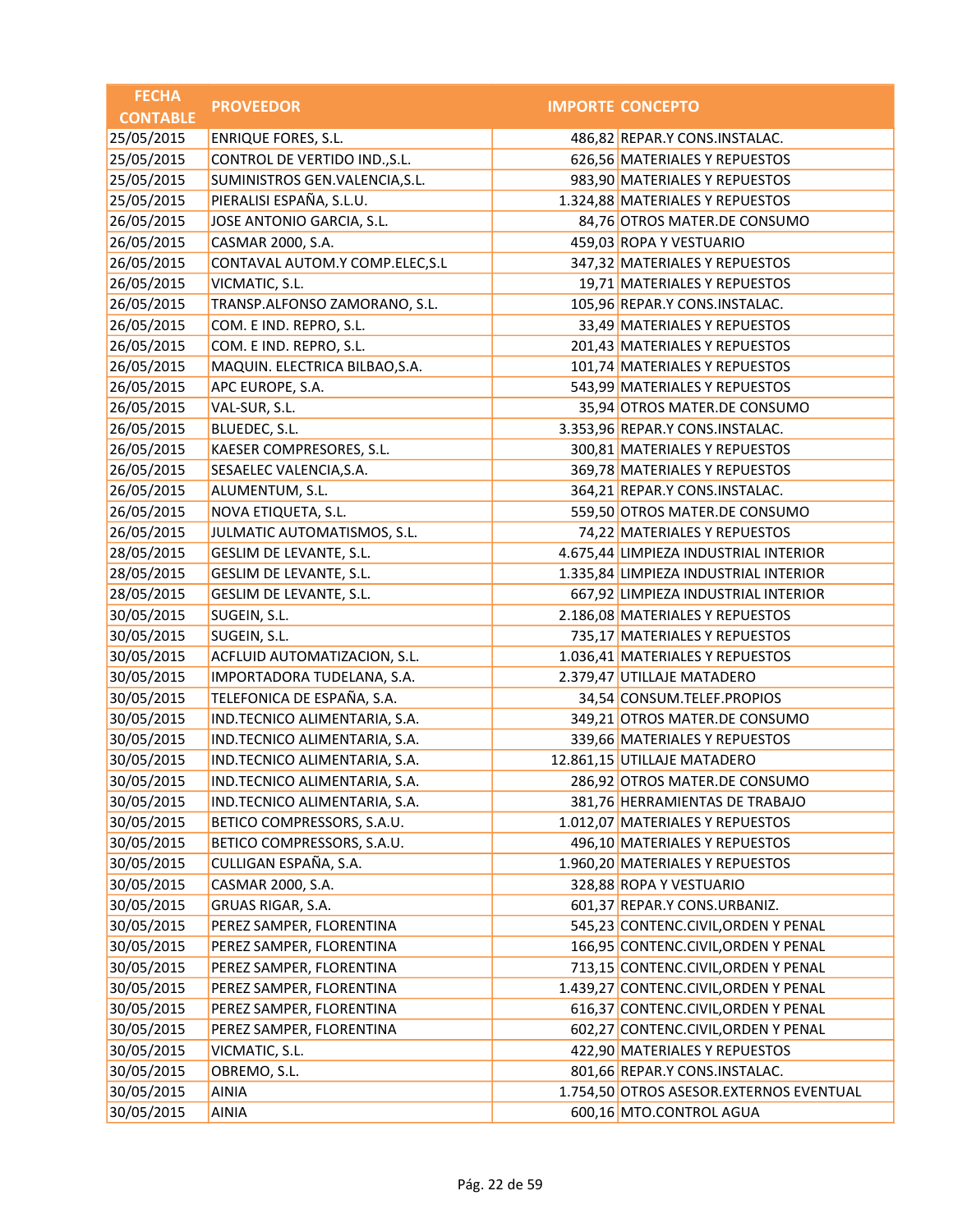| <b>FECHA</b>    | <b>PROVEEDOR</b>                | <b>IMPORTE CONCEPTO</b>             |
|-----------------|---------------------------------|-------------------------------------|
| <b>CONTABLE</b> |                                 |                                     |
| 30/05/2015      | BUFETE HERNANDEZ-MARTI, S.L.P.  | 2.187,61 ASESORIA JURIDICA          |
| 30/05/2015      | TRANSP.ALFONSO ZAMORANO, S.L.   | 238,84 REPAR.Y CONS.INSTALAC.       |
| 30/05/2015      | EST.Y MEC.MATAD.ESPAÑOLES,S.A.  | 491,50 OTROS MATER.DE CONSUMO       |
| 30/05/2015      | AME MATERIAL ELECTRICO, S.A.    | 227,86 MATERIALES Y REPUESTOS       |
| 30/05/2015      | MONT. Y SUMINISTROS COVES, S.L. | 204,99 REPAR.EXTERN.PARA TERCEROS   |
| 30/05/2015      | MATERIALES REAL, S.L.           | 292,70 MATERIALES Y REPUESTOS       |
| 30/05/2015      | MPS SERVICE & SPARES B.V.       | 18.392,00 INSTAL.MATADERO           |
| 30/05/2015      | MPS SERVICE & SPARES B.V.       | 913,67 MATERIALES Y REPUESTOS       |
| 30/05/2015      | JUAN BTA. BOTELLA, S.A.         | 539,00 PUBLIC.Y PROMOC.             |
| 30/05/2015      | ENRIQUE GALVEZ Y ASOC., S.L.    | 907,50 CONTENC.CIVIL, ORDEN Y PENAL |
| 30/05/2015      | MOTORES ELECT.ALMUSSAFES, S.L.  | 365,42 REPAR.Y CONS.INSTALAC.       |
| 30/05/2015      | JUNGHEINRICH DE ESPAÑA, S.A.    | 359,37 REPAR.Y CONS.INSTALAC.       |
| 30/05/2015      | JUMAINOX, S.L.                  | 808,28 REPAR.Y CONS.INSTALAC.       |
| 30/05/2015      | SANTOS Y TAMAIN, S.L.           | 1.082,22 REPAR.Y CONS.INSTALAC.     |
| 30/05/2015      | VODAFONE ESPAÑA, S.A.           | 105,27 CONSUM.TELEF.PROPIOS         |
| 30/05/2015      | MAREL MEAT PROCESSING B.V.      | 116,18 MATERIALES Y REPUESTOS       |
| 30/05/2015      | IND.DE SUMINIS.PARA LABORAT, SL | 667,23 OTROS MATER.DE CONSUMO       |
| 30/05/2015      | CSB-SYSTEM ESPAÑA, S.L.         | 709,68 MANT.SOFTWARE SALA DESPIECE  |
| 30/05/2015      | BRISANT, C.B.                   | 175,60 VIAJES DE GESTION            |
| 30/05/2015      | VALORA PREVENCION, S.L.U.       | 1.024,01 SERV.MEDICOS               |
| 30/05/2015      | PLASTICOS GUADALAVIAR, S.A.     | 2.249,72 OTROS MATER.DE CONSUMO     |
| 30/05/2015      | APC EUROPE, S.A.                | 298,70 MATERIALES Y REPUESTOS       |
| 30/05/2015      | VAL-SUR, S.L.                   | 251,50 OTROS MATER.DE CONSUMO       |
| 30/05/2015      | VAL-SUR, S.L.                   | 170,90 MATERIALES Y REPUESTOS       |
| 30/05/2015      | JOHNSON CONTROLS ESPAÑA, S.L.   | 3.363,13 MATERIALES Y REPUESTOS     |
| 30/05/2015      | JOHNSON CONTROLS ESPAÑA, S.L.   | 155,97 MATERIALES Y REPUESTOS       |
| 30/05/2015      | TAMARIT ORTEGA, JOSE LUIS       | 101,75 OTROS MATER.DE CONSUMO       |
| 30/05/2015      | VERIEL MANTENIMIENTOS, S.L.     | 1.126,03 REPAR.Y CONS.INSTALAC.     |
| 30/05/2015      | FERTINAGRO NUTRIENTES, S.L.     | 590,96 ELIMINACION SUBPRODUCTOS     |
| 30/05/2015      | FERTINAGRO NUTRIENTES, S.L.     | 547,89 ELIMINACION SUBPRODUCTOS     |
| 30/05/2015      | FERTINAGRO NUTRIENTES, S.L.     | 617,58 ELIMINACION SUBPRODUCTOS     |
| 30/05/2015      | FERTINAGRO NUTRIENTES, S.L.     | 606,94 ELIMINACION SUBPRODUCTOS     |
| 30/05/2015      | MERCAFILO, S.L.                 | 107,04 HERRAMIENTAS DE TRABAJO      |
| 30/05/2015      | HUNE RENTAL, S.L.               | 436,91 REPAR.Y CONS.INSTALAC.       |
| 30/05/2015      | HUNE RENTAL, S.L.               | 191,18 REPAR.Y CONS.INSTALAC.       |
| 30/05/2015      | EASY WATER SOLUTIONS, S.L.      | 466,26 MATERIALES Y REPUESTOS       |
| 30/05/2015      | GESLIM DE LEVANTE, S.L.         | 500,94 LIMPIEZA INDUSTRIAL INTERIOR |
| 30/05/2015      | SALVADOR MONFORTE, SANTIAGO     | 148,23 REPAR.Y CONS.INSTALAC.       |
| 30/05/2015      | SALVADOR MONFORTE, SANTIAGO     | 60,50 REPAR.Y CONS.INSTALAC.        |
| 30/05/2015      | REPRESENTACIONES MASIDE, S.L.   | 1.247,63 MATERIALES Y REPUESTOS     |
| 30/05/2015      | REPRESENTACIONES MASIDE, S.L.   | 357,56 MATERIALES Y REPUESTOS       |
| 30/05/2015      | REPRESENTACIONES MASIDE, S.L.   | 266,81 MATERIALES Y REPUESTOS       |
| 30/05/2015      | REPRESENTACIONES MASIDE, S.L.   | 1.006,64 MATERIALES Y REPUESTOS     |
| 30/05/2015      | BLUEDEC, S.L.                   | 4.851,77 REPAR.Y CONS.INSTALAC.     |
| 30/05/2015      | GARCIA CUENCA, JUAN CARLOS      | 1.621,40 MATERIALES Y REPUESTOS     |
| 30/05/2015      | KAESER COMPRESORES, S.L.        | 919,84 MATERIALES Y REPUESTOS       |
| 30/05/2015      | SESAELEC VALENCIA, S.A.         | 1.032,42 MATERIALES Y REPUESTOS     |
| 30/05/2015      | OFITAKE, S.L.                   | 368,88 MATERIAL DE OFICINA          |
|                 |                                 |                                     |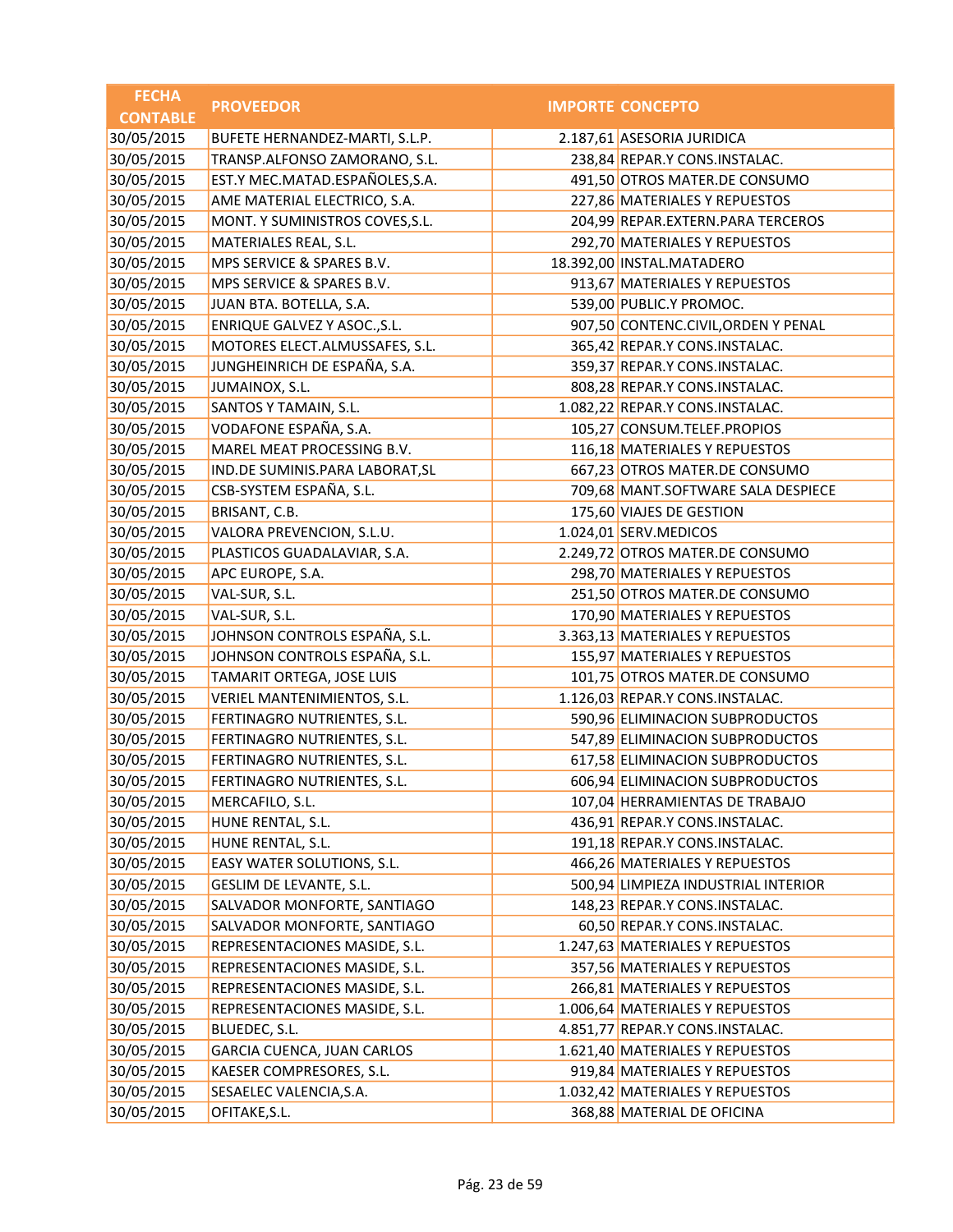| <b>FECHA</b>    | <b>PROVEEDOR</b>                | <b>IMPORTE CONCEPTO</b>                 |
|-----------------|---------------------------------|-----------------------------------------|
| <b>CONTABLE</b> |                                 |                                         |
| 30/05/2015      | FILMAC CENTRE, S.L.             | 786,50 REPAR.Y CONS.EQUIPOS INFORMAT.   |
| 30/05/2015      | <b>ENRIQUE FORES, S.L.</b>      | 756,32 INSTAL.FRUTAS Y VERD.            |
| 30/05/2015      | ELECTRO ANDREU, COOP.V.         | 274,48 REPAR.Y CONS.INSTALAC.           |
| 30/05/2015      | DIECAR ASOCIADOS, S.L.          | 304,58 MATERIALES Y REPUESTOS           |
| 30/05/2015      | DIECAR ASOCIADOS, S.L.          | 325,43 MATERIALES Y REPUESTOS           |
| 30/05/2015      | ALUMENTUM, S.L.                 | 156,09 REPAR.Y CONS.INSTALAC.           |
| 30/05/2015      | CAROMETEC SPAIN, S.L.           | 363,21 MATERIALES Y REPUESTOS           |
| 30/05/2015      | VILAVELLA LA TORRE, S.L.        | 5.051,67 REP.Y CONSER. SINIESTROS EXTR. |
| 30/05/2015      | PPS, S.A.                       | 5.029,84 LIMPIEZA DESPOJOS              |
| 30/05/2015      | PPS, S.A.                       | 4.098,85 LIMPIEZA DESPOJOS              |
| 30/05/2015      | PPS, S.A.                       | 2.387,84 LIMPIEZA DESPOJOS              |
| 30/05/2015      | PPS, S.A.                       | 4.444,80 LIMPIEZA DESPOJOS              |
| 30/05/2015      | VAREA SAEZ, FRANCISCO           | 571,20 ASESORAMIENTOS                   |
| 30/05/2015      | PAULA JULIA, CARLOS             | 2.040,00 OTROS ASESOR.EXTERNOS EVENTUAL |
| 30/05/2015      | REYSAN ATLANTIC, S.L.           | 662,48 ROPA Y VESTUARIO                 |
| 30/05/2015      | ELIS MANOMATIC, S.A.            | 1.932,60 LAVANDERIA DE VESTUARIOS       |
| 30/05/2015      | ELIS MANOMATIC, S.A.            | 158,49 LAVANDERIA DE VESTUARIOS         |
| 30/05/2015      | LEROY MERLIN ESPAÑA, S.L.       | 269,10 REPAR.Y CONS.INSTALAC.           |
| 30/05/2015      | ING.DE SOLUCIONES MECANICAS, SL | 1.154,16 MATERIALES Y REPUESTOS         |
| 31/05/2015      | ACFLUID AUTOMATIZACION, S.L.    | 39,34 MATERIALES Y REPUESTOS            |
| 31/05/2015      | DISTRIB.TECNIC.CONCESION.,S.A.  | 19,02 MATERIALES Y REPUESTOS            |
| 31/05/2015      | VIDAL MARTINEZ, RICARDO         | 74,89 COMPRAS                           |
| 31/05/2015      | TERNERA NATURAL BALLESTER, S.L. | 5.249,39 COMPRAS                        |
| 31/05/2015      | CARNES DASI, C.B.               | 338,90 COMPRAS                          |
| 31/05/2015      | VALBOVIS, S.L.                  | 568,69 COMPRAS                          |
| 31/05/2015      | HNOS. ORTI OLMOS SAT 8313       | 1.023,12 COMPRAS                        |
| 31/05/2015      | CARNES A.SORIANO E HIJOS, S.L.  | 549,03 COMPRAS                          |
| 31/05/2015      | S.AGR.Y GANAD. DE CHESTE, S.L.  | 8.864,93 COMPRAS                        |
| 31/05/2015      | RIERA FERRER, ENRIQUE           | 6.856,74 COMPRAS                        |
| 31/05/2015      | JAIME SANCHEZ TELLO, S.L.       | 3.097,62 COMPRAS                        |
| 31/05/2015      | EXPLOTACIONES GAUSA, S.L.       | 9.728,00 COMPRAS                        |
| 31/05/2015      | FCO. JAVIER BAUSET FERRER       | 740,04 COMPRAS                          |
| 31/05/2015      | CARSI ALANDI, VICENTE           | 2.036,58 COMPRAS                        |
| 31/05/2015      | VIÑOLES MONCHO, BLAS            | 380,40 COMPRAS                          |
| 31/05/2015      | DISCARVAL, S.L.                 | 1.065,93 COMPRAS                        |
| 31/05/2015      | INDUSTR.CARNICAS NATUCARN, S.L. | 98,62 COMPRAS                           |
| 31/05/2015      | GANADOS BLAYET, S.L.            | 1.458,90 COMPRAS                        |
| 31/05/2015      | IBERDROLA, S.A.                 | 782,24 ELECT.POR CTA.TERCEROS           |
| 31/05/2015      | S.ESTATAL CORREOS Y TELEGR.SA   | 139,72 FRANQUEO                         |
| 31/05/2015      | CARBUROS METALICOS, S.A.        | 959,48 OTROS MATER.DE CONSUMO           |
| 31/05/2015      | S.A. AGRICULTORES DE LA VEGA    | 20.531,40 LIMPIEZA INDUSTRIAL           |
| 31/05/2015      | S.A. AGRICULTORES DE LA VEGA    | 21.996,99 LIMPIEZA INDUSTRIAL           |
| 31/05/2015      | MONT. Y SUMINISTROS COVES, S.L. | 1.338,38 REPAR.Y CONS.INSTALAC.         |
| 31/05/2015      | MONT. Y SUMINISTROS COVES, S.L. | 779,77 REPAR.Y CONS.INSTALAC.           |
| 31/05/2015      | EMPR.M.VALENCIANA DE AGUAS, S.A | 4.090,62 CONSUMOS AGUA POTABLE          |
| 31/05/2015      | EMPR.M.VALENCIANA DE AGUAS, S.A | 924,94 CONSUMOS AGUA POTABLE            |
| 31/05/2015      | TEIXIDO CORRATGE, F.JAVIER      | 43,56 MATERIAL DE OFICINA               |
| 31/05/2015      | TEIXIDO CORRATGE, F.JAVIER      | 989,78 ASESOR.INFORMAT.                 |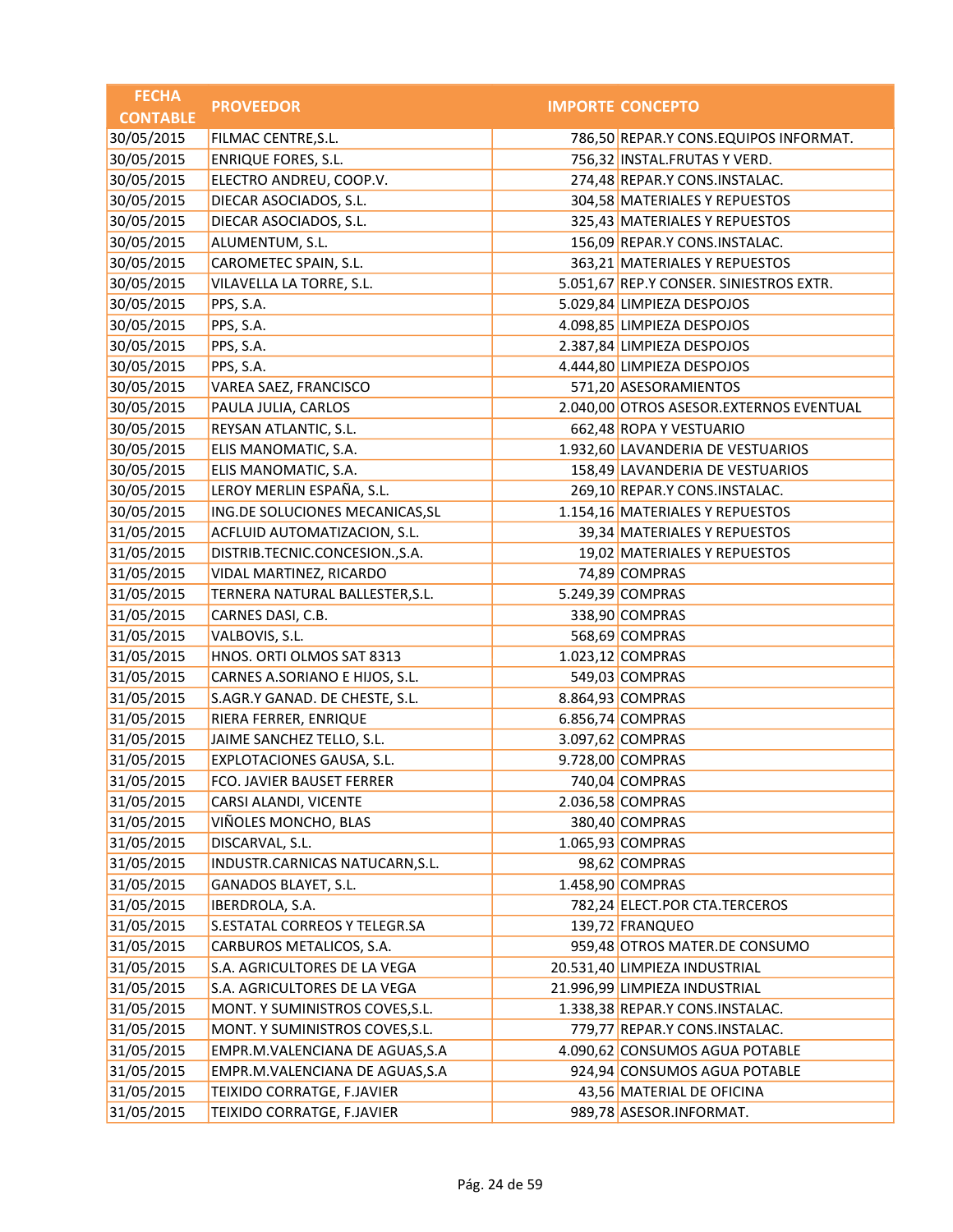| <b>FECHA</b>    | <b>PROVEEDOR</b>                | <b>IMPORTE CONCEPTO</b>                 |
|-----------------|---------------------------------|-----------------------------------------|
| <b>CONTABLE</b> |                                 |                                         |
| 31/05/2015      | SANTOS Y TAMAIN, S.L.           | 2.777,92 REPAR.Y CONS.INSTALAC.         |
| 31/05/2015      | GE ENERGY SPAIN, S.L.           | 10.047,54 OTROS MATER.DE CONSUMO        |
| 31/05/2015      | GE ENERGY SPAIN, S.L.           | 4.751,79 OTROS MATER.DE CONSUMO         |
| 31/05/2015      | DISPOPACK VALLES, S.L.          | 4.699,04 OTROS MATER.DE CONSUMO         |
| 31/05/2015      | ELECTRO-STOCKS                  | 269,62 MATERIALES Y REPUESTOS           |
| 31/05/2015      | SOL.TEC.NCH ESPAÑOLA, S.L.      | 178,89 OTROS MATER.DE CONSUMO           |
| 31/05/2015      | AMBIENTALYS CONSULT.Y ANAL.S.L  | 257,92 MTO.CONTROL AGUA                 |
| 31/05/2015      | MERCAFILO, S.L.                 | 100,77 REPAR.Y CONS.INSTALAC.           |
| 31/05/2015      | MERCAFILO, S.L.                 | 26,77 ROPA Y VESTUARIO                  |
| 31/05/2015      | AGROSAMAF, S.L.                 | 6.794,51 LIMPIEZA OFICINAS              |
| 31/05/2015      | VCIANA.MENSAJE.Y GESTION, S.C.  | 190,25 MENSAJERIA                       |
| 31/05/2015      | GESLIM DE LEVANTE, S.L.         | 44.649,00 LIMPIEZA INDUSTRIAL INTERIOR  |
| 31/05/2015      | HIDROCANTABRICO ENERGIA, S.A.   | 9.885,37 SUMINISTROS                    |
| 31/05/2015      | HIDROCANTABRICO ENERGIA, S.A.   | 1.131,41 CONSUMOS ELECTRICIDAD          |
| 31/05/2015      | HIDROCANTABRICO ENERGIA, S.A.   | 1.337,29 CONSUMOS ELECTRICIDAD          |
| 31/05/2015      | HIDROCANTABRICO ENERGIA, S.A.   | 1.020,71 CONSUMOS ELECTRICIDAD          |
| 31/05/2015      | LABORATORIOS TACSA, S.L.        | 1.016,40 CONTROL ANALIT.CARNES Y CANALE |
| 31/05/2015      | GIL INDUSTRIAS GRAFICAS, S.L.   | 504,57 OTROS MATER.DE CONSUMO           |
| 31/05/2015      | AL AIR LIQUIDE ESPAÑA, S.A.     | 3.123,37 GASES MATADERO                 |
| 31/05/2015      | PPS, S.A.                       | 7,21 LIMPIEZA DESPOJOS                  |
| 31/05/2015      | PPS, S.A.                       | 5.445,29 LIMPIEZA DESPOJOS              |
| 31/05/2015      | PPS, S.A.                       | 3.862,19 LIMPIEZA DESPOJOS              |
| 31/05/2015      | PPS, S.A.                       | 4.412,59 LIMPIEZA DESPOJOS              |
| 31/05/2015      | PPS, S.A.                       | 3.796,33 LIMPIEZA DESPOJOS              |
| 31/05/2015      | PPS, S.A.                       | 446,66 LIMPIEZA DESPOJOS                |
| 31/05/2015      | SUMINISTROS GEN.VALENCIA, S.L.  | 1.854,30 MATERIALES Y REPUESTOS         |
| 31/05/2015      | SECURITAS SEGURIDAD ESPAÑA, SA. | 191,18 VIGILANCIA Y SEGURIDAD           |
| 31/05/2015      | WORK MAN ACP SOC.COOPERATIVA    | 407.012,61 MAQUILA EXTERIOR             |
| 31/05/2015      | TRATAMIENTOS MARFITE, S.L.      | 4.026,88 DESRAT.Y DESINSEC.             |
| 03/06/2015      | HERNANDEZ MARTI, JUAN           | 246,74 ASESORIA JURIDICA                |
| 09/06/2015      | HERNANDEZ MARTI, JUAN           | 246,74 ASESORIA JURIDICA                |
| 10/06/2015      | JOSE ANTONIO GARCIA, S.L.       | 116,51 OTROS MATER.DE CONSUMO           |
| 10/06/2015      | POSTIGO OBRAS Y SERVICIOS, S.A. | 570,64 REP.Y CONSER. SINIESTROS EXTR.   |
| 10/06/2015      | VALSER, S.A.                    | 133,26 REPAR.Y CONS.INSTALAC.           |
| 10/06/2015      | TRANSRIC LEVANTE, S.A           | 201,30 REPAR.Y CONS.URBANIZ.            |
| 10/06/2015      | GRUAS RIGAR, S.A.               | 566,28 REPAR.Y CONS.INSTALAC.           |
| 10/06/2015      | MAVAINSA, S.L.                  | 514,25 MATERIALES Y REPUESTOS           |
| 10/06/2015      | MONT. Y SUMINISTROS COVES, S.L. | 641,91 REPAR.Y CONS.INSTALAC.           |
| 10/06/2015      | MONT. Y SUMINISTROS COVES, S.L. | 804,65 MATERIALES Y REPUESTOS           |
| 10/06/2015      | MONT. Y SUMINISTROS COVES, S.L. | 1.275,82 REPAR.Y CONS.INSTALAC.         |
| 10/06/2015      | MATERIALES REAL, S.L.           | 162,27 OTROS MATER.DE CONSUMO           |
| 10/06/2015      | MPS SERVICE & SPARES B.V.       | 168,48 MATERIALES Y REPUESTOS           |
| 10/06/2015      | MPS SERVICE & SPARES B.V.       | 263,46 MATERIALES Y REPUESTOS           |
| 10/06/2015      | ENRIQUE GALVEZ Y ASOC., S.L.    | 822,80 ASESORAMIENTO                    |
| 10/06/2015      | SANTOS Y TAMAIN, S.L.           | 603,79 REPAR.Y CONS.INSTALAC.           |
| 10/06/2015      | SANTOS Y TAMAIN, S.L.           | 549,82 REPAR.Y CONS.INSTALAC.           |
| 10/06/2015      | REGISTRO MERCANTIL DE VALENCIA  | 28,05 REGISTRO                          |
| 10/06/2015      | BURGUET SISTEMAS, S.L.U.        | 411,40 MATERIALES Y REPUESTOS           |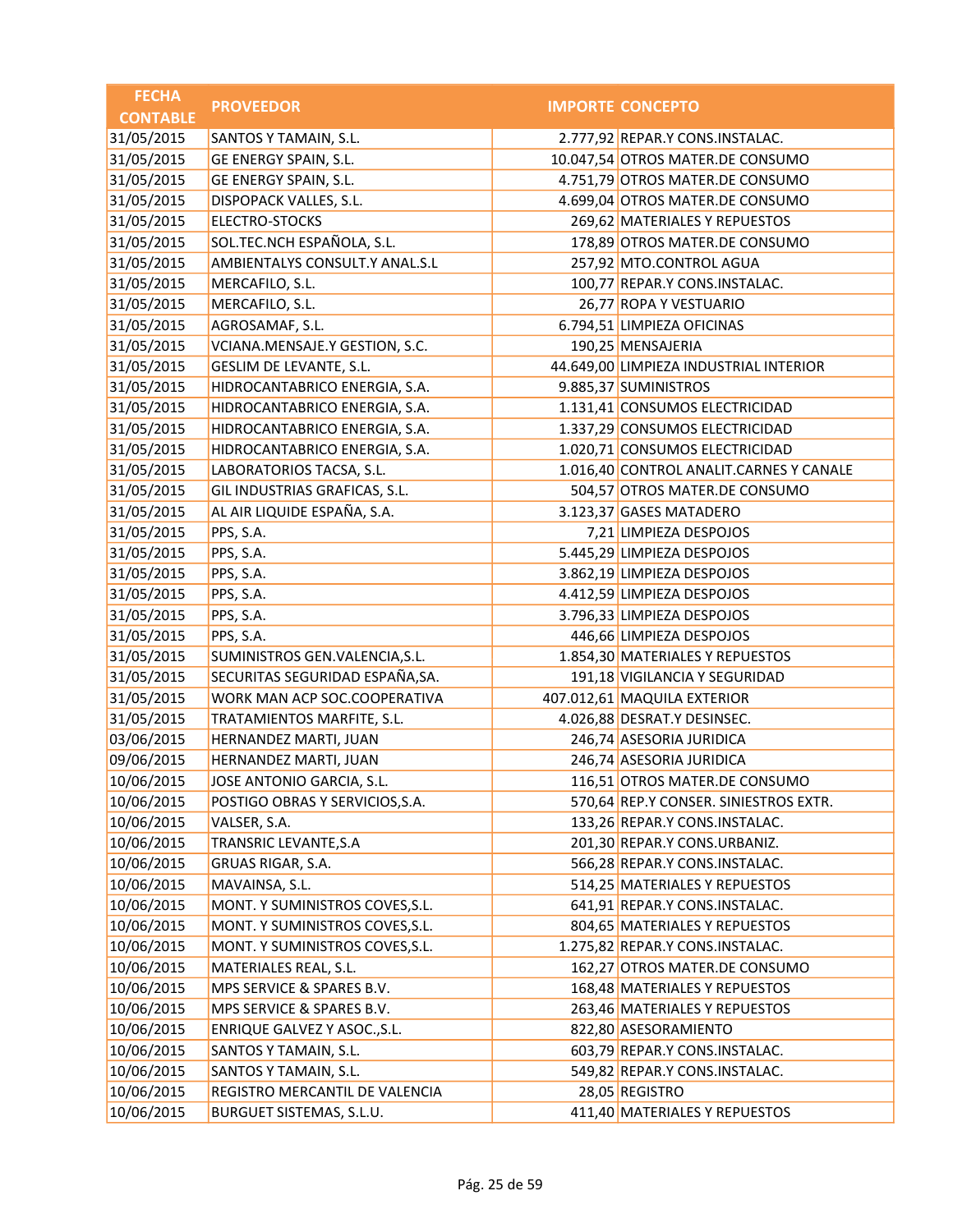| <b>FECHA</b>    | <b>PROVEEDOR</b>               | <b>IMPORTE CONCEPTO</b>               |
|-----------------|--------------------------------|---------------------------------------|
| <b>CONTABLE</b> |                                |                                       |
| 10/06/2015      | GE ENERGY SPAIN, S.L.          | 1.049,25 OTROS MATER.DE CONSUMO       |
| 10/06/2015      | KLÜBER LUBRICAT.GMBH IBER.S.C. | 1.010,34 OTROS MATER.DE CONSUMO       |
| 10/06/2015      | KLÜBER LUBRICAT.GMBH IBER.S.C. | 386,39 OTROS MATER.DE CONSUMO         |
| 10/06/2015      | DESATASCO EXPRESS, S.L.        | 418,00 REPAR.Y CONS.INSTALAC.         |
| 10/06/2015      | DESATASCO EXPRESS, S.L.        | 286,00 REPAR.Y CONS.INSTALAC.         |
| 10/06/2015      | MERCAFILO, S.L.                | 422,53 REPAR.Y CONS.INSTALAC.         |
| 10/06/2015      | BITFONE COMUNICACION, S.L.     | 141,09 MATERIALES Y REPUESTOS         |
| 10/06/2015      | BITFONE COMUNICACION, S.L.     | 108,90 MATERIALES Y REPUESTOS         |
| 10/06/2015      | S2 GRUPO DE INNOV.EN PROC.ORGA | 1.500,40 ASESOR.INFORMAT.             |
| 10/06/2015      | GESLIM DE LEVANTE, S.L.        | 1.335,84 LIMPIEZA INDUSTRIAL INTERIOR |
| 10/06/2015      | GESLIM DE LEVANTE, S.L.        | 333,96 LIMPIEZA INDUSTRIAL INTERIOR   |
| 10/06/2015      | GESLIM DE LEVANTE, S.L.        | 1.920,27 LIMPIEZA INDUSTRIAL          |
| 10/06/2015      | SALVADOR MONFORTE, SANTIAGO    | 208,12 REPAR.Y CONS.INSTALAC.         |
| 10/06/2015      | ELITEQ SANIDAD AMBIENTAL, S.L. | 229,90 REPAR.Y CONS.INSTALAC.         |
| 10/06/2015      | <b>GAC CREATIVIDAD VISUAL</b>  | 525,14 REPAR.Y CONS.INSTALAC.         |
| 10/06/2015      | ALUMENTUM, S.L.                | 364,21 REPAR.Y CONS.INSTALAC.         |
| 10/06/2015      | ALUMENTUM, S.L.                | 416,24 REPAR.Y CONS.INSTALAC.         |
| 10/06/2015      | U.T.E. MV SEGURISA-SAGITAL     | 2.420,00 REPARACIONES                 |
| 10/06/2015      | ALCALAS ARIN, S.L.P.           | 453,75 REPAR.Y CONS.URBANIZ.          |
| 10/06/2015      | CAROMETEC SPAIN, S.L.          | 1.580,20 OTROS MATER.DE CONSUMO       |
| 10/06/2015      | <b>INTEROVIC</b>               | 1.056,57 TASA EXT.NORMA INTEROVIC     |
| 10/06/2015      | HERMANOS NAVARRO PINTURAS DEC. | 268,34 REPAR.Y CONS.INSTALAC.         |
| 10/06/2015      | ELIS MANOMATIC, S.A.           | 2.243,15 LAVANDERIA DE VESTUARIOS     |
| 10/06/2015      | EQUIPO HUMANO, S.L.            | 181,50 FORMACION                      |
| 19/06/2015      | REPSOL BUTANO, S.A.            | 807,30 GASES MATADERO                 |
| 19/06/2015      | REPSOL BUTANO, S.A.            | 987,61 GASES MATADERO                 |
| 19/06/2015      | TELEFONICA DE ESPAÑA, S.A.     | 38,50 CONSUM.TELEF.PROPIOS            |
| 19/06/2015      | CULLIGAN ESPAÑA, S.A.          | 539,66 OTROS MATER.DE CONSUMO         |
| 19/06/2015      | DISPROIN LEVANTE, S.L.         | 63,44 MTO.EQUIPOS OFICINA             |
| 19/06/2015      | TELEFONICA SERV.MOVILES, S.A.  | 83,49 CONEXIONES INTERNET             |
| 19/06/2015      | COMPUTER SERV.Y MANTEN., S.L.  | 159,72 MTO.EQUIPOS INFORMAT.          |
| 19/06/2015      | VODAFONE ESPAÑA, S.A.          | 1.129,37 CONSUM.TELEF.PROPIOS         |
| 19/06/2015      | ELECTRO-STOCKS                 | 5.361,32 MATERIALES Y REPUESTOS       |
| 19/06/2015      | HIDROCANTABRICO ENERGIA, S.A.  | 11.211,35 SUMINISTROS                 |
| 19/06/2015      | HIDROCANTABRICO ENERGIA, S.A.  | 84.713,96 SUMINISTROS                 |
| 19/06/2015      | HIDROCANTABRICO ENERGIA, S.A.  | 9.819,84 SUMINISTROS                  |
| 22/06/2015      | TELEFONICA DE ESPAÑA, S.A.     | 31,66 CONSUM.TELEF.PROPIOS            |
| 22/06/2015      | TELEFONICA DE ESPAÑA, S.A.     | 23,70 CONSUM.TELEF.PROPIOS            |
| 22/06/2015      | TELEFONICA DE ESPAÑA, S.A.     | 621,86 CONSUM.TELEF.PROPIOS           |
| 22/06/2015      | PEREZ SAMPER, FLORENTINA       | 502,45 CONTENC.CIVIL, ORDEN Y PENAL   |
| 22/06/2015      | BUFETE HERNANDEZ-MARTI, S.L.P. | 5.293,75 CONTENC.CIVIL, ORDEN Y PENAL |
| 22/06/2015      | MPS SERVICE & SPARES B.V.      | 1.421,32 MATERIALES Y REPUESTOS       |
| 22/06/2015      | MPS SERVICE & SPARES B.V.      | 1.048,50 MATERIALES Y REPUESTOS       |
| 22/06/2015      | MPS SERVICE & SPARES B.V.      | 1.173,70 MATERIALES Y REPUESTOS       |
| 22/06/2015      | NAVAFLOR, S.C.                 | 83,05 RELACIONES PUBLICAS             |
| 22/06/2015      | ENRIQUE GALVEZ Y ASOC., S.L.   | 822,80 ASESORAMIENTO                  |
| 22/06/2015      | SANTOS Y TAMAIN, S.L.          | 895,64 REPAR.Y CONS.INSTALAC.         |
| 22/06/2015      | ENDESA ENERGIA, S.A.           | 54.423,04 SUMINISTROS                 |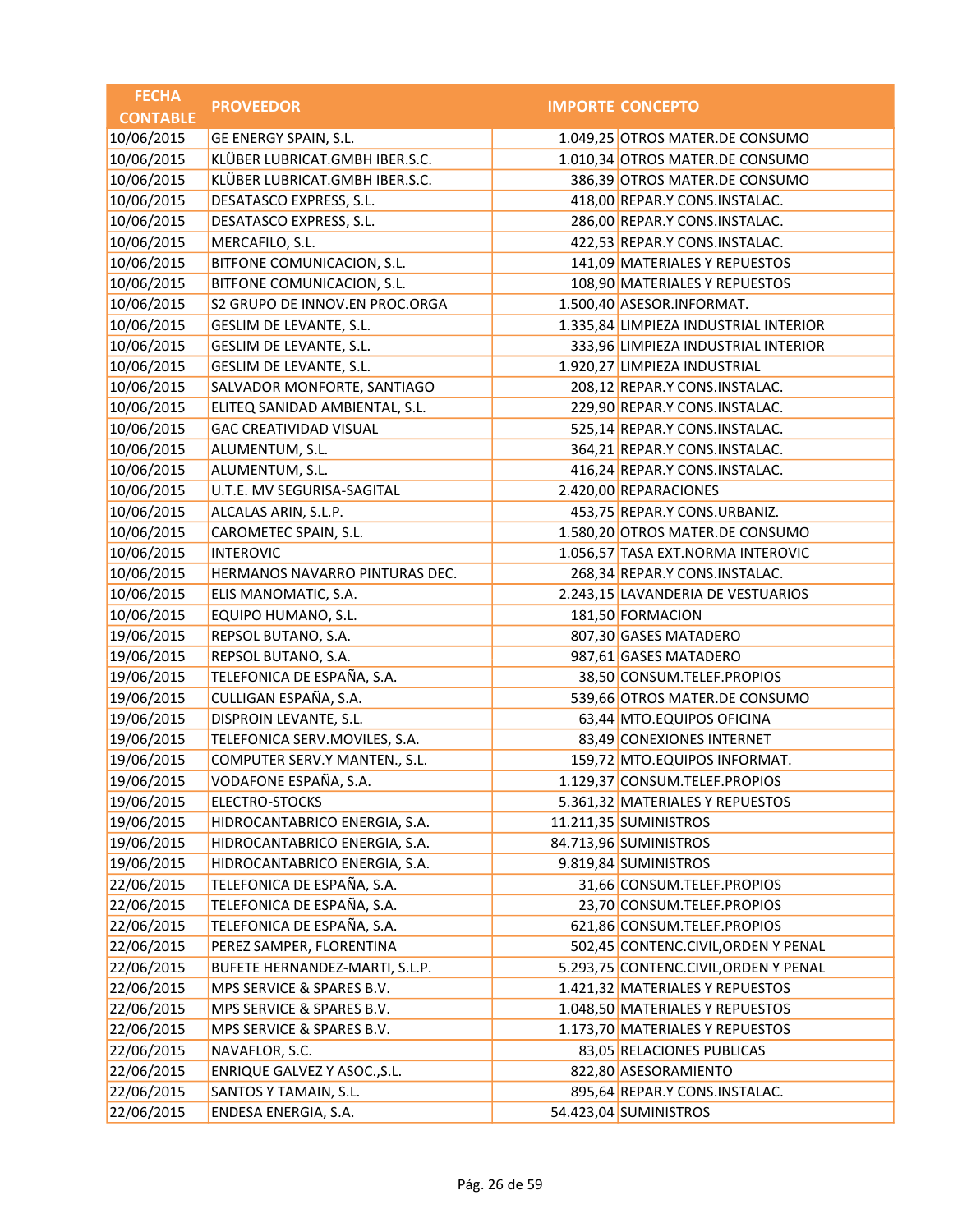| <b>FECHA</b>    | <b>PROVEEDOR</b>                   | <b>IMPORTE CONCEPTO</b>         |
|-----------------|------------------------------------|---------------------------------|
| <b>CONTABLE</b> |                                    |                                 |
| 22/06/2015      | MAREL MEAT PROCESSING B.V.         | 791,00 MATERIALES Y REPUESTOS   |
| 22/06/2015      | MARTINEZ ARCE, SANTIAGO            | 72,60 REPAR.Y CONS.INSTALAC.    |
| 22/06/2015      | FERTINAGRO NUTRIENTES, S.L.        | 603,55 ELIMINACION SUBPRODUCTOS |
| 22/06/2015      | MERCAFILO, S.L.                    | 542,60 ROPA Y VESTUARIO         |
| 22/06/2015      | ELITEQ SANIDAD AMBIENTAL, S.L.     | 229,90 REPAR.Y CONS.INSTALAC.   |
| 22/06/2015      | BLUEDEC, S.L.                      | 1.798,65 REPAR.Y CONS.INSTALAC. |
| 22/06/2015      | <b>GARCIA CUENCA, JUAN CARLOS</b>  | 499,13 HERRAMIENTAS DE TRABAJO  |
| 22/06/2015      | PRESENCIAL TIME, S.L.              | 60,50 OTROS CONTRATOS MTO.      |
| 22/06/2015      | <b>GAC CREATIVIDAD VISUAL</b>      | 90,75 OTROS MATER.DE CONSUMO    |
| 22/06/2015      | ALUMENTUM, S.L.                    | 433,68 REPAR.Y CONS.INSTALAC.   |
| 22/06/2015      | CAROMETEC SPAIN, S.L.              | 108,90 REPAR.Y CONS.INSTALAC.   |
| 22/06/2015      | <b>GURREA MAGDALENO, Mª ISABEL</b> | 94,00 PRENSA                    |
| 25/06/2015      | IMPORTADORA TUDELANA, S.A.         | 623,57 HERRAMIENTAS DE TRABAJO  |
| 25/06/2015      | IND.TECNICO ALIMENTARIA, S.A.      | 103,91 MATERIALES Y REPUESTOS   |
| 25/06/2015      | CULLIGAN ESPAÑA, S.A.              | 99,48 MATERIALES Y REPUESTOS    |
| 25/06/2015      | CASMAR 2000, S.A.                  | 115,62 ROPA Y VESTUARIO         |
| 25/06/2015      | CASMAR 2000, S.A.                  | 387,20 ROPA Y VESTUARIO         |
| 25/06/2015      | DISPROIN LEVANTE, S.L.             | 268,29 MTO.EQUIPOS OFIC.        |
| 25/06/2015      | VICMATIC, S.L.                     | 205,80 MATERIALES Y REPUESTOS   |
| 25/06/2015      | MPS SERVICE & SPARES B.V.          | 741,21 MATERIALES Y REPUESTOS   |
| 25/06/2015      | MPS SERVICE & SPARES B.V.          | 668,98 MATERIALES Y REPUESTOS   |
| 25/06/2015      | MPS SERVICE & SPARES B.V.          | 371,61 MATERIALES Y REPUESTOS   |
| 25/06/2015      | TRANSP.NAVARRO Y ESTEVE, S.L.      | 1.511,49 OTROS MATER.DE CONSUMO |
| 25/06/2015      | SOMEVA, S.L.                       | 24,44 REPAR.Y CONS.INSTALAC.    |
| 25/06/2015      | MERCAFILO, S.L.                    | 320,81 REPAR.Y CONS.INSTALAC.   |
| 25/06/2015      | OFITAKE, S.L.                      | 441,93 MATERIAL DE OFICINA      |
| 25/06/2015      | AL AIR LIQUIDE ESPAÑA, S.A.        | 3.965,15 GASES MATADERO         |
| 25/06/2015      | ELIS MANOMATIC, S.A.               | 340,93 LIMPIEZA VESTUARIO       |
| 29/06/2015      | CREACIONES MARSANZ, S.A.           | 818,02 MATERIALES Y REPUESTOS   |
| 29/06/2015      | QUICIAL, S.L.                      | 417,60 MATERIALES Y REPUESTOS   |
| 29/06/2015      | TRANSMIVAL, S.L.                   | 381,73 MATERIALES Y REPUESTOS   |
| 29/06/2015      | SESAELEC VALENCIA, S.A.            | 385,92 MATERIALES Y REPUESTOS   |
| 30/06/2015      | SUGEIN, S.L.                       | 2.308,39 MATERIALES Y REPUESTOS |
| 30/06/2015      | METALCO, S.A.                      | 541,91 MATERIALES Y REPUESTOS   |
| 30/06/2015      | IMPORTADORA TUDELANA, S.A.         | 1.116,65 OTROS MATER.DE CONSUMO |
| 30/06/2015      | TERNERA NATURAL BALLESTER, S.L.    | 4.904,46 COMPRAS                |
| 30/06/2015      | CARNES DASI, C.B.                  | 309,08 COMPRAS                  |
| 30/06/2015      | INDUCARNE FG, S.L.                 | 7,19 COMPRAS                    |
| 30/06/2015      | VALBOVIS, S.L.                     | 323,65 COMPRAS                  |
| 30/06/2015      | HNOS. ORTI OLMOS SAT 8313          | 986,76 COMPRAS                  |
| 30/06/2015      | CARNES A.SORIANO E HIJOS, S.L.     | 552,29 COMPRAS                  |
| 30/06/2015      | S.AGR.Y GANAD. DE CHESTE, S.L.     | 6.936,20 COMPRAS                |
| 30/06/2015      | RIERA FERRER, ENRIQUE              | 6.118,50 COMPRAS                |
| 30/06/2015      | JAIME SANCHEZ TELLO, S.L.          | 2.131,68 COMPRAS                |
| 30/06/2015      | EXPLOTACIONES GAUSA, S.L.          | 8.716,46 COMPRAS                |
| 30/06/2015      | FCO. JAVIER BAUSET FERRER          | 564,26 COMPRAS                  |
| 30/06/2015      | CARSI ALANDI, VICENTE              | 1.523,34 COMPRAS                |
| 30/06/2015      | VIÑOLES MONCHO, BLAS               | 347,60 COMPRAS                  |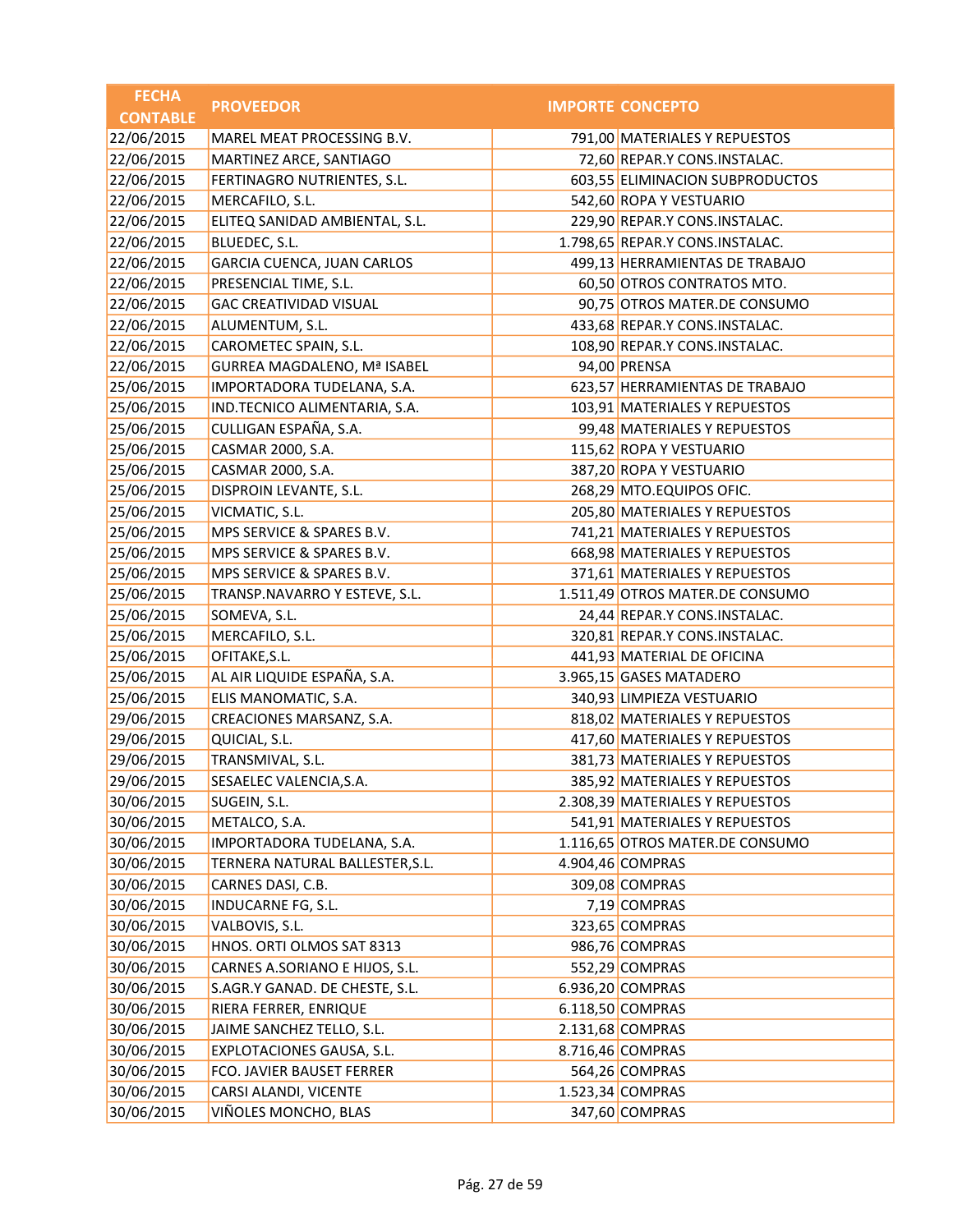| <b>FECHA</b>    | <b>PROVEEDOR</b>                   | <b>IMPORTE CONCEPTO</b>               |
|-----------------|------------------------------------|---------------------------------------|
| <b>CONTABLE</b> |                                    |                                       |
| 30/06/2015      | DISCARVAL, S.L.                    | 617,22 COMPRAS                        |
| 30/06/2015      | INDUSTR.CARNICAS NATUCARN, S.L.    | 195,81 COMPRAS                        |
| 30/06/2015      | GANADOS BLAYET, S.L.               | 321,75 COMPRAS                        |
| 30/06/2015      | IBERDROLA, S.A.                    | 987,64 ELECT.POR CTA.TERCEROS         |
| 30/06/2015      | TELEFONICA DE ESPAÑA, S.A.         | 34,63 CONSUM.TELEF.PROPIOS            |
| 30/06/2015      | EL CORTE INGLES, S.A.              | 7.150,00 GTOS.DE REPRESENTACION       |
| 30/06/2015      | VALSER, S.A.                       | 281,99 REPAR.Y CONS.INSTALAC.         |
| 30/06/2015      | TRANSRIC LEVANTE, S.A              | 201,30 REPAR.Y CONS.URBANIZ.          |
| 30/06/2015      | IND.TECNICO ALIMENTARIA, S.A.      | 2.246,70 MATERIALES Y REPUESTOS       |
| 30/06/2015      | BETICO COMPRESSORS, S.A.U.         | 1.213,04 MATERIALES Y REPUESTOS       |
| 30/06/2015      | CARBUROS METALICOS, S.A.           | 388,42 MATERIALES Y REPUESTOS         |
| 30/06/2015      | GUERRERO COVES, S.L.               | 284,59 MATERIALES Y REPUESTOS         |
| 30/06/2015      | CASMAR 2000, S.A.                  | 1.170,76 ROPA Y VESTUARIO             |
| 30/06/2015      | CASMAR 2000, S.A.                  | 528,75 ROPA Y VESTUARIO               |
| 30/06/2015      | CONTAVAL AUTOM.Y COMP.ELEC, S.L    | 1.458,73 MATERIALES Y REPUESTOS       |
| 30/06/2015      | GRUAS RIGAR, S.A.                  | 421,08 REPAR.Y CONS.INSTALAC.         |
| 30/06/2015      | TAUSEND, S.L.                      | 475,53 MATERIALES Y REPUESTOS         |
| 30/06/2015      | VICMATIC, S.L.                     | 474,95 MATERIALES Y REPUESTOS         |
| 30/06/2015      | SOLENIS HISPANIA, S.A.             | 4.416,50 OTROS MATER.DE CONSUMO       |
| 30/06/2015      | BUFETE HERNANDEZ-MARTI, S.L.P.     | 2.885,11 ASESORAMIENTO                |
| 30/06/2015      | BUFETE HERNANDEZ-MARTI, S.L.P.     | 2.187,61 ASESORIA JURIDICA            |
| 30/06/2015      | INTERNET XPRESS, S.L.              | 169,40 CONEXIONES INTERNET            |
| 30/06/2015      | TELEFONICA ON THE SPOT SER. SA     | 26,89 HILO MUSICAL CENTRALITA         |
| 30/06/2015      | TELEFONICA ON THE SPOT SER. SA     | 44,23 HILO MUSICAL MERCADOS           |
| 30/06/2015      | TELEFONICA ON THE SPOT SER. SA     | 45,94 HILO MUSICAL MERCADOS           |
| 30/06/2015      | COM. E IND. REPRO, S.L.            | 250,76 MATERIALES Y REPUESTOS         |
| 30/06/2015      | MATERIALES REAL, S.L.              | 262,40 OTROS MATER.DE CONSUMO         |
| 30/06/2015      | MATERIALES REAL, S.L.              | 84,29 OTROS MATER.DE CONSUMO          |
| 30/06/2015      | MATERIALES REAL, S.L.              | 401,74 OTROS MATER.DE CONSUMO         |
| 30/06/2015      | SEGURISA, SERV. INT. DE SEGUR, S.A | 3.558,42 SEGURIDAD                    |
| 30/06/2015      | EMPR.M.VALENCIANA DE AGUAS, S.A    | 4.798,03 CONSUMOS AGUA POTABLE        |
| 30/06/2015      | EMPR.M.VALENCIANA DE AGUAS, S.A    | 1.034,82 CONSUMOS AGUA POTABLE        |
| 30/06/2015      | <b>BDINST ASESORES, S.L.</b>       | 1.061,91 ASESORIA FISCAL              |
| 30/06/2015      | TRANSP.NAVARRO Y ESTEVE, S.L.      | 2.067,32 OTROS MATER.DE CONSUMO       |
| 30/06/2015      | GUIPONS, S.L.                      | 146,17 REPAR.Y CONS.INSTALAC.         |
| 30/06/2015      | MOTORES ELECT.ALMUSSAFES, S.L.     | 777,91 MATERIALES Y REPUESTOS         |
| 30/06/2015      | SANTOS Y TAMAIN, S.L.              | 3.172,02 REPAR.Y CONS.INSTALAC.       |
| 30/06/2015      | SANTOS Y TAMAIN, S.L.              | 3.298,10 REPAR.Y CONS.INSTALAC.       |
| 30/06/2015      | URBAMAR LEVANTE RES.IND., S.L.     | 329,36 REPAR.Y CONS.INSTALAC.         |
| 30/06/2015      | VODAFONE ESPAÑA, S.A.              | 12,10 VIGILANCIA Y SEGURIDAD          |
| 30/06/2015      | VODAFONE ESPAÑA, S.A.              | 96,80 VIGILANCIA Y SEGURIDAD          |
| 30/06/2015      | VODAFONE ESPAÑA, S.A.              | 96,80 VIGILANCIA Y SEGURIDAD          |
| 30/06/2015      | CSB-SYSTEM ESPAÑA, S.L.            | 2.848,34 OTRAS INST.SALA DESP.PORCINO |
| 30/06/2015      | CSB-SYSTEM ESPAÑA, S.L.            | 709,68 MANT.SOFTWARE SALA DESPIECE    |
| 30/06/2015      | SOMEVA, S.L.                       | 12,22 REPAR.Y CONS.INSTALAC.          |
| 30/06/2015      | BURGUET SISTEMAS, S.L.U.           | 266,20 MATERIALES Y REPUESTOS         |
| 30/06/2015      | BRISANT, C.B.                      | 226,20 RELACIONES PUBLICAS            |
| 30/06/2015      | INTERTRONIC INTERNACIONAL, S.L     | 250,25 MATERIALES Y REPUESTOS         |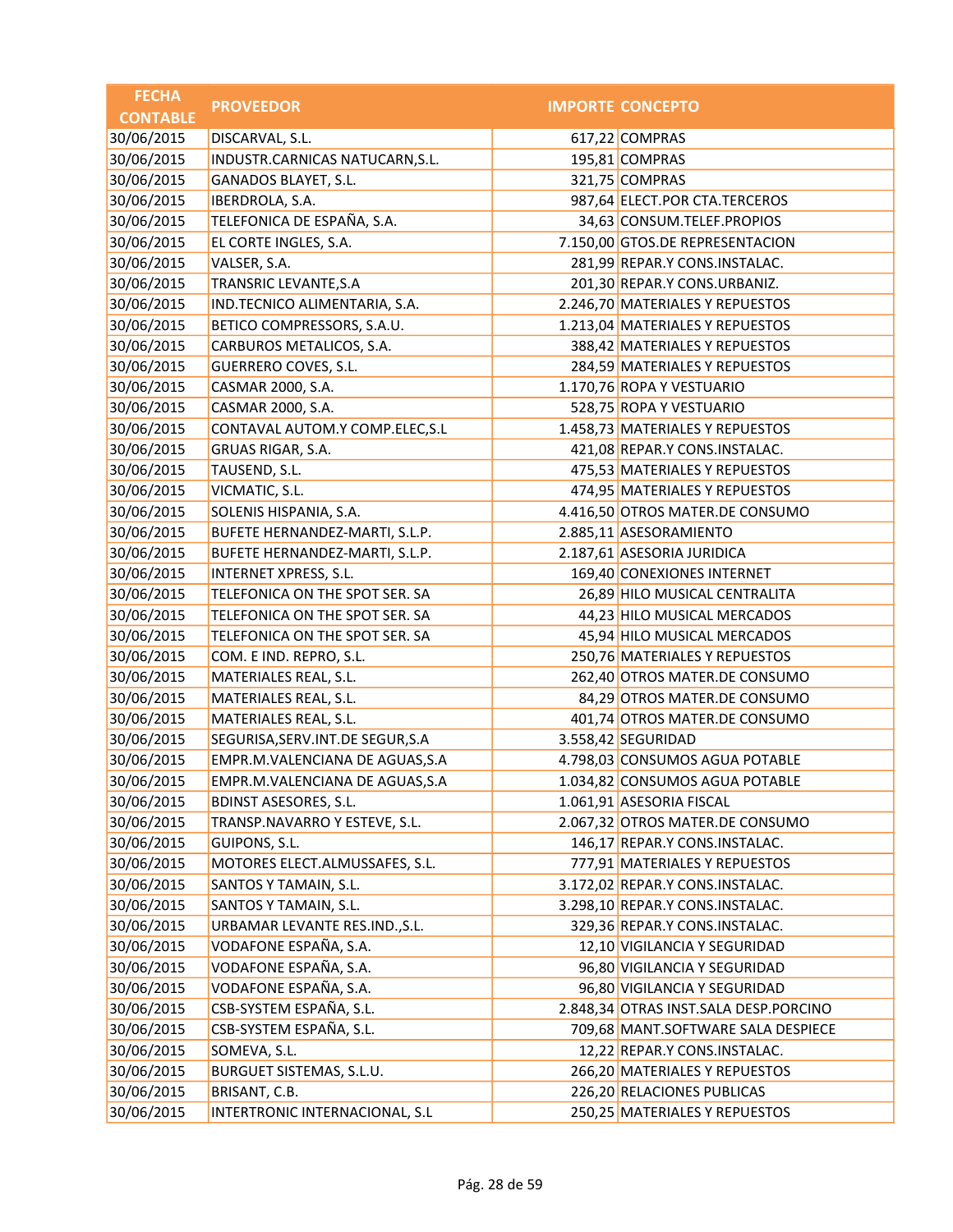| <b>FECHA</b>    | <b>PROVEEDOR</b>                    | <b>IMPORTE CONCEPTO</b>                 |
|-----------------|-------------------------------------|-----------------------------------------|
| <b>CONTABLE</b> |                                     |                                         |
| 30/06/2015      | <b>CORBI &amp; PIQUER SOC.CIVIL</b> | 12,26 NOTARIAS                          |
| 30/06/2015      | VAL-SUR, S.L.                       | 13,46 MATERIALES Y REPUESTOS            |
| 30/06/2015      | TAMARIT ORTEGA, JOSE LUIS           | 115,50 OTROS MATER.DE CONSUMO           |
| 30/06/2015      | <b>ELECTRO-STOCKS</b>               | 829,71 MATERIALES Y REPUESTOS           |
| 30/06/2015      | ANTICIMEX 3D SANIDAD AMB., S.A.     | 367,88 DESRAT.Y DESINSEC.               |
| 30/06/2015      | VIRATEDA, S.L.                      | 4.235,00 OTRAS PROV.RIESGOS Y GTOS.     |
| 30/06/2015      | VIRATEDA, S.L.                      | 1.021,22 MATERIALES Y REPUESTOS         |
| 30/06/2015      | DESATASCO EXPRESS, S.L.             | 418,00 REPAR.Y CONS.INSTALAC.           |
| 30/06/2015      | AMBIENTALYS CONSULT.Y ANAL.S.L      | 1.213,88 MTO.CONTROL AGUA               |
| 30/06/2015      | FERTINAGRO NUTRIENTES, S.L.         | 491,74 ELIMINACION SUBPRODUCTOS         |
| 30/06/2015      | FERTINAGRO NUTRIENTES, S.L.         | 432,21 ELIMINACION SUBPRODUCTOS         |
| 30/06/2015      | FERTINAGRO NUTRIENTES, S.L.         | 536,27 ELIMINACION SUBPRODUCTOS         |
| 30/06/2015      | FERTINAGRO NUTRIENTES, S.L.         | 552,73 ELIMINACION SUBPRODUCTOS         |
| 30/06/2015      | FERTINAGRO NUTRIENTES, S.L.         | 521,27 ELIMINACION SUBPRODUCTOS         |
| 30/06/2015      | INDUKERN, S.A.                      | 673,97 OTROS MATER.DE CONSUMO           |
| 30/06/2015      | AGROSAMAF, S.L.                     | 6.794,51 LIMPIEZA OFICINAS              |
| 30/06/2015      | EASY WATER SOLUTIONS, S.L.          | 339,58 MATERIALES Y REPUESTOS           |
| 30/06/2015      | GESLIM DE LEVANTE, S.L.             | 44.649,00 LIMPIEZA INDUSTRIAL INTERIOR  |
| 30/06/2015      | BLUEDEC, S.L.                       | 3.511,11 REP.Y CONSER. SINIESTROS EXTR. |
| 30/06/2015      | LABORATORIOS TACSA, S.L.            | 1.089,00 CONTROL ANALIT.CARNES Y CANALE |
| 30/06/2015      | SESAELEC VALENCIA, S.A.             | 776,61 MATERIALES Y REPUESTOS           |
| 30/06/2015      | OFITAKE, S.L.                       | 614,50 HERRAMIENTAS DE TRABAJO          |
| 30/06/2015      | <b>GAC CREATIVIDAD VISUAL</b>       | 54,45 OTROS MATER.DE CONSUMO            |
| 30/06/2015      | CAFETERIA ELTINA, C.B.              | 17,60 VIAJES DE GESTION                 |
| 30/06/2015      | CAFETERIA ELTINA, C.B.              | 26,61 VIAJES DE GESTION                 |
| 30/06/2015      | CAFETERIA ELTINA, C.B.              | 101,81 VIAJES DE GESTION                |
| 30/06/2015      | CAFETERIA ELTINA, C.B.              | 26,40 VIAJES DE GESTION                 |
| 30/06/2015      | VILAVELLA LA TORRE, S.L.            | 1.685,59 INSTAL.FRUTAS Y VERD.          |
| 30/06/2015      | PAULA JULIA, CARLOS                 | 2.040,00 OTROS ASESOR.EXTERNOS EVENTUAL |
| 30/06/2015      | SECURITAS SEGURIDAD ESPAÑA, SA.     | 38,72 VIGILANCIA Y SEGURIDAD            |
| 30/06/2015      | WORK MAN ACP SOC.COOPERATIVA        | 338.911,76 MAQUILA EXTERIOR             |
| 30/06/2015      | EQUIPO HUMANO, S.L.                 | 60,50 FORMACION                         |
| 10/07/2015      | SUGEIN, S.L.                        | 66,94 MATERIALES Y REPUESTOS            |
| 10/07/2015      | EL CORTE INGLES, S.A.               | 550,00 PUBLIC.Y PROMOC.                 |
| 10/07/2015      | MECANIZADOS ARGUSA, S.A.            | 2.214,30 INSTAL.FRUTAS Y VERD.          |
| 10/07/2015      | MONT. Y SUMINISTROS COVES, S.L.     | 1.047,86 MATERIALES Y REPUESTOS         |
| 10/07/2015      | FRANC LEVANTINA, S.L.               | 919,60 REP.Y CONSER. SINIESTROS EXTR.   |
| 10/07/2015      | ENRIQUE GALVEZ Y ASOC., S.L.        | 907,50 CONTENC.CIVIL, ORDEN Y PENAL     |
| 10/07/2015      | PLA I PASCUAL, S.L.                 | 363,00 REPAR.Y CONS.JARDIN.             |
| 10/07/2015      | MAREL MEAT PROCESSING B.V.          | 974,90 MATERIALES Y REPUESTOS           |
| 10/07/2015      | WOLTERS KLUWER ESPAÑA, S.A.         | 310,25 SUSCRIPCIONES                    |
| 10/07/2015      | INSTALACIONES JOFRAN, S.L.L.        | 3.172,84 REPAR.Y CONS.INSTALAC.         |
| 10/07/2015      | INDUKERN, S.A.                      | 217,80 MATERIALES Y REPUESTOS           |
| 10/07/2015      | VAREA SAEZ, FRANCISCO               | 1.142,40 ASESORAMIENTOS                 |
| 10/07/2015      | ELIS MANOMATIC, S.A.                | 153,28 LAVANDERIA DE VESTUARIOS         |
| 10/07/2015      | ELIS MANOMATIC, S.A.                | 1.890,02 LAVANDERIA DE VESTUARIOS       |
| 17/07/2015      | S.A. AGRICULTORES DE LA VEGA        | 20.531,40 LIMPIEZA INDUSTRIAL           |
| 17/07/2015      | S.A. AGRICULTORES DE LA VEGA        | 21.996,99 LIMPIEZA INDUSTRIAL           |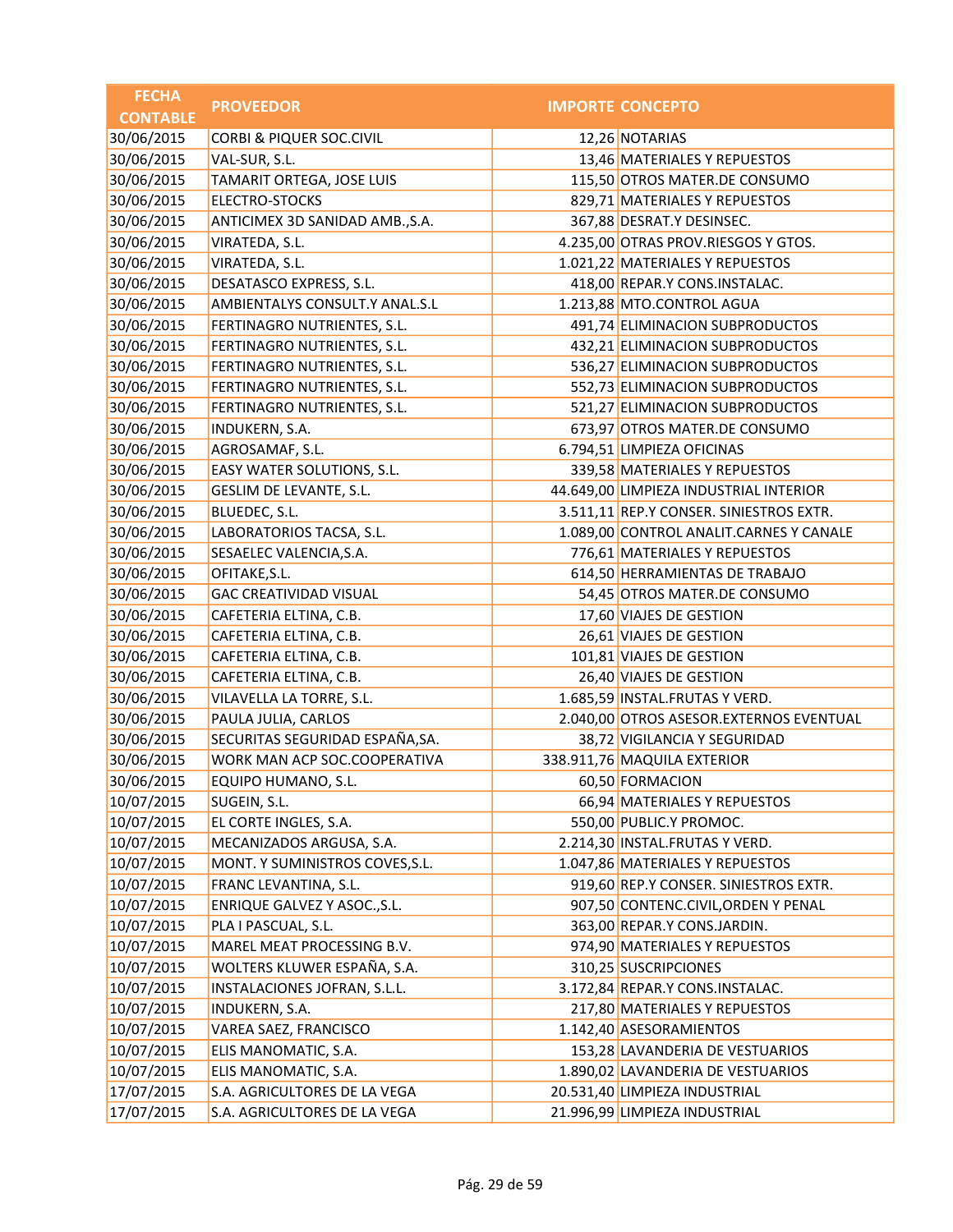| <b>FECHA</b>    | <b>PROVEEDOR</b>                   |                | <b>IMPORTE CONCEPTO</b>               |
|-----------------|------------------------------------|----------------|---------------------------------------|
| <b>CONTABLE</b> |                                    |                |                                       |
| 17/07/2015      | NAVAFLOR, S.C.                     |                | 35,01 OTROS GASTOS DE PERSONAL        |
| 17/07/2015      | NAVAFLOR, S.C.                     |                | 103,82 RELACIONES PUBLICAS            |
| 17/07/2015      | RESID-CONTROL, S.L.                |                | 570,57 ELIMINACION LODOS DEPURADORA   |
| 17/07/2015      | RESID-CONTROL, S.L.                |                | 536,91 ELIMINACION LODOS DEPURADORA   |
| 17/07/2015      | RESID-CONTROL, S.L.                |                | 3.275,58 ELIMINACION LODOS DEPURADORA |
| 17/07/2015      | RESID-CONTROL, S.L.                |                | 2.785,27 ELIMINACION LODOS DEPURADORA |
| 20/07/2015      | S.ESTATAL CORREOS Y TELEGR.SA      |                | 103,59 FRANQUEO                       |
| 20/07/2015      | TELEFONICA ON THE SPOT SER. SA     |                | 44,23 HILO MUSICAL MERCADOS           |
| 20/07/2015      | TELEFONICA ON THE SPOT SER. SA     |                | 26,89 HILO MUSICAL CENTRALITA         |
| 20/07/2015      | TEIXIDO CORRATGE, F.JAVIER         |                | 989,78 ASESORAMIENTO INFORMATICO      |
| 20/07/2015      | SANTOS Y TAMAIN, S.L.              |                | 1.119,37 REPAR.Y CONS.INSTALAC.       |
| 20/07/2015      | PRESENCIAL TIME, S.L.              |                | 60,50 OTROS CONTRATOS MTO.            |
| 20/07/2015      | HERMANOS NAVARRO PINTURAS DEC.     |                | 420,62 REPAR.Y CONS.INSTALAC.         |
| 20/07/2015      | WORK MAN ACP SOC.COOPERATIVA       |                | 101.549,78 MAQUILA EXTERIOR           |
| 21/07/2015      | REPSOL BUTANO, S.A.                |                | 1.689,12 GASES MATADERO               |
| 21/07/2015      | IND.TECNICO ALIMENTARIA, S.A.      |                | 1.520,90 MATERIALES Y REPUESTOS       |
| 21/07/2015      | DISPROIN LEVANTE, S.L.             |                | 67,29 MTO. EQUIPOS INFORMAT.          |
| 21/07/2015      | <b>INTERNET XPRESS, S.L.</b>       | 1.360,52 REDES |                                       |
| 21/07/2015      | COMPUTER SERV.Y MANTEN., S.L.      |                | 159,72 MTO.EQUIPOS INFORMAT.          |
| 22/07/2015      | TELEFONICA DE ESPAÑA, S.A.         |                | 645,42 CONSUM.TELEF.PROPIOS           |
| 22/07/2015      | TELEFONICA DE ESPAÑA, S.A.         |                | 32,06 CONSUM.TELEF.PROPIOS            |
| 22/07/2015      | TELEFONICA DE ESPAÑA, S.A.         |                | 23,70 CONSUM.TELEF.PROPIOS            |
| 22/07/2015      | TELEFONICA DE ESPAÑA, S.A.         |                | 38,74 CONSUM.TELEF.PROPIOS            |
| 22/07/2015      | IND.TECNICO ALIMENTARIA, S.A.      |                | 2.094,63 UTILLAJE MATADERO            |
| 22/07/2015      | IND.TECNICO ALIMENTARIA, S.A.      |                | 161,46 MATERIALES Y REPUESTOS         |
| 22/07/2015      | SEGELL EXPRES, S.L.                |                | 270,31 OTROS MATER.DE CONSUMO         |
| 22/07/2015      | TELEFONICA SERV.MOVILES, S.A.      |                | 83,49 CONEXIONES INTERNET             |
| 22/07/2015      | TRANSMIVAL, S.L.                   |                | 4.387,97 MATERIALES Y REPUESTOS       |
| 22/07/2015      | <b>EDICIONES FRANCIS LEFEBVRE</b>  |                | 102,02 LIBROS                         |
| 22/07/2015      | ENDESA ENERGIA, S.A.               |                | 44.109,11 SUMINISTROS                 |
| 22/07/2015      | VODAFONE ESPAÑA, S.A.              |                | 1.042,31 CONSUM.TELEF.PROPIOS         |
| 22/07/2015      | OFITAKE, S.L.                      |                | 188,49 MATERIAL DE OFICINA            |
| 22/07/2015      | <b>ENRIQUE FORES, S.L.</b>         |                | 669,74 REPAR.Y CONS.INSTALAC.         |
| 23/07/2015      | CASMAR 2000, S.A.                  |                | 1.027,23 ROPA Y VESTUARIO             |
| 23/07/2015      | VCIANA.MENSAJE.Y GESTION, S.C.     |                | 168,76 MENSAJERIA                     |
| 23/07/2015      | RESID-CONTROL, S.L.                |                | 222,64 TRATAMIENTO ESTIERCOL          |
| 23/07/2015      | U.T.E. MV SEGURISA-SAGITAL         |                | 33.237,04 SEGURIDAD                   |
| 23/07/2015      | <b>GURREA MAGDALENO, Mª ISABEL</b> |                | 75,20 PRENSA                          |
| 25/07/2015      | METALCO, S.A.                      |                | 168,90 MATERIALES Y REPUESTOS         |
| 25/07/2015      | NEUMATICOS TAMARIT, S.L.           |                | 40,00 REPAR.Y CONS.INSTALAC.          |
| 25/07/2015      | CASMAR 2000, S.A.                  |                | 1.170,75 ROPA Y VESTUARIO             |
| 25/07/2015      | DISPROIN LEVANTE, S.L.             |                | 585,82 MATERIAL DE OFICINA            |
| 25/07/2015      | TELEFONICA ON THE SPOT SER. SA     |                | 45,94 HILO MUSICAL MERCADOS           |
| 25/07/2015      | MONT. Y SUMINISTROS COVES, S.L.    |                | 322,01 REPAR.Y CONS.INSTALAC.         |
| 25/07/2015      | AECOC                              |                | 2.178,00 VIAJES DE GESTION            |
| 25/07/2015      | MPS SERVICE & SPARES B.V.          |                | 1.630,94 MATERIALES Y REPUESTOS       |
| 25/07/2015      | MPS SERVICE & SPARES B.V.          |                | 1.033,75 MATERIALES Y REPUESTOS       |
| 25/07/2015      | <b>BDINST ASESORES, S.L.</b>       |                | 1.061,91 ASESORIA FISCAL              |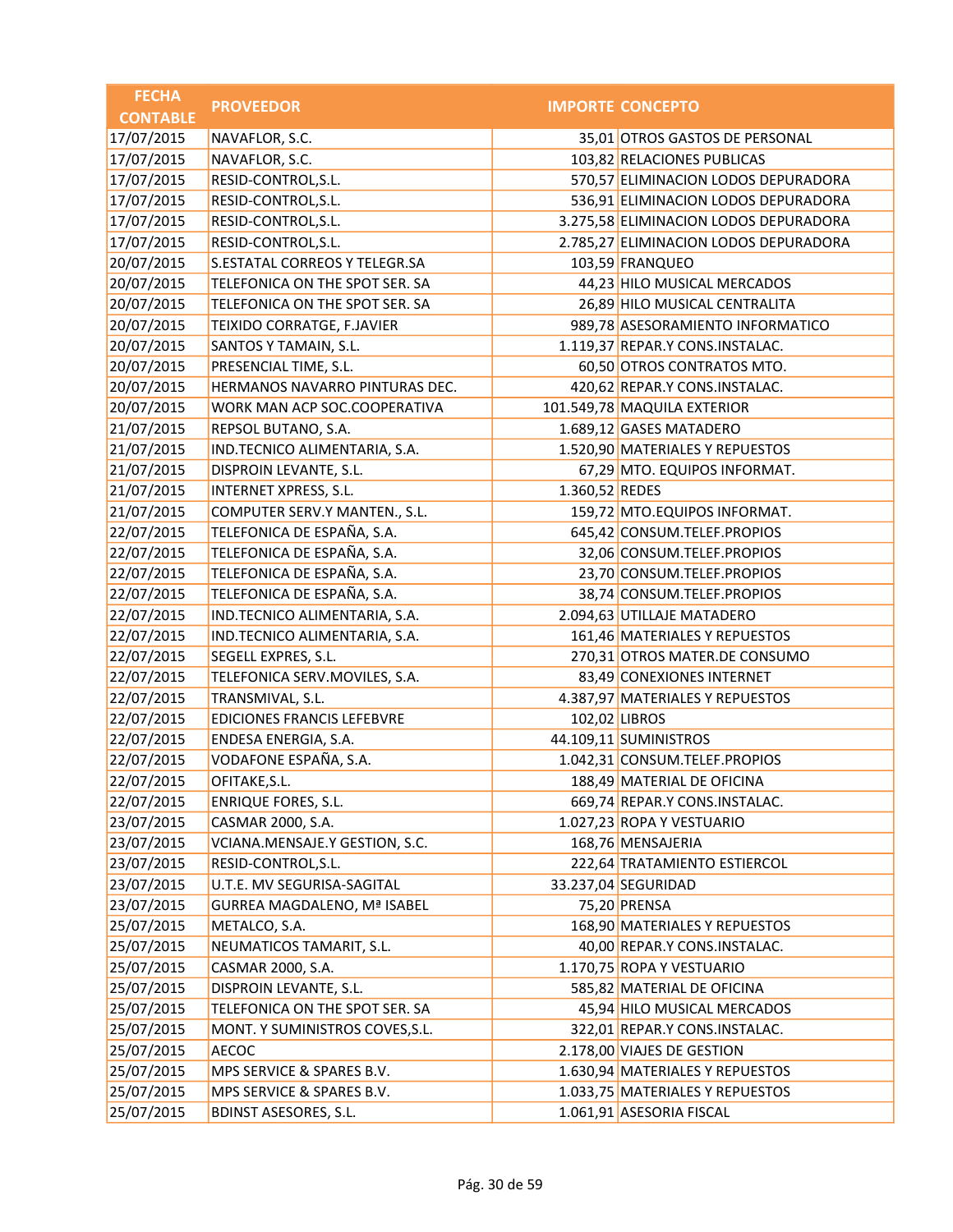| <b>FECHA</b>    | <b>PROVEEDOR</b>                | <b>IMPORTE CONCEPTO</b>               |
|-----------------|---------------------------------|---------------------------------------|
| <b>CONTABLE</b> |                                 |                                       |
| 25/07/2015      | MAQUINARIA IND. TORRAS, S.L.    | 510,62 HERRAMIENTAS DE TRABAJO        |
| 25/07/2015      | TRANSP.NAVARRO Y ESTEVE, S.L.   | 1.591,45 OTROS MATER.DE CONSUMO       |
| 25/07/2015      | MOTORES ELECT.ALMUSSAFES, S.L.  | 939,49 REPAR.Y CONS.INSTALAC.         |
| 25/07/2015      | MAREL MEAT PROCESSING B.V.      | 87,84 MATERIALES Y REPUESTOS          |
| 25/07/2015      | JOHNSON CONTROLS ESPAÑA, S.L.   | 900,71 MATERIALES Y REPUESTOS         |
| 25/07/2015      | JOHNSON CONTROLS ESPAÑA, S.L.   | 464,52 MATERIALES Y REPUESTOS         |
| 25/07/2015      | JOHNSON CONTROLS ESPAÑA, S.L.   | 976,23 MATERIALES Y REPUESTOS         |
| 25/07/2015      | N.L.R. MENSAJEROS, S.L.         | 342,38 MENSAJERIA                     |
| 25/07/2015      | REPRESENTACIONES MASIDE, S.L.   | 111,38 MATERIALES Y REPUESTOS         |
| 25/07/2015      | RESID-CONTROL, S.L.             | 612,48 TRATAMIENTO ESTIERCOL          |
| 25/07/2015      | OFITAKE, S.L.                   | 492,00 MATERIAL DE OFICINA            |
| 25/07/2015      | CAFETERIA ELTINA, C.B.          | 52,80 VIAJES DE GESTION               |
| 25/07/2015      | CAFETERIA ELTINA, C.B.          | 52,80 VIAJES DE GESTION               |
| 25/07/2015      | PIERALISI ESPAÑA, S.L.U.        | 2.073,32 REPAR.Y CONS.INSTALAC.       |
| 25/07/2015      | BIOQUAT CONSULT.ENERG.Y MEDIAM  | 6.352,50 CONSUMOS ELECTRICIDAD        |
| 28/07/2015      | <b>CAECV</b>                    | 301,78 OTROS ASESOR.EXTERNOS EVENTUAL |
| 28/07/2015      | FRANC LEVANTINA, S.L.           | 638,88 REPAR.Y CONS.URBANIZ.          |
| 28/07/2015      | EMPR.M.VALENCIANA DE AGUAS, S.A | 932,64 CONSUMOS AGUA POTABLE          |
| 28/07/2015      | EMPR.M.VALENCIANA DE AGUAS, S.A | 4.535,15 CONSUMOS AGUA POTABLE        |
| 28/07/2015      | ENRIQUE GALVEZ Y ASOC., S.L.    | 907,50 CONTENC.CIVIL, ORDEN Y PENAL   |
| 28/07/2015      | HIDROCANTABRICO ENERGIA, S.A.   | 1.083,58 SUMINISTROS                  |
| 28/07/2015      | HIDROCANTABRICO ENERGIA, S.A.   | 1.069,62 SUMINISTROS                  |
| 28/07/2015      | HIDROCANTABRICO ENERGIA, S.A.   | 10.744,61 SUMINISTROS                 |
| 28/07/2015      | HIDROCANTABRICO ENERGIA, S.A.   | 91.413,89 SUMINISTROS                 |
| 28/07/2015      | HIDROCANTABRICO ENERGIA, S.A.   | 1.293,59 SUMINISTROS                  |
| 28/07/2015      | HIDROCANTABRICO ENERGIA, S.A.   | 11.532,64 SUMINISTROS                 |
| 28/07/2015      | BONCARTO, S.L.                  | 1.623,43 MATERIALES Y REPUESTOS       |
| 30/07/2015      | BIZERBA IBERIA ESPAÑA, S.A.     | 9.717,51 BASCULAS MATADERO            |
| 30/07/2015      | N.L.R. MENSAJEROS, S.L.         | 582,30 MENSAJERIA                     |
| 30/07/2015      | N.L.R. MENSAJEROS, S.L.         | 287,23 MENSAJERIA                     |
| 30/07/2015      | VCIANA.MENSAJE.Y GESTION, S.C.  | 313,77 MENSAJERIA                     |
| 30/07/2015      | WORK MAN ACP SOC.COOPERATIVA    | 69.874,79 MAQUILA EXTERIOR            |
| 31/07/2015      | TERNERA NATURAL BALLESTER, S.L. | 4.003,29 COMPRAS                      |
| 31/07/2015      | CARNES DASI, C.B.               | 294,54 COMPRAS                        |
| 31/07/2015      | VALBOVIS, S.L.                  | 681,54 COMPRAS                        |
| 31/07/2015      | HNOS. ORTI OLMOS SAT 8313       | 687,38 COMPRAS                        |
| 31/07/2015      | CARNES A.SORIANO E HIJOS, S.L.  | 584,93 COMPRAS                        |
| 31/07/2015      | S.AGR.Y GANAD. DE CHESTE, S.L.  | 7.061,41 COMPRAS                      |
| 31/07/2015      | RIERA FERRER, ENRIQUE           | 5.238,82 COMPRAS                      |
| 31/07/2015      | JAIME SANCHEZ TELLO, S.L.       | 2.149,26 COMPRAS                      |
| 31/07/2015      | FCO. JAVIER BAUSET FERRER       | 71,54 COMPRAS                         |
| 31/07/2015      | CARSI ALANDI, VICENTE           | 1.887,19 COMPRAS                      |
| 31/07/2015      | VIÑOLES MONCHO, BLAS            | 526,36 COMPRAS                        |
| 31/07/2015      | DISCARVAL, S.L.                 | 684,17 COMPRAS                        |
| 31/07/2015      | GANADOS BLAYET, S.L.            | 441,41 COMPRAS                        |
| 31/07/2015      | IBERDROLA, S.A.                 | 1.132,32 ELECT.POR CTA.TERCEROS       |
| 31/07/2015      | TEINSA, S.L.                    | 83,67 REPAR.Y CONS.INSTALAC.          |
| 31/07/2015      | S.A. AGRICULTORES DE LA VEGA    | 21.996,99 LIMPIEZA INDUSTRIAL         |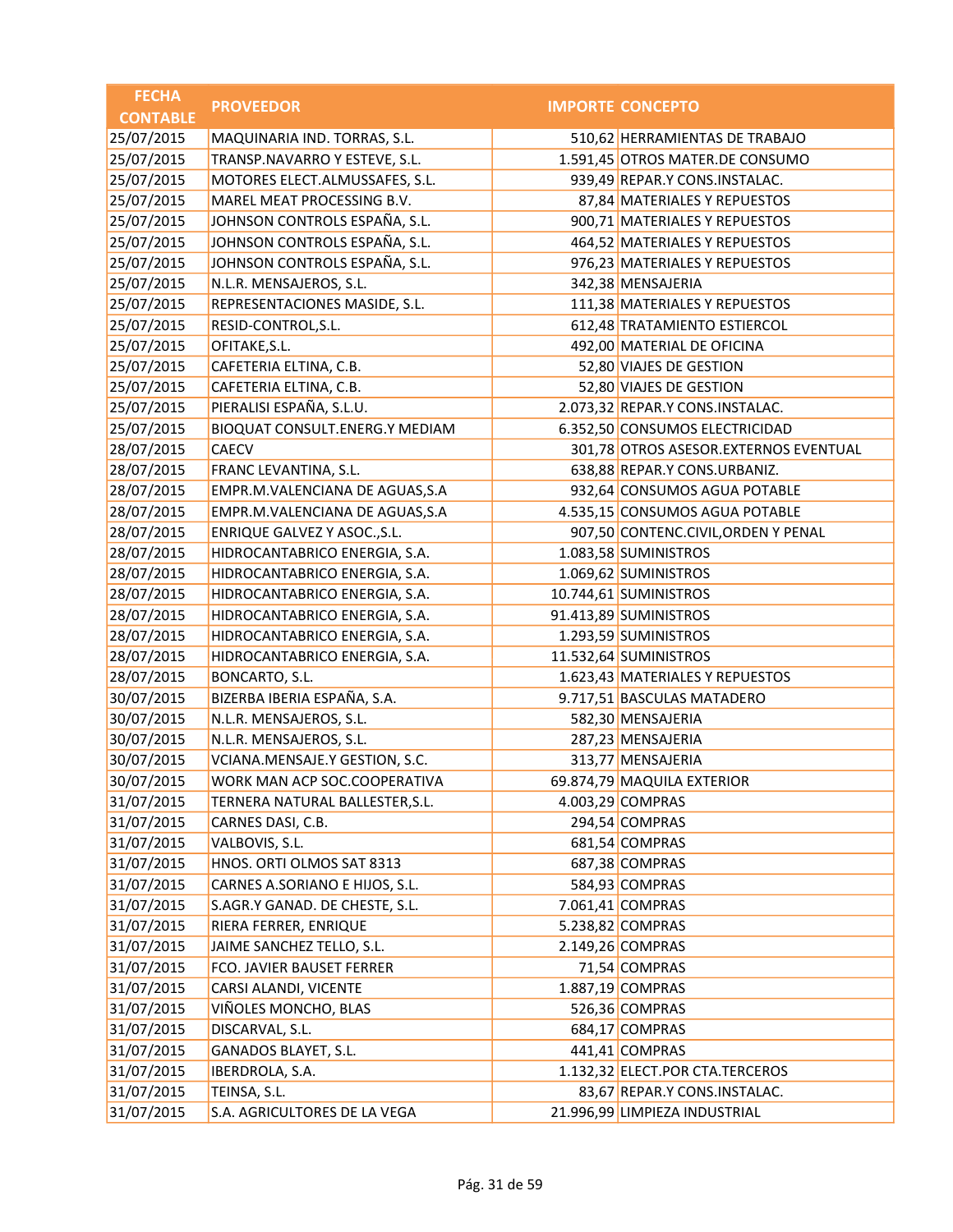| <b>FECHA</b>    | <b>PROVEEDOR</b>                   | <b>IMPORTE CONCEPTO</b>                 |
|-----------------|------------------------------------|-----------------------------------------|
| <b>CONTABLE</b> |                                    |                                         |
| 31/07/2015      | S.A. AGRICULTORES DE LA VEGA       | 20.531,40 LIMPIEZA INDUSTRIAL           |
| 31/07/2015      | S.A. AGRICULTORES DE LA VEGA       | 1.764,58 LIMPIEZA INDUSTRIAL            |
| 31/07/2015      | S.A. AGRICULTORES DE LA VEGA       | 2.520,83 LIMPIEZA INDUSTRIAL            |
| 31/07/2015      | SOLENIS HISPANIA, S.A.             | 4.416,50 OTROS MATER.DE CONSUMO         |
| 31/07/2015      | <b>AINIA</b>                       | 605,00 CUOTAS ASOCIACIONES              |
| 31/07/2015      | BUFETE HERNANDEZ-MARTI, S.L.P.     | 2.187,61 ASESORIA JURIDICA              |
| 31/07/2015      | SEGURISA, SERV. INT. DE SEGUR, S.A | 2.711,17 SEGURIDAD                      |
| 31/07/2015      | <b>BDINST ASESORES, S.L.</b>       | 1.061,91 ASESORIA FISCAL                |
| 31/07/2015      | JUMAINOX, S.L.                     | 1.951,75 OTRAS INST.SALA DESP.PORCINO   |
| 31/07/2015      | ENDESA ENERGIA, S.A.               | 1.340,01 CONSUMOS ELECTRICIDAD          |
| 31/07/2015      | ENDESA ENERGIA, S.A.               | 1.442,40 CONSUMOS ELECTRICIDAD          |
| 31/07/2015      | ENDESA ENERGIA, S.A.               | 1.375,19 CONSUMOS ELECTRICIDAD          |
| 31/07/2015      | SOMEVA, S.L.                       | 42,36 REPAR.Y CONS.INSTALAC.            |
| 31/07/2015      | TECNIROGMA SUM.DEL FRED, S.L.      | 3.465,50 MATERIALES Y REPUESTOS         |
| 31/07/2015      | VAL-SUR, S.L.                      | 375,57 MATERIALES Y REPUESTOS           |
| 31/07/2015      | FERTINAGRO NUTRIENTES, S.L.        | 425,92 ELIMINACION SUBPRODUCTOS         |
| 31/07/2015      | FERTINAGRO NUTRIENTES, S.L.        | 429,31 ELIMINACION SUBPRODUCTOS         |
| 31/07/2015      | FERTINAGRO NUTRIENTES, S.L.        | 478,68 ELIMINACION SUBPRODUCTOS         |
| 31/07/2015      | FERTINAGRO NUTRIENTES, S.L.        | 403,17 ELIMINACION SUBPRODUCTOS         |
| 31/07/2015      | S2 GRUPO DE INNOV.EN PROC.ORGA     | 2.250,60 ASESOR.INFORMAT.               |
| 31/07/2015      | EASY WATER SOLUTIONS, S.L.         | 601,26 MATERIALES Y REPUESTOS           |
| 31/07/2015      | GESLIM DE LEVANTE, S.L.            | 44.649,00 LIMPIEZA INDUSTRIAL INTERIOR  |
| 31/07/2015      | LABORATORIOS TACSA, S.L.           | 1.241,46 CONTROL ANALIT.CARNES Y CANALE |
| 31/07/2015      | ADDO IMPRESORES, S.A.L.            | 2.483,98 PUBLIC.Y PROMOC.               |
| 31/07/2015      | <b>GURREA MAGDALENO, Mª ISABEL</b> | 80,00 PRENSA                            |
| 31/07/2015      | PAULA JULIA, CARLOS                | 2.120,00 OTROS ASESOR.EXTERNOS EVENTUAL |
| 31/07/2015      | WORK MAN ACP SOC.COOPERATIVA       | 215.551,53 MAQUILA EXTERIOR             |
| 10/08/2015      | SUGEIN, S.L.                       | 180,08 MATERIALES Y REPUESTOS           |
| 10/08/2015      | ACFLUID AUTOMATIZACION, S.L.       | 43,97 MATERIALES Y REPUESTOS            |
| 10/08/2015      | ACFLUID AUTOMATIZACION, S.L.       | 155,03 MATERIALES Y REPUESTOS           |
| 10/08/2015      | DUROMIT SUELOS AGROALIM., S.A.     | 635,44 OTROS MATER.DE CONSUMO           |
| 10/08/2015      | IND.TECNICO ALIMENTARIA, S.A.      | 790,12 MATERIALES Y REPUESTOS           |
| 10/08/2015      | CASMAR 2000, S.A.                  | 580,80 ROPA Y VESTUARIO                 |
| 10/08/2015      | PEREZ SAMPER, FLORENTINA           | 605,70 CONTENC.CIVIL, ORDEN Y PENAL     |
| 10/08/2015      | DISPROIN LEVANTE, S.L.             | 29,50 MATERIAL DE OFICINA               |
| 10/08/2015      | VICMATIC, S.L.                     | 430,72 MATERIALES Y REPUESTOS           |
| 10/08/2015      | MATERIALES REAL, S.L.              | 1.605,91 OTROS MATER.DE CONSUMO         |
| 10/08/2015      | FRANC LEVANTINA, S.L.              | 287,98 REP.Y CONSER. SINIESTROS EXTR.   |
| 10/08/2015      | FRANC LEVANTINA, S.L.              | 175,45 REP.Y CONSER. SINIESTROS EXTR.   |
| 10/08/2015      | FRANC LEVANTINA, S.L.              | 223,85 REP.Y CONSER. SINIESTROS EXTR.   |
| 10/08/2015      | QUINSU, S.L.                       | 1.932,58 MATERIALES Y REPUESTOS         |
| 10/08/2015      | MPS SERVICE & SPARES B.V.          | 582,77 MATERIALES Y REPUESTOS           |
| 10/08/2015      | ENRIQUE GALVEZ Y ASOC., S.L.       | 822,80 ASESORAMIENTO                    |
| 10/08/2015      | MOTORES ELECT.ALMUSSAFES, S.L.     | 501,47 MATERIALES Y REPUESTOS           |
| 10/08/2015      | SOMEVA, S.L.                       | 12,22 REPAR.Y CONS.INSTALAC.            |
| 10/08/2015      | GE ENERGY SPAIN, S.L.              | 1.065,47 MATERIALES Y REPUESTOS         |
| 10/08/2015      | <b>ELECTRO-STOCKS</b>              | 6.235,46 REPARACIONES                   |
| 10/08/2015      | MARTINEZ ARCE, SANTIAGO            | 96,80 REPAR.Y CONS.INSTALAC.            |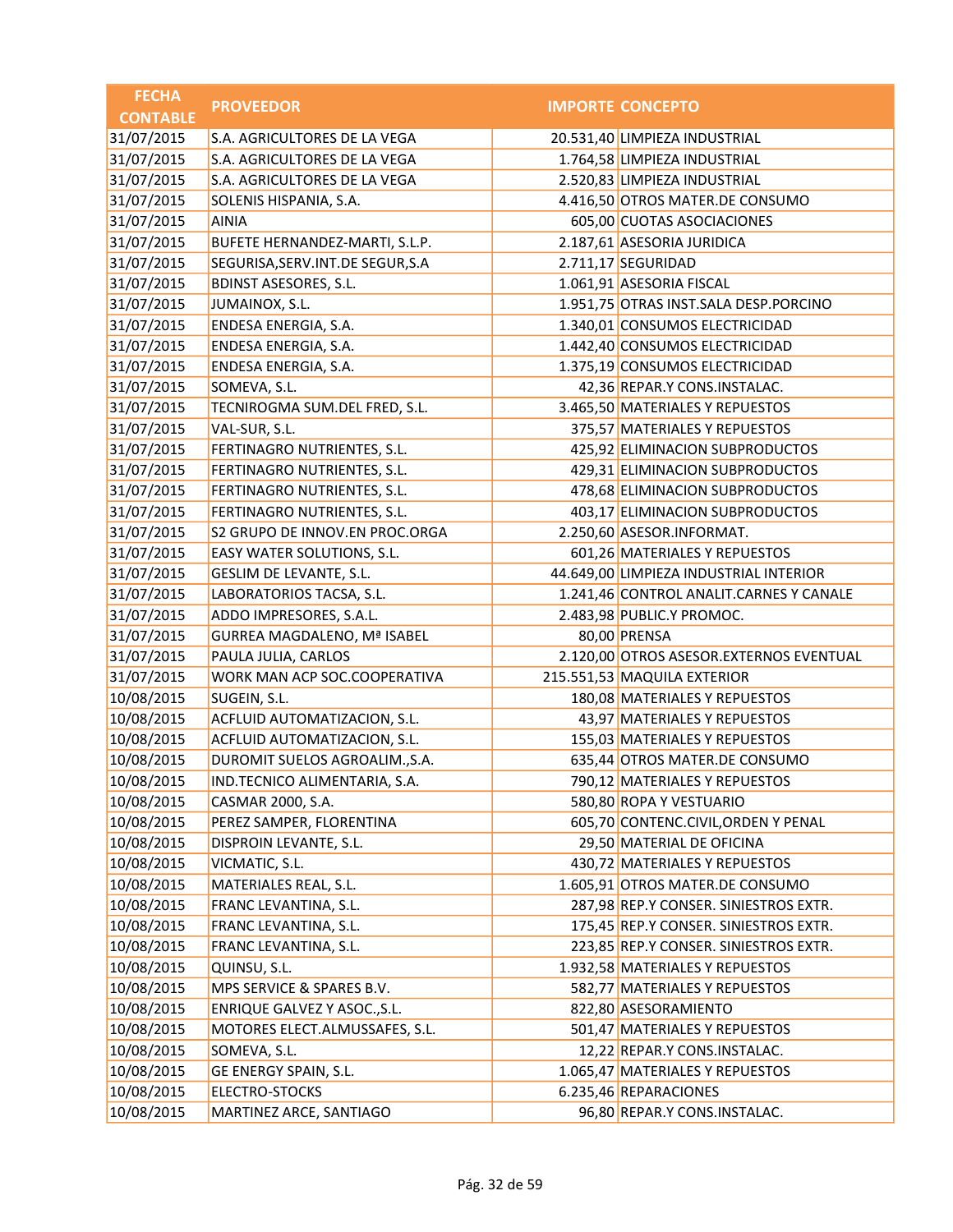| <b>FECHA</b>    | <b>PROVEEDOR</b>                | <b>IMPORTE CONCEPTO</b>               |
|-----------------|---------------------------------|---------------------------------------|
| <b>CONTABLE</b> |                                 |                                       |
| 10/08/2015      | MERCAFILO, S.L.                 | 475,35 HERRAMIENTAS DE TRABAJO        |
| 10/08/2015      | INDUKERN, S.A.                  | 217,80 MATERIALES Y REPUESTOS         |
| 10/08/2015      | INDUKERN, S.A.                  | 285,56 OTROS MATER.DE CONSUMO         |
| 10/08/2015      | REPRESENTACIONES MASIDE, S.L.   | 260,63 MATERIALES Y REPUESTOS         |
| 10/08/2015      | REPRESENTACIONES MASIDE, S.L.   | 201,44 MATERIALES Y REPUESTOS         |
| 10/08/2015      | GARCIA ZACARES, S.L.            | 102,44 MATERIALES Y REPUESTOS         |
| 10/08/2015      | OFITAKE, S.L.                   | 498,06 MATERIAL DE OFICINA            |
| 10/08/2015      | ADDO IMPRESORES, S.A.L.         | 370,26 MATERIAL DE OFICINA            |
| 10/08/2015      | DIECAR ASOCIADOS, S.L.          | 114,27 MATERIALES Y REPUESTOS         |
| 10/08/2015      | ALUMENTUM, S.L.                 | 2.524,65 RED FIBRA OPTICA             |
| 10/08/2015      | U.T.E. MV SEGURISA-SAGITAL      | 33.237,04 SEGURIDAD                   |
| 10/08/2015      | U.T.E. MV SEGURISA-SAGITAL      | 33.237,04 SEGURIDAD                   |
| 10/08/2015      | CAROMETEC SPAIN, S.L.           | 1.542,21 OTROS MATER.DE CONSUMO       |
| 10/08/2015      | VAREA SAEZ, FRANCISCO           | 571,20 ASESORAMIENTOS                 |
| 10/08/2015      | PIERALISI ESPAÑA, S.L.U.        | 6.011,28 MATERIALES Y REPUESTOS       |
| 25/08/2015      | SUGEIN, S.L.                    | 648,91 MATERIALES Y REPUESTOS         |
| 25/08/2015      | ACFLUID AUTOMATIZACION, S.L.    | 38,64 MATERIALES Y REPUESTOS          |
| 25/08/2015      | IND.TECNICO ALIMENTARIA, S.A.   | 603,39 MATERIALES Y REPUESTOS         |
| 25/08/2015      | IND.TECNICO ALIMENTARIA, S.A.   | 12.861,15 UTILLAJE MATADERO           |
| 25/08/2015      | CARBUROS METALICOS, S.A.        | 241,54 OTROS MATER.DE CONSUMO         |
| 25/08/2015      | CASMAR 2000, S.A.               | 551,03 ROPA Y VESTUARIO               |
| 25/08/2015      | DISPROIN LEVANTE, S.L.          | 574,75 MATERIAL DE OFICINA            |
| 25/08/2015      | INSTALACIONES TORRIJOS, S.L.    | 375,10 REPAR.Y CONS.INSTALAC.         |
| 25/08/2015      | BUFETE HERNANDEZ-MARTI, S.L.P.  | 955,90 CONTENC.CIVIL, ORDEN Y PENAL   |
| 25/08/2015      | BIZERBA IBERIA ESPAÑA, S.A.     | 534,65 REPAR.Y CONS.INSTALAC.         |
| 25/08/2015      | AME MATERIAL ELECTRICO, S.A.    | 903,82 MATERIALES Y REPUESTOS         |
| 25/08/2015      | MONT. Y SUMINISTROS COVES, S.L. | 594,68 REPAR.Y CONS.INSTALAC.         |
| 25/08/2015      | COM. E IND. REPRO, S.L.         | 38,51 MATERIALES Y REPUESTOS          |
| 25/08/2015      | FRANC LEVANTINA, S.L.           | 459,80 REP.Y CONSER. SINIESTROS EXTR. |
| 25/08/2015      | MPS SERVICE & SPARES B.V.       | 6.119,00 MATERIALES Y REPUESTOS       |
| 25/08/2015      | MPS SERVICE & SPARES B.V.       | 1.996,41 MATERIALES Y REPUESTOS       |
| 25/08/2015      | MPS SERVICE & SPARES B.V.       | 293,89 MATERIALES Y REPUESTOS         |
| 25/08/2015      | MPS SERVICE & SPARES B.V.       | 126,04 MATERIALES Y REPUESTOS         |
| 25/08/2015      | GUIPONS, S.L.                   | 2.770,91 REPAR.Y CONS.INSTALAC.       |
| 25/08/2015      | JUNGHEINRICH DE ESPAÑA, S.A.    | 8.591,00 ELEMENTOS TRANS.INTERNO      |
| 25/08/2015      | TEOFILO ROSETE, S.L.            | 509,47 HERRAMIENTAS DE TRABAJO        |
| 25/08/2015      | ELECTRO-STOCKS                  | 653,64 MATERIALES Y REPUESTOS         |
| 25/08/2015      | KLÜBER LUBRICAT.GMBH IBER.S.C.  | 5.607,95 OTROS MATER.DE CONSUMO       |
| 25/08/2015      | MERCAFILO, S.L.                 | 744,21 HERRAMIENTAS DE TRABAJO        |
| 25/08/2015      | MERCAFILO, S.L.                 | 422,53 HERRAMIENTAS DE TRABAJO        |
| 25/08/2015      | MERCAFILO, S.L.                 | 148,36 REPAR.Y CONS.INSTALAC.         |
| 25/08/2015      | HUNE RENTAL, S.L.               | 127,63 REPAR.Y CONS.INSTALAC.         |
| 25/08/2015      | GIL INDUSTRIAS GRAFICAS, S.L.   | 258,94 OTROS MATER.DE CONSUMO         |
| 25/08/2015      | GARCIA ZACARES, S.L.            | 73,43 MATERIALES Y REPUESTOS          |
| 25/08/2015      | ALUMENTUM, S.L.                 | 63,20 REPAR.Y CONS.INSTALAC.          |
| 25/08/2015      | SUMINISTROS GEN.VALENCIA, S.L.  | 1.858,34 HERRAMIENTAS DE TRABAJO      |
| 25/08/2015      | SECURITAS SEGURIDAD ESPAÑA, SA. | 377,88 VIGILANCIA Y SEGURIDAD         |
| 30/08/2015      | BETICO COMPRESSORS, S.A.U.      | 466,43 MATERIALES Y REPUESTOS         |
|                 |                                 |                                       |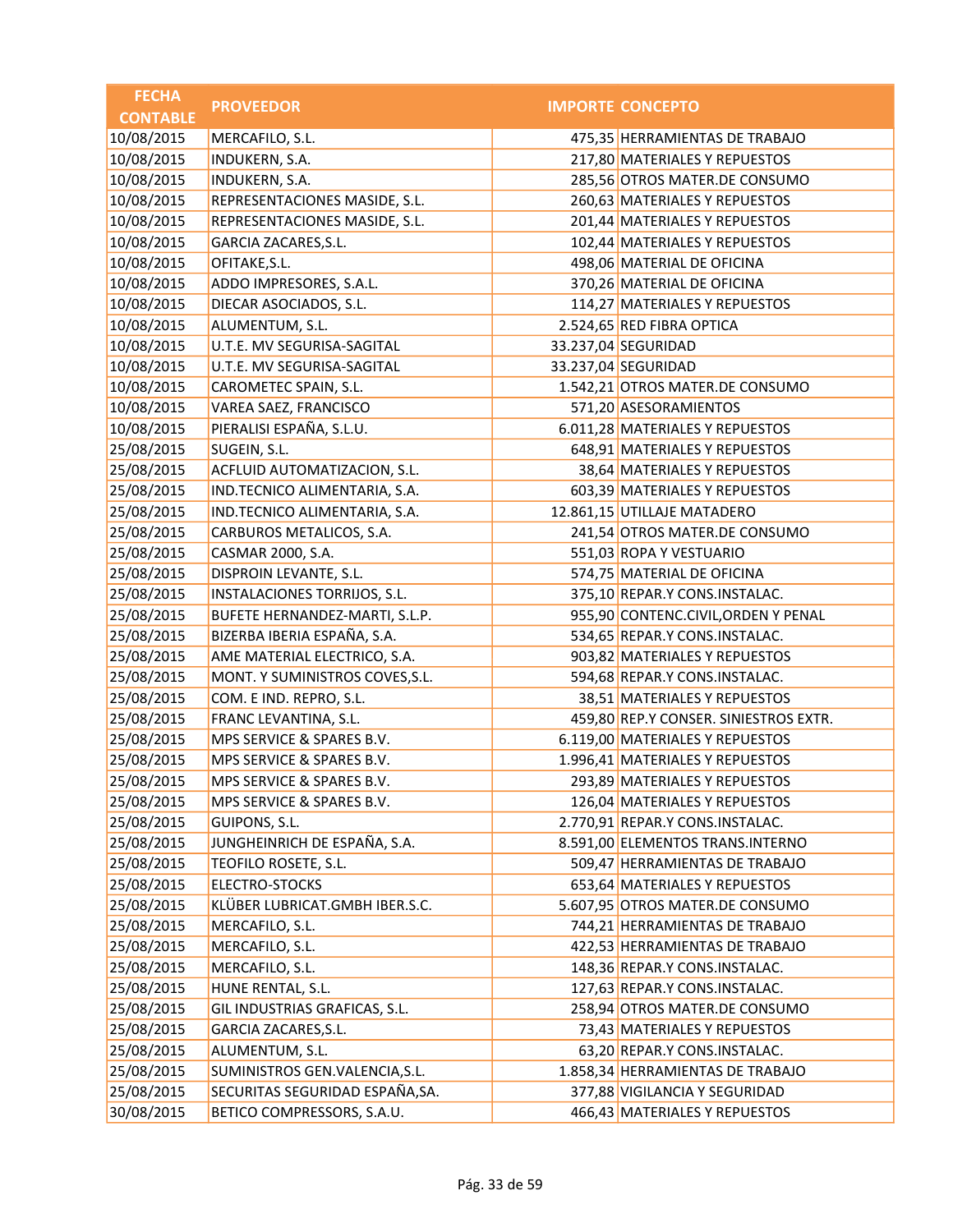| <b>FECHA</b>    | <b>PROVEEDOR</b>                | <b>IMPORTE CONCEPTO</b>          |
|-----------------|---------------------------------|----------------------------------|
| <b>CONTABLE</b> |                                 |                                  |
| 30/08/2015      | BUFETE HERNANDEZ-MARTI, S.L.P.  | 72,60 REGISTRO                   |
| 30/08/2015      | MONT. Y SUMINISTROS COVES, S.L. | 325,49 INSTAL.FRUTAS Y VERD.     |
| 30/08/2015      | MONT. Y SUMINISTROS COVES, S.L. | 1.450,79 REPAR.Y CONS.INSTALAC.  |
| 30/08/2015      | MONT. Y SUMINISTROS COVES, S.L. | 285,56 MATERIALES Y REPUESTOS    |
| 30/08/2015      | TEIXIDO CORRATGE, F.JAVIER      | 989,78 ASESORAMIENTO INFORMATICO |
| 30/08/2015      | REGISTRO MERCANTIL DE VALENCIA  | 45,13 REGISTRO                   |
| 30/08/2015      | DISAI AUTOM.INDUSTRIALES, S.L.  | 159,12 HERRAMIENTAS DE TRABAJO   |
| 30/08/2015      | GE ENERGY SPAIN, S.L.           | 3.425,15 OTROS MATER.DE CONSUMO  |
| 30/08/2015      | GE ENERGY SPAIN, S.L.           | 2.375,90 OTROS MATER.DE CONSUMO  |
| 30/08/2015      | <b>GAC CREATIVIDAD VISUAL</b>   | 93,78 OTROS MATER.DE CONSUMO     |
| 30/08/2015      | <b>GAC CREATIVIDAD VISUAL</b>   | 235,95 OTROS MATER.DE CONSUMO    |
| 30/08/2015      | SICA INGENIERIA, S.L.           | 193,60 REPAR.Y CONS.INSTALAC.    |
| 30/08/2015      | PPS, S.A.                       | 277,16 PPS, S.A.                 |
| 30/08/2015      | TRATAMIENTOS MARFITE, S.L.      | 847,00 DESRAT.Y DESINSEC.        |
| 31/08/2015      | JOSE ANTONIO GARCIA, S.L.       | 53,02 OTROS MATER.DE CONSUMO     |
| 31/08/2015      | SUGEIN, S.L.                    | 245,42 MATERIALES Y REPUESTOS    |
| 31/08/2015      | ACFLUID AUTOMATIZACION, S.L.    | 425,86 MATERIALES Y REPUESTOS    |
| 31/08/2015      | ACFLUID AUTOMATIZACION, S.L.    | 162,62 MATERIALES Y REPUESTOS    |
| 31/08/2015      | ACFLUID AUTOMATIZACION, S.L.    | 1.244,61 REPAR.Y CONS.INSTALAC.  |
| 31/08/2015      | REPSOL BUTANO, S.A.             | 757,62 GASES MATADERO            |
| 31/08/2015      | IMPORTADORA TUDELANA, S.A.      | 487,00 HERRAMIENTAS DE TRABAJO   |
| 31/08/2015      | IMPORTADORA TUDELANA, S.A.      | 288,15 OTROS MATER.DE CONSUMO    |
| 31/08/2015      | TERNERA NATURAL BALLESTER, S.L. | 2.524,99 COMPRAS                 |
| 31/08/2015      | VALBOVIS, S.L.                  | 312,31 COMPRAS                   |
| 31/08/2015      | HNOS. ORTI OLMOS SAT 8313       | 419,04 COMPRAS                   |
| 31/08/2015      | CARNES A.SORIANO E HIJOS, S.L.  | 646,79 COMPRAS                   |
| 31/08/2015      | S.AGR.Y GANAD. DE CHESTE, S.L.  | 5.505,48 COMPRAS                 |
| 31/08/2015      | RIERA FERRER, ENRIQUE           | 4.284,02 COMPRAS                 |
| 31/08/2015      | JAIME SANCHEZ TELLO, S.L.       | 961,47 COMPRAS                   |
| 31/08/2015      | CARSI ALANDI, VICENTE           | 915,95 COMPRAS                   |
| 31/08/2015      | VIÑOLES MONCHO, BLAS            | 411,46 COMPRAS                   |
| 31/08/2015      | DISCARVAL, S.L.                 | 573,54 COMPRAS                   |
| 31/08/2015      | GANADOS BLAYET, S.L.            | 468,73 COMPRAS                   |
| 31/08/2015      | IBERDROLA, S.A.                 | 1.042,89 ELECT.POR CTA.TERCEROS  |
| 31/08/2015      | TELEFONICA DE ESPAÑA, S.A.      | 34,46 CONSUM.TELEF.PROPIOS       |
| 31/08/2015      | TELEFONICA DE ESPAÑA, S.A.      | 33,54 CONSUM.TELEF.PROPIOS       |
| 31/08/2015      | TELEFONICA DE ESPAÑA, S.A.      | 32,32 CONSUM.TELEF.PROPIOS       |
| 31/08/2015      | TELEFONICA DE ESPAÑA, S.A.      | 25,54 CONSUM.TELEF.PROPIOS       |
| 31/08/2015      | TELEFONICA DE ESPAÑA, S.A.      | 651,15 CONSUM.TELEF.PROPIOS      |
| 31/08/2015      | TELEFONICA DE ESPAÑA, S.A.      | 38,82 CONSUM.TELEF.PROPIOS       |
| 31/08/2015      | S.ESTATAL CORREOS Y TELEGR.SA   | 128,10 FRANQUEO                  |
| 31/08/2015      | S.ESTATAL CORREOS Y TELEGR.SA   | 14,95 FRANQUEO                   |
| 31/08/2015      | S.ESTATAL CORREOS Y TELEGR.SA   | 147,44 FRANQUEO                  |
| 31/08/2015      | TRANSRIC LEVANTE, S.A           | 170,50 REPAR.Y CONS.URBANIZ.     |
| 31/08/2015      | IND.TECNICO ALIMENTARIA, S.A.   | 2.058,00 MATERIALES Y REPUESTOS  |
| 31/08/2015      | IND.TECNICO ALIMENTARIA, S.A.   | 680,77 MATERIALES Y REPUESTOS    |
| 31/08/2015      | IND.TECNICO ALIMENTARIA, S.A.   | 632,42 MATERIALES Y REPUESTOS    |
| 31/08/2015      | IND.TECNICO ALIMENTARIA, S.A.   | 652,19 REPAR.Y CONS.INSTALAC.    |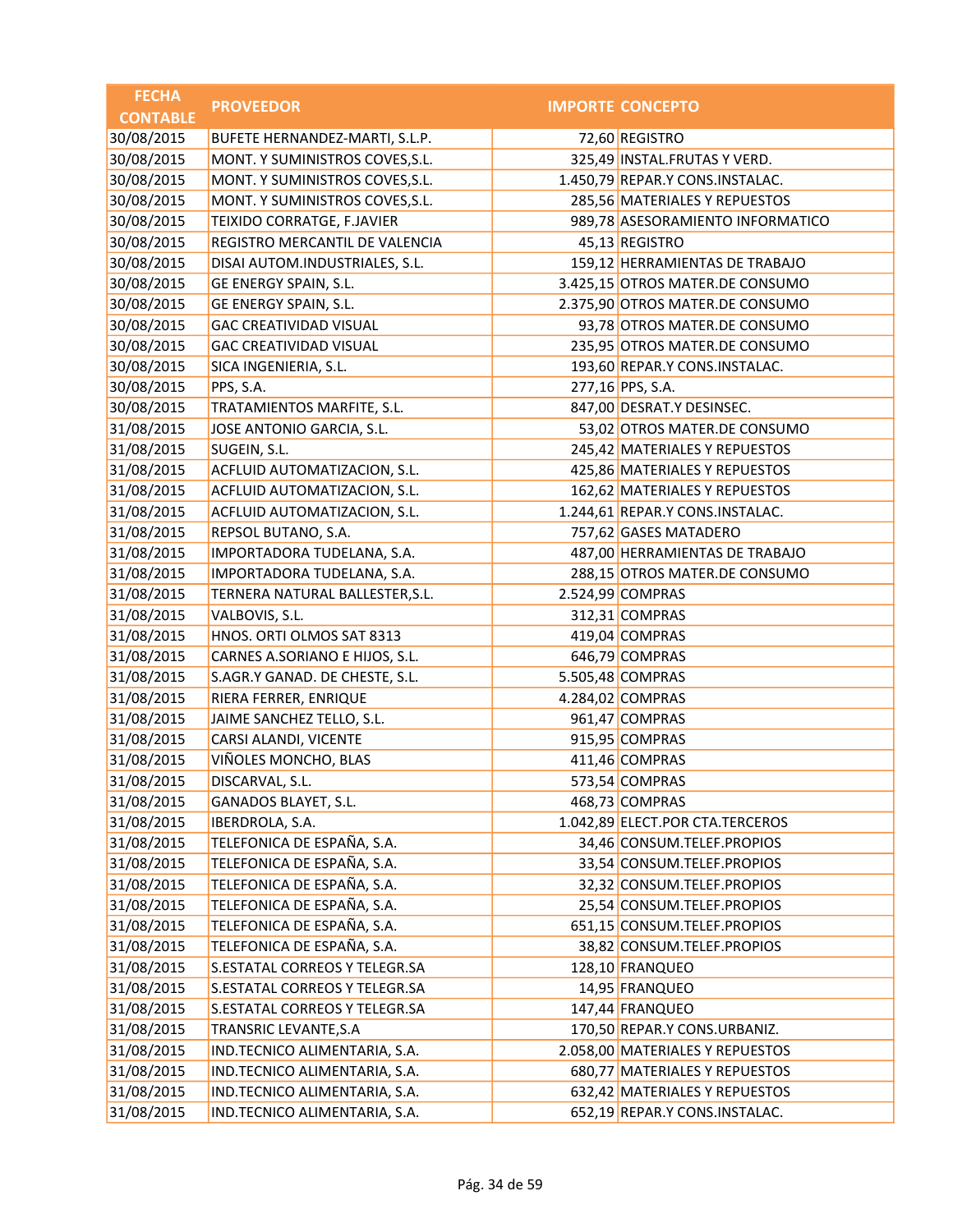| <b>FECHA</b>    | <b>PROVEEDOR</b>                | <b>IMPORTE CONCEPTO</b>         |
|-----------------|---------------------------------|---------------------------------|
| <b>CONTABLE</b> |                                 |                                 |
| 31/08/2015      | BETICO COMPRESSORS, S.A.U.      | 520,30 MATERIALES Y REPUESTOS   |
| 31/08/2015      | CARBUROS METALICOS, S.A.        | 479,74 OTROS MATER.DE CONSUMO   |
| 31/08/2015      | CARBUROS METALICOS, S.A.        | 161,03 OTROS MATER.DE CONSUMO   |
| 31/08/2015      | CARBUROS METALICOS, S.A.        | 479,74 OTROS MATER.DE CONSUMO   |
| 31/08/2015      | CULLIGAN ESPAÑA, S.A.           | 45,11 MATERIALES Y REPUESTOS    |
| 31/08/2015      | CULLIGAN ESPAÑA, S.A.           | 72,43 MATERIALES Y REPUESTOS    |
| 31/08/2015      | CASMAR 2000, S.A.               | 379,40 REPAR.Y CONS.INSTALAC.   |
| 31/08/2015      | CASMAR 2000, S.A.               | 1.407,57 ROPA Y VESTUARIO       |
| 31/08/2015      | CASMAR 2000, S.A.               | 1.170,84 ROPA Y VESTUARIO       |
| 31/08/2015      | CASMAR 2000, S.A.               | 1.120,18 ROPA Y VESTUARIO       |
| 31/08/2015      | CASMAR 2000, S.A.               | 1.364,35 ROPA Y VESTUARIO       |
| 31/08/2015      | CONTAVAL AUTOM.Y COMP.ELEC, S.L | 385,22 OTROS MATER.DE CONSUMO   |
| 31/08/2015      | GRUAS RIGAR, S.A.               | 590,48 REPAR.Y CONS.INSTALAC.   |
| 31/08/2015      | GRUAS RIGAR, S.A.               | 609,84 REPAR.Y CONS.INSTALAC.   |
| 31/08/2015      | FLORAMEDIA ESPAÑA, S.A.         | 301,62 OTROS MATER.DE CONSUMO   |
| 31/08/2015      | DISPROIN LEVANTE, S.L.          | 89,27 MTO.EQUIPOS OFICINA       |
| 31/08/2015      | DISPROIN LEVANTE, S.L.          | 95,42 MTO.EQUIPOS OFICINA       |
| 31/08/2015      | DISPROIN LEVANTE, S.L.          | 423,50 MATERIALES Y REPUESTOS   |
| 31/08/2015      | TAUSEND, S.L.                   | 385,14 MATERIALES Y REPUESTOS   |
| 31/08/2015      | TAUSEND, S.L.                   | 102,31 MATERIALES Y REPUESTOS   |
| 31/08/2015      | VICMATIC, S.L.                  | 262,26 MATERIALES Y REPUESTOS   |
| 31/08/2015      | VICMATIC, S.L.                  | 618,92 MATERIALES Y REPUESTOS   |
| 31/08/2015      | S.A. AGRICULTORES DE LA VEGA    | 21.996,99 LIMPIEZA INDUSTRIAL   |
| 31/08/2015      | S.A. AGRICULTORES DE LA VEGA    | 20.531,40 LIMPIEZA INDUSTRIAL   |
| 31/08/2015      | ELECTROTECNIA MONRABAL, S.L.    | 430,23 REPAR.Y CONS.INSTALAC.   |
| 31/08/2015      | SUMINISTROS MARVAL, S.L.        | 86,29 MATERIALES Y REPUESTOS    |
| 31/08/2015      | TELEFONICA SERV.MOVILES, S.A.   | 83,49 CONEXIONES INTERNET       |
| 31/08/2015      | BUFETE HERNANDEZ-MARTI, S.L.P.  | 2.187,61 ASESORIA JURIDICA      |
| 31/08/2015      | VIDRA FOC, S.A.                 | 201,95 OTROS MATER.DE CONSUMO   |
| 31/08/2015      | BIZERBA IBERIA ESPAÑA, S.A.     | 982,52 BASCULAS MATADERO        |
| 31/08/2015      | TRANSP.ALFONSO ZAMORANO, S.L.   | 246,54 REPAR.Y CONS.INSTALAC.   |
| 31/08/2015      | TRANSP.ALFONSO ZAMORANO, S.L.   | 47,02 REPAR.Y CONS.INSTALAC.    |
| 31/08/2015      | TELEFONICA ON THE SPOT SER. SA  | 44,23 HILO MUSICAL MERCADOS     |
| 31/08/2015      | TELEFONICA ON THE SPOT SER. SA  | 45,94 HILO MUSICAL MERCADOS     |
| 31/08/2015      | TELEFONICA ON THE SPOT SER. SA  | 27,71 HILO MUSICAL CENTRALITA   |
| 31/08/2015      | QUICIAL, S.L.                   | 230,14 MATERIALES Y REPUESTOS   |
| 31/08/2015      | MONT. Y SUMINISTROS COVES, S.L. | 1.666,96 REPAR.Y CONS.INSTALAC. |
| 31/08/2015      | MONT. Y SUMINISTROS COVES, S.L. | 1.716,70 CENTROS DISTRIBUCION   |
| 31/08/2015      | MONT. Y SUMINISTROS COVES, S.L. | 98,16 REPAR.Y CONS.INSTALAC.    |
| 31/08/2015      | MONT. Y SUMINISTROS COVES, S.L. | 423,98 MATERIALES Y REPUESTOS   |
| 31/08/2015      | MONT. Y SUMINISTROS COVES, S.L. | 5.933,99 INSTAL.MATADERO        |
| 31/08/2015      | COM. E IND. REPRO, S.L.         | 45,67 MATERIALES Y REPUESTOS    |
| 31/08/2015      | MATERIALES REAL, S.L.           | 267,29 OTROS MATER.DE CONSUMO   |
| 31/08/2015      | MATERIALES REAL, S.L.           | 36,83 OTROS MATER.DE CONSUMO    |
| 31/08/2015      | MATERIALES REAL, S.L.           | 370,73 OTROS MATER.DE CONSUMO   |
| 31/08/2015      | MATERIALES REAL, S.L.           | 240,38 OTROS MATER.DE CONSUMO   |
| 31/08/2015      | MATERIALES REAL, S.L.           | 261,05 OTROS MATER.DE CONSUMO   |
| 31/08/2015      | MATERIALES REAL, S.L.           | 162,87 OTROS MATER.DE CONSUMO   |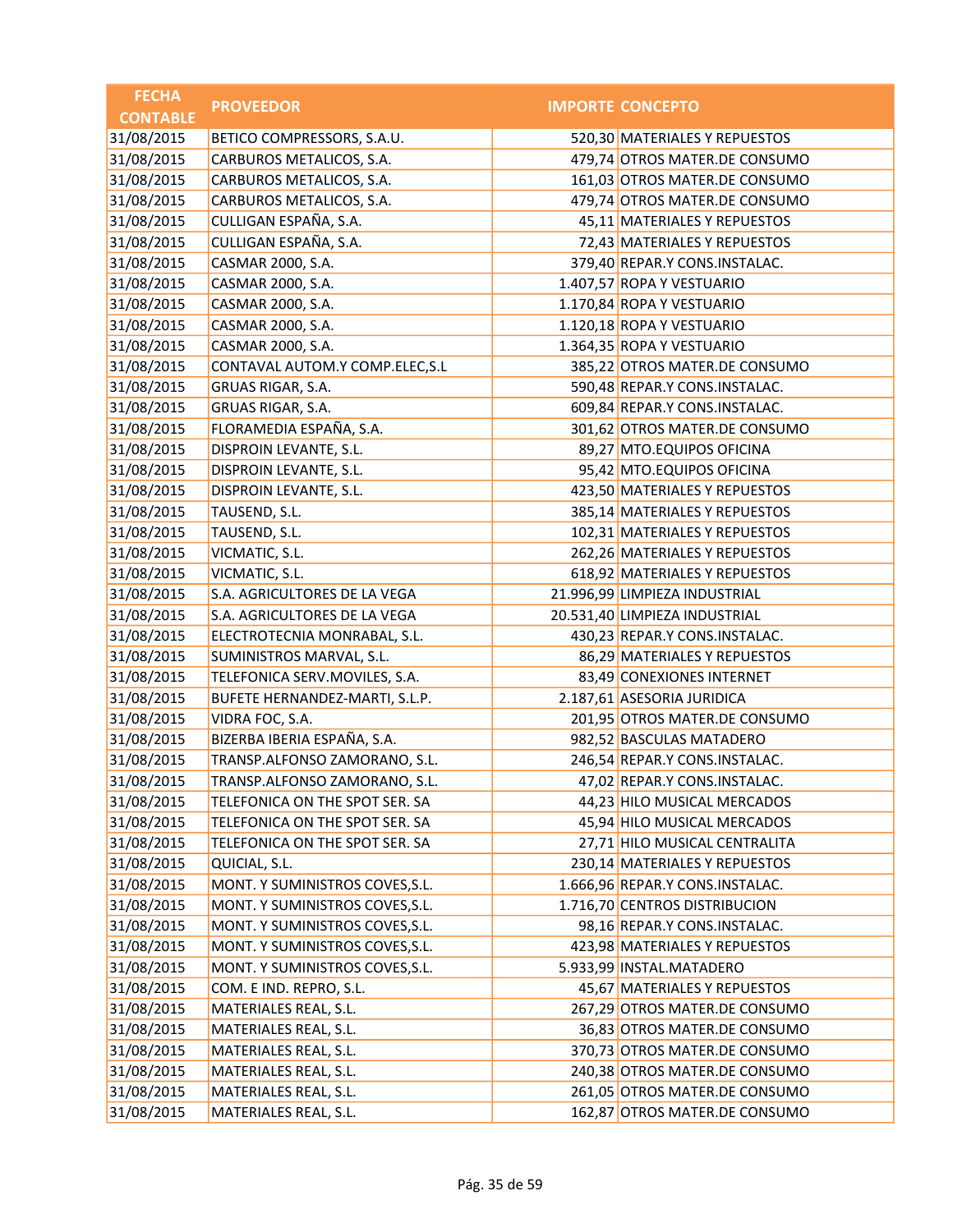| <b>FECHA</b>    | <b>PROVEEDOR</b>                   | <b>IMPORTE CONCEPTO</b>            |
|-----------------|------------------------------------|------------------------------------|
| <b>CONTABLE</b> |                                    |                                    |
| 31/08/2015      | MATERIALES REAL, S.L.              | 190,82 OTROS MATER.DE CONSUMO      |
| 31/08/2015      | FRANC LEVANTINA, S.L.              | 32,67 REPAR.Y CONS.URBANIZ.        |
| 31/08/2015      | FRANC LEVANTINA, S.L.              | 793,76 REPAR.Y CONS.INSTALAC.      |
| 31/08/2015      | QUINSU, S.L.                       | 3.599,34 OTROS MATER.DE CONSUMO    |
| 31/08/2015      | QUINSU, S.L.                       | 1.367,34 OTROS MATER.DE CONSUMO    |
| 31/08/2015      | TRANSMIVAL, S.L.                   | 822,75 MATERIALES Y REPUESTOS      |
| 31/08/2015      | TRANSMIVAL, S.L.                   | 112,72 MATERIALES Y REPUESTOS      |
| 31/08/2015      | SEGURISA, SERV. INT. DE SEGUR, S.A | 2.824,14 SEGURIDAD                 |
| 31/08/2015      | MPS SERVICE & SPARES B.V.          | 563,65 MATERIALES Y REPUESTOS      |
| 31/08/2015      | MPS SERVICE & SPARES B.V.          | 1.060,00 MATERIALES Y REPUESTOS    |
| 31/08/2015      | MPS SERVICE & SPARES B.V.          | 433,59 MATERIALES Y REPUESTOS      |
| 31/08/2015      | EMPR.M.VALENCIANA DE AGUAS, S.A    | 6.225,14 CONSUMOS AGUA POTABLE     |
| 31/08/2015      | EMPR.M.VALENCIANA DE AGUAS, S.A    | 4.272,28 CONSUMOS AGUA POTABLE     |
| 31/08/2015      | <b>BDINST ASESORES, S.L.</b>       | 1.061,91 ASESORIA FISCAL           |
| 31/08/2015      | TRANSP.NAVARRO Y ESTEVE, S.L.      | 1.716,26 OTROS MATER.DE CONSUMO    |
| 31/08/2015      | TRANSP.NAVARRO Y ESTEVE, S.L.      | 1.412,01 OTROS MATER.DE CONSUMO    |
| 31/08/2015      | TEIXIDO CORRATGE, F.JAVIER         | 989,78 ASESOR.INFORMAT.            |
| 31/08/2015      | NAVAFLOR, S.C.                     | 83,05 RELACIONES PUBLICAS          |
| 31/08/2015      | NAVAFLOR, S.C.                     | 103,82 RELACIONES PUBLICAS         |
| 31/08/2015      | ING.DE GESTION INDUSTRIAL, S.L.    | 573,13 REPAR.Y CONS.INSTALAC.      |
| 31/08/2015      | ENRIQUE GALVEZ Y ASOC., S.L.       | 822,80 ASESORAMIENTO               |
| 31/08/2015      | MOTORES ELECT.ALMUSSAFES, S.L.     | 2.578,13 MATERIALES Y REPUESTOS    |
| 31/08/2015      | MOTORES ELECT.ALMUSSAFES, S.L.     | 530,73 MATERIALES Y REPUESTOS      |
| 31/08/2015      | MOTORES ELECT.ALMUSSAFES, S.L.     | 1.221,14 REPAR.Y CONS.INSTALAC.    |
| 31/08/2015      | SANTOS Y TAMAIN, S.L.              | 4.961,85 REPAR.Y CONS.INSTALAC.    |
| 31/08/2015      | SANTOS Y TAMAIN, S.L.              | 2.946,71 REPAR.Y CONS.INSTALAC.    |
| 31/08/2015      | COMPUTER SERV.Y MANTEN., S.L.      | 159,72 MTO.EQUIPOS INFORMAT.       |
| 31/08/2015      | ENDESA ENERGIA, S.A.               | 39.032,72 SUMINISTROS              |
| 31/08/2015      | ENDESA ENERGIA, S.A.               | 1.457,15 CONSUMOS ELECTRICIDAD     |
| 31/08/2015      | ENDESA ENERGIA, S.A.               | 1.380,36 CONSUMOS ELECTRICIDAD     |
| 31/08/2015      | ENDESA ENERGIA, S.A.               | 13.733,84 SUMINISTROS              |
| 31/08/2015      | ENDESA ENERGIA, S.A.               | 103.010,36 SUMINISTROS             |
| 31/08/2015      | ENDESA ENERGIA, S.A.               | 16.114,77 SUMINISTROS              |
| 31/08/2015      | VODAFONE ESPAÑA, S.A.              | 1.328,69 CONSUM.TELEF.PROPIOS      |
| 31/08/2015      | MAQUIN. ELECTRICA BILBAO, S.A.     | 1.525,68 REPAR.Y CONS.INSTALAC.    |
| 31/08/2015      | MAREL MEAT PROCESSING B.V.         | 424,64 MATERIALES Y REPUESTOS      |
| 31/08/2015      | MAREL MEAT PROCESSING B.V.         | 1.369,18 MATERIALES Y REPUESTOS    |
| 31/08/2015      | MAREL MEAT PROCESSING B.V.         | 711,33 MATERIALES Y REPUESTOS      |
| 31/08/2015      | MAREL MEAT PROCESSING B.V.         | 238,02 MATERIALES Y REPUESTOS      |
| 31/08/2015      | IND.DE SUMINIS.PARA LABORAT, SL    | 1.112,05 OTROS MATER.DE CONSUMO    |
| 31/08/2015      | IND.DE SUMINIS.PARA LABORAT, SL    | 138,86 OTROS MATER.DE CONSUMO      |
| 31/08/2015      | IND.DE SUMINIS.PARA LABORAT, SL    | 44,60 OTROS MATER.DE CONSUMO       |
| 31/08/2015      | CSB-SYSTEM ESPAÑA, S.L.            | 709,68 MANT.SOFTWARE SALA DESPIECE |
| 31/08/2015      | SOMEVA, S.L.                       | 13,29 REPAR.Y CONS.INSTALAC.       |
| 31/08/2015      | SOMEVA, S.L.                       | 24,44 REPAR.Y CONS.INSTALAC.       |
| 31/08/2015      | SOMEVA, S.L.                       | 52,65 REPAR.Y CONS.INSTALAC.       |
| 31/08/2015      | GE ENERGY SPAIN, S.L.              | 3.445,05 OTROS MATER.DE CONSUMO    |
| 31/08/2015      | INSTALACIONES JOFRAN, S.L.L.       | 3.219,39 REPAR.Y CONS.INSTALAC.    |
|                 |                                    |                                    |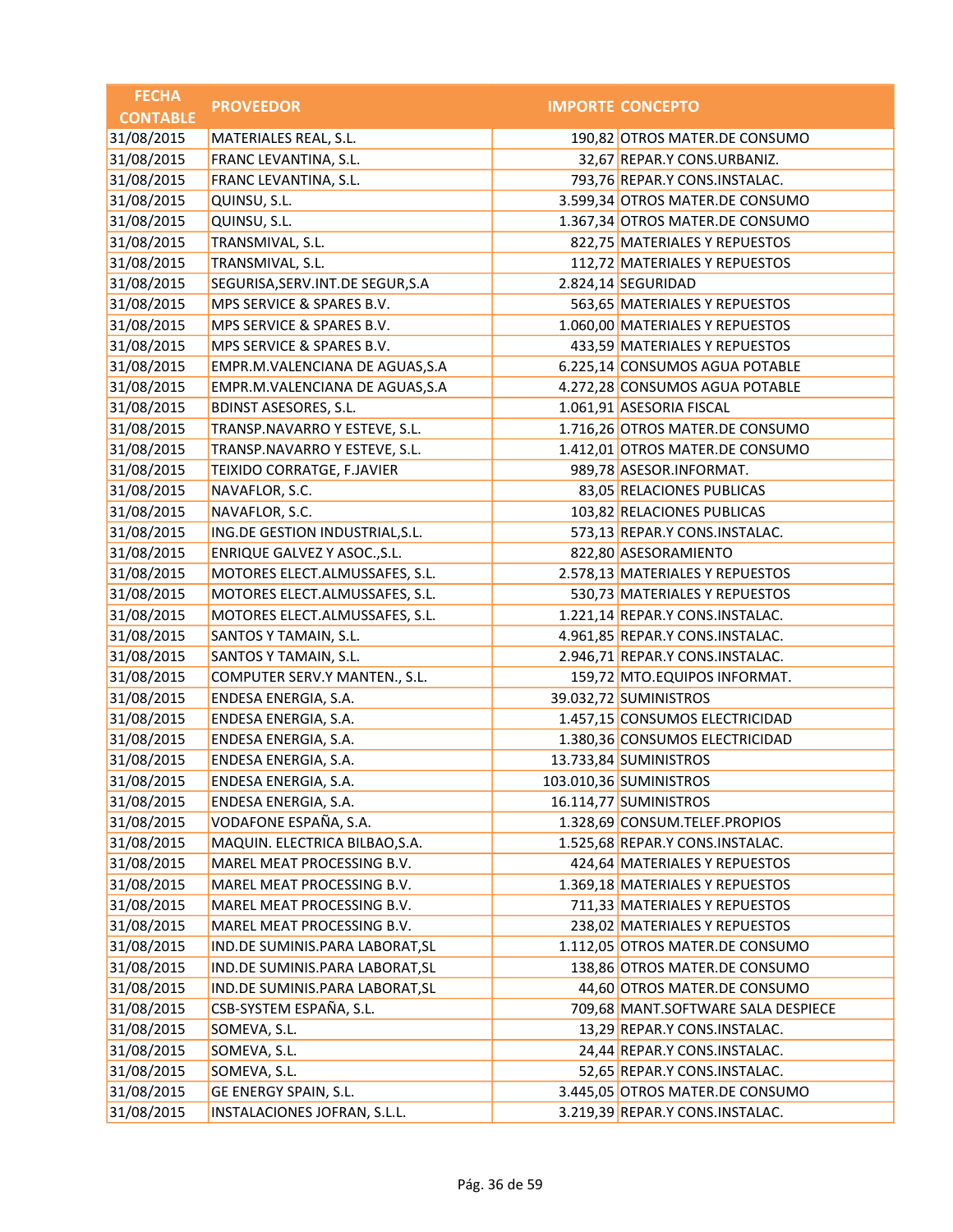| <b>FECHA</b>    | <b>PROVEEDOR</b>               | <b>IMPORTE CONCEPTO</b>                |
|-----------------|--------------------------------|----------------------------------------|
| <b>CONTABLE</b> |                                |                                        |
| 31/08/2015      | INSTALACIONES JOFRAN, S.L.L.   | 1.526,66 REPAR.Y CONS.INSTALAC.        |
| 31/08/2015      | POWER ELECTRONICS ESPAÑA, S.L. | 306,66 REPAR.Y CONS.INSTALAC.          |
| 31/08/2015      | VALORA PREVENCION, S.L.U.      | 1.024,01 SERV.MEDICOS                  |
| 31/08/2015      | VAL-SUR, S.L.                  | 258,04 REPAR.Y CONS.INSTALAC.          |
| 31/08/2015      | VAL-SUR, S.L.                  | 607,90 MATERIALES Y REPUESTOS          |
| 31/08/2015      | JOHNSON CONTROLS ESPAÑA, S.L.  | 715,90 MATERIALES Y REPUESTOS          |
| 31/08/2015      | JOHNSON CONTROLS ESPAÑA, S.L.  | 949,85 MATERIALES Y REPUESTOS          |
| 31/08/2015      | ORBITA INGENIERIA, S.L.        | 597,69 REPAR.Y CONS.INSTALAC.          |
| 31/08/2015      | ORBITA INGENIERIA, S.L.        | 270,99 REPAR.Y CONS.INSTALAC.          |
| 31/08/2015      | DISPOPACK VALLES, S.L.         | 4.699,04 OTROS MATER.DE CONSUMO        |
| 31/08/2015      | TAMARIT ORTEGA, JOSE LUIS      | 99,39 OTROS MATER.DE CONSUMO           |
| 31/08/2015      | ELECTRO-STOCKS                 | 233,92 MATERIALES Y REPUESTOS          |
| 31/08/2015      | ELECTRO-STOCKS                 | 1.292,84 MATERIALES Y REPUESTOS        |
| 31/08/2015      | ELECTRO-STOCKS                 | 455,08 MATERIALES Y REPUESTOS          |
| 31/08/2015      | ELECTRO-STOCKS                 | 602,60 MATERIALES Y REPUESTOS          |
| 31/08/2015      | KROMSCHROEDER, S.A.            | 104,08 MATERIALES Y REPUESTOS          |
| 31/08/2015      | KLÜBER LUBRICAT.GMBH IBER.S.C. | 434,54 OTROS MATER.DE CONSUMO          |
| 31/08/2015      | N.L.R. MENSAJEROS, S.L.        | 163,47 MENSAJERIA                      |
| 31/08/2015      | FUNDICION DUCTIL FABREGAS, S.A | 209,03 MATERIALES Y REPUESTOS          |
| 31/08/2015      | MARTINEZ ARCE, SANTIAGO        | 211,27 REPAR.Y CONS.INSTALAC.          |
| 31/08/2015      | SOL.TEC.NCH ESPAÑOLA, S.L.     | 2.105,55 OTROS MATER.DE CONSUMO        |
| 31/08/2015      | PUERTAS FERROFLEX, S.L.        | 242,48 MATERIALES Y REPUESTOS          |
| 31/08/2015      | TECNICA IND.AZULEJERA, S.A.    | 988,62 MATERIALES Y REPUESTOS          |
| 31/08/2015      | TECNICA IND.AZULEJERA, S.A.    | 329,51 MATERIALES Y REPUESTOS          |
| 31/08/2015      | DESATASCO EXPRESS, S.L.        | 677,60 REPAR.Y CONS.INSTALAC.          |
| 31/08/2015      | DESATASCO EXPRESS, S.L.        | 286,00 REPAR.Y CONS.INSTALAC.          |
| 31/08/2015      | AMBIENTALYS CONSULT.Y ANAL.S.L | 1.075,88 MTO.CONTROL AGUA              |
| 31/08/2015      | AMBIENTALYS CONSULT.Y ANAL.S.L | 1.273,21 MTO.CONTROL AGUA              |
| 31/08/2015      | FERTINAGRO NUTRIENTES, S.L.    | 396,88 ELIMINACION SUBPRODUCTOS        |
| 31/08/2015      | FERTINAGRO NUTRIENTES, S.L.    | 346,54 ELIMINACION SUBPRODUCTOS        |
| 31/08/2015      | FERTINAGRO NUTRIENTES, S.L.    | 419,14 ELIMINACION SUBPRODUCTOS        |
| 31/08/2015      | FERTINAGRO NUTRIENTES, S.L.    | 509,17 ELIMINACION SUBPRODUCTOS        |
| 31/08/2015      | FERTINAGRO NUTRIENTES, S.L.    | 352,84 ELIMINACION SUBPRODUCTOS        |
| 31/08/2015      | ALAPONT SOLUC.LOGISTICAS, S.L. | 913,55 REPAR.Y CONS.INSTALAC.          |
| 31/08/2015      | MERCAFILO, S.L.                | 662,34 HERRAMIENTAS DE TRABAJO         |
| 31/08/2015      | MERCAFILO, S.L.                | 15,26 OTROS MATER.DE CONSUMO           |
| 31/08/2015      | MERCAFILO, S.L.                | 198,59 HERRAMIENTAS DE TRABAJO         |
| 31/08/2015      | BITFONE COMUNICACION, S.L.     | 189,97 REPAR.Y CONS.EQUIPOS INFORMAT.  |
| 31/08/2015      | VCIANA.MENSAJE.Y GESTION, S.C. | 155,24 MENSAJERIA                      |
| 31/08/2015      | GESLIM DE LEVANTE, S.L.        | 44.649,00 LIMPIEZA INDUSTRIAL INTERIOR |
| 31/08/2015      | REPRESENTACIONES MASIDE, S.L.  | 1.583,08 MATERIALES Y REPUESTOS        |
| 31/08/2015      | HIDROCANTABRICO ENERGIA, S.A.  | 14,52 CONSUMOS ELECTRICIDAD            |
| 31/08/2015      | HIDROCANTABRICO ENERGIA, S.A.  | 14,52 CONSUMOS ELECTRICIDAD            |
| 31/08/2015      | BLUEDEC, S.L.                  | 8.240,38 REPAR.Y CONS.INSTALAC.        |
| 31/08/2015      | BLUEDEC, S.L.                  | 1.010,80 REPAR.Y CONS.INSTALAC.        |
| 31/08/2015      | LABORATORIOS TACSA, S.L.       | 983,73 CONTROL ANALIT.CARNES Y CANALE  |
| 31/08/2015      | GARCIA CUENCA, JUAN CARLOS     | 1.052,70 HERRAMIENTAS DE TRABAJO       |
| 31/08/2015      | GARCIA CUENCA, JUAN CARLOS     | 287,98 HERRAMIENTAS DE TRABAJO         |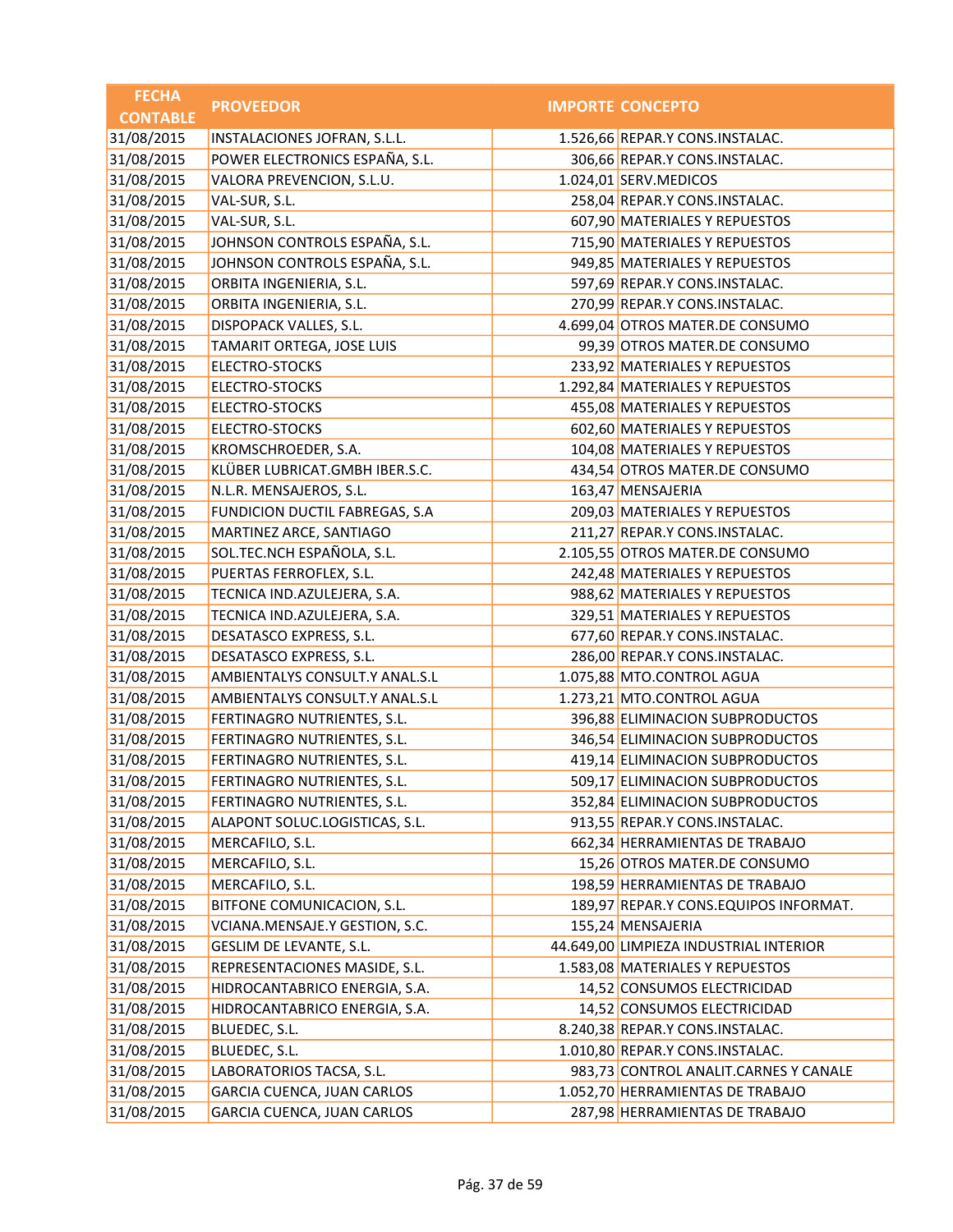| <b>FECHA</b>    | <b>PROVEEDOR</b>                | <b>IMPORTE CONCEPTO</b>               |
|-----------------|---------------------------------|---------------------------------------|
| <b>CONTABLE</b> |                                 |                                       |
| 31/08/2015      | SESAELEC VALENCIA, S.A.         | 1.660,94 MATERIALES Y REPUESTOS       |
| 31/08/2015      | SESAELEC VALENCIA, S.A.         | 2.521,04 MATERIALES Y REPUESTOS       |
| 31/08/2015      | RESID-CONTROL, S.L.             | 491,04 TRATAMIENTO ESTIERCOL          |
| 31/08/2015      | RESID-CONTROL, S.L.             | 399,63 ELIMINACION LODOS DEPURADORA   |
| 31/08/2015      | RESID-CONTROL, S.L.             | 2.362,80 ELIMINACION LODOS DEPURADORA |
| 31/08/2015      | OFITAKE, S.L.                   | 153,07 MATERIAL DE OFICINA            |
| 31/08/2015      | OFITAKE, S.L.                   | 84,93 MATERIAL DE OFICINA             |
| 31/08/2015      | ADDO IMPRESORES, S.A.L.         | 1.016,40 PUBLIC.Y PROMOC.             |
| 31/08/2015      | ALZIRA ELECTROXUQUER, S.L.      | 210,07 MATERIALES Y REPUESTOS         |
| 31/08/2015      | <b>GAC CREATIVIDAD VISUAL</b>   | 326,70 OTROS MATER.DE CONSUMO         |
| 31/08/2015      | ALUMENTUM, S.L.                 | 937,97 BASCULAS MATADERO              |
| 31/08/2015      | U.T.E. MV SEGURISA-SAGITAL      | 33.237,04 SEGURIDAD                   |
| 31/08/2015      | AL AIR LIQUIDE ESPAÑA, S.A.     | 3.872,00 GASES MATADERO               |
| 31/08/2015      | AL AIR LIQUIDE ESPAÑA, S.A.     | 3.284,33 GASES MATADERO               |
| 31/08/2015      | CAFETERIA ELTINA, C.B.          | 211,20 VIAJES DE GESTION              |
| 31/08/2015      | CAFETERIA ELTINA, C.B.          | 17,60 VIAJES DE GESTION               |
| 31/08/2015      | CAFETERIA ELTINA, C.B.          | 132,00 VIAJES DE GESTION              |
| 31/08/2015      | CAROMETEC SPAIN, S.L.           | 1.564,47 OTROS MATER.DE CONSUMO       |
| 31/08/2015      | SICA INGENIERIA, S.L.           | 21.144,18 INSTAL.FRUTAS Y VERD.       |
| 31/08/2015      | <b>INTEROVIC</b>                | 1.141,51 TASA EXT.NORMA INTEROVIC     |
| 31/08/2015      | PPS, S.A.                       | 1.392,04 LIMPIEZA DESPOJOS            |
| 31/08/2015      | PPS, S.A.                       | 467,21 LIMPIEZA DESPOJOS              |
| 31/08/2015      | PPS, S.A.                       | 17,69 LIMPIEZA DESPOJOS               |
| 31/08/2015      | PPS, S.A.                       | 3.225,19 LIMPIEZA DESPOJOS            |
| 31/08/2015      | PPS, S.A.                       | 3.158,17 LIMPIEZA DESPOJOS            |
| 31/08/2015      | PPS, S.A.                       | 3.303,81 LIMPIEZA DESPOJOS            |
| 31/08/2015      | SUMINISTROS GEN.VALENCIA, S.L.  | 1.829,70 MATERIALES Y REPUESTOS       |
| 31/08/2015      | SUMINISTROS GEN.VALENCIA, S.L.  | 656,17 MATERIALES Y REPUESTOS         |
| 31/08/2015      | REYSAN ATLANTIC, S.L.           | 1.237,23 ROPA Y VESTUARIO             |
| 31/08/2015      | ELIS MANOMATIC, S.A.            | 1.948,86 LAVANDERIA DE VESTUARIOS     |
| 31/08/2015      | ELIS MANOMATIC, S.A.            | 181,31 LAVANDERIA DE VESTUARIOS       |
| 31/08/2015      | ELIS MANOMATIC, S.A.            | 1.871,85 LAVANDERIA DE VESTUARIOS     |
| 31/08/2015      | SECURITAS SEGURIDAD ESPAÑA, SA. | 897,34 VIGILANCIA Y SEGURIDAD         |
| 31/08/2015      | SECURITAS SEGURIDAD ESPAÑA, SA. | 1.419,11 VIGILANCIA Y SEGURIDAD       |
| 31/08/2015      | SECURITAS SEGURIDAD ESPAÑA, SA. | 250,63 VIGILANCIA Y SEGURIDAD         |
| 31/08/2015      | SECURITAS SEGURIDAD ESPAÑA, SA. | 937,96 VIGILANCIA Y SEGURIDAD         |
| 31/08/2015      | SECURITAS SEGURIDAD ESPAÑA, SA. | 392,94 VIGILANCIA Y SEGURIDAD         |
| 31/08/2015      | WORK MAN ACP SOC.COOPERATIVA    | 310.148,31 MAQUILA EXTERIOR           |
| 31/08/2015      | EDEM, F.C.V.                    | 890,00 FORMACION                      |
| 31/08/2015      | TRATAMIENTOS MARFITE, S.L.      | 338,80 REPAR.Y CONS.INSTALAC.         |
| 31/08/2015      | ILUNION LIMPIEZA Y MEDIO., S.A. | 5.264,19 LIMPIEZA VESTUARIO           |
| 31/08/2015      | ILUNION LIMPIEZA Y MEDIO., S.A. | 5.264,19 LIMPIEZA OFICINAS            |
| 31/08/2015      | JECMA CONSULTORIA Y MEDIO AMB.  | 199,65 REPAR.Y CONS.INSTALAC.         |
| 10/09/2015      | ACFLUID AUTOMATIZACION, S.L.    | 1.242,55 MATERIALES Y REPUESTOS       |
| 10/09/2015      | METALCO, S.A.                   | 130,15 ROPA Y VESTUARIO               |
| 10/09/2015      | IMPORTADORA TUDELANA, S.A.      | 1.219,92 HERRAMIENTAS DE TRABAJO      |
| 10/09/2015      | IMPORTADORA TUDELANA, S.A.      | 760,78 HERRAMIENTAS DE TRABAJO        |
| 10/09/2015      | ROSER CONSTRUC.METALICAS, S.A.  | 461,01 MATERIALES Y REPUESTOS         |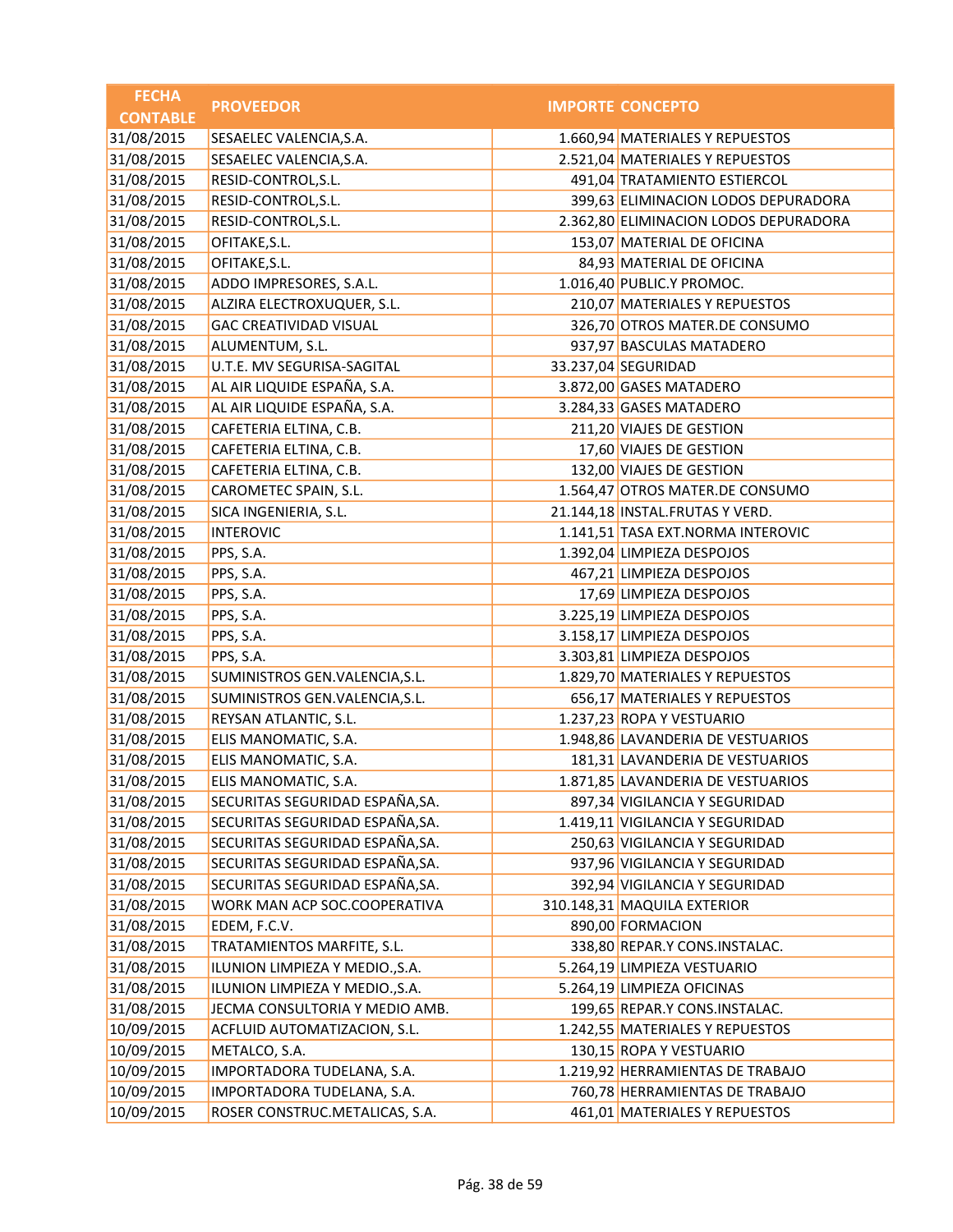| <b>FECHA</b>    | <b>PROVEEDOR</b>                | <b>IMPORTE CONCEPTO</b>               |
|-----------------|---------------------------------|---------------------------------------|
| <b>CONTABLE</b> |                                 |                                       |
| 10/09/2015      | TEINSA, S.L.                    | 271,25 MTO.RADIOTELEFONOS             |
| 10/09/2015      | IND.TECNICO ALIMENTARIA, S.A.   | 707,27 MATERIALES Y REPUESTOS         |
| 10/09/2015      | BETICO COMPRESSORS, S.A.U.      | 929,35 OTROS MATER.DE CONSUMO         |
| 10/09/2015      | CASMAR 2000, S.A.               | 146,45 MATERIALES Y REPUESTOS         |
| 10/09/2015      | VICMATIC, S.L.                  | 274,74 MATERIALES Y REPUESTOS         |
| 10/09/2015      | BUFETE HERNANDEZ-MARTI, S.L.P.  | 1.012,00 CONTENC.CIVIL, ORDEN Y PENAL |
| 10/09/2015      | MONT. Y SUMINISTROS COVES, S.L. | 446,49 MATERIALES Y REPUESTOS         |
| 10/09/2015      | MONT. Y SUMINISTROS COVES, S.L. | 75,69 MATERIALES Y REPUESTOS          |
| 10/09/2015      | MONT. Y SUMINISTROS COVES, S.L. | 60,94 MATERIALES Y REPUESTOS          |
| 10/09/2015      | COM. E IND. REPRO, S.L.         | 20,36 MATERIALES Y REPUESTOS          |
| 10/09/2015      | MATERIALES REAL, S.L.           | 150,28 MATERIALES Y REPUESTOS         |
| 10/09/2015      | FRANC LEVANTINA, S.L.           | 1.032,13 REPAR.Y CONS.INSTALAC.       |
| 10/09/2015      | MPS SERVICE & SPARES B.V.       | 175,92 MATERIALES Y REPUESTOS         |
| 10/09/2015      | MPS SERVICE & SPARES B.V.       | 1.242,86 MATERIALES Y REPUESTOS       |
| 10/09/2015      | MPS SERVICE & SPARES B.V.       | 3.703,35 MATERIALES Y REPUESTOS       |
| 10/09/2015      | MPS SERVICE & SPARES B.V.       | 737,89 MATERIALES Y REPUESTOS         |
| 10/09/2015      | PANDA SECURITY, S.L.            | 6.069,36 APLICACIONES INFORMATICAS    |
| 10/09/2015      | SANTOS Y TAMAIN, S.L.           | 1.107,15 REPAR.Y CONS.INSTALAC.       |
| 10/09/2015      | MAREL MEAT PROCESSING B.V.      | 218,15 MATERIALES Y REPUESTOS         |
| 10/09/2015      | REGISTRO MERCANTIL DE VALENCIA  | 18,85 REGISTRO                        |
| 10/09/2015      | CSB-SYSTEM ESPAÑA, S.L.         | 709,68 MANT.SOFTWARE SALA DESPIECE    |
| 10/09/2015      | CLORAGUA LLAMAS, S.L.           | 59,17 REPAR.Y CONS.INSTALAC.          |
| 10/09/2015      | CLORAGUA LLAMAS, S.L.           | 386,96 MATERIALES Y REPUESTOS         |
| 10/09/2015      | INSTALACIONES JOFRAN, S.L.L.    | 3.453,88 REPAR.Y CONS.INSTALAC.       |
| 10/09/2015      | TECNIROGMA SUM.DEL FRED, S.L.   | 198,77 MATERIALES Y REPUESTOS         |
| 10/09/2015      | TECNIROGMA SUM.DEL FRED, S.L.   | 454,09 MATERIALES Y REPUESTOS         |
| 10/09/2015      | SERV.DE GESTION DE ENERGIA, SL  | 317,63 CONSUMOS ELECTRICIDAD          |
| 10/09/2015      | FUNDICION DUCTIL FABREGAS, S.A  | 99,46 MATERIALES Y REPUESTOS          |
| 10/09/2015      | SOL.TEC.NCH ESPAÑOLA, S.L.      | 401,07 OTROS MATER.DE CONSUMO         |
| 10/09/2015      | MERCAFILO, S.L.                 | 100,77 REPAR.Y CONS.INSTALAC.         |
| 10/09/2015      | BITFONE COMUNICACION, S.L.      | 542,56 MATERIALES Y REPUESTOS         |
| 10/09/2015      | HUNE RENTAL, S.L.               | 203,40 REPAR.Y CONS.INSTALAC.         |
| 10/09/2015      | SALVADOR MONFORTE, SANTIAGO     | 121,00 REPAR.Y CONS.URBANIZ.          |
| 10/09/2015      | SALVADOR MONFORTE, SANTIAGO     | 877,25 REP.Y CONSER. SINIESTROS EXTR. |
| 10/09/2015      | REPRESENTACIONES MASIDE, S.L.   | 743,45 MATERIALES Y REPUESTOS         |
| 10/09/2015      | REPRESENTACIONES MASIDE, S.L.   | 1.528,91 MATERIALES Y REPUESTOS       |
| 10/09/2015      | GARCIA CUENCA, JUAN CARLOS      | 1.346,73 HERRAMIENTAS DE TRABAJO      |
| 10/09/2015      | GAMASER                         | 331,54 MTO.CONTROL AGUA DEPURADORA    |
| 10/09/2015      | AL AIR LIQUIDE ESPAÑA, S.A.     | 3.549,83 GASES MATADERO               |
| 10/09/2015      | CAROMETEC SPAIN, S.L.           | 109,75 OTROS MATER.DE CONSUMO         |
| 10/09/2015      | DEXIBERICA SOL.IND., S.A.U.     | 1.019,26 MATERIALES Y REPUESTOS       |
| 10/09/2015      | TRATAMIENTOS MARFITE, S.L.      | 2.185,56 DESRAT.Y DESINSEC.           |
| 16/09/2015      | HERNANDEZ MARTI, JUAN           | 258,92 ASESORIA JURIDICA              |
| 21/09/2015      | REPSOL BUTANO, S.A.             | 992,04 GASES MATADERO                 |
| 21/09/2015      | TELEFONICA DE ESPAÑA, S.A.      | 33,55 CONSUM.TELEF.PROPIOS            |
| 21/09/2015      | TELEFONICA DE ESPAÑA, S.A.      | 24,70 CONSUM.TELEF.PROPIOS            |
| 21/09/2015      | TELEFONICA DE ESPAÑA, S.A.      | 33,58 CONSUM.TELEF.PROPIOS            |
| 21/09/2015      | TELEFONICA DE ESPAÑA, S.A.      | 517,85 CONSUM.TELEF.PROPIOS           |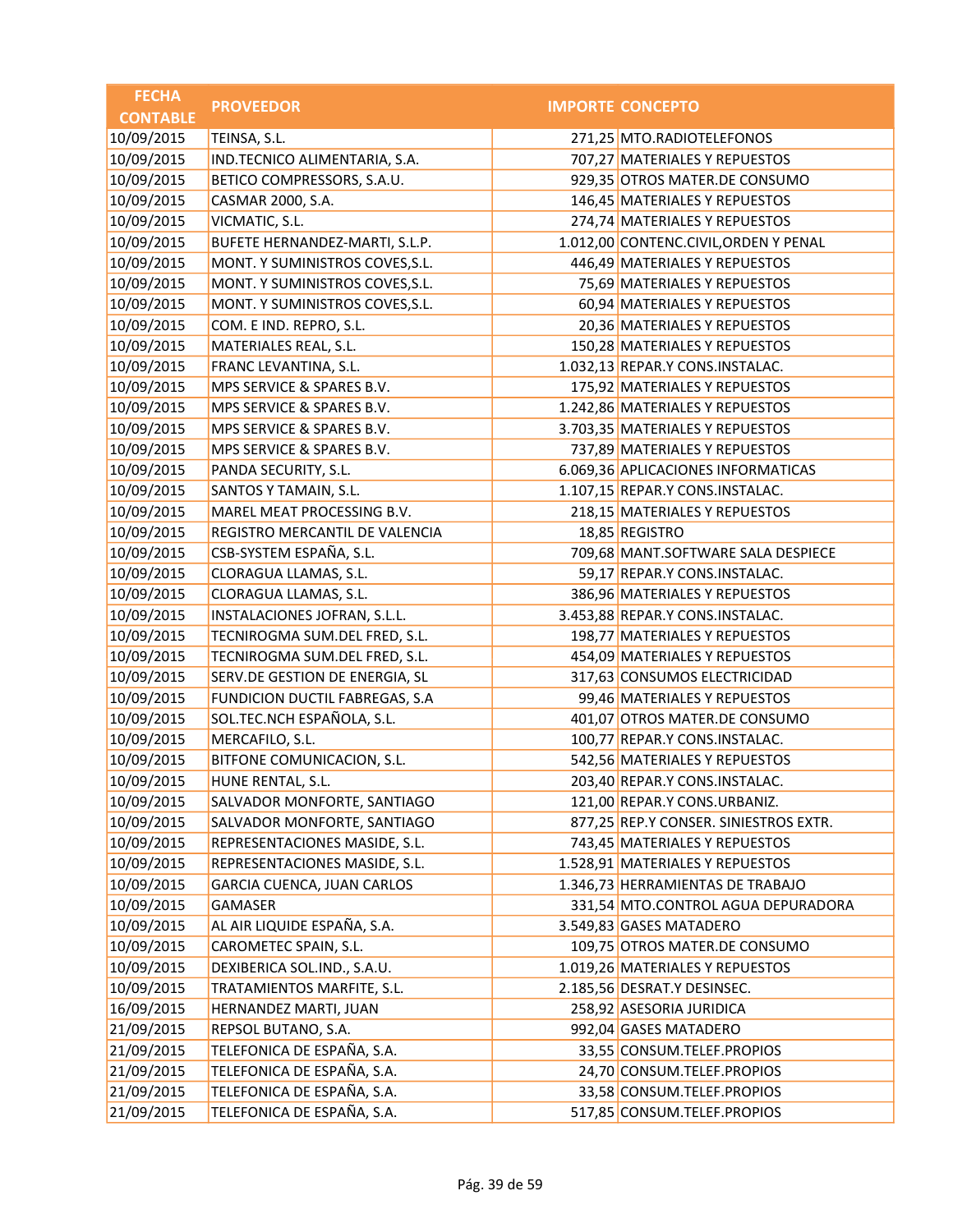| <b>FECHA</b>    | <b>PROVEEDOR</b>                | <b>IMPORTE CONCEPTO</b>               |
|-----------------|---------------------------------|---------------------------------------|
| <b>CONTABLE</b> |                                 |                                       |
| 21/09/2015      | TELEFONICA DE ESPAÑA, S.A.      | 39,10 CONSUM.TELEF.PROPIOS            |
| 21/09/2015      | <b>INTERFLORA</b>               | 46,40 RELACIONES PUBLICAS             |
| 21/09/2015      | IND.TECNICO ALIMENTARIA, S.A.   | 113,44 MATERIALES Y REPUESTOS         |
| 21/09/2015      | DISPROIN LEVANTE, S.L.          | 69,45 MTO.EQUIPOS OFICINA             |
| 21/09/2015      | S.A. AGRICULTORES DE LA VEGA    | 2.520,83 LIMPIEZA INDUSTRIAL          |
| 21/09/2015      | TELEFONICA ON THE SPOT SER. SA  | 45,94 HILO MUSICAL MERCADOS           |
| 21/09/2015      | TELEFONICA ON THE SPOT SER. SA  | 44,23 HILO MUSICAL MERCADOS           |
| 21/09/2015      | TELEFONICA ON THE SPOT SER. SA  | 27,71 CONSUM.TELEF.PROPIOS            |
| 21/09/2015      | COMPUTER SERV.Y MANTEN., S.L.   | 159,72 MTO.EQUIPOS INFORMAT.          |
| 21/09/2015      | ENDESA ENERGIA, S.A.            | 40.277,08 SUMINISTROS                 |
| 21/09/2015      | VODAFONE ESPAÑA, S.A.           | 1.426,51 CONSUM.TELEF.PROPIOS         |
| 21/09/2015      | SOMEVA, S.L.                    | 24,44 REPAR.Y CONS.INSTALAC.          |
| 21/09/2015      | INTERTRONIC INTERNACIONAL, S.L  | 559,12 MATERIALES Y REPUESTOS         |
| 21/09/2015      | TECNICA IND.AZULEJERA, S.A.     | 481,50 MATERIALES Y REPUESTOS         |
| 21/09/2015      | REYSAN ATLANTIC, S.L.           | 253,62 OTROS MATER.DE CONSUMO         |
| 22/09/2015      | BUFETE HERNANDEZ-MARTI, S.L.P.  | 2.025,54 CONTENC.CIVIL, ORDEN Y PENAL |
| 22/09/2015      | CSB-SYSTEM ESPAÑA, S.L.         | 115,68 MATERIALES Y REPUESTOS         |
| 22/09/2015      | CSB-SYSTEM ESPAÑA, S.L.         | 93,17 MATERIALES Y REPUESTOS          |
| 22/09/2015      | MARTINEZ ARCE, SANTIAGO         | 176,06 REPAR.Y CONS.INSTALAC.         |
| 22/09/2015      | PRESENCIAL TIME, S.L.           | 60,50 OTROS CONTRATOS MTO.            |
| 22/09/2015      | PRESENCIAL TIME, S.L.           | 60,50 OTROS CONTRATOS MTO.            |
| 22/09/2015      | SECURITAS SEGURIDAD ESPAÑA, SA. | 1.659,15 VIGILANCIA Y SEGURIDAD       |
| 22/09/2015      | SECURITAS SEGURIDAD ESPAÑA, SA. | 469,98 VIGILANCIA Y SEGURIDAD         |
| 23/09/2015      | FRANC LEVANTINA, S.L.           | 1.306,80 REPAR.Y CONS.URBANIZ.        |
| 23/09/2015      | TECNIROGMA SUM.DEL FRED, S.L.   | 97,96 MATERIALES Y REPUESTOS          |
| 23/09/2015      | VALGESS, S.L.                   | 1.465,70 ELIMINACION SUBPRODUCTOS     |
| 23/09/2015      | VALGESS, S.L.                   | 1.577,07 ELIMINACION SUBPRODUCTOS     |
| 23/09/2015      | VALGESS, S.L.                   | 1.428,08 ELIMINACION SUBPRODUCTOS     |
| 23/09/2015      | CONTROL DE VERTIDO IND., S.L.   | 1.063,08 MATERIALES Y REPUESTOS       |
| 23/09/2015      | SECURITAS SEGURIDAD ESPAÑA, SA. | 2.664,86 VIGILANCIA Y SEGURIDAD       |
| 23/09/2015      | LABOR.AGRO.AMBIENTAL GIRONA SL  | 150,00 FORMACION                      |
| 24/09/2015      | CAROMETEC SPAIN, S.L.           | 2.644,27 MATERIALES Y REPUESTOS       |
| 25/09/2015      | SUGEIN, S.L.                    | 2.278,60 MATERIALES Y REPUESTOS       |
| 25/09/2015      | ROSER CONSTRUC.METALICAS, S.A.  | 77,44 MATERIALES Y REPUESTOS          |
| 25/09/2015      | IND.TECNICO ALIMENTARIA, S.A.   | 586,45 MATERIALES Y REPUESTOS         |
| 25/09/2015      | IND.TECNICO ALIMENTARIA, S.A.   | 322,13 MATERIALES Y REPUESTOS         |
| 25/09/2015      | IND.TECNICO ALIMENTARIA, S.A.   | 349,21 OTROS MATER.DE CONSUMO         |
| 25/09/2015      | CULLIGAN ESPAÑA, S.A.           | 267,41 OTROS MATER.DE CONSUMO         |
| 25/09/2015      | CASMAR 2000, S.A.               | 126,69 MATERIALES Y REPUESTOS         |
| 25/09/2015      | CASMAR 2000, S.A.               | 414,76 MATERIALES Y REPUESTOS         |
| 25/09/2015      | CONTAVAL AUTOM.Y COMP.ELEC, S.L | 158,49 MATERIALES Y REPUESTOS         |
| 25/09/2015      | CONTAVAL AUTOM.Y COMP.ELEC, S.L | 323,00 MATERIALES Y REPUESTOS         |
| 25/09/2015      | PEREZ SAMPER, FLORENTINA        | 501,73 CONTENC.CIVIL, ORDEN Y PENAL   |
| 25/09/2015      | AME MATERIAL ELECTRICO, S.A.    | 299,15 MATERIALES Y REPUESTOS         |
| 25/09/2015      | GESMER LOGISTICS MER, S.L.      | 10.423,41 ELIMINACION SUBPRODUCTOS    |
| 25/09/2015      | GESMER LOGISTICS MER, S.L.      | 10.591,70 ELIMINACION SUBPRODUCTOS    |
| 25/09/2015      | GESMER LOGISTICS MER, S.L.      | 8.821,32 ELIMINACION SUBPRODUCTOS     |
| 25/09/2015      | FRANC LEVANTINA, S.L.           | 181,50 MATERIALES Y REPUESTOS         |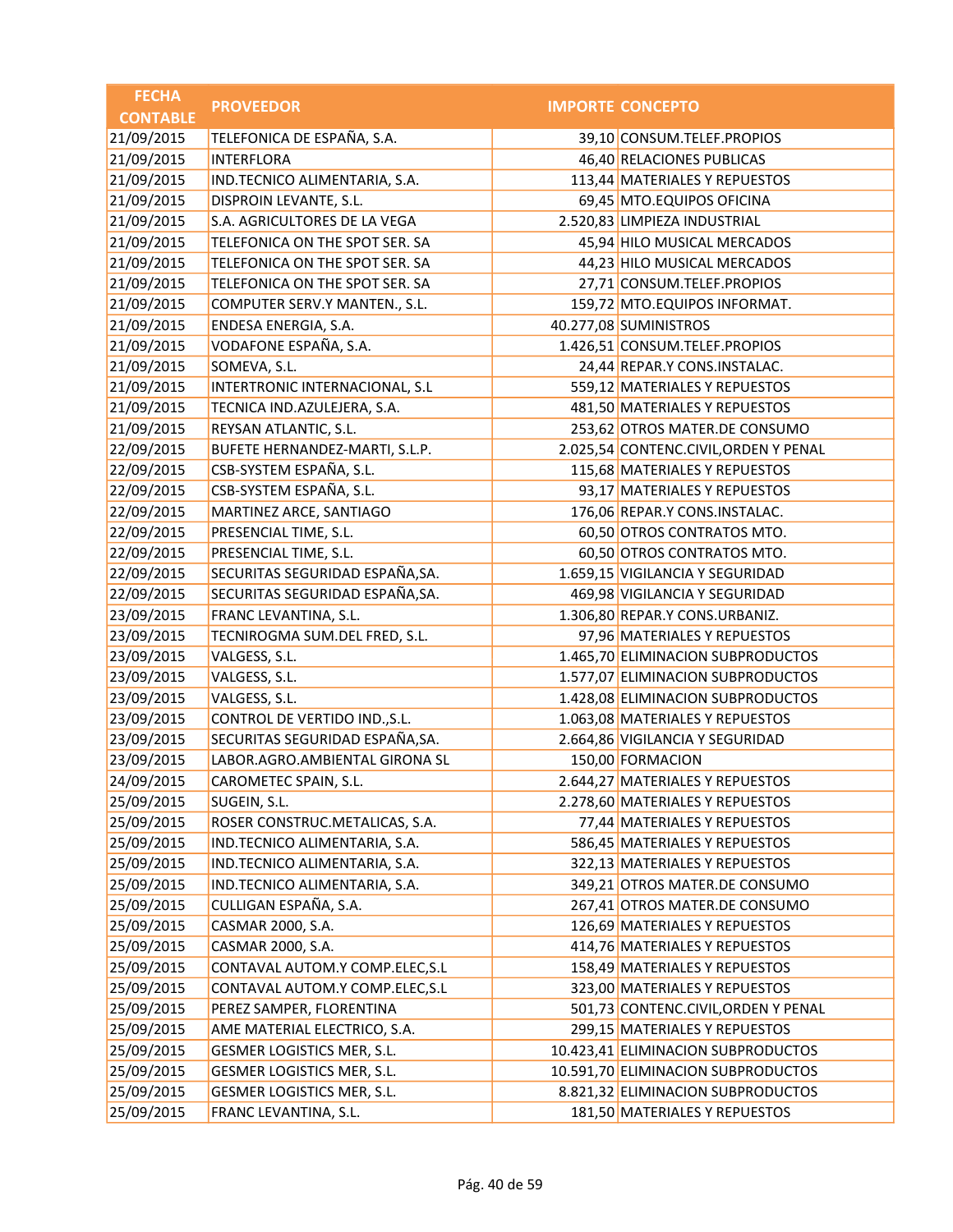| <b>FECHA</b>    | <b>PROVEEDOR</b>                | <b>IMPORTE CONCEPTO</b>                 |
|-----------------|---------------------------------|-----------------------------------------|
| <b>CONTABLE</b> |                                 |                                         |
| 25/09/2015      | TRANSMIVAL, S.L.                | 19,07 MATERIALES Y REPUESTOS            |
| 25/09/2015      | ENDESA ENERGIA, S.A.            | 1.579,17 CONSUMOS ELECTRICIDAD          |
| 25/09/2015      | TEOFILO ROSETE, S.L.            | 611,36 HERRAMIENTAS DE TRABAJO          |
| 25/09/2015      | <b>INCARLOPSA</b>               | 1.574,51 REP.Y CONSER. SINIESTROS EXTR. |
| 25/09/2015      | IND.DE SUMINIS.PARA LABORAT, SL | 94,99 MATERIALES Y REPUESTOS            |
| 25/09/2015      | CLORAGUA LLAMAS, S.L.           | 393,25 REPAR.Y CONS.INSTALAC.           |
| 25/09/2015      | POWER ELECTRONICS ESPAÑA, S.L.  | 434,74 REPAR.Y CONS.INSTALAC.           |
| 25/09/2015      | PLASTICOS GUADALAVIAR, S.A.     | 2.472,80 OTROS MATER.DE CONSUMO         |
| 25/09/2015      | BLASAU, S.L.                    | 117,25 MATERIALES Y REPUESTOS           |
| 25/09/2015      | EASY WATER SOLUTIONS, S.L.      | 337,29 MATERIALES Y REPUESTOS           |
| 25/09/2015      | GIL INDUSTRIAS GRAFICAS, S.L.   | 312,18 MATERIAL DE OFICINA              |
| 25/09/2015      | GIL INDUSTRIAS GRAFICAS, S.L.   | 302,50 OTROS MATER.DE CONSUMO           |
| 25/09/2015      | GIL INDUSTRIAS GRAFICAS, S.L.   | 471,90 MATERIAL DE OFICINA              |
| 25/09/2015      | SESAELEC VALENCIA, S.A.         | 599,53 REPAR.Y CONS.INSTALAC.           |
| 25/09/2015      | GARCIA ZACARES, S.L.            | 67,94 MATERIALES Y REPUESTOS            |
| 25/09/2015      | PPS, S.A.                       | 2.639,34 LIMPIEZA DESPOJOS              |
| 25/09/2015      | PPS, S.A.                       | 12,87 LIMPIEZA DESPOJOS                 |
| 25/09/2015      | PPS, S.A.                       | 2.676,59 LIMPIEZA DESPOJOS              |
| 25/09/2015      | PPS, S.A.                       | 2.774,03 LIMPIEZA DESPOJOS              |
| 25/09/2015      | PPS, S.A.                       | 2.863,72 LIMPIEZA DESPOJOS              |
| 25/09/2015      | DEXIBERICA SOL.IND., S.A.U.     | 1.452,58 MATERIALES Y REPUESTOS         |
| 28/09/2015      | MPS SERVICE & SPARES B.V.       | 1.144,00 REPAR.Y CONS.INSTALAC.         |
| 28/09/2015      | MPS SERVICE & SPARES B.V.       | 645,10 MATERIALES Y REPUESTOS           |
| 28/09/2015      | SANTOS Y TAMAIN, S.L.           | 1.139,82 ADRIAL, S.L.                   |
| 28/09/2015      | TAMARIT ORTEGA, JOSE LUIS       | 131,73 OTROS MATER.DE CONSUMO           |
| 29/09/2015      | S.A. AGRICULTORES DE LA VEGA    | 1.548,75 LIMPIEZA INDUSTRIAL            |
| 29/09/2015      | S.A. AGRICULTORES DE LA VEGA    | 2.182,32 LIMPIEZA INDUSTRIAL            |
| 29/09/2015      | S.A. AGRICULTORES DE LA VEGA    | 2.182,32 LIMPIEZA INDUSTRIAL            |
| 29/09/2015      | BRISANT, C.B.                   | 318,70 VIAJES DE GESTION                |
| 29/09/2015      | BRISANT, C.B.                   | 69,80 VIAJES DE GESTION                 |
| 30/09/2015      | SUGEIN, S.L.                    | 1.203,97 MATERIALES Y REPUESTOS         |
| 30/09/2015      | ACFLUID AUTOMATIZACION, S.L.    | 94,74 MATERIALES Y REPUESTOS            |
| 30/09/2015      | DUROMIT SUELOS AGROALIM., S.A.  | 443,80 MATERIALES Y REPUESTOS           |
| 30/09/2015      | TERNERA NATURAL BALLESTER, S.L. | 4.675,16 COMPRAS                        |
| 30/09/2015      | CARBONELL MIRALLES, RAFAEL      | 117,24 COMPRAS                          |
| 30/09/2015      | VALBOVIS, S.L.                  | 391,50 COMPRAS                          |
| 30/09/2015      | HNOS. ORTI OLMOS SAT 8313       | 986,07 COMPRAS                          |
| 30/09/2015      | CARNES A.SORIANO E HIJOS, S.L.  | 895,19 COMPRAS                          |
| 30/09/2015      | S.AGR.Y GANAD. DE CHESTE, S.L.  | 7.480,07 COMPRAS                        |
| 30/09/2015      | RIERA FERRER, ENRIQUE           | 5.713,58 COMPRAS                        |
| 30/09/2015      | JAIME SANCHEZ TELLO, S.L.       | 2.096,63 COMPRAS                        |
| 30/09/2015      | CARSI ALANDI, VICENTE           | 2.079,76 COMPRAS                        |
| 30/09/2015      | VIÑOLES MONCHO, BLAS            | 530,00 COMPRAS                          |
| 30/09/2015      | DISCARVAL, S.L.                 | 411,71 COMPRAS                          |
| 30/09/2015      | GANADOS BLAYET, S.L.            | 950,12 COMPRAS                          |
| 30/09/2015      | <b>IBERDROLA, S.A.</b>          | 946,17 ELECT.POR CTA.TERCEROS           |
| 30/09/2015      | IND.TECNICO ALIMENTARIA, S.A.   | 144,62 MATERIALES Y REPUESTOS           |
| 30/09/2015      | IND.TECNICO ALIMENTARIA, S.A.   | 240,33 MATERIALES Y REPUESTOS           |
|                 |                                 |                                         |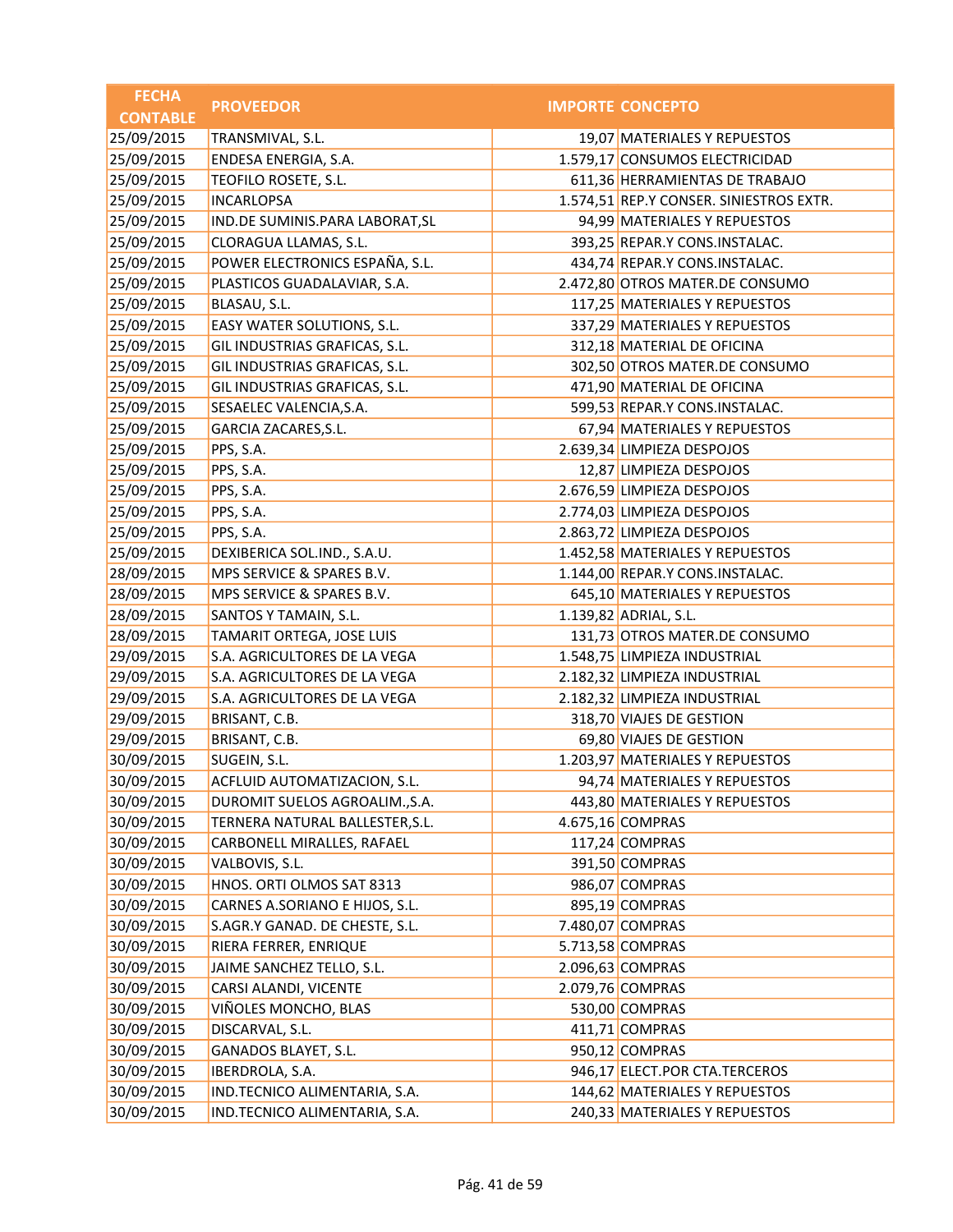| <b>FECHA</b>    | <b>PROVEEDOR</b>                  | <b>IMPORTE CONCEPTO</b>               |
|-----------------|-----------------------------------|---------------------------------------|
| <b>CONTABLE</b> |                                   |                                       |
| 30/09/2015      | IND.TECNICO ALIMENTARIA, S.A.     | 160,72 MATERIALES Y REPUESTOS         |
| 30/09/2015      | CASMAR 2000, S.A.                 | 1.826,57 ROPA Y VESTUARIO             |
| 30/09/2015      | CONTAVAL AUTOM.Y COMP.ELEC, S.L   | 55,54 MATERIALES Y REPUESTOS          |
| 30/09/2015      | COMITE D'AGRICULTURA ECOLOGICA    | 656,18 OTROS ASESOR.EXTERNOS EVENTUAL |
| 30/09/2015      | PEREZ SAMPER, FLORENTINA          | 1.698,04 CONTENC.CIVIL, ORDEN Y PENAL |
| 30/09/2015      | OBREMO, S.L.                      | 990,48 REPAR.Y CONS.INSTALAC.         |
| 30/09/2015      | ELECTROTECNIA MONRABAL, S.L.      | 152.549,25 SACRIFICIO PORCINO FASE II |
| 30/09/2015      | SUMINISTROS MARVAL, S.L.          | 460,76 MATERIALES Y REPUESTOS         |
| 30/09/2015      | SUMINISTROS MARVAL, S.L.          | 470,09 MATERIALES Y REPUESTOS         |
| 30/09/2015      | TELEFONICA SERV.MOVILES, S.A.     | 83,49 CONEXIONES INTERNET             |
| 30/09/2015      | SOLENIS HISPANIA, S.A.            | 4.416,50 OTROS MATER.DE CONSUMO       |
| 30/09/2015      | BUFETE HERNANDEZ-MARTI, S.L.P.    | 2.187,61 ASESORIA JURIDICA            |
| 30/09/2015      | BIZERBA IBERIA ESPAÑA, S.A.       | 1.404,52 REPAR.Y CONS.INSTALAC.       |
| 30/09/2015      | BIZERBA IBERIA ESPAÑA, S.A.       | 198,44 REPAR.Y CONS.INSTALAC.         |
| 30/09/2015      | TRANSP.ALFONSO ZAMORANO, S.L.     | 41,13 REPAR.Y CONS.INSTALAC.          |
| 30/09/2015      | EST.Y MEC.MATAD.ESPAÑOLES,S.A.    | 519,09 OTROS MATER.DE CONSUMO         |
| 30/09/2015      | MONT. Y SUMINISTROS COVES, S.L.   | 727,94 INSTAL.FRUTAS Y VERD.          |
| 30/09/2015      | MONT. Y SUMINISTROS COVES, S.L.   | 1.614,14 MATERIALES Y REPUESTOS       |
| 30/09/2015      | MONT. Y SUMINISTROS COVES, S.L.   | 5.711,97 OTRAS INST.SALA DESP.PORCINO |
| 30/09/2015      | MATERIALES REAL, S.L.             | 210,23 OTROS MATER.DE CONSUMO         |
| 30/09/2015      | MATERIALES REAL, S.L.             | 145,38 OTROS MATER.DE CONSUMO         |
| 30/09/2015      | MATERIALES REAL, S.L.             | 36,91 OTROS MATER.DE CONSUMO          |
| 30/09/2015      | MATERIALES REAL, S.L.             | 169,16 OTROS MATER.DE CONSUMO         |
| 30/09/2015      | MATERIALES REAL, S.L.             | 466,94 OTROS MATER.DE CONSUMO         |
| 30/09/2015      | TRANSMIVAL, S.L.                  | 3.723,00 MATERIALES Y REPUESTOS       |
| 30/09/2015      | SEGURISA, SERV.INT. DE SEGUR, S.A | 3.784,35 SEGURIDAD                    |
| 30/09/2015      | MPS SERVICE & SPARES B.V.         | 352,13 MATERIALES Y REPUESTOS         |
| 30/09/2015      | MPS SERVICE & SPARES B.V.         | 1.044,27 MATERIALES Y REPUESTOS       |
| 30/09/2015      | MPS SERVICE & SPARES B.V.         | 1.753,69 MATERIALES Y REPUESTOS       |
| 30/09/2015      | EMPR.M.VALENCIANA DE AGUAS, S.A   | 4.972,30 CONSUMOS AGUA POTABLE        |
| 30/09/2015      | EMPR.M.VALENCIANA DE AGUAS, S.A   | 1.723,00 CONSUMOS AGUA POTABLE        |
| 30/09/2015      | <b>BDINST ASESORES, S.L.</b>      | 1.061,91 ASESORIA FISCAL              |
| 30/09/2015      | TRANSP.NAVARRO Y ESTEVE, S.L.     | 1.708,47 OTROS MATER.DE CONSUMO       |
| 30/09/2015      | GUIPONS, S.L.                     | 12,74 REPAR.Y CONS.INSTALAC.          |
| 30/09/2015      | TEIXIDO CORRATGE, F.JAVIER        | 989,78 ASESOR.INFORMAT.               |
| 30/09/2015      | TEIXIDO CORRATGE, F.JAVIER        | 798,60 EQUIPOS PROCESO INFORM.ADM.    |
| 30/09/2015      | MOTORES ELECT.ALMUSSAFES, S.L.    | 888,21 REPAR.Y CONS.INSTALAC.         |
| 30/09/2015      | <b>EDICIONES FRANCIS LEFEBVRE</b> | 145,08 LIBROS                         |
| 30/09/2015      | SANTOS Y TAMAIN, S.L.             | 1.499,43 REPAR.Y CONS.INSTALAC.       |
| 30/09/2015      | SANTOS Y TAMAIN, S.L.             | 1.384,60 REPAR.Y CONS.INSTALAC.       |
| 30/09/2015      | ENDESA ENERGIA, S.A.              | 10.767,69 SUMINISTROS                 |
| 30/09/2015      | ENDESA ENERGIA, S.A.              | 71.358,27 SUMINISTROS                 |
| 30/09/2015      | ENDESA ENERGIA, S.A.              | 10.968,26 SUMINISTROS                 |
| 30/09/2015      | VODAFONE ESPAÑA, S.A.             | 588,06 MATERIAL DE OFICINA            |
| 30/09/2015      | VODAFONE ESPAÑA, S.A.             | 121,00 VIGILANCIA Y SEGURIDAD         |
| 30/09/2015      | VODAFONE ESPAÑA, S.A.             | 121,00 VIGILANCIA Y SEGURIDAD         |
| 30/09/2015      | RIBBON SIST.TERMOTRANS-FER.S.L    | 1.566,95 EQUIPOS PROCESO INFORM.ADM.  |
| 30/09/2015      | SOMEVA, S.L.                      | 50,89 REPAR.Y CONS.INSTALAC.          |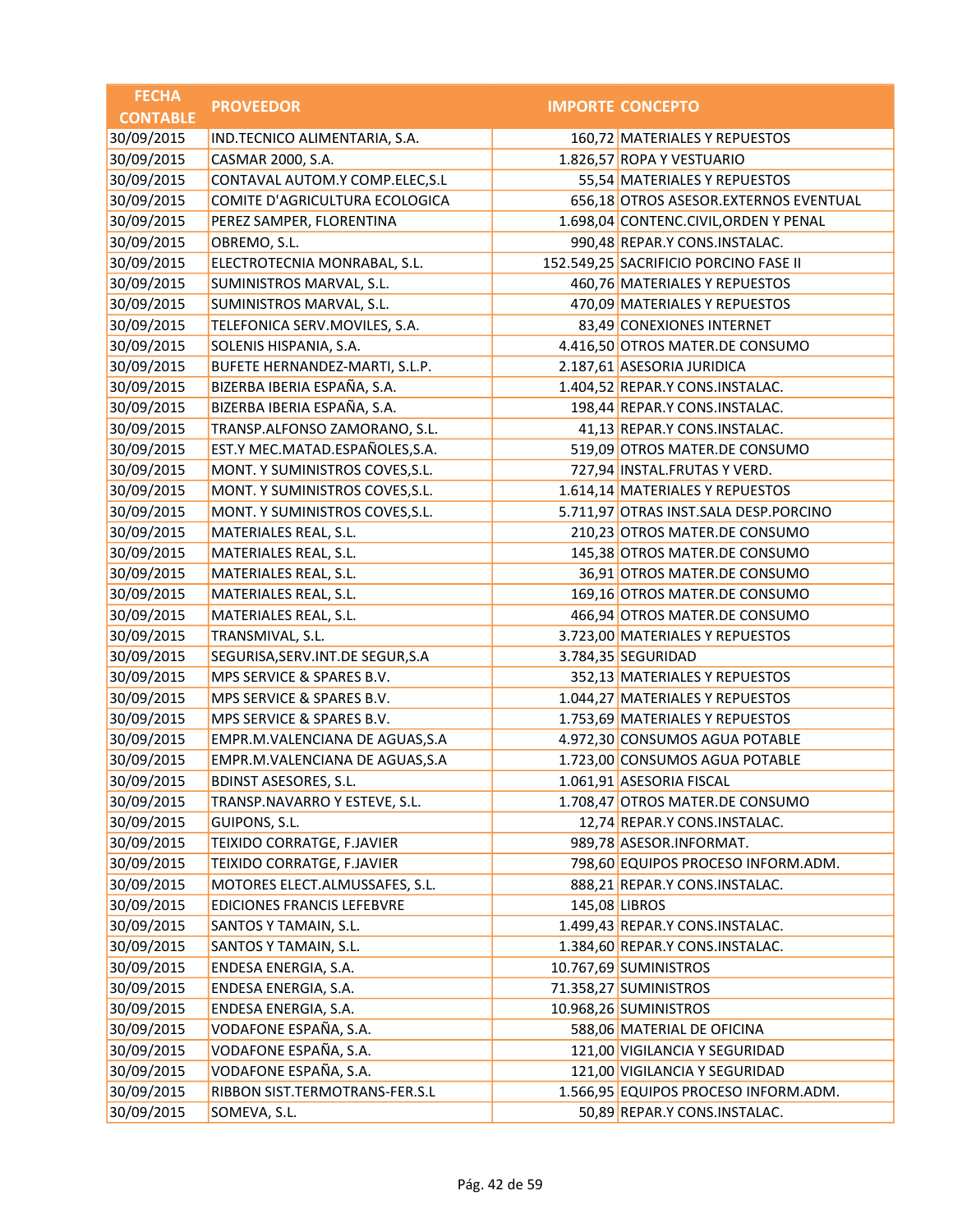| <b>FECHA</b>    | <b>PROVEEDOR</b>                | <b>IMPORTE CONCEPTO</b>                |
|-----------------|---------------------------------|----------------------------------------|
| <b>CONTABLE</b> |                                 |                                        |
| 30/09/2015      | DISAI AUTOM.INDUSTRIALES, S.L.  | 151,86 HERRAMIENTAS DE TRABAJO         |
| 30/09/2015      | VCIANA.EMERGENCIAS MEDICAS, SL  | 8.753,66 SERVICIOS MEDICOS             |
| 30/09/2015      | BRISANT, C.B.                   | 107,90 VIAJES DE GESTION               |
| 30/09/2015      | VAL-SUR, S.L.                   | 271,27 MATERIALES Y REPUESTOS          |
| 30/09/2015      | JOHNSON CONTROLS ESPAÑA, S.L.   | 102,35 MATERIALES Y REPUESTOS          |
| 30/09/2015      | JOHNSON CONTROLS ESPAÑA, S.L.   | 177,75 MATERIALES Y REPUESTOS          |
| 30/09/2015      | JOHNSON CONTROLS ESPAÑA, S.L.   | 2.569,82 OTROS MATER.DE CONSUMO        |
| 30/09/2015      | <b>ELECTRO-STOCKS</b>           | 692,50 MATERIALES Y REPUESTOS          |
| 30/09/2015      | ANTICIMEX 3D SANIDAD AMB., S.A. | 2.405,75 DESRAT.Y DESINSEC.            |
| 30/09/2015      | ANTICIMEX 3D SANIDAD AMB., S.A. | 2.668,82 MATERIALES Y REPUESTOS        |
| 30/09/2015      | KLÜBER LUBRICAT.GMBH IBER.S.C.  | 1.495,57 OTROS MATER.DE CONSUMO        |
| 30/09/2015      | KLÜBER LUBRICAT.GMBH IBER.S.C.  | 3.453,97 OTROS MATER.DE CONSUMO        |
| 30/09/2015      | N.L.R. MENSAJEROS, S.L.         | 279,04 MENSAJERIA                      |
| 30/09/2015      | FUNDICION DUCTIL FABREGAS, S.A  | 92,93 OTROS MATER.DE CONSUMO           |
| 30/09/2015      | SOL.TEC.NCH ESPAÑOLA, S.L.      | 224,04 OTROS MATER.DE CONSUMO          |
| 30/09/2015      | FERTINAGRO NUTRIENTES, S.L.     | 563,38 ELIMINACION SUBPRODUCTOS        |
| 30/09/2015      | FERTINAGRO NUTRIENTES, S.L.     | 414,79 ELIMINACION SUBPRODUCTOS        |
| 30/09/2015      | BITFONE COMUNICACION, S.L.      | 229,90 OTROS MATER.DE CONSUMO          |
| 30/09/2015      | INDUKERN, S.A.                  | 673,97 OTROS MATER.DE CONSUMO          |
| 30/09/2015      | VCIANA.MENSAJE.Y GESTION, S.C.  | 253,82 MENSAJERIA                      |
| 30/09/2015      | EASY WATER SOLUTIONS, S.L.      | 378,79 MATERIALES Y REPUESTOS          |
| 30/09/2015      | GESLIM DE LEVANTE, S.L.         | 44.649,00 LIMPIEZA INDUSTRIAL INTERIOR |
| 30/09/2015      | GARCIA CUENCA, JUAN CARLOS      | 1.567,56 HERRAMIENTAS DE TRABAJO       |
| 30/09/2015      | <b>GALSTYAN, ARAIK</b>          | 2.500,00 PUBLIC.Y PROMOC.              |
| 30/09/2015      | SESAELEC VALENCIA, S.A.         | 339,08 MATERIALES Y REPUESTOS          |
| 30/09/2015      | V. ALEPUZ, S.L.                 | 272,25 OTROS MATER.DE CONSUMO          |
| 30/09/2015      | DIECAR ASOCIADOS, S.L.          | 27,44 MATERIALES Y REPUESTOS           |
| 30/09/2015      | ALUMENTUM, S.L.                 | 379,15 REPAR.Y CONS.INSTALAC.          |
| 30/09/2015      | U.T.E. MV SEGURISA-SAGITAL      | 33.237,04 SEGURIDAD                    |
| 30/09/2015      | AL AIR LIQUIDE ESPAÑA, S.A.     | 3.274,59 GASES MATADERO                |
| 30/09/2015      | CAFETERIA ELTINA, C.B.          | 58,62 RELACIONES PUBLICAS              |
| 30/09/2015      | CAFETERIA ELTINA, C.B.          | 46,86 RELACIONES PUBLICAS              |
| 30/09/2015      | CAROMETEC SPAIN, S.L.           | 695,75 REPAR.Y CONS.INSTALAC.          |
| 30/09/2015      | PPS, S.A.                       | 3.206,98 LIMPIEZA DESPOJOS             |
| 30/09/2015      | PPS, S.A.                       | 1.284,05 LIMPIEZA DESPOJOS             |
| 30/09/2015      | PPS, S.A.                       | 2,57 LIMPIEZA DESPOJOS                 |
| 30/09/2015      | PPS, S.A.                       | 2.596,03 LIMPIEZA DESPOJOS             |
| 30/09/2015      | PPS, S.A.                       | 2.566,20 LIMPIEZA DESPOJOS             |
| 30/09/2015      | PPS, S.A.                       | 2.637,56 LIMPIEZA DESPOJOS             |
| 30/09/2015      | PPS, S.A.                       | 2.915,77 LIMPIEZA DESPOJOS             |
| 30/09/2015      | PPS, S.A.                       | 1.092,40 LIMPIEZA DESPOJOS             |
| 30/09/2015      | ROYAL PACK PROD.SEGURIDAD, S.L  | 889,35 OTROS MATER.DE CONSUMO          |
| 30/09/2015      | SUMINISTROS GEN.VALENCIA, S.L.  | 2.799,01 MATERIALES Y REPUESTOS        |
| 30/09/2015      | ELIS MANOMATIC, S.A.            | 241,01 LAVANDERIA DE VESTUARIOS        |
| 30/09/2015      | ELIS MANOMATIC, S.A.            | 1.834,65 LAVANDERIA DE VESTUARIOS      |
| 30/09/2015      | DEXIBERICA SOL.IND., S.A.U.     | 76,84 MATERIALES Y REPUESTOS           |
| 30/09/2015      | SECURITAS SEGURIDAD ESPAÑA, SA. | 513,79 VIGILANCIA Y SEGURIDAD          |
| 30/09/2015      | P&A CONSULTORIA Y FORMAC., S.L. | 1.185,80 FORMACION                     |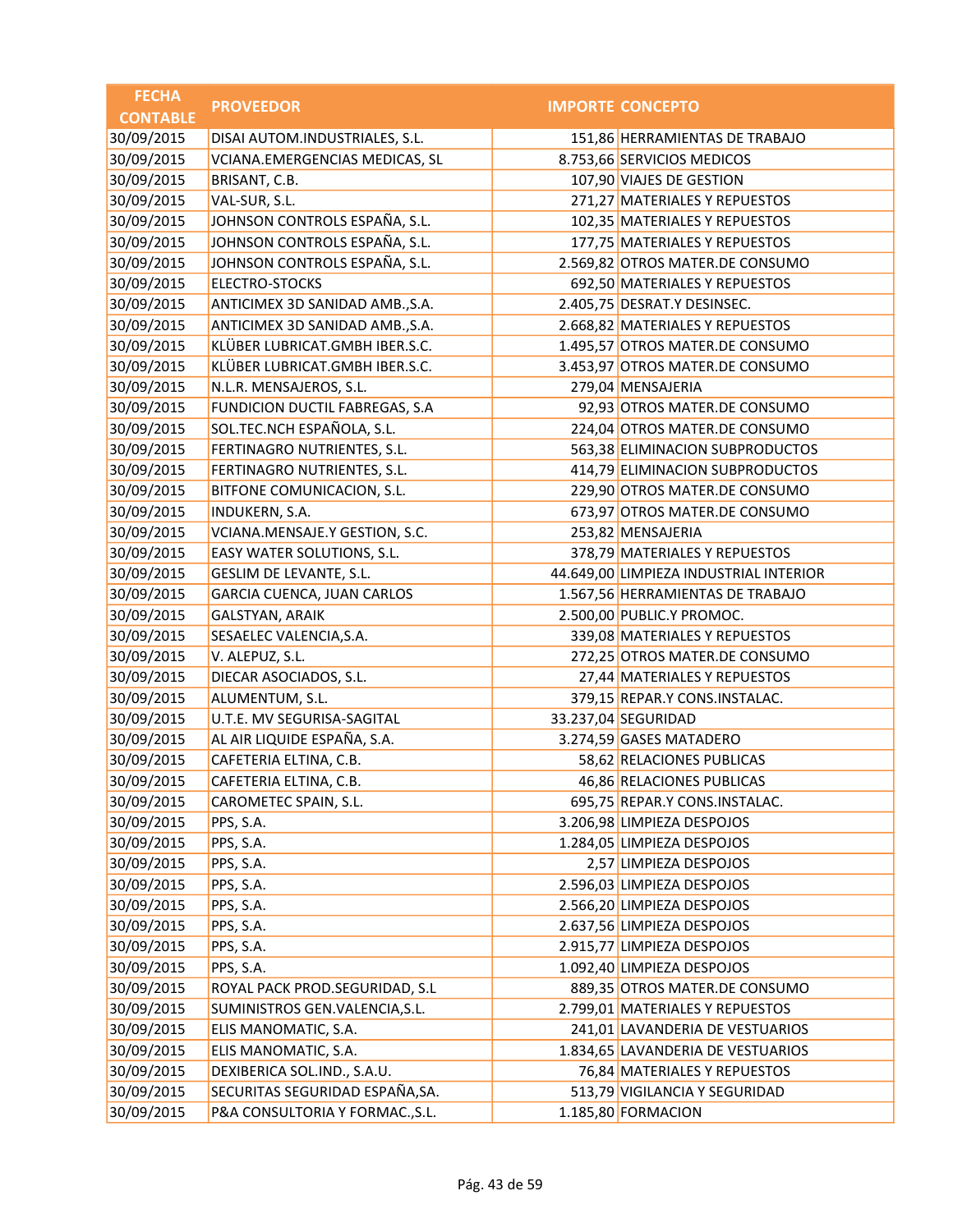| <b>FECHA</b>    | <b>PROVEEDOR</b>                | <b>IMPORTE CONCEPTO</b>               |
|-----------------|---------------------------------|---------------------------------------|
| <b>CONTABLE</b> |                                 |                                       |
| 30/09/2015      | MOYMAVAL, S.L.                  | 213,44 REPAR.Y CONS.INSTALAC.         |
| 30/09/2015      | MON SOLAR INGENIEROS, S.L.      | 153,67 FORMACION                      |
| 07/10/2015      | ANTICIMEX 3D SANIDAD AMB., S.A. | 263,07 DESRAT.Y DESINSEC.             |
| 08/10/2015      | ELECTROTECNIA MONRABAL, S.L.    | 203.971,49 SACRIFICIO PORCINO FASE II |
| 10/10/2015      | IMPORTADORA TUDELANA, S.A.      | 442,71 HERRAMIENTAS DE TRABAJO        |
| 10/10/2015      | BETICO COMPRESSORS, S.A.U.      | 103,09 MATERIALES Y REPUESTOS         |
| 10/10/2015      | MPS SERVICE & SPARES B.V.       | 117,24 MATERIALES Y REPUESTOS         |
| 10/10/2015      | MPS SERVICE & SPARES B.V.       | 1.052,25 MATERIALES Y REPUESTOS       |
| 10/10/2015      | MPS SERVICE & SPARES B.V.       | 905,26 MATERIALES Y REPUESTOS         |
| 10/10/2015      | MPS SERVICE & SPARES B.V.       | 3.280,40 MATERIALES Y REPUESTOS       |
| 10/10/2015      | MAREL MEAT PROCESSING B.V.      | 200,13 HERRAMIENTAS DE TRABAJO        |
| 10/10/2015      | ALAPONT SOLUC.LOGISTICAS, S.L.  | 96,80 MATERIALES Y REPUESTOS          |
| 10/10/2015      | INDUKERN, S.A.                  | 300,08 OTROS MATER.DE CONSUMO         |
| 19/10/2015      | REPSOL BUTANO, S.A.             | 999,47 GASES MATADERO                 |
| 19/10/2015      | REPSOL BUTANO, S.A.             | 684,98 GASES MATADERO                 |
| 19/10/2015      | S.ESTATAL CORREOS Y TELEGR.SA   | 97,57 FRANQUEO                        |
| 19/10/2015      | IND.TECNICO ALIMENTARIA, S.A.   | 7.471,13 UTILLAJE MATADERO            |
| 19/10/2015      | IND.TECNICO ALIMENTARIA, S.A.   | 733,25 MATERIALES Y REPUESTOS         |
| 19/10/2015      | SUCRO, S.L.                     | 130,00 SUSCRIPCIONES                  |
| 19/10/2015      | DISPROIN LEVANTE, S.L.          | 2.651,19 MTO.EQUIPOS OFIC.            |
| 19/10/2015      | DISPROIN LEVANTE, S.L.          | 222,64 REP.Y CONSER. SINIESTROS EXTR. |
| 19/10/2015      | TELEFONICA SERV.MOVILES, S.A.   | 83,49 CONEXIONES INTERNET             |
| 19/10/2015      | TELEFONICA ON THE SPOT SER. SA  | 27,71 HILO MUSICAL CENTRALITA         |
| 19/10/2015      | TELEFONICA ON THE SPOT SER. SA  | 45,94 HILO MUSICAL MERCADOS           |
| 19/10/2015      | TELEFONICA ON THE SPOT SER. SA  | 44,23 HILO MUSICAL MERCADOS           |
| 19/10/2015      | QUICIAL, S.L.                   | 751,05 MATERIALES Y REPUESTOS         |
| 19/10/2015      | MONT. Y SUMINISTROS COVES, S.L. | 2.184,61 OTRAS INST.SALA DESP.PORCINO |
| 19/10/2015      | COM. E IND. REPRO, S.L.         | 520,30 MATERIALES Y REPUESTOS         |
| 19/10/2015      | COMPUTER SERV.Y MANTEN., S.L.   | 159,72 MTO.EQUIPOS INFORMAT.          |
| 19/10/2015      | <b>ELECTRO-STOCKS</b>           | 510,74 MATERIALES Y REPUESTOS         |
| 19/10/2015      | ANTICIMEX 3D SANIDAD AMB., S.A. | 2.405,75 DESRAT.Y DESINSEC.           |
| 19/10/2015      | TECNICA IND.AZULEJERA, S.A.     | 76,47 MATERIALES Y REPUESTOS          |
| 19/10/2015      | OFITAKE, S.L.                   | 637,73 LIMPIEZA INDUSTRIAL            |
| 19/10/2015      | OFITAKE, S.L.                   | 261,24 HERRAMIENTAS DE TRABAJO        |
| 20/10/2015      | S.A. AGRICULTORES DE LA VEGA    | 21.996,99 LIMPIEZA INDUSTRIAL         |
| 20/10/2015      | S.A. AGRICULTORES DE LA VEGA    | 20.531,40 LIMPIEZA INDUSTRIAL         |
| 20/10/2015      | S.A. AGRICULTORES DE LA VEGA    | 2.182,32 LIMPIEZA INDUSTRIAL          |
| 20/10/2015      | ASOC.ESPAÑOLA DE MANTENIMIENTO  | 919,60 FORMACION                      |
| 20/10/2015      | MPS SERVICE & SPARES B.V.       | 810,76 MATERIALES Y REPUESTOS         |
| 20/10/2015      | MPS SERVICE & SPARES B.V.       | 558,93 MATERIALES Y REPUESTOS         |
| 20/10/2015      | MPS SERVICE & SPARES B.V.       | 464,12 MATERIALES Y REPUESTOS         |
| 20/10/2015      | NAVAFLOR, S.C.                  | 83,05 RELACIONES PUBLICAS             |
| 20/10/2015      | PPS, S.A.                       | 39,68 LIMPIEZA DESPOJOS               |
| 20/10/2015      | PPS, S.A.                       | 3.004,38 LIMPIEZA DESPOJOS            |
| 20/10/2015      | PPS, S.A.                       | 4.297,16 LIMPIEZA DESPOJOS            |
| 20/10/2015      | PPS, S.A.                       | 3.657,76 LIMPIEZA DESPOJOS            |
| 20/10/2015      | PPS, S.A.                       | 4.212,91 LIMPIEZA DESPOJOS            |
| 20/10/2015      | PPS, S.A.                       | 2.324,95 LIMPIEZA DESPOJOS            |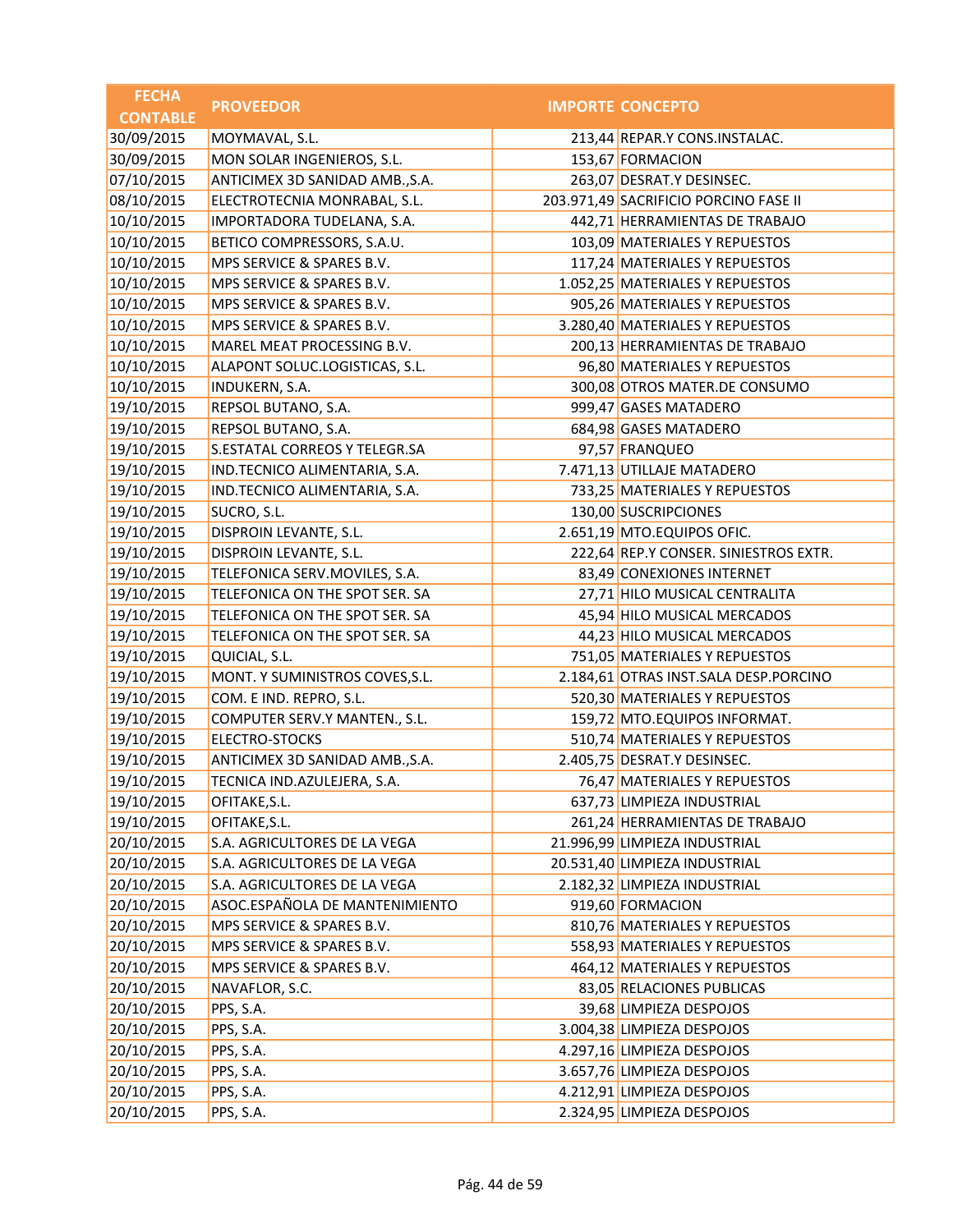| <b>FECHA</b>    | <b>PROVEEDOR</b>                   | <b>IMPORTE CONCEPTO</b>                 |
|-----------------|------------------------------------|-----------------------------------------|
| <b>CONTABLE</b> |                                    |                                         |
| 20/10/2015      | PAULA JULIA, CARLOS                | 1.696,00 ASESORAMIENTO CALIDAD          |
| 21/10/2015      | HERNANDEZ MARTI, JUAN              | 258,92 ASESORIA JURIDICA                |
| 22/10/2015      | JOSE ANTONIO GARCIA, S.L.          | 211,13 OTROS MATER.DE CONSUMO           |
| 22/10/2015      | SUGEIN, S.L.                       | 600,23 MATERIALES Y REPUESTOS           |
| 22/10/2015      | CASMAR 2000, S.A.                  | 729,63 MATERIALES Y REPUESTOS           |
| 22/10/2015      | CASMAR 2000, S.A.                  | 500,64 ROPA Y VESTUARIO                 |
| 22/10/2015      | BIZERBA IBERIA ESPAÑA, S.A.        | 774,40 REPAR.Y CONS.INSTALAC.           |
| 22/10/2015      | EDITORIAL PRENSA VALENC., S.A.     | 544,50 PUBLIC.Y PROMOC.                 |
| 22/10/2015      | ENDESA ENERGIA, S.A.               | 1.185,81 SUMINISTROS                    |
| 22/10/2015      | ENDESA ENERGIA, S.A.               | 1.283,11 SUMINISTROS                    |
| 22/10/2015      | ENDESA ENERGIA, S.A.               | 1.339,74 SUMINISTROS                    |
| 22/10/2015      | ENDESA ENERGIA, S.A.               | 90.573,23 SUMINISTROS                   |
| 22/10/2015      | ENDESA ENERGIA, S.A.               | 9.758,36 SUMINISTROS                    |
| 22/10/2015      | <b>INCARLOPSA</b>                  | 1.552,10 REP.Y CONSER. SINIESTROS EXTR. |
| 22/10/2015      | CSB-SYSTEM ESPAÑA, S.L.            | 709,68 MANT.SOFTWARE SALA DESPIECE      |
| 22/10/2015      | DISAI AUTOM.INDUSTRIALES, S.L.     | 119,43 HERRAMIENTAS DE TRABAJO          |
| 22/10/2015      | GE ENERGY SPAIN, S.L.              | 2.375,90 OTROS MATER.DE CONSUMO         |
| 22/10/2015      | POWER ELECTRONICS ESPAÑA, S.L.     | 72,60 REPAR.Y CONS.INSTALAC.            |
| 22/10/2015      | FERTINAGRO NUTRIENTES, S.L.        | 565,31 ELIMINACION SUBPRODUCTOS         |
| 22/10/2015      | MERCAFILO, S.L.                    | 232,77 HERRAMIENTAS DE TRABAJO          |
| 22/10/2015      | REPRESENTACIONES MASIDE, S.L.      | 974,66 MATERIALES Y REPUESTOS           |
| 22/10/2015      | REPRESENTACIONES MASIDE, S.L.      | 116,40 MATERIALES Y REPUESTOS           |
| 22/10/2015      | BLUEDEC, S.L.                      | 5.521,75 REPAR.Y CONS.INSTALAC.         |
| 22/10/2015      | LABORATORIOS TACSA, S.L.           | 1.428,41 CONTROL ANALIT.CARNES Y CANALE |
| 22/10/2015      | GARCIA CUENCA, JUAN CARLOS         | 2.128,39 HERRAMIENTAS DE TRABAJO        |
| 22/10/2015      | ALUMENTUM, S.L.                    | 1.032,66 REPAR.Y CONS.INSTALAC.         |
| 22/10/2015      | CAROMETEC SPAIN, S.L.              | 1.802,90 OTROS MATER.DE CONSUMO         |
| 22/10/2015      | <b>GURREA MAGDALENO, Mª ISABEL</b> | 89,60 PRENSA                            |
| 22/10/2015      | BARREÑA MORENO, JUAN DE DIOS       | 217,80 PARTICIP.EN FERIAS               |
| 22/10/2015      | SIRK PATENT AND TRADEMARK, S.L     | 1.161,84 PUBLIC.Y PROMOC.               |
| 25/10/2015      | ACFLUID AUTOMATIZACION, S.L.       | 902,76 MATERIALES Y REPUESTOS           |
| 25/10/2015      | BETICO COMPRESSORS, S.A.U.         | 95,59 MATERIALES Y REPUESTOS            |
| 25/10/2015      | BUFETE HERNANDEZ-MARTI, S.L.P.     | 854,24 CONTENC.CIVIL, ORDEN Y PENAL     |
| 25/10/2015      | MONT. Y SUMINISTROS COVES, S.L.    | 243,21 MATERIALES Y REPUESTOS           |
| 25/10/2015      | MONT. Y SUMINISTROS COVES, S.L.    | 179,08 REPAR.Y CONS.INSTALAC.           |
| 25/10/2015      | <b>BURGUET FERRER, RICARDO</b>     | 98,01 REPAR.Y CONS.INSTALAC.            |
| 25/10/2015      | INFORMATICA ORDENATA, S.L.         | 506,99 MATERIAL DE OFICINA              |
| 25/10/2015      | INFORMATICA ORDENATA, S.L.         | 118,57 MATERIAL DE OFICINA              |
| 25/10/2015      | ENRIQUE GALVEZ Y ASOC., S.L.       | 822,80 ASESORAMIENTOS                   |
| 25/10/2015      | ENDESA ENERGIA, S.A.               | 10.156,66 SUMINISTROS                   |
| 25/10/2015      | ENDESA ENERGIA, S.A.               | 56.446,75 SUMINISTROS                   |
| 25/10/2015      | SERV.DE GESTION DE ENERGIA, SL     | 317,63 CONSUMOS ELECTRICIDAD            |
| 25/10/2015      | VALGESS, S.L.                      | 1.934,46 ELIMINACION SUBPRODUCTOS       |
| 25/10/2015      | GESLIM DE LEVANTE, S.L.            | 250,47 LIMPIEZA INDUSTRIAL INTERIOR     |
| 25/10/2015      | PRESENCIAL TIME, S.L.              | 60,50 OTROS CONTRATOS MTO.              |
| 25/10/2015      | ELIS MANOMATIC, S.A.               | 80,43 LIMPIEZA VESTUARIO                |
| 25/10/2015      | TRATAMIENTOS MARFITE, S.L.         | 2.185,56 DESRAT.Y DESINSEC.             |
| 25/10/2015      | TRATAMIENTOS MARFITE, S.L.         | 181,50 REPAR.Y CONS.INSTALAC.           |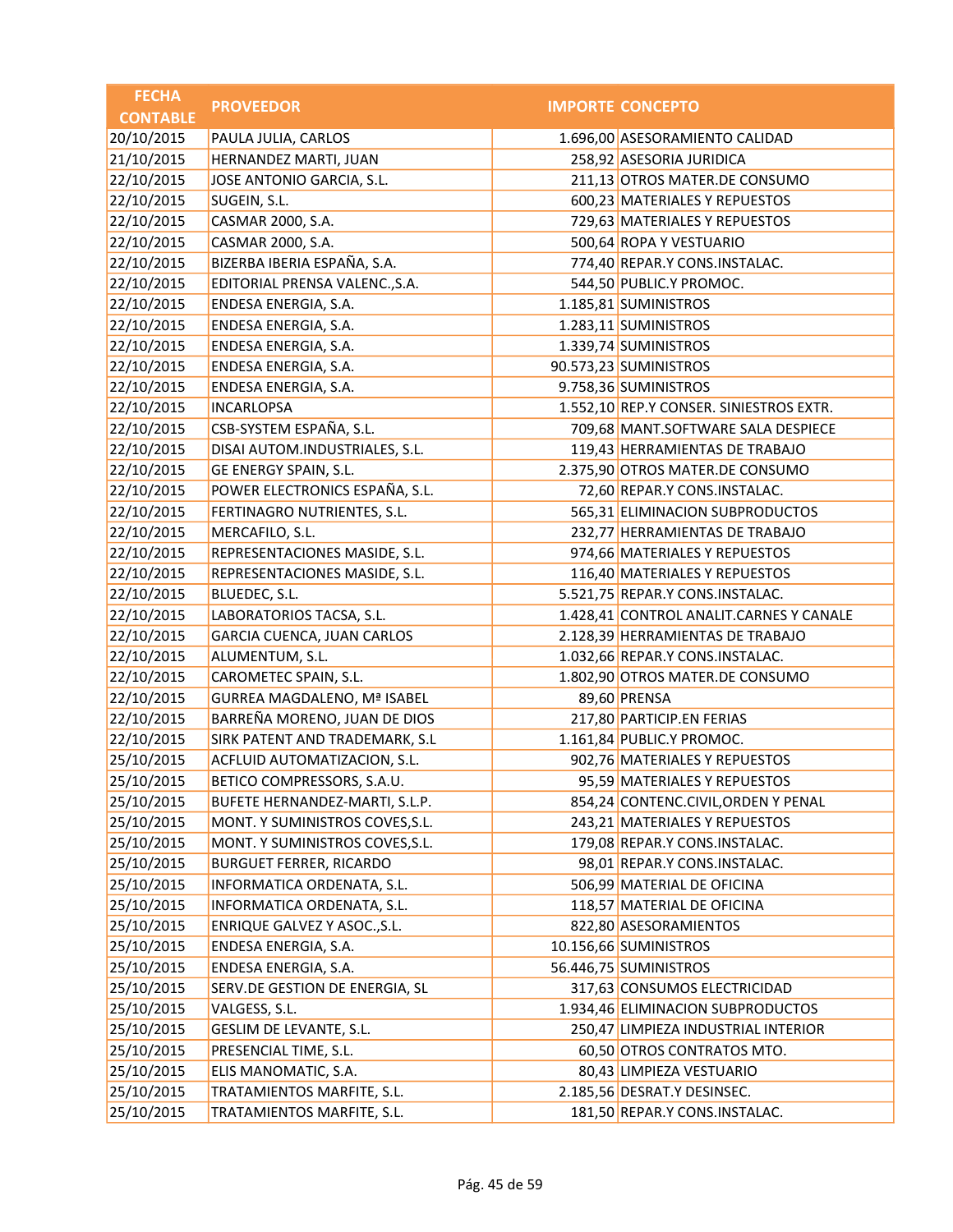| <b>FECHA</b>    | <b>PROVEEDOR</b>                | <b>IMPORTE CONCEPTO</b>             |
|-----------------|---------------------------------|-------------------------------------|
| <b>CONTABLE</b> |                                 |                                     |
| 28/10/2015      | VICMATIC, S.L.                  | 408,73 MATERIALES Y REPUESTOS       |
| 28/10/2015      | ASIST.TECNICA INDUSTRIAL, SAE   | 779,20 FORMACION                    |
| 28/10/2015      | VALPESA LEVANTE, S.L.           | 154,28 REPAR.Y CONS.INSTALAC.       |
| 28/10/2015      | <b>AENOR</b>                    | 2.407,90 IMPLANTACION ISO VACUNO    |
| 28/10/2015      | MOTORES ELECT.ALMUSSAFES, S.L.  | 1.711,17 MATERIALES Y REPUESTOS     |
| 28/10/2015      | MAREL MEAT PROCESSING B.V.      | 2.353,54 MATERIALES Y REPUESTOS     |
| 28/10/2015      | GE ENERGY SPAIN, S.L.           | 3.425,15 OTROS MATER.DE CONSUMO     |
| 28/10/2015      | KLÜBER LUBRICAT.GMBH IBER.S.C.  | 1.481,48 OTROS MATER.DE CONSUMO     |
| 28/10/2015      | ALUMENTUM, S.L.                 | 26,02 REPAR.Y CONS.INSTALAC.        |
| 28/10/2015      | SECURITAS SEGURIDAD ESPAÑA, SA. | 591,45 VIGILANCIA Y SEGURIDAD       |
| 29/10/2015      | REPSOL BUTANO, S.A.             | 602,31 GASES MATADERO               |
| 29/10/2015      | IND.TECNICO ALIMENTARIA, S.A.   | 1.384,65 MATERIALES Y REPUESTOS     |
| 29/10/2015      | CULLIGAN ESPAÑA, S.A.           | 539,66 OTROS MATER.DE CONSUMO       |
| 29/10/2015      | CASMAR 2000, S.A.               | 1.938,17 REPAR.Y CONS.INSTALAC.     |
| 29/10/2015      | VIDRA FOC, S.A.                 | 168,80 MATERIALES Y REPUESTOS       |
| 29/10/2015      | COM. E IND. REPRO, S.L.         | 219,57 MATERIALES Y REPUESTOS       |
| 29/10/2015      | COM. E IND. REPRO, S.L.         | 346,71 OTROS MATER.DE CONSUMO       |
| 29/10/2015      | TRANSMIVAL, S.L.                | 720,25 HERRAMIENTAS DE TRABAJO      |
| 29/10/2015      | IND.DE SUMINIS.PARA LABORAT, SL | 94,99 MATERIALES Y REPUESTOS        |
| 29/10/2015      | CLORAGUA LLAMAS, S.L.           | 393,25 REPAR.Y CONS.INSTALAC.       |
| 29/10/2015      | TECNIROGMA SUM.DEL FRED, S.L.   | 940,85 OTROS MATER.DE CONSUMO       |
| 29/10/2015      | VAL-SUR, S.L.                   | 117,76 MATERIALES Y REPUESTOS       |
| 29/10/2015      | ELECTRO-STOCKS                  | 711,81 MATERIALES Y REPUESTOS       |
| 29/10/2015      | SESAELEC VALENCIA, S.A.         | 315,33 MATERIALES Y REPUESTOS       |
| 29/10/2015      | ALZIRA ELECTROXUQUER, S.L.      | 118,94 MATERIALES Y REPUESTOS       |
| 29/10/2015      | DIECAR ASOCIADOS, S.L.          | 203,00 MATERIALES Y REPUESTOS       |
| 30/10/2015      | TOVSI, S.A.                     | 376,45 MATERIALES Y REPUESTOS       |
| 30/10/2015      | ACFLUID AUTOMATIZACION, S.L.    | 1.110,82 MATERIALES Y REPUESTOS     |
| 30/10/2015      | IMPORTADORA TUDELANA, S.A.      | 607,23 HERRAMIENTAS DE TRABAJO      |
| 30/10/2015      | ROSER CONSTRUC.METALICAS, S.A.  | 421,08 MATERIALES Y REPUESTOS       |
| 30/10/2015      | IBERDROLA, S.A.                 | 886,28 ELECT.POR CTA.TERCEROS       |
| 30/10/2015      | TELEFONICA DE ESPAÑA, S.A.      | 632,94 CONSUM.TELEF.PROPIOS         |
| 30/10/2015      | TELEFONICA DE ESPAÑA, S.A.      | 29,99 CONSUM.TELEF.PROPIOS          |
| 30/10/2015      | TELEFONICA DE ESPAÑA, S.A.      | 24,70 CONSUM.TELEF.PROPIOS          |
| 30/10/2015      | TELEFONICA DE ESPAÑA, S.A.      | 38,01 CONSUM.TELEF.PROPIOS          |
| 30/10/2015      | TELEFONICA DE ESPAÑA, S.A.      | 35,66 CONSUM.TELEF.PROPIOS          |
| 30/10/2015      | TEINSA, S.L.                    | 271,25 MTO.RADIOTELEFONOS           |
| 30/10/2015      | S.ESTATAL CORREOS Y TELEGR.SA   | 153,17 FRANQUEO                     |
| 30/10/2015      | IND.TECNICO ALIMENTARIA, S.A.   | 75,99 MATERIALES Y REPUESTOS        |
| 30/10/2015      | SOROLL ELECTRONIC, S.A.         | 441,65 REPAR.Y CONS.INSTALAC.       |
| 30/10/2015      | BETICO COMPRESSORS, S.A.U.      | 1.345,47 MATERIALES Y REPUESTOS     |
| 30/10/2015      | CARBUROS METALICOS, S.A.        | 479,74 OTROS MATER.DE CONSUMO       |
| 30/10/2015      | CULLIGAN ESPAÑA, S.A.           | 42,90 MATERIALES Y REPUESTOS        |
| 30/10/2015      | CONTAVAL AUTOM.Y COMP.ELEC, S.L | 894,67 OTROS MATER.DE CONSUMO       |
| 30/10/2015      | PEREZ SAMPER, FLORENTINA        | 737,40 CONTENC.CIVIL, ORDEN Y PENAL |
| 30/10/2015      | VICMATIC, S.L.                  | 289,09 MATERIALES Y REPUESTOS       |
| 30/10/2015      | S.A. AGRICULTORES DE LA VEGA    | 21.996,99 LIMPIEZA INDUSTRIAL       |
| 30/10/2015      | S.A. AGRICULTORES DE LA VEGA    | 20.531,40 LIMPIEZA INDUSTRIAL       |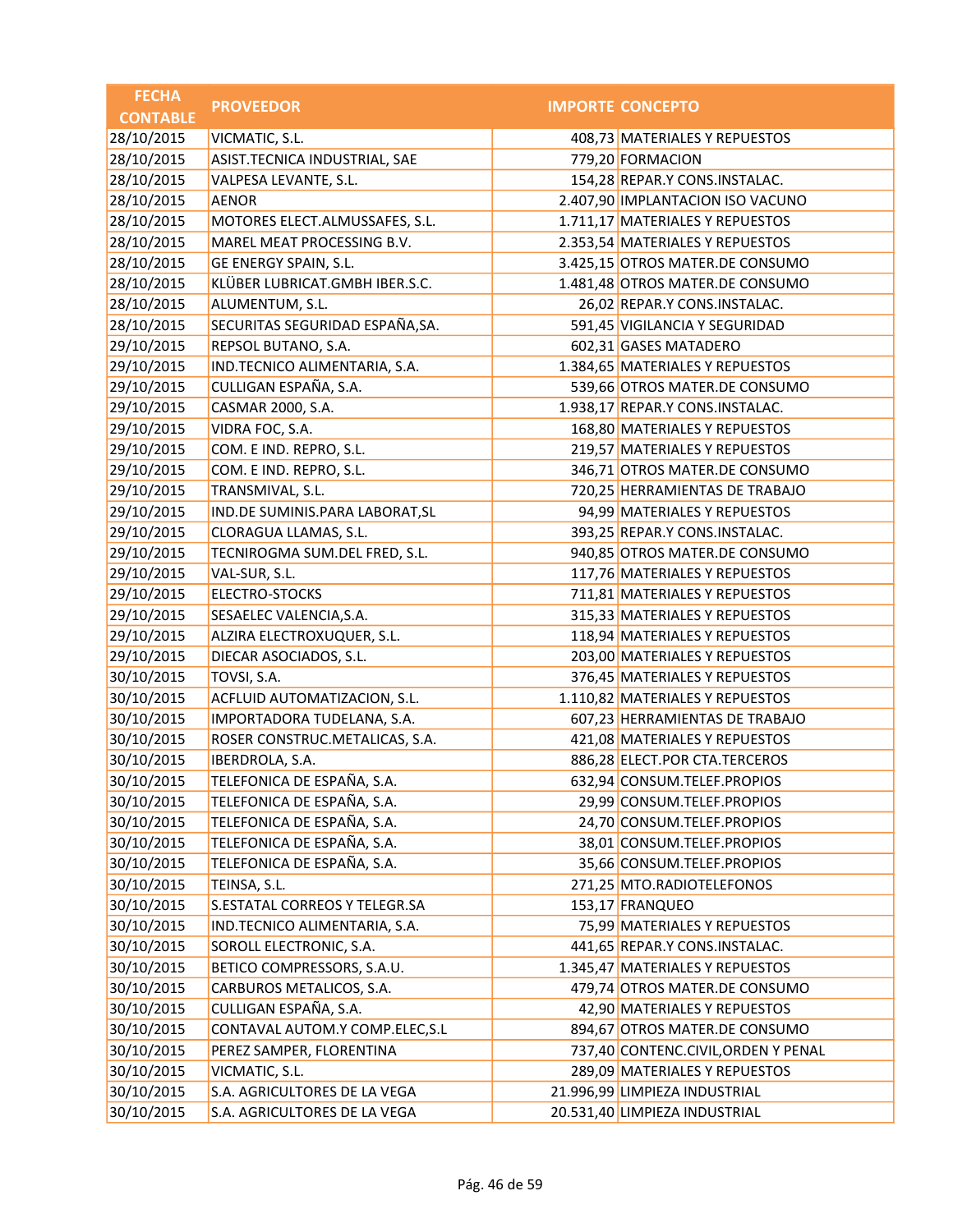| <b>FECHA</b>    | <b>PROVEEDOR</b>                    | <b>IMPORTE CONCEPTO</b>                 |
|-----------------|-------------------------------------|-----------------------------------------|
| <b>CONTABLE</b> |                                     |                                         |
| 30/10/2015      | S.A. AGRICULTORES DE LA VEGA        | 2.182,32 REPAR.Y CONS.JARDIN.           |
| 30/10/2015      | SUMINISTROS MARVAL, S.L.            | 104,11 MATERIALES Y REPUESTOS           |
| 30/10/2015      | BUFETE HERNANDEZ-MARTI, S.L.P.      | 5.517,48 CONTENC.CIVIL, ORDEN Y PENAL   |
| 30/10/2015      | GESMER LOGISTICS MER, S.L.          | 14.615,05 ELIMINACION SUBPRODUCTOS      |
| 30/10/2015      | TRANSMIVAL, S.L.                    | 763,46 MATERIALES Y REPUESTOS           |
| 30/10/2015      | SEGURISA, SERV. INT. DE SEGUR, S.A  | 2.711,17 SEGURIDAD                      |
| 30/10/2015      | MPS SERVICE & SPARES B.V.           | 782,55 MATERIALES Y REPUESTOS           |
| 30/10/2015      | MPS SERVICE & SPARES B.V.           | 1.360,75 MATERIALES Y REPUESTOS         |
| 30/10/2015      | MPS SERVICE & SPARES B.V.           | 1.272,94 MATERIALES Y REPUESTOS         |
| 30/10/2015      | EMPR.M.VALENCIANA DE AGUAS, S.A     | 4.697,61 CONSUMOS AGUA POTABLE          |
| 30/10/2015      | EMPR.M.VALENCIANA DE AGUAS, S.A     | 797,71 CONSUMOS AGUA POTABLE            |
| 30/10/2015      | NAVAFLOR, S.C.                      | 35,01 OTROS GASTOS DE PERSONAL          |
| 30/10/2015      | NAVAFLOR, S.C.                      | 83,05 RELACIONES PUBLICAS               |
| 30/10/2015      | ENRIQUE GALVEZ Y ASOC., S.L.        | 726,00 CONTENC.CIVIL, ORDEN Y PENAL     |
| 30/10/2015      | MOTORES ELECT.ALMUSSAFES, S.L.      | 995,47 REPAR.Y CONS.INSTALAC.           |
| 30/10/2015      | SANTOS Y TAMAIN, S.L.               | 1.686,14 REP.Y CONSER. SINIESTROS EXTR. |
| 30/10/2015      | VODAFONE ESPAÑA, S.A.               | 1.506,86 CONSUM.TELEF.PROPIOS           |
| 30/10/2015      | VODAFONE ESPAÑA, S.A.               | 1.118,04 CONSUM.TELEF.PROPIOS           |
| 30/10/2015      | VODAFONE ESPAÑA, S.A.               | 121,00 VIGILANCIA Y SEGURIDAD           |
| 30/10/2015      | SOMEVA, S.L.                        | 66,99 REPAR.Y CONS.INSTALAC.            |
| 30/10/2015      | GE ENERGY SPAIN, S.L.               | 2.395,80 OTROS MATER.DE CONSUMO         |
| 30/10/2015      | <b>CORBI &amp; PIQUER SOC.CIVIL</b> | 94,60 NOTARIAS                          |
| 30/10/2015      | APC EUROPE, S.A.                    | 900,72 REPAR.Y CONS.INSTALAC.           |
| 30/10/2015      | VAL-SUR, S.L.                       | 182,64 MATERIALES Y REPUESTOS           |
| 30/10/2015      | JOHNSON CONTROLS ESPAÑA, S.L.       | 131.183,30 SACRIFICIO PORCINO FASE II   |
| 30/10/2015      | JOHNSON CONTROLS ESPAÑA, S.L.       | 885,48 MATERIALES Y REPUESTOS           |
| 30/10/2015      | JOHNSON CONTROLS ESPAÑA, S.L.       | 161,20 MATERIALES Y REPUESTOS           |
| 30/10/2015      | JOHNSON CONTROLS ESPAÑA, S.L.       | 528,77 OTROS MATER.DE CONSUMO           |
| 30/10/2015      | JOHNSON CONTROLS ESPAÑA, S.L.       | 1.208,44 MATERIALES Y REPUESTOS         |
| 30/10/2015      | FUNDICION DUCTIL FABREGAS, S.A      | 75,02 HERRAMIENTAS DE TRABAJO           |
| 30/10/2015      | <b>FUNDACION SAN TELMO</b>          | 350,00 ASISTENCIA CONGRESOS             |
| 30/10/2015      | TECNICA IND.AZULEJERA, S.A.         | 76,47 MATERIALES Y REPUESTOS            |
| 30/10/2015      | AMBIENTALYS CONSULT.Y ANAL.S.L      | 798,85 MTO.CONTROL AGUA                 |
| 30/10/2015      | FERTINAGRO NUTRIENTES, S.L.         | 413,34 ELIMINACION SUBPRODUCTOS         |
| 30/10/2015      | FERTINAGRO NUTRIENTES, S.L.         | 603,06 ELIMINACION SUBPRODUCTOS         |
| 30/10/2015      | FERTINAGRO NUTRIENTES, S.L.         | 595,32 ELIMINACION SUBPRODUCTOS         |
| 30/10/2015      | FERTINAGRO NUTRIENTES, S.L.         | 595,32 ELIMINACION SUBPRODUCTOS         |
| 30/10/2015      | EASY WATER SOLUTIONS, S.L.          | 387,45 MATERIALES Y REPUESTOS           |
| 30/10/2015      | GESLIM DE LEVANTE, S.L.             | 445,28 LIMPIEZA INDUSTRIAL INTERIOR     |
| 30/10/2015      | GESLIM DE LEVANTE, S.L.             | 44.649,00 LIMPIEZA INDUSTRIAL INTERIOR  |
| 30/10/2015      | BLUEDEC, S.L.                       | 1.312,85 REPAR.Y CONS.INSTALAC.         |
| 30/10/2015      | LABORATORIOS TACSA, S.L.            | 1.438,69 CONTROL ANALIT.CARNES Y CANALE |
| 30/10/2015      | SESAELEC VALENCIA, S.A.             | 28,31 MATERIALES Y REPUESTOS            |
| 30/10/2015      | RESID-CONTROL, S.L.                 | 205,48 TRATAMIENTO ESTIERCOL            |
| 30/10/2015      | RESID-CONTROL, S.L.                 | 2.286,57 ELIMINACION SUBPRODUCTOS       |
| 30/10/2015      | RESID-CONTROL, S.L.                 | 441,21 ELIMINACION SUBPRODUCTOS         |
| 30/10/2015      | OFITAKE, S.L.                       | 445,30 MATERIAL DE OFICINA              |
| 30/10/2015      | GAMASER                             | 356,71 MTO.CONTROL AGUA DEPURADORA      |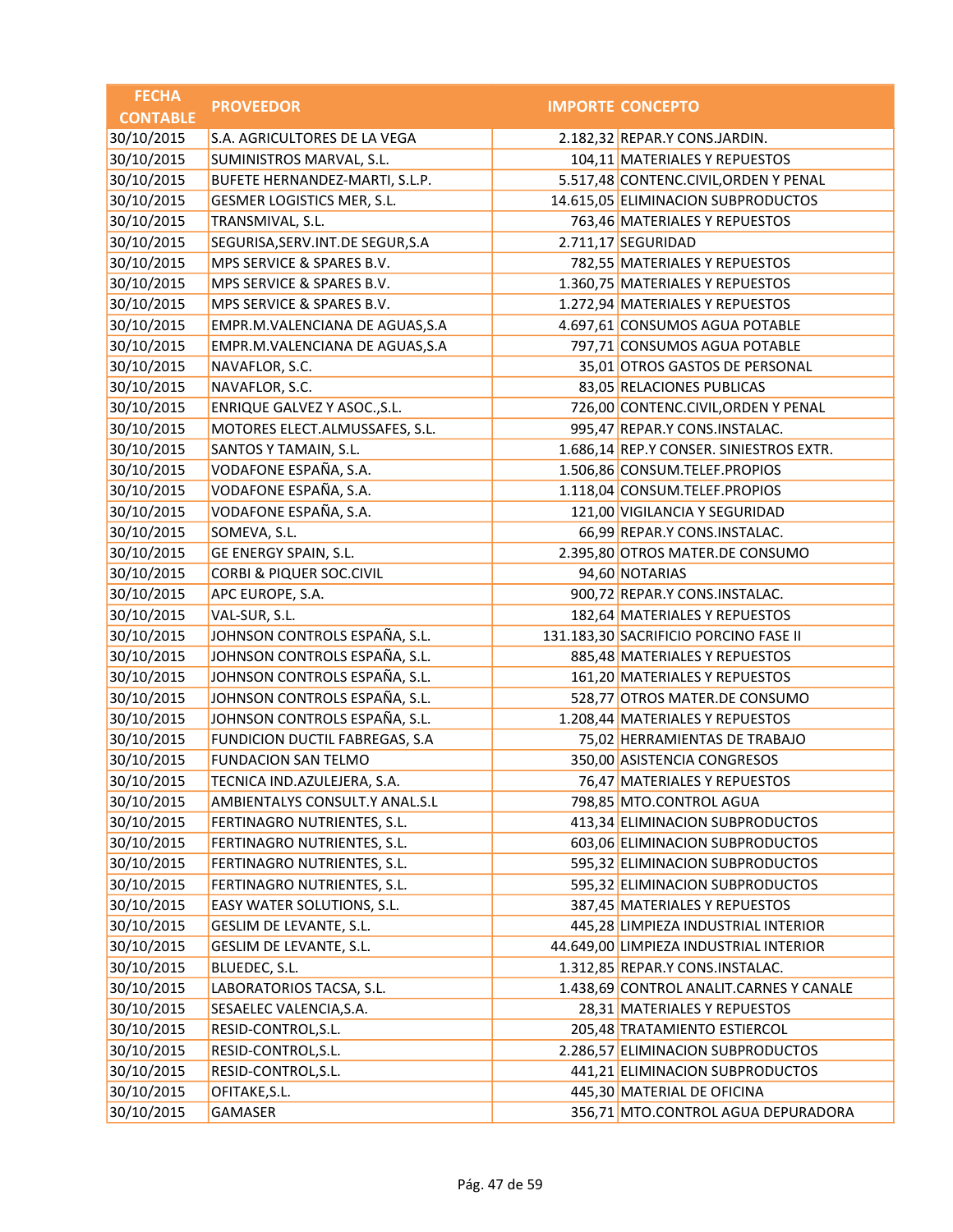| <b>FECHA</b>    | <b>PROVEEDOR</b>                 | <b>IMPORTE CONCEPTO</b>                 |
|-----------------|----------------------------------|-----------------------------------------|
| <b>CONTABLE</b> |                                  |                                         |
| 30/10/2015      | ELECTRO ANDREU, COOP.V.          | 420,46 REPAR.Y CONS.INSTALAC.           |
| 30/10/2015      | V. ALEPUZ, S.L.                  | 173,15 MATERIAL DE OFICINA              |
| 30/10/2015      | DIECAR ASOCIADOS, S.L.           | 313,09 MATERIALES Y REPUESTOS           |
| 30/10/2015      | U.T.E. MV SEGURISA-SAGITAL       | 33.237,04 SEGURIDAD                     |
| 30/10/2015      | AL AIR LIQUIDE ESPAÑA, S.A.      | 3.430,14 GASES MATADERO                 |
| 30/10/2015      | CAROMETEC SPAIN, S.L.            | 54,83 OTROS MATER.DE CONSUMO            |
| 30/10/2015      | SICA INGENIERIA, S.L.            | 193,60 REPAR.Y CONS.INSTALAC.           |
| 30/10/2015      | PAULA JULIA, CARLOS              | 1.696,00 OTROS ASESOR.EXTERNOS EVENTUAL |
| 30/10/2015      | SUMINISTROS GEN.VALENCIA, S.L.   | 3.633,05 MATERIALES Y REPUESTOS         |
| 30/10/2015      | A.S.SERVIPETROL, S.L.            | 268,75 GAS OIL                          |
| 30/10/2015      | SECURITAS SEGURIDAD ESPAÑA, SA.  | 937,96 VIGILANCIA Y SEGURIDAD           |
| 30/10/2015      | WORK MAN ACP SOC.COOPERATIVA     | 452.151,71 MAQUILA EXTERIOR             |
| 30/10/2015      | ILUNION LIMPIEZA Y MEDIO., S.A.  | 5.264,19 LIMPIEZA OFICINAS              |
| 30/10/2015      | CENTRO ESTUDIOS HIADVANCE        | 50,00 FORMACION                         |
| 30/10/2015      | <b>CENTRO ESTUDIOS HIADVANCE</b> | 25,00 FORMACION                         |
| 30/10/2015      | HERNANDEZ GRACIA, ANGELES        | 935,29 ASESORIA COMUNICACION            |
| 31/10/2015      | TERNERA NATURAL BALLESTER, S.L.  | 5.151,19 COMPRAS                        |
| 31/10/2015      | VALBOVIS, S.L.                   | 244,72 COMPRAS                          |
| 31/10/2015      | HNOS. ORTI OLMOS SAT 8313        | 1.039,37 COMPRAS                        |
| 31/10/2015      | CARNES A.SORIANO E HIJOS, S.L.   | 1.010,19 COMPRAS                        |
| 31/10/2015      | S.AGR.Y GANAD. DE CHESTE, S.L.   | 8.599,60 COMPRAS                        |
| 31/10/2015      | RIERA FERRER, ENRIQUE            | 6.257,94 COMPRAS                        |
| 31/10/2015      | JAIME SANCHEZ TELLO, S.L.        | 2.388,01 COMPRAS                        |
| 31/10/2015      | CARSI ALANDI, VICENTE            | 2.021,32 COMPRAS                        |
| 31/10/2015      | VIÑOLES MONCHO, BLAS             | 344,92 COMPRAS                          |
| 31/10/2015      | DISCARVAL, S.L.                  | 752,23 COMPRAS                          |
| 31/10/2015      | GANADOS BLAYET, S.L.             | 670,70 COMPRAS                          |
| 31/10/2015      | INTERNET XPRESS, S.L.            | 163,35 CONEXIONES INTERNET              |
| 10/11/2015      | SUGEIN, S.L.                     | 1.757,22 MATERIALES Y REPUESTOS         |
| 10/11/2015      | ACFLUID AUTOMATIZACION, S.L.     | 126,02 MATERIALES Y REPUESTOS           |
| 10/11/2015      | IMPORTADORA TUDELANA, S.A.       | 1.219,92 HERRAMIENTAS DE TRABAJO        |
| 10/11/2015      | TANE HERMETIC, S.L.              | 220,83 MATERIALES Y REPUESTOS           |
| 10/11/2015      | BETICO COMPRESSORS, S.A.U.       | 70,77 MATERIALES Y REPUESTOS            |
| 10/11/2015      | BETICO COMPRESSORS, S.A.U.       | 625,07 OTROS MATER.DE CONSUMO           |
| 10/11/2015      | BETICO COMPRESSORS, S.A.U.       | 98,86 MATERIALES Y REPUESTOS            |
| 10/11/2015      | CULLIGAN ESPAÑA, S.A.            | 229,27 MATERIALES Y REPUESTOS           |
| 10/11/2015      | VICMATIC, S.L.                   | 283,48 MATERIALES Y REPUESTOS           |
| 10/11/2015      | ADENEA INNOVA, S.A.              | 358,16 HERRAMIENTAS DE TRABAJO          |
| 10/11/2015      | QUICIAL, S.L.                    | 39,17 MATERIALES Y REPUESTOS            |
| 10/11/2015      | MONT. Y SUMINISTROS COVES, S.L.  | 1.023,85 OTRAS INST.SALA DESP.PORCINO   |
| 10/11/2015      | MATERIALES REAL, S.L.            | 59,24 OTROS MATER.DE CONSUMO            |
| 10/11/2015      | MPS SERVICE & SPARES B.V.        | 2.105,00 MATERIALES Y REPUESTOS         |
| 10/11/2015      | MPS SERVICE & SPARES B.V.        | 350,00 MATERIALES Y REPUESTOS           |
| 10/11/2015      | MPS SERVICE & SPARES B.V.        | 592,60 MATERIALES Y REPUESTOS           |
| 10/11/2015      | MPS SERVICE & SPARES B.V.        | 168,02 MATERIALES Y REPUESTOS           |
| 10/11/2015      | <b>BDINST ASESORES, S.L.</b>     | 1.061,91 ASESORIA FISCAL                |
| 10/11/2015      | GUIPONS, S.L.                    | 227,36 REPAR.Y CONS.INSTALAC.           |
| 10/11/2015      | GUIPONS, S.L.                    | 1.198,76 REPAR.Y CONS.INSTALAC.         |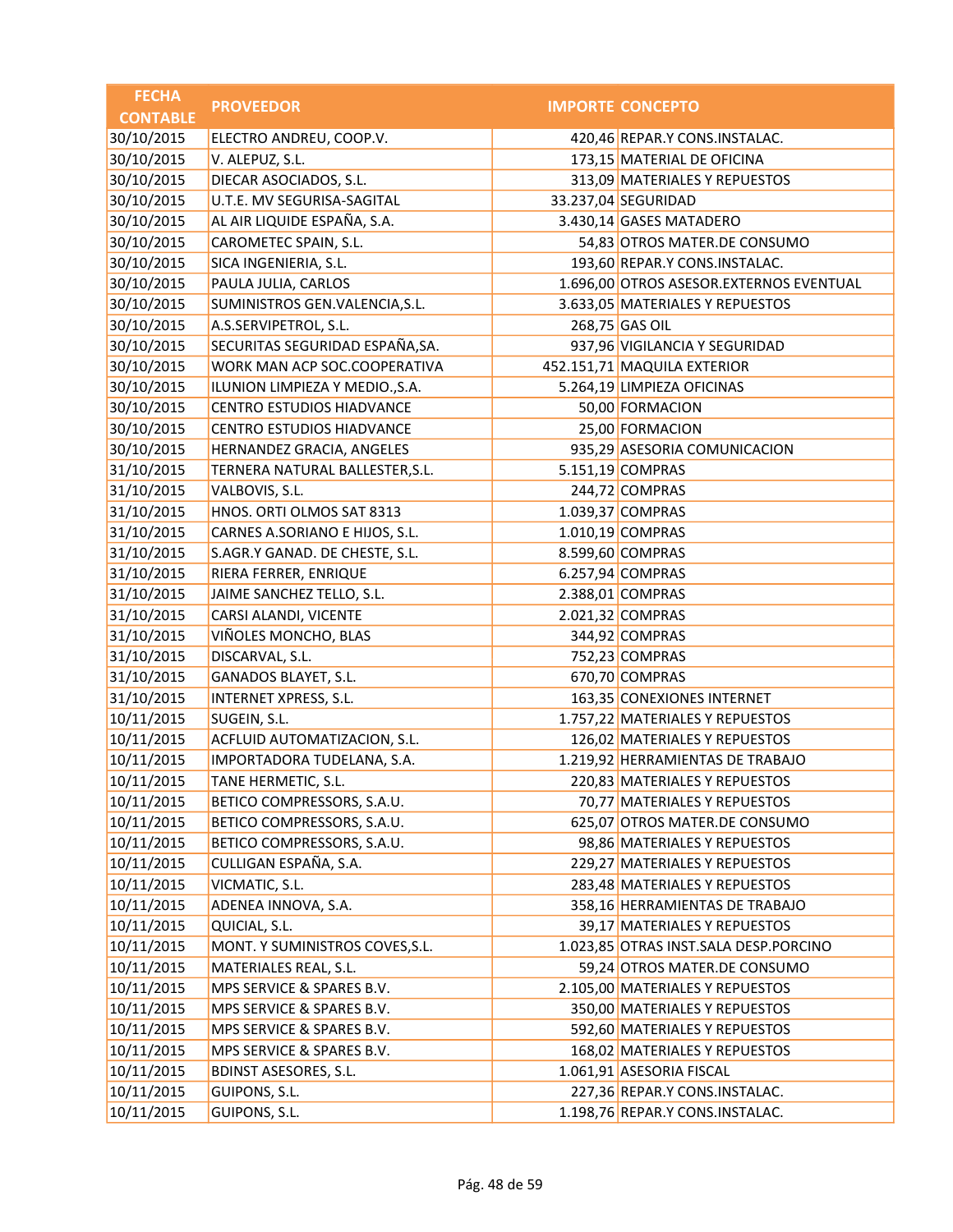| <b>FECHA</b>    | <b>PROVEEDOR</b>                 | <b>IMPORTE CONCEPTO</b>            |
|-----------------|----------------------------------|------------------------------------|
| <b>CONTABLE</b> |                                  |                                    |
| 10/11/2015      | ENRIQUE GALVEZ Y ASOC., S.L.     | 822,80 ASESORAMIENTOS              |
| 10/11/2015      | MOTORES ELECT.ALMUSSAFES, S.L.   | 696,91 REPAR.Y CONS.INSTALAC.      |
| 10/11/2015      | MAREL MEAT PROCESSING B.V.       | 88,53 MATERIALES Y REPUESTOS       |
| 10/11/2015      | REGISTRO MERCANTIL DE VALENCIA   | 15,60 REGISTRO                     |
| 10/11/2015      | REGISTRO MERCANTIL DE VALENCIA   | 744,84 REGISTRO                    |
| 10/11/2015      | CSB-SYSTEM ESPAÑA, S.L.          | 709,68 MANT.SOFTWARE SALA DESPIECE |
| 10/11/2015      | VAL-SUR, S.L.                    | 701,85 MATERIALES Y REPUESTOS      |
| 10/11/2015      | DESATASCO EXPRESS, S.L.          | 451,00 REPAR.Y CONS.INSTALAC.      |
| 10/11/2015      | DESATASCO EXPRESS, S.L.          | 641,30 REPAR.Y CONS.INSTALAC.      |
| 10/11/2015      | FERTINAGRO NUTRIENTES, S.L.      | 617,58 ELIMINACION SUBPRODUCTOS    |
| 10/11/2015      | FERTINAGRO NUTRIENTES, S.L.      | 473,35 ELIMINACION SUBPRODUCTOS    |
| 10/11/2015      | FERTINAGRO NUTRIENTES, S.L.      | 494,16 ELIMINACION SUBPRODUCTOS    |
| 10/11/2015      | BORRELL GARCIA, JOAQUIN          | 96,58 NOTARIAS                     |
| 10/11/2015      | <b>BORRELL GARCIA, JOAQUIN</b>   | 12,89 NOTARIAS                     |
| 10/11/2015      | ALUMENTUM, S.L.                  | 804,84 REPAR.Y CONS.INSTALAC.      |
| 10/11/2015      | EL REY DEL DESATASCO, S.L.       | 1.056,00 REPAR.Y CONS.INSTALAC.    |
| 10/11/2015      | EL REY DEL DESATASCO, S.L.       | 572,00 REPAR.Y CONS.INSTALAC.      |
| 10/11/2015      | EL REY DEL DESATASCO, S.L.       | 440,00 REPAR.Y CONS.INSTALAC.      |
| 10/11/2015      | HERMANOS NAVARRO PINTURAS DEC.   | 1.179,77 REPAR.Y CONS.INSTALAC.    |
| 10/11/2015      | HERMANOS NAVARRO PINTURAS DEC.   | 119,91 REPAR.Y CONS.INSTALAC.      |
| 10/11/2015      | ELIS MANOMATIC, S.A.             | 152,17 LAVANDERIA DE VESTUARIOS    |
| 10/11/2015      | SECURITAS SEGURIDAD ESPAÑA, SA.  | 681,08 VIGILANCIA Y SEGURIDAD      |
| 10/11/2015      | AC MARK CENTRO DE FORMACION, SL  | 290,00 FORMACION                   |
| 10/11/2015      | RONA AGITACION, DOSIF.Y BOMB, SL | 660,59 MATERIALES Y REPUESTOS      |
| 19/11/2015      | ROMERO TORRENTI, JOSE            | 2.012,90 REPAR.Y CONS.INSTALAC.    |
| 19/11/2015      | TELEFONICA SERV.MOVILES, S.A.    | 26,82 CONEXIONES INTERNET          |
| 19/11/2015      | TELEFONICA SERV.MOVILES, S.A.    | 65,34 CONEXIONES INTERNET          |
| 19/11/2015      | TELEFONICA ON THE SPOT SER. SA   | 27,71 HILO MUSICAL CENTRALITA      |
| 19/11/2015      | VODAFONE ESPAÑA, S.A.            | 1.294,07 CONSUM.TELEF.PROPIOS      |
| 19/11/2015      | VODAFONE ESPAÑA, S.A.            | 121,00 VIGILANCIA Y SEGURIDAD      |
| 19/11/2015      | CAROMETEC SPAIN, S.L.            | 217,80 REPAR.Y CONS.INSTALAC.      |
| 19/11/2015      | CAROMETEC SPAIN, S.L.            | 2.632,72 MATERIALES Y REPUESTOS    |
| 19/11/2015      | CAROMETEC SPAIN, S.L.            | 1.095,39 REPAR.Y CONS.INSTALAC.    |
| 20/11/2015      | REPSOL BUTANO, S.A.              | 2.021,40 GASES MATADERO            |
| 20/11/2015      | ROSER CONSTRUC.METALICAS, S.A.   | 48,40 MATERIALES Y REPUESTOS       |
| 20/11/2015      | IND.TECNICO ALIMENTARIA, S.A.    | 3.040,45 MATERIALES Y REPUESTOS    |
| 20/11/2015      | CASMAR 2000, S.A.                | 1.238,56 ROPA Y VESTUARIO          |
| 20/11/2015      | DISPROIN LEVANTE, S.L.           | 104,31 MTO.EQUIPOS OFICINA         |
| 20/11/2015      | SOLENIS HISPANIA, S.A.           | 4.416,50 OTROS MATER.DE CONSUMO    |
| 20/11/2015      | TELEFONICA ON THE SPOT SER. SA   | 45,94 HILO MUSICAL MERCADOS        |
| 20/11/2015      | TELEFONICA ON THE SPOT SER. SA   | 44,23 HILO MUSICAL MERCADOS        |
| 20/11/2015      | COMPUTER SERV.Y MANTEN., S.L.    | 159,72 MTO.EQUIPOS INFORMAT.       |
| 20/11/2015      | SOMEVA, S.L.                     | 35,55 REPAR.Y CONS.INSTALAC.       |
| 20/11/2015      | BRISANT, C.B.                    | 151,40 VIAJES DE GESTION           |
| 20/11/2015      | DIVERSEY ESPAÑA, S.L.            | 4.367,13 OTROS MATER.DE CONSUMO    |
| 20/11/2015      | KAESER COMPRESORES, S.L.         | 339,77 OTROS MATER.DE CONSUMO      |
| 20/11/2015      | DIECAR ASOCIADOS, S.L.           | 126,98 MATERIALES Y REPUESTOS      |
| 20/11/2015      | XYLEM WATER SOLUT.ESPAÑA, S.A.   | 1.918,77 MATERIALES Y REPUESTOS    |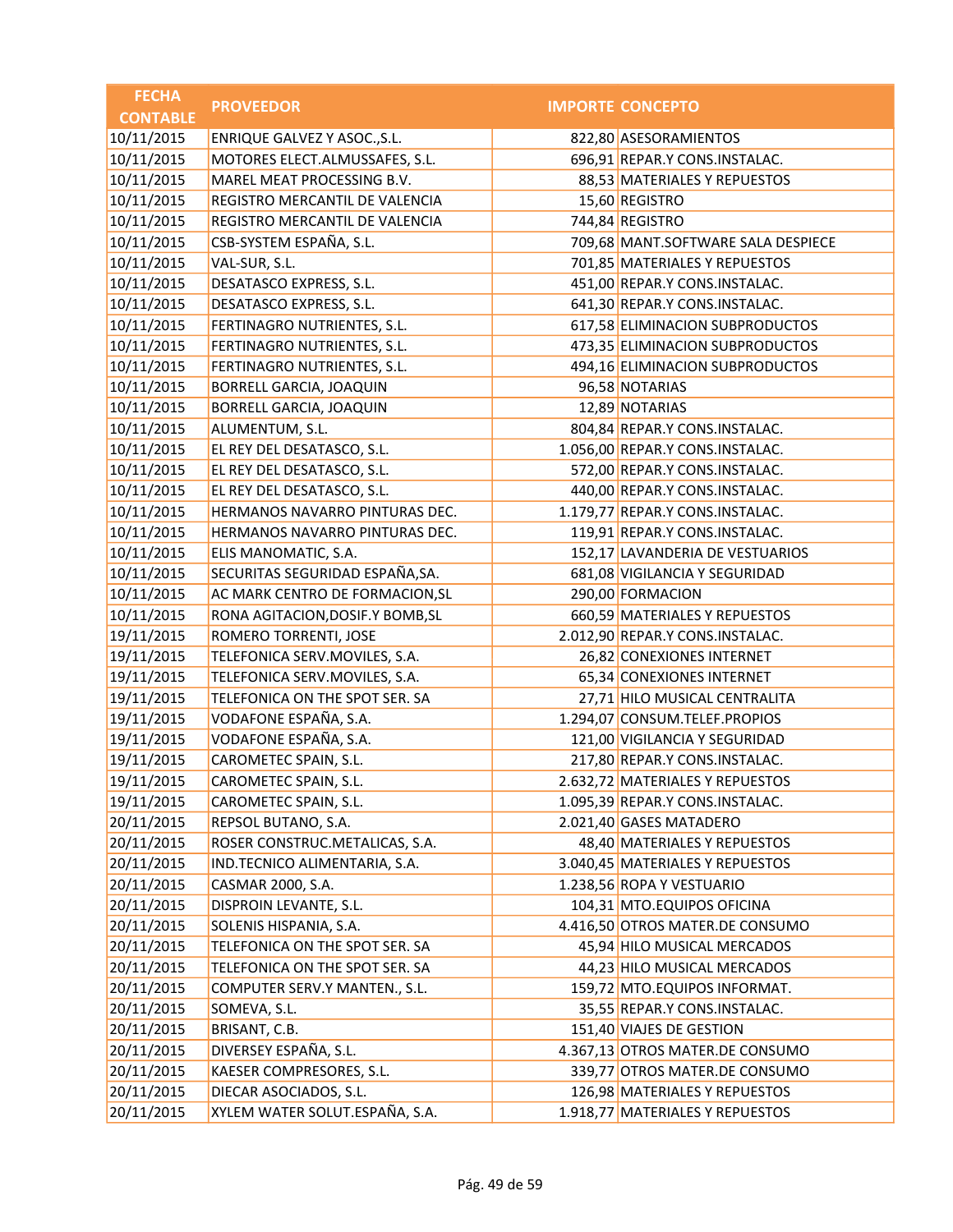| <b>FECHA</b>    | <b>PROVEEDOR</b>                | <b>IMPORTE CONCEPTO</b>                 |
|-----------------|---------------------------------|-----------------------------------------|
| <b>CONTABLE</b> |                                 |                                         |
| 20/11/2015      | REYSAN ATLANTIC, S.L.           | 38,47 HERRAMIENTAS DE TRABAJO           |
| 20/11/2015      | HERNANDEZ GRACIA, ANGELES       | 1.870,58 ASESORIA COMUNICACION          |
| 23/11/2015      | JOSE ANTONIO GARCIA, S.L.       | 1.287,37 OTROS MATER.DE CONSUMO         |
| 23/11/2015      | BETICO COMPRESSORS, S.A.U.      | 623,63 OTROS MATER.DE CONSUMO           |
| 23/11/2015      | MPS SERVICE & SPARES B.V.       | 1.712,56 MATERIALES Y REPUESTOS         |
| 23/11/2015      | MPS SERVICE & SPARES B.V.       | 839,52 MATERIALES Y REPUESTOS           |
| 23/11/2015      | ENRIQUE GALVEZ Y ASOC., S.L.    | 822,80 ASESORAMIENTOS                   |
| 23/11/2015      | MAREL MEAT PROCESSING B.V.      | 114,91 MATERIALES Y REPUESTOS           |
| 23/11/2015      | MAREL MEAT PROCESSING B.V.      | 482,83 MATERIALES Y REPUESTOS           |
| 23/11/2015      | DISAI AUTOM.INDUSTRIALES, S.L.  | 234,86 HERRAMIENTAS DE TRABAJO          |
| 23/11/2015      | INSTALACIONES JOFRAN, S.L.L.    | 3.329,62 MATERIALES Y REPUESTOS         |
| 23/11/2015      | INSTALACIONES JOFRAN, S.L.L.    | 2.795,16 REPAR.Y CONS.INSTALAC.         |
| 23/11/2015      | KLÜBER LUBRICAT.GMBH IBER.S.C.  | 964,42 OTROS MATER.DE CONSUMO           |
| 23/11/2015      | <b>INDUKERN, S.A.</b>           | 390,23 OTROS MATER.DE CONSUMO           |
| 23/11/2015      | PRESENCIAL TIME, S.L.           | 60,50 OTROS CONTRATOS MTO.              |
| 23/11/2015      | MORENO VARGAS, ANGEL            | 1.058,75 REPAR.Y CONS.INSTALAC.         |
| 25/11/2015      | SUGEIN, S.L.                    | 1.657,91 MATERIALES Y REPUESTOS         |
| 25/11/2015      | TRANSRIC LEVANTE, S.A           | 201,30 REPAR.Y CONS.URBANIZ.            |
| 25/11/2015      | IND.TECNICO ALIMENTARIA, S.A.   | 220,35 MATERIALES Y REPUESTOS           |
| 25/11/2015      | CASMAR 2000, S.A.               | 181,10 ROPA Y VESTUARIO                 |
| 25/11/2015      | DISPROIN LEVANTE, S.L.          | 248,05 MATERIAL DE OFICINA              |
| 25/11/2015      | DISPROIN LEVANTE, S.L.          | 105,57 MATERIAL DE OFICINA              |
| 25/11/2015      | DISPROIN LEVANTE, S.L.          | 1.145,54 MTO.EQUIPOS OFIC.              |
| 25/11/2015      | DISPROIN LEVANTE, S.L.          | 112,22 MTO.EQUIPOS OFICINA              |
| 25/11/2015      | VICMATIC, S.L.                  | 238,50 MATERIALES Y REPUESTOS           |
| 25/11/2015      | VICMATIC, S.L.                  | 367,24 MATERIALES Y REPUESTOS           |
| 25/11/2015      | ELECTROTECNIA MONRABAL, S.L.    | 5.060,16 REP.Y CONSER. SINIESTROS EXTR. |
| 25/11/2015      | SOLENIS HISPANIA, S.A.          | 4.416,50 OTROS MATER.DE CONSUMO         |
| 25/11/2015      | SOLENIS HISPANIA, S.A.          | 4.416,50 OTROS MATER.DE CONSUMO         |
| 25/11/2015      | QUICIAL, S.L.                   | 805,47 MATERIALES Y REPUESTOS           |
| 25/11/2015      | COM. E IND. REPRO, S.L.         | 544,50 MATERIALES Y REPUESTOS           |
| 25/11/2015      | GESMER LOGISTICS MER, S.L.      | 14.079,00 ELIMINACION SUBPRODUCTOS      |
| 25/11/2015      | QUINSU, S.L.                    | 3.599,34 OTROS MATER.DE CONSUMO         |
| 25/11/2015      | MPS SERVICE & SPARES B.V.       | 480,12 MATERIALES Y REPUESTOS           |
| 25/11/2015      | XUCLA MECANIQUES FLUVIA, S.A.   | 5.420,80 OTRAS INST.SALA DESP.PORCINO   |
| 25/11/2015      | TEIXIDO CORRATGE, F.JAVIER      | 989,78 ASESORAMIENTO INFORMATICO        |
| 25/11/2015      | MAREL MEAT PROCESSING B.V.      | 1.088,66 MATERIALES Y REPUESTOS         |
| 25/11/2015      | IND.DE SUMINIS.PARA LABORAT, SL | 131,29 MATERIALES Y REPUESTOS           |
| 25/11/2015      | IND.DE SUMINIS.PARA LABORAT, SL | 222,46 MATERIALES Y REPUESTOS           |
| 25/11/2015      | INTERTRONIC INTERNACIONAL, S.L  | 69,80 MATERIALES Y REPUESTOS            |
| 25/11/2015      | APC EUROPE, S.A.                | 156,22 MATERIALES Y REPUESTOS           |
| 25/11/2015      | KLÜBER LUBRICAT.GMBH IBER.S.C.  | 935,94 MATERIALES Y REPUESTOS           |
| 25/11/2015      | VALGESS, S.L.                   | 3.621,09 ELIMINACION SUBPRODUCTOS       |
| 25/11/2015      | AMBIENTALYS CONSULT.Y ANAL.S.L  | 277,34 MTO.CONTROL AGUA                 |
| 25/11/2015      | MERCAFILO, S.L.                 | 515,87 HERRAMIENTAS DE TRABAJO          |
| 25/11/2015      | VCIANA.MENSAJE.Y GESTION, S.C.  | 196,90 MENSAJERIA                       |
| 25/11/2015      | OFITAKE, S.L.                   | 348,30 REPAR.Y CONS.INSTALAC.           |
| 25/11/2015      | DIECAR ASOCIADOS, S.L.          | 185,44 MATERIALES Y REPUESTOS           |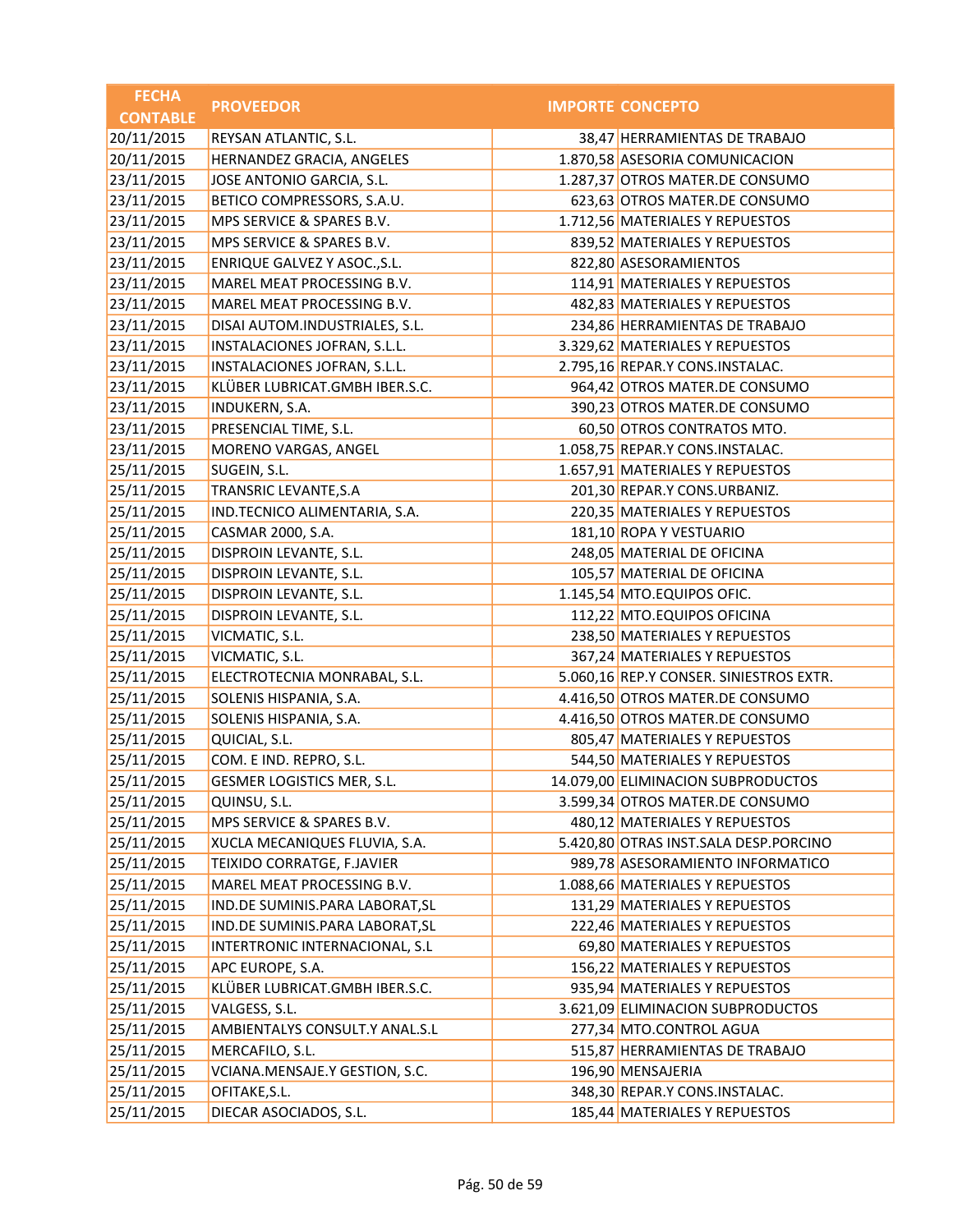| <b>FECHA</b>    | <b>PROVEEDOR</b>                  | <b>IMPORTE CONCEPTO</b>             |
|-----------------|-----------------------------------|-------------------------------------|
| <b>CONTABLE</b> |                                   |                                     |
| 25/11/2015      | ALUMENTUM, S.L.                   | 505,76 REPAR.Y CONS.INSTALAC.       |
| 25/11/2015      | CONTROL DE VERTIDO IND., S.L.     | 355,73 MATERIALES Y REPUESTOS       |
| 25/11/2015      | <b>INTERPORC</b>                  | 26.047,62 TASA EXT. NORMA INTERPORC |
| 25/11/2015      | <b>INTEROVIC</b>                  | 947,19 TASA EXT.NORMA INTEROVIC     |
| 25/11/2015      | PPS, S.A.                         | 16,83 LIMPIEZA DESPOJOS             |
| 25/11/2015      | PPS, S.A.                         | 1.410,42 LIMPIEZA DESPOJOS          |
| 25/11/2015      | PPS, S.A.                         | 2.294,21 LIMPIEZA DESPOJOS          |
| 25/11/2015      | PPS, S.A.                         | 5.015,51 LIMPIEZA DESPOJOS          |
| 25/11/2015      | PPS, S.A.                         | 3.778,58 LIMPIEZA DESPOJOS          |
| 25/11/2015      | PPS, S.A.                         | 4.204,22 LIMPIEZA DESPOJOS          |
| 25/11/2015      | REYSAN ATLANTIC, S.L.             | 724,19 ROPA Y VESTUARIO             |
| 25/11/2015      | WORK MAN ACP SOC.COOPERATIVA      | 483.151,92 MAQUILA EXTERIOR         |
| 25/11/2015      | NOVA ETIQUETA, S.L.               | 230,93 OTROS MATER.DE CONSUMO       |
| 25/11/2015      | ILUNION LIMPIEZA Y MEDIO., S.A.   | 5.264,19 LIMPIEZA                   |
| 26/11/2015      | IMPORTADORA TUDELANA, S.A.        | 1.524,90 HERRAMIENTAS DE TRABAJO    |
| 26/11/2015      | TELEFONICA DE ESPAÑA, S.A.        | 38,97 CONSUM.TELEF.PROPIOS          |
| 26/11/2015      | TELEFONICA DE ESPAÑA, S.A.        | 640,09 CONSUM.TELEF.PROPIOS         |
| 26/11/2015      | TELEFONICA DE ESPAÑA, S.A.        | 33,75 CONSUM.TELEF.PROPIOS          |
| 26/11/2015      | TELEFONICA DE ESPAÑA, S.A.        | 24,70 CONSUM.TELEF.PROPIOS          |
| 26/11/2015      | TELEFONICA DE ESPAÑA, S.A.        | 35,71 CONSUM.TELEF.PROPIOS          |
| 26/11/2015      | CASMAR 2000, S.A.                 | 387,20 ROPA Y VESTUARIO             |
| 26/11/2015      | COM. E IND. REPRO, S.L.           | 296,45 MATERIALES Y REPUESTOS       |
| 26/11/2015      | TRANSMIVAL, S.L.                  | 2.912,30 MATERIALES Y REPUESTOS     |
| 26/11/2015      | ENDESA ENERGIA, S.A.              | 55.517,06 SUMINISTROS               |
| 26/11/2015      | BRISANT, C.B.                     | 545,90 VIAJES DE GESTION            |
| 26/11/2015      | ENERGIA CONTROLADA DEL MEDIT.     | 722,85 MTO.EQUIPOS INFORMAT.        |
| 26/11/2015      | PLASTICOS GUADALAVIAR, S.A.       | 2.472,80 OTROS MATER.DE CONSUMO     |
| 26/11/2015      | ELECTRO-STOCKS                    | 1.064,36 MATERIALES Y REPUESTOS     |
| 26/11/2015      | ELECTRO-STOCKS                    | 960,73 MATERIALES Y REPUESTOS       |
| 26/11/2015      | ALZIRA ELECTROXUQUER, S.L.        | 269,83 MATERIALES Y REPUESTOS       |
| 26/11/2015      | CENTRO ESTUDIOS HIADVANCE         | 50,00 FORMACION                     |
| 27/11/2015      | AZASA, INST. QUIR. Y MAT. GAN. SA | 1.656,65 MATERIALES Y REPUESTOS     |
| 27/11/2015      | AZASA, INST. QUIR. Y MAT. GAN. SA | 954,45 MATERIALES Y REPUESTOS       |
| 27/11/2015      | VIRTUAL VIDEO INFORMATICA, S.L.   | 121,00 REPAR.Y CONS.INSTALAC.       |
| 27/11/2015      | MONT. Y SUMINISTROS COVES, S.L.   | 1.949,81 REPAR.Y CONS.INSTALAC.     |
| 27/11/2015      | EDICIONES FRANCIS LEFEBVRE        | 44,46 LIBROS                        |
| 27/11/2015      | CSB-SYSTEM ESPAÑA, S.L.           | 709,68 MANT.SOFTWARE SALA DESPIECE  |
| 27/11/2015      | TAMARIT ORTEGA, JOSE LUIS         | 115,50 OTROS MATER.DE CONSUMO       |
| 30/11/2015      | SUGEIN, S.L.                      | 273,76 MATERIALES Y REPUESTOS       |
| 30/11/2015      | ACFLUID AUTOMATIZACION, S.L.      | 493,04 MATERIALES Y REPUESTOS       |
| 30/11/2015      | IMPORTADORA TUDELANA, S.A.        | 652,09 HERRAMIENTAS DE TRABAJO      |
| 30/11/2015      | ROSER CONSTRUC.METALICAS, S.A.    | 424,71 AMPLIACION CAMARA JAMONES    |
| 30/11/2015      | ROSER CONSTRUC.METALICAS, S.A.    | 353,32 MATERIALES Y REPUESTOS       |
| 30/11/2015      | TERNERA NATURAL BALLESTER, S.L.   | 4.314,46 COMPRAS                    |
| 30/11/2015      | VALBOVIS, S.L.                    | 553,91 COMPRAS                      |
| 30/11/2015      | HNOS. ORTI OLMOS SAT 8313         | 816,77 COMPRAS                      |
| 30/11/2015      | CARNES A.SORIANO E HIJOS, S.L.    | 558,90 COMPRAS                      |
| 30/11/2015      | S.AGR.Y GANAD. DE CHESTE, S.L.    | 6.469,34 COMPRAS                    |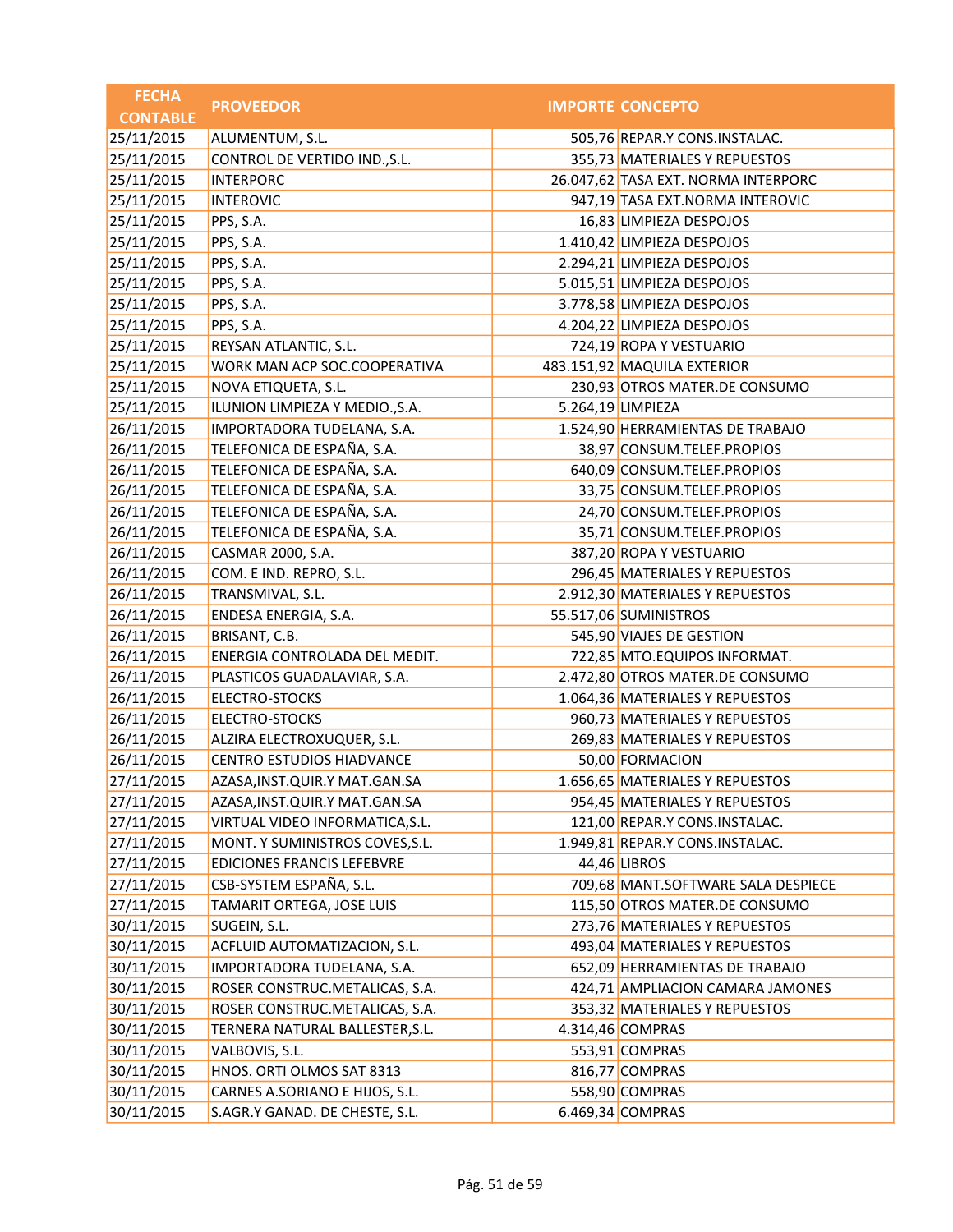| <b>FECHA</b>    | <b>PROVEEDOR</b>                | <b>IMPORTE CONCEPTO</b>         |
|-----------------|---------------------------------|---------------------------------|
| <b>CONTABLE</b> |                                 |                                 |
| 30/11/2015      | RIERA FERRER, ENRIQUE           | 5.303,03 COMPRAS                |
| 30/11/2015      | JAIME SANCHEZ TELLO, S.L.       | 1.752,53 COMPRAS                |
| 30/11/2015      | CARSI ALANDI, VICENTE           | 64.849,05 COMPRAS               |
| 30/11/2015      | CARSI ALANDI, VICENTE           | 1.920,83 COMPRAS                |
| 30/11/2015      | VIÑOLES MONCHO, BLAS            | 573,48 COMPRAS                  |
| 30/11/2015      | DISCARVAL, S.L.                 | 280,21 COMPRAS                  |
| 30/11/2015      | GANADOS BLAYET, S.L.            | 774,94 COMPRAS                  |
| 30/11/2015      | IBERDROLA, S.A.                 | 857,88 ELECT.POR CTA.TERCEROS   |
| 30/11/2015      | S.ESTATAL CORREOS Y TELEGR.SA   | 95,15 FRANQUEO                  |
| 30/11/2015      | TRANSRIC LEVANTE, S.A           | 520,30 REPAR.Y CONS.URBANIZ.    |
| 30/11/2015      | IND.TECNICO ALIMENTARIA, S.A.   | 447,75 MATERIALES Y REPUESTOS   |
| 30/11/2015      | SEGELL EXPRES, S.L.             | 190,24 OTROS MATER.DE CONSUMO   |
| 30/11/2015      | CARBUROS METALICOS, S.A.        | 242,00 OTROS MATER.DE CONSUMO   |
| 30/11/2015      | CARBUROS METALICOS, S.A.        | 161,03 OTROS MATER.DE CONSUMO   |
| 30/11/2015      | CASMAR 2000, S.A.               | 146,41 ROPA Y VESTUARIO         |
| 30/11/2015      | CASMAR 2000, S.A.               | 193,60 ROPA Y VESTUARIO         |
| 30/11/2015      | CASMAR 2000, S.A.               | 1.501,67 ROPA Y VESTUARIO       |
| 30/11/2015      | CASMAR 2000, S.A.               | 1.589,94 ROPA Y VESTUARIO       |
| 30/11/2015      | CASMAR 2000, S.A.               | 349,69 ROPA Y VESTUARIO         |
| 30/11/2015      | CONTAVAL AUTOM.Y COMP.ELEC, S.L | 1.412,26 MATERIALES Y REPUESTOS |
| 30/11/2015      | GRUAS RIGAR, S.A.               | 445,28 REPAR.Y CONS.INSTALAC.   |
| 30/11/2015      | DISPROIN LEVANTE, S.L.          | 211,75 MATERIAL DE OFICINA      |
| 30/11/2015      | VICMATIC, S.L.                  | 486,34 MATERIALES Y REPUESTOS   |
| 30/11/2015      | S.A. AGRICULTORES DE LA VEGA    | 21.996,99 LIMPIEZA INDUSTRIAL   |
| 30/11/2015      | S.A. AGRICULTORES DE LA VEGA    | 20.531,40 LIMPIEZA INDUSTRIAL   |
| 30/11/2015      | MAVAINSA, S.L.                  | 3.046,80 REPAR.Y CONS.INSTALAC. |
| 30/11/2015      | SOLENIS HISPANIA, S.A.          | 4.416,50 OTROS MATER.DE CONSUMO |
| 30/11/2015      | BUFETE HERNANDEZ-MARTI, S.L.P.  | 2.187,61 ASESORIA JURIDICA      |
| 30/11/2015      | VIDRA FOC, S.A.                 | 143,99 MATERIALES Y REPUESTOS   |
| 30/11/2015      | VIDRA FOC, S.A.                 | 56,02 OTROS MATER.DE CONSUMO    |
| 30/11/2015      | VIDRA FOC, S.A.                 | 28,36 OTROS MATER.DE CONSUMO    |
| 30/11/2015      | VIDRA FOC, S.A.                 | 22,87 OTROS MATER.DE CONSUMO    |
| 30/11/2015      | RECLAMOS PEÑALVER, S.L.         | 226,88 PUBLIC.Y PROMOC.         |
| 30/11/2015      | AME MATERIAL ELECTRICO, S.A.    | 982,52 MATERIALES Y REPUESTOS   |
| 30/11/2015      | AME MATERIAL ELECTRICO, S.A.    | 24,02 MATERIALES Y REPUESTOS    |
| 30/11/2015      | <b>BURGUET FERRER, RICARDO</b>  | 606,15 REPAR.Y CONS.INSTALAC.   |
| 30/11/2015      | MATERIALES REAL, S.L.           | 788,80 OTROS MATER.DE CONSUMO   |
| 30/11/2015      | MATERIALES REAL, S.L.           | 809,37 OTROS MATER.DE CONSUMO   |
| 30/11/2015      | MATERIALES REAL, S.L.           | 149,99 OTROS MATER.DE CONSUMO   |
| 30/11/2015      | AECOC                           | 1.252,35 ASISTENCIA CONGRESOS   |
| 30/11/2015      | TEC.ESPEC.BOMBAS Y COMPRES., SL | 96,80 MATERIALES Y REPUESTOS    |
| 30/11/2015      | MPS SERVICE & SPARES B.V.       | 6.002,40 MATERIALES Y REPUESTOS |
| 30/11/2015      | MPS SERVICE & SPARES B.V.       | 3.095,22 MATERIALES Y REPUESTOS |
| 30/11/2015      | MPS SERVICE & SPARES B.V.       | 562,87 MATERIALES Y REPUESTOS   |
| 30/11/2015      | EMPR.M.VALENCIANA DE AGUAS, S.A | 3.696,30 CONSUMOS AGUA POTABLE  |
| 30/11/2015      | EMPR.M.VALENCIANA DE AGUAS, S.A | 757,23 CONSUMOS AGUA POTABLE    |
| 30/11/2015      | COMPAÑIA LEVANT.DE BOLSAS, S.L  | 2.520,85 OTROS MATER.DE CONSUMO |
| 30/11/2015      | <b>BDINST ASESORES, S.L.</b>    | 1.061,91 ASESORIA FISCAL        |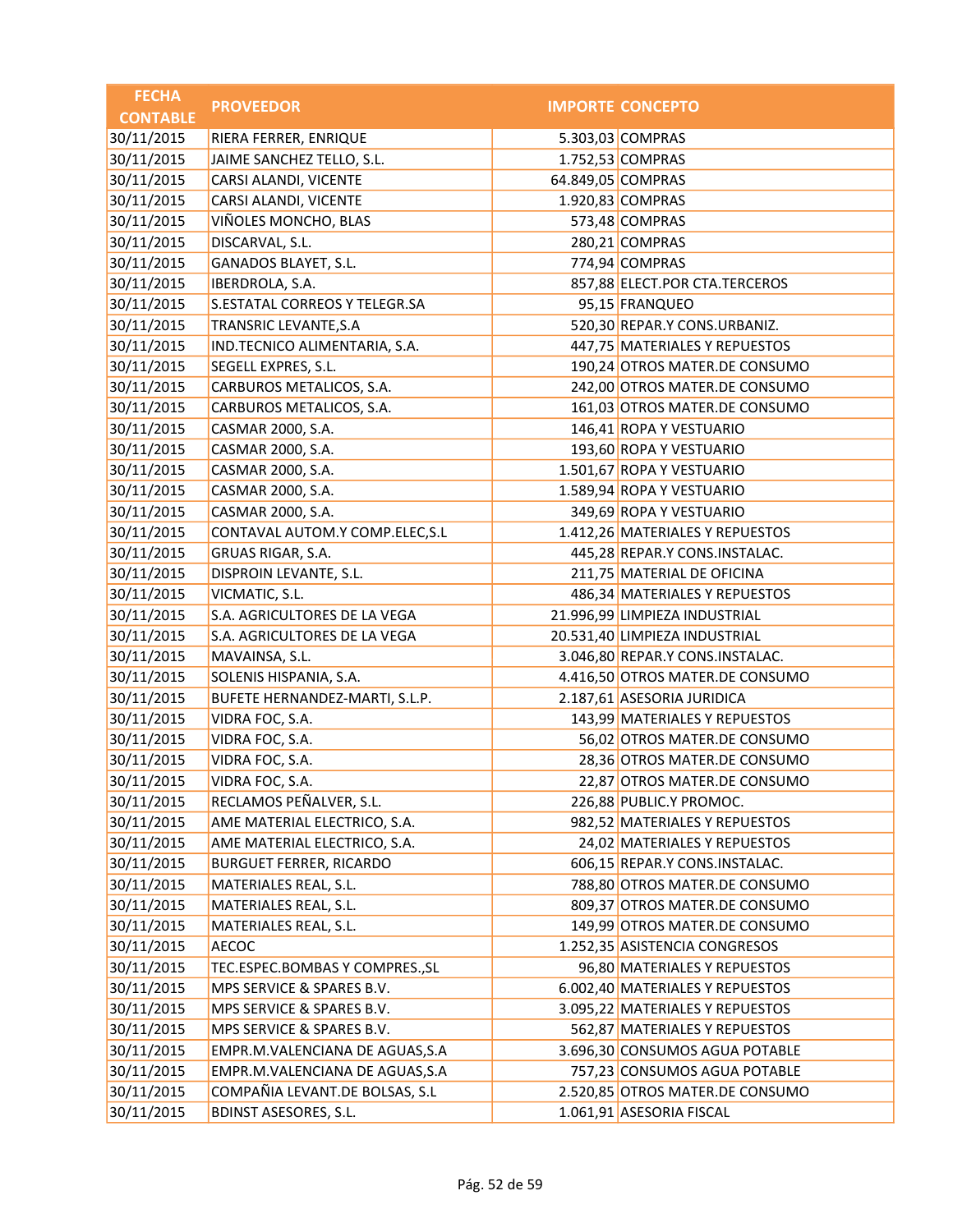| <b>FECHA</b>    | <b>PROVEEDOR</b>                  | <b>IMPORTE CONCEPTO</b>                 |
|-----------------|-----------------------------------|-----------------------------------------|
| <b>CONTABLE</b> |                                   |                                         |
| 30/11/2015      | TRANSP.NAVARRO Y ESTEVE, S.L.     | 1.778,68 OTROS MATER.DE CONSUMO         |
| 30/11/2015      | GUIPONS, S.L.                     | 335,81 REPAR.Y CONS.INSTALAC.           |
| 30/11/2015      | GUIPONS, S.L.                     | 90,88 REP.Y CONSER. SINIESTROS EXTR.    |
| 30/11/2015      | TEIXIDO CORRATGE, F.JAVIER        | 989,78 ASESOR.INFORMAT.                 |
| 30/11/2015      | TEIXIDO CORRATGE, F.JAVIER        | 602,94 REPAR.Y CONS.EQUIPOS INFORMAT.   |
| 30/11/2015      | NAVAFLOR, S.C.                    | 103,82 RELACIONES PUBLICAS              |
| 30/11/2015      | MOTORES ELECT.ALMUSSAFES, S.L.    | 530,28 MATERIALES Y REPUESTOS           |
| 30/11/2015      | SANTOS Y TAMAIN, S.L.             | 6.575,87 OTROS MATER.DE CONSUMO         |
| 30/11/2015      | URBAMAR LEVANTE RES.IND., S.L.    | 889,82 REPAR.Y CONS.URBANIZ.            |
| 30/11/2015      | VODAFONE ESPAÑA, S.A.             | 186,34 MATERIAL DE OFICINA              |
| 30/11/2015      | RIBBON SIST.TERMOTRANS-FER.S.L    | 2.103,89 OTROS MATER.DE CONSUMO         |
| 30/11/2015      | MAREL MEAT PROCESSING B.V.        | 44,64 MATERIALES Y REPUESTOS            |
| 30/11/2015      | MAREL MEAT PROCESSING B.V.        | 1.775,82 MATERIALES Y REPUESTOS         |
| 30/11/2015      | MAREL MEAT PROCESSING B.V.        | 170,64 MATERIALES Y REPUESTOS           |
| 30/11/2015      | <b>INCARLOPSA</b>                 | 6.166,55 REP.Y CONSER. SINIESTROS EXTR. |
| 30/11/2015      | RANDSTAD PROJECT SERVICES, S.L    | 132,53 RELACIONES PUBLICAS              |
| 30/11/2015      | INSTALACIONES JOFRAN, S.L.L.      | 3.133,54 REPAR.Y CONS.INSTALAC.         |
| 30/11/2015      | VAL-SUR, S.L.                     | 388,33 MATERIALES Y REPUESTOS           |
| 30/11/2015      | VAL-SUR, S.L.                     | 694,65 MATERIALES Y REPUESTOS           |
| 30/11/2015      | JOHNSON CONTROLS ESPAÑA, S.L.     | 102,27 MATERIALES Y REPUESTOS           |
| 30/11/2015      | DISPOPACK VALLES, S.L.            | 4.699,04 OTROS MATER.DE CONSUMO         |
| 30/11/2015      | ANTICIMEX 3D SANIDAD AMB., S.A.   | 367,88 DESRAT.Y DESINSEC.               |
| 30/11/2015      | N.L.R. MENSAJEROS, S.L.           | 329,12 MENSAJERIA                       |
| 30/11/2015      | SOL.TEC.NCH ESPAÑOLA, S.L.        | 956,87 OTROS MATER.DE CONSUMO           |
| 30/11/2015      | FLORS MONTAÑANA, S.L.             | 70,00 PUBLIC.Y PROMOC.                  |
| 30/11/2015      | FERTINAGRO NUTRIENTES, S.L.       | 612,26 ELIMINACION SUBPRODUCTOS         |
| 30/11/2015      | FERTINAGRO NUTRIENTES, S.L.       | 618,55 ELIMINACION SUBPRODUCTOS         |
| 30/11/2015      | FERTINAGRO NUTRIENTES, S.L.       | 590,96 ELIMINACION SUBPRODUCTOS         |
| 30/11/2015      | FERTINAGRO NUTRIENTES, S.L.       | 335,90 ELIMINACION SUBPRODUCTOS         |
| 30/11/2015      | EASY WATER SOLUTIONS, S.L.        | 271,01 MATERIALES Y REPUESTOS           |
| 30/11/2015      | GESLIM DE LEVANTE, S.L.           | 445,28 LIMPIEZA INDUSTRIAL INTERIOR     |
| 30/11/2015      | GESLIM DE LEVANTE, S.L.           | 44.649,00 LIMPIEZA INDUSTRIAL INTERIOR  |
| 30/11/2015      | BLUEDEC, S.L.                     | 6.701,66 REPAR.Y CONS.INSTALAC.         |
| 30/11/2015      | <b>GARCIA CUENCA, JUAN CARLOS</b> | 1.975,33 HERRAMIENTAS DE TRABAJO        |
| 30/11/2015      | SESAELEC VALENCIA, S.A.           | 41,75 MATERIALES Y REPUESTOS            |
| 30/11/2015      | RESID-CONTROL, S.L.               | 297,00 ELIMINACION LODOS DEPURADORA     |
| 30/11/2015      | RESID-CONTROL, S.L.               | 676,50 ELIMINACION LODOS DEPURADORA     |
| 30/11/2015      | OFITAKE, S.L.                     | 654,50 MATERIAL DE OFICINA              |
| 30/11/2015      | <b>BDO AUDITORES, S.L.</b>        | 7.744,00 AUDITORIA EXTERNA              |
| 30/11/2015      | ADDO IMPRESORES, S.A.L.           | 562,65 MATERIAL DE OFICINA              |
| 30/11/2015      | V. ALEPUZ, S.L.                   | 197,47 OTROS MATER.DE CONSUMO           |
| 30/11/2015      | DIECAR ASOCIADOS, S.L.            | 103,67 MATERIALES Y REPUESTOS           |
| 30/11/2015      | <b>GAC CREATIVIDAD VISUAL</b>     | 248,05 REPAR.Y CONS.INSTALAC.           |
| 30/11/2015      | U.T.E. MV SEGURISA-SAGITAL        | 33.237,04 SEGURIDAD                     |
| 30/11/2015      | AL AIR LIQUIDE ESPAÑA, S.A.       | 18,15 GASES MATADERO                    |
| 30/11/2015      | AL AIR LIQUIDE ESPAÑA, S.A.       | 4.259,87 GASES MATADERO                 |
| 30/11/2015      | CAROMETEC SPAIN, S.L.             | 889,48 OTROS MATER.DE CONSUMO           |
| 30/11/2015      | CAROMETEC SPAIN, S.L.             | 3.297,47 MATERIALES Y REPUESTOS         |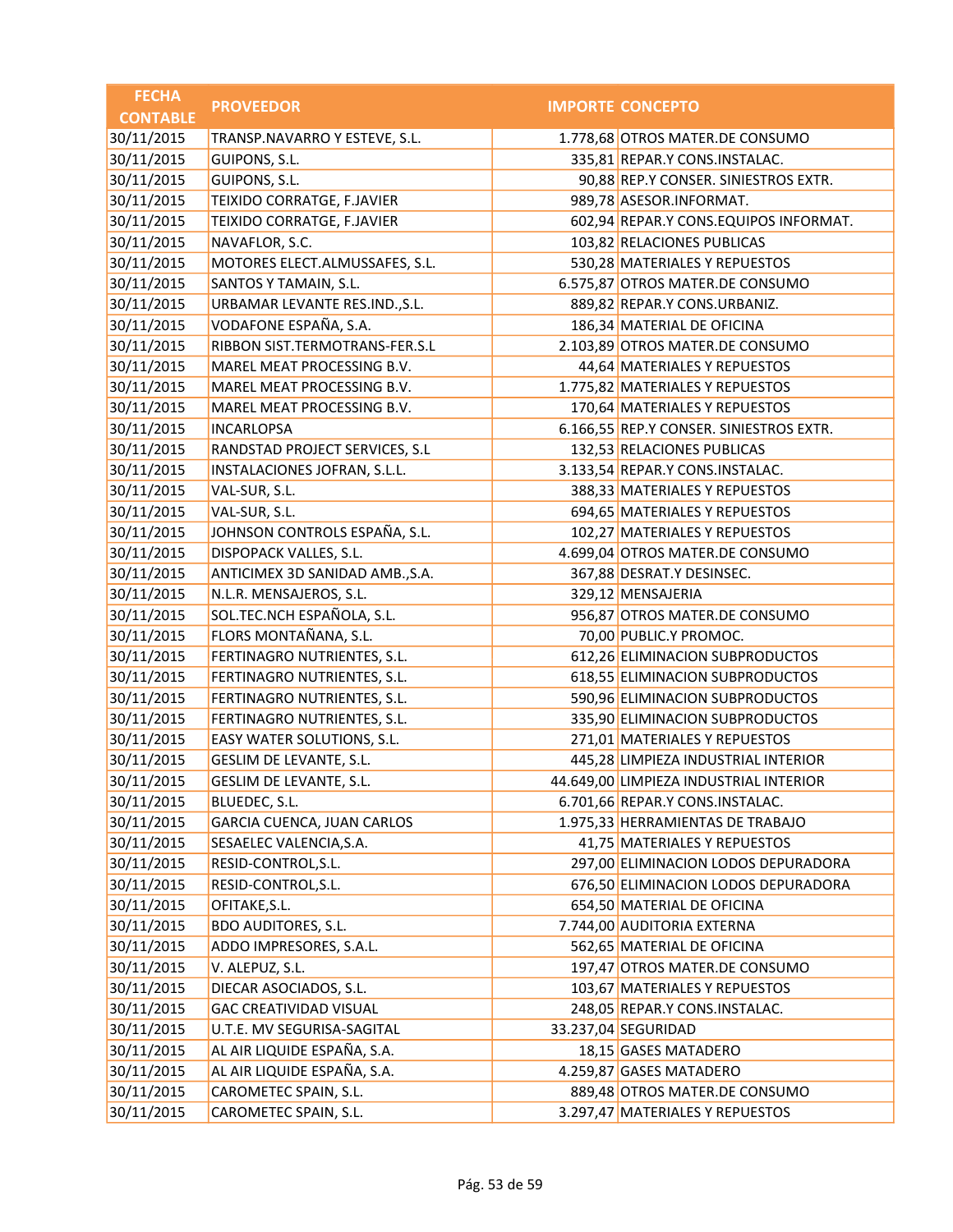| <b>FECHA</b>    | <b>PROVEEDOR</b>                   | <b>IMPORTE CONCEPTO</b>                 |
|-----------------|------------------------------------|-----------------------------------------|
| <b>CONTABLE</b> |                                    |                                         |
| 30/11/2015      | <b>GURREA MAGDALENO, Mª ISABEL</b> | 88,60 PRENSA                            |
| 30/11/2015      | <b>GURREA MAGDALENO, Mª ISABEL</b> | 85,50 PRENSA                            |
| 30/11/2015      | SUMINISTROS GEN.VALENCIA, S.L.     | 4.132,44 OTROS MATER.DE CONSUMO         |
| 30/11/2015      | REYSAN ATLANTIC, S.L.              | 30,96 ROPA Y VESTUARIO                  |
| 30/11/2015      | SABATER NACHER, ALFREDO ENRIQ.     | 1.488,30 RELACIONES PUBLICAS            |
| 30/11/2015      | ELIS MANOMATIC, S.A.               | 266,08 LAVANDERIA DE VESTUARIOS         |
| 30/11/2015      | ELIS MANOMATIC, S.A.               | 1.834,65 LAVANDERIA DE VESTUARIOS       |
| 30/11/2015      | SECURITAS SEGURIDAD ESPAÑA, SA.    | 1.357,15 VIGILANCIA Y SEGURIDAD         |
| 30/11/2015      | WORK MAN ACP SOC.COOPERATIVA       | 465.250,66 MAQUILA EXTERIOR             |
| 30/11/2015      | ILUNION LIMPIEZA Y MEDIO., S.A.    | 5.264,19 LIMPIEZA OFICINAS              |
| 30/11/2015      | MORENO VENEGAS, ANGEL              | 2.769,69 REPAR.Y CONS.INSTALAC.         |
| 30/11/2015      | MORENO VENEGAS, ANGEL              | 609,84 REPAR.Y CONS.INSTALAC.           |
| 30/11/2015      | MORENO VENEGAS, ANGEL              | 2.388,54 REPAR.Y CONS.INSTALAC.         |
| 30/11/2015      | MORENO VENEGAS, ANGEL              | 67,76 REPAR.Y CONS.URBANIZ.             |
| 30/11/2015      | NOVATERRA CATERING, S.L.U.         | 770,00 RELACIONES PUBLICAS              |
| 30/11/2015      | EMTE SERVICE, S.A.U.               | 36.497,97 OTROS CONTRATOS MTO.          |
| 01/12/2015      | HERNANDEZ MARTI, JUAN              | 258,92 ASESORIA JURIDICA                |
| 10/12/2015      | AZASA, INST. QUIR. Y MAT. GAN. SA  | 1.114,58 MATERIALES Y REPUESTOS         |
| 10/12/2015      | BUFETE HERNANDEZ-MARTI, S.L.P.     | 2.187,61 ASESORIA JURIDICA              |
| 10/12/2015      | FRANC LEVANTINA, S.L.              | 102,85 REP.Y CONSER. SINIESTROS EXTR.   |
| 10/12/2015      | MAREL MEAT PROCESSING B.V.         | 79,32 MATERIALES Y REPUESTOS            |
| 10/12/2015      | INSTALACIONES JOFRAN, S.L.L.       | 83,85 MATERIALES Y REPUESTOS            |
| 10/12/2015      | N.L.R. MENSAJEROS, S.L.            | 512,59 MENSAJERIA                       |
| 10/12/2015      | FERTINAGRO NUTRIENTES, S.L.        | 600,16 ELIMINACION SUBPRODUCTOS         |
| 10/12/2015      | FERTINAGRO NUTRIENTES, S.L.        | 537,72 ELIMINACION SUBPRODUCTOS         |
| 10/12/2015      | MERCAFILO, S.L.                    | 40,14 ROPA Y VESTUARIO                  |
| 10/12/2015      | INDUKERN, S.A.                     | 64,43 MATERIALES Y REPUESTOS            |
| 10/12/2015      | REPRESENTACIONES MASIDE, S.L.      | 66,45 MATERIALES Y REPUESTOS            |
| 10/12/2015      | RESID-CONTROL, S.L.                | 3.343,23 ELIMINACION LODOS DEPURADORA   |
| 10/12/2015      | EL REY DEL DESATASCO, S.L.         | 880,00 REPAR.Y CONS.INSTALAC.           |
| 10/12/2015      | PAULA JULIA, CARLOS                | 1.696,00 OTROS ASESOR.EXTERNOS EVENTUAL |
| 10/12/2015      | ELIS MANOMATIC, S.A.               | 560,30 LAVANDERIA DE VESTUARIOS         |
| 10/12/2015      | ELIS MANOMATIC, S.A.               | 1.834,65 LAVANDERIA DE VESTUARIOS       |
| 18/12/2015      | GRUAS RIGAR, S.A.                  | 1.461,68 REPAR.Y CONS.INSTALAC.         |
| 18/12/2015      | U.T.E. MV SEGURISA-SAGITAL         | 33.237,04 REPARACION INSTALACIONES      |
| 18/12/2015      | SABATER NACHER, ALFREDO ENRIQ.     | 151,25 PUBLIC.Y PROMOC.                 |
| 21/12/2015      | ACFLUID AUTOMATIZACION, S.L.       | 150,85 MATERIALES Y REPUESTOS           |
| 21/12/2015      | IND.TECNICO ALIMENTARIA, S.A.      | 819,24 MATERIALES Y REPUESTOS           |
| 21/12/2015      | BETICO COMPRESSORS, S.A.U.         | 600,90 MATERIALES Y REPUESTOS           |
| 21/12/2015      | BUFETE HERNANDEZ-MARTI, S.L.P.     | 5.293,75 CONTENC.CIVIL, ORDEN Y PENAL   |
| 21/12/2015      | BIZERBA IBERIA ESPAÑA, S.A.        | 198,44 REPAR.Y CONS.INSTALAC.           |
| 21/12/2015      | BIZERBA IBERIA ESPAÑA, S.A.        | 267,41 REPAR.Y CONS.INSTALAC.           |
| 21/12/2015      | QUINSU, S.L.                       | 402,72 MATERIALES Y REPUESTOS           |
| 21/12/2015      | SEGURISA, SERV.INT. DE SEGUR, S.A  | 2.993,59 SEGURIDAD                      |
| 21/12/2015      | SEGURISA, SERV. INT. DE SEGUR, S.A | 4.029,11 SEGURIDAD                      |
| 21/12/2015      | COMPUTER SERV.Y MANTEN., S.L.      | 159,72 MTO.EQUIPOS INFORMAT.            |
| 21/12/2015      | SOMEVA, S.L.                       | 12,16 REPAR.Y CONS.INSTALAC.            |
| 21/12/2015      | REPRESENTACIONES MASIDE, S.L.      | 150,89 MATERIALES Y REPUESTOS           |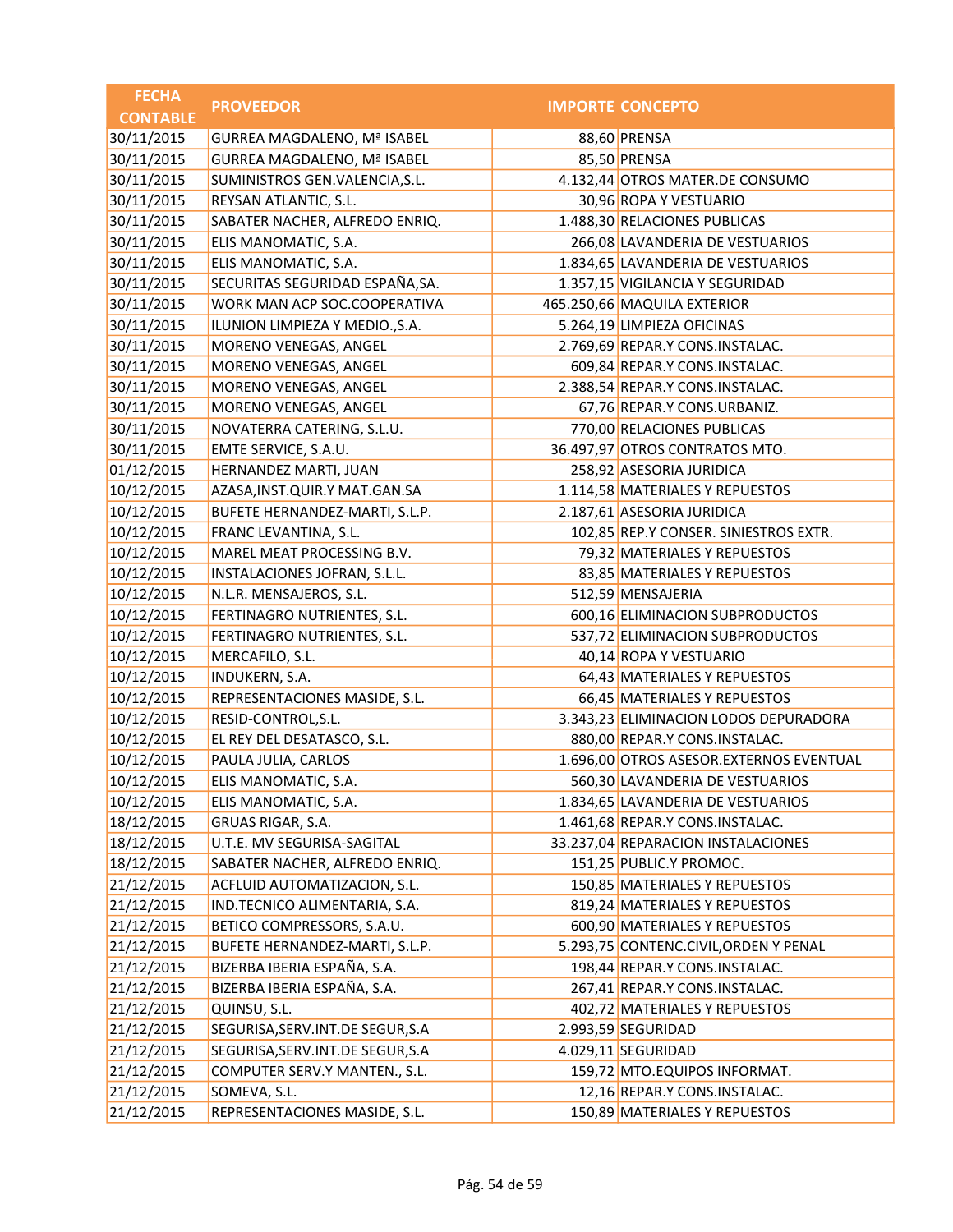| <b>FECHA</b>    | <b>PROVEEDOR</b>               | <b>IMPORTE CONCEPTO</b>                |
|-----------------|--------------------------------|----------------------------------------|
| <b>CONTABLE</b> |                                |                                        |
| 21/12/2015      | PRESENCIAL TIME, S.L.          | 60,50 OTROS CONTRATOS MTO.             |
| 21/12/2015      | CONTROL DE VERTIDO IND., S.L.  | 1.865,15 MATERIALES Y REPUESTOS        |
| 21/12/2015      | CAFETERIA ELTINA, C.B.         | 17,60 VIAJES DE GESTION                |
| 21/12/2015      | CAFETERIA ELTINA, C.B.         | 114,40 VIAJES DE GESTION               |
| 21/12/2015      | CAFETERIA ELTINA, C.B.         | 8,80 VIAJES DE GESTION                 |
| 21/12/2015      | CAFETERIA ELTINA, C.B.         | 17,60 VIAJES DE GESTION                |
| 21/12/2015      | CAFETERIA ELTINA, C.B.         | 1.001,00 OTROS GASTOS DE PERSONAL      |
| 22/12/2015      | TELEFONICA DE ESPAÑA, S.A.     | 667,50 CONSUM.TELEF.PROPIOS            |
| 22/12/2015      | TELEFONICA DE ESPAÑA, S.A.     | 24,70 CONSUM.TELEF.PROPIOS             |
| 22/12/2015      | TELEFONICA DE ESPAÑA, S.A.     | 31,17 CONSUM.TELEF.PROPIOS             |
| 22/12/2015      | TELEFONICA DE ESPAÑA, S.A.     | 38,27 CONSUM.TELEF.PROPIOS             |
| 22/12/2015      | TELEFONICA DE ESPAÑA, S.A.     | 37,34 CONSUM.TELEF.PROPIOS             |
| 22/12/2015      | ROMERO TORRENTI, JOSE          | 153,75 REPAR.Y CONS.INSTALAC.          |
| 22/12/2015      | VICMATIC, S.L.                 | 24,78 MATERIALES Y REPUESTOS           |
| 22/12/2015      | TELEFONICA SERV.MOVILES, S.A.  | 42,35 CONEXIONES INTERNET              |
| 22/12/2015      | TELEFONICA SERV.MOVILES, S.A.  | 47,19 CONEXIONES INTERNET              |
| 22/12/2015      | BIZERBA IBERIA ESPAÑA, S.A.    | 1.311,16 REPAR.Y CONS.INSTALAC.        |
| 22/12/2015      | TRANSP.ALFONSO ZAMORANO, S.L.  | 70,45 REPAR.Y CONS.INSTALAC.           |
| 22/12/2015      | TELEFONICA ON THE SPOT SER. SA | 27,71 HILO MUSICAL CENTRALITA          |
| 22/12/2015      | TELEFONICA ON THE SPOT SER. SA | 44,23 HILO MUSICAL MERCADOS            |
| 22/12/2015      | TELEFONICA ON THE SPOT SER. SA | 45,94 HILO MUSICAL MERCADOS            |
| 22/12/2015      | ENRIQUE GALVEZ Y ASOC., S.L.   | 4.235,00 CONTENC.CIVIL, ORDEN Y PENAL  |
| 22/12/2015      | VODAFONE ESPAÑA, S.A.          | 121,00 VIGILANCIA Y SEGURIDAD          |
| 22/12/2015      | VODAFONE ESPAÑA, S.A.          | 1.269,64 CONSUM.TELEF.PROPIOS          |
| 22/12/2015      | VALORA PREVENCION, S.L.U.      | 1.024,01 SERV.MEDICOS                  |
| 22/12/2015      | VALORA PREVENCION, S.L.U.      | 2.024,16 SERV.MEDICOS                  |
| 22/12/2015      | GESLIM DE LEVANTE, S.L.        | 1.913,51 LIMPIEZA INDUSTRIAL INTERIOR  |
| 22/12/2015      | PRESENCIAL TIME, S.L.          | 66,55 OTROS CONTRATOS MTO.             |
| 22/12/2015      | CAFETERIA ELTINA, C.B.         | 23,10 VIAJES DE GESTION                |
| 22/12/2015      | CAFETERIA ELTINA, C.B.         | 8,47 VIAJES DE GESTION                 |
| 23/12/2015      | SUGEIN, S.L.                   | 372,72 MATERIALES Y REPUESTOS          |
| 23/12/2015      | DISPROIN LEVANTE, S.L.         | 89,72 MTO.EQUIPOS OFICINA              |
| 23/12/2015      | DISPROIN LEVANTE, S.L.         | 89,54 MATERIAL DE OFICINA              |
| 23/12/2015      | QUICIAL, S.L.                  | 144,27 MATERIALES Y REPUESTOS          |
| 23/12/2015      | INTERTRONIC INTERNACIONAL, S.L | 292,09 MATERIALES Y REPUESTOS          |
| 23/12/2015      | ELECTRO-STOCKS                 | 1.007,34 MATERIALES Y REPUESTOS        |
| 23/12/2015      | AMBIENTALYS CONSULT.Y ANAL.S.L | 285,66 MTO.CONTROL AGUA                |
| 23/12/2015      | OFITAKE, S.L.                  | 273,42 OTROS MATER.DE CONSUMO          |
| 23/12/2015      | OFITAKE, S.L.                  | 454,27 MATERIAL DE OFICINA             |
| 23/12/2015      | GAMASER                        | 23,47 MTO.CONTROL AGUA DEPURADORA      |
| 23/12/2015      | EMTE SERVICE, S.A.U.           | 460,77 REPAR.Y CONS.INSTALAC.          |
| 23/12/2015      | EMTE SERVICE, S.A.U.           | 302,33 REPAR.Y CONS.INSTALAC.          |
| 24/12/2015      | GESMER LOGISTICS MER, S.L.     | 14.158,22 ELIMINACION LODOS DEPURADORA |
| 24/12/2015      | COALIMENT VALENCIA, S.A.       | 335,78 RELACIONES PUBLICAS             |
| 24/12/2015      | VALGESS, S.L.                  | 2.970,00 LIMPIEZA DESPOJOS             |
| 24/12/2015      | PPS, S.A.                      | 3.759,66 LIMPIEZA DESPOJOS             |
| 24/12/2015      | PPS, S.A.                      | 4.207,56 LIMPIEZA DESPOJOS             |
| 24/12/2015      | PPS, S.A.                      | 3.764,94 LIMPIEZA DESPOJOS             |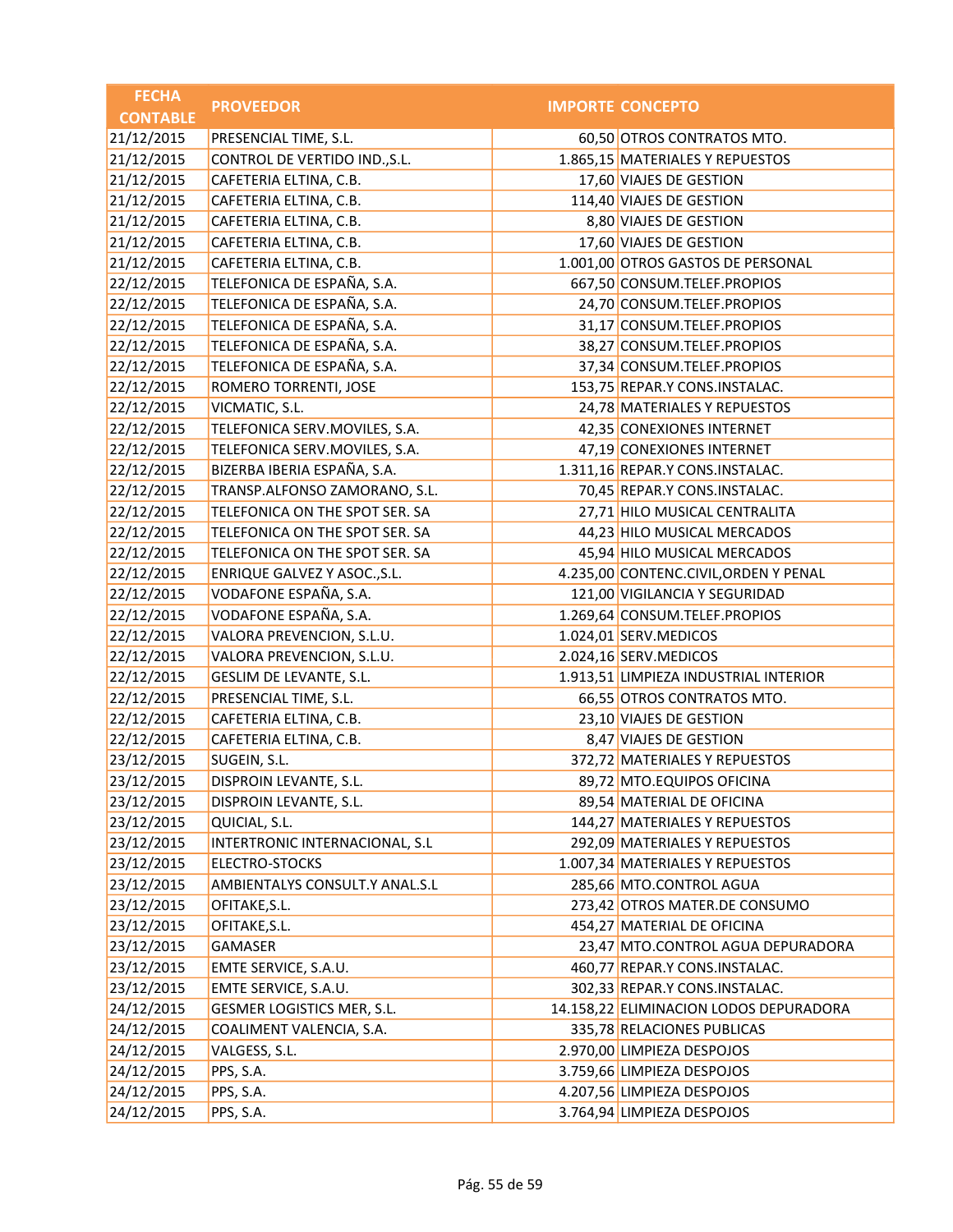| <b>FECHA</b>    | <b>PROVEEDOR</b>                  |          | <b>IMPORTE CONCEPTO</b>               |
|-----------------|-----------------------------------|----------|---------------------------------------|
| <b>CONTABLE</b> |                                   |          |                                       |
| 24/12/2015      | PPS, S.A.                         |          | 4.282,15 LIMPIEZA DESPOJOS            |
| 24/12/2015      | PPS, S.A.                         |          | 1.196,22 LIMPIEZA DESPOJOS            |
| 24/12/2015      | PPS, S.A.                         |          | 18,63 LIMPIEZA DESPOJOS               |
| 24/12/2015      | HERNANDEZ GRACIA, ANGELES         |          | 1.870,58 ASESORIA COMUNICACION        |
| 24/12/2015      | INVITA&EVENTA, S.L.L              |          | 242,00 RELACIONES PUBLICAS            |
| 25/12/2015      | JOSE ANTONIO GARCIA, S.L.         |          | 235,59 MATERIALES Y REPUESTOS         |
| 25/12/2015      | GRUAS RIGAR, S.A.                 |          | 215,38 REPAR.Y CONS.INSTALAC.         |
| 25/12/2015      | MATERIALES REAL, S.L.             |          | 338,32 OTROS MATER.DE CONSUMO         |
| 25/12/2015      | TRANSP.NAVARRO Y ESTEVE, S.L.     |          | 2.176,54 OTROS MATER.DE CONSUMO       |
| 25/12/2015      | SANTOS Y TAMAIN, S.L.             |          | 3.595,03 REPAR.Y CONS.INSTALAC.       |
| 25/12/2015      | SANTOS Y TAMAIN, S.L.             |          | 4.704,84 REPAR.Y CONS.INSTALAC.       |
| 25/12/2015      | ENDESA ENERGIA, S.A.              |          | 1.476,47 SUMINISTROS                  |
| 25/12/2015      | ENDESA ENERGIA, S.A.              |          | 1.087,25 SUMINISTROS                  |
| 25/12/2015      | ENDESA ENERGIA, S.A.              |          | 1.275,29 SUMINISTROS                  |
| 25/12/2015      | ENDESA ENERGIA, S.A.              |          | 75.763,45 SUMINISTROS                 |
| 25/12/2015      | ENDESA ENERGIA, S.A.              |          | 8.939,41 SUMINISTROS                  |
| 25/12/2015      | ENDESA ENERGIA, S.A.              |          | 9.411,38 SUMINISTROS                  |
| 25/12/2015      | DISAI AUTOM.INDUSTRIALES, S.L.    |          | 263,90 REPAR.Y CONS.INSTALAC.         |
| 25/12/2015      | YNDIRA CAMACHO GUALDRON           |          | 1.593,40 REPAR.Y CONS.INSTALAC.       |
| 28/12/2015      | JOSE ANTONIO GARCIA, S.L.         |          | 298,74 PINTURAS                       |
| 28/12/2015      | ENRIQUE GALVEZ Y ASOC., S.L.      |          | 822,80 ASESORAMIENTO LABORAL          |
| 28/12/2015      | MOTORES ELECT.ALMUSSAFES, S.L.    |          | 145,20 REPAR.Y CONS.INSTALAC.         |
| 28/12/2015      | SANTOS Y TAMAIN, S.L.             |          | 1.763,33 REPAR.Y CONS.INSTALAC.       |
| 28/12/2015      | FERTINAGRO NUTRIENTES, S.L.       |          | 610,81 ELIMINACION SUBPRODUCTOS       |
| 28/12/2015      | <b>GAC CREATIVIDAD VISUAL</b>     |          | 96,80 OTROS MATER.DE CONSUMO          |
| 28/12/2015      | <b>GAC CREATIVIDAD VISUAL</b>     |          | 145,20 OTROS MATER.DE CONSUMO         |
| 28/12/2015      | <b>GAC CREATIVIDAD VISUAL</b>     |          | 520,30 PUBLIC.Y PROMOC.               |
| 28/12/2015      | <b>GAC CREATIVIDAD VISUAL</b>     |          | 1.179,75 PUBLIC.Y PROMOC.             |
| 28/12/2015      | <b>GAC CREATIVIDAD VISUAL</b>     |          | 145,20 OTROS MATER.DE CONSUMO         |
| 28/12/2015      | SECURITAS SEGURIDAD ESPAÑA, SA.   |          | 317,99 VIGILANCIA Y SEGURIDAD         |
| 30/12/2015      | MONT. Y SUMINISTROS COVES, S.L.   |          | 424,00 REPAR.Y CONS.INSTALAC.         |
| 30/12/2015      | BDINST ASESORES, S.L.             |          | 1.061,91 ASESORIA FISCAL              |
| 30/12/2015      | NAVAFLOR, S.C.                    |          | 83,05 RELACIONES PUBLICAS             |
| 30/12/2015      | REGISTRO MERCANTIL DE VALENCIA    |          | 22,78 REGISTRO                        |
| 30/12/2015      | APC EUROPE, S.A.                  |          | 174,24 MATERIALES Y REPUESTOS         |
| 30/12/2015      | O.T.R.I. - UNIV. DE ZARAGOZA      |          | 193,60 CONTROL ANALIT.CARNES Y CANALE |
| 30/12/2015      | RESID-CONTROL, S.L.               |          | 3.516,81 ELIMINACION LODOS DEPURADORA |
| 30/12/2015      | RESID-CONTROL, S.L.               |          | 100,32 TRATAMIENTO ESTIERCOL          |
| 30/12/2015      | RESID-CONTROL, S.L.               |          | 786,39 ELIMINACION LODOS DEPURADORA   |
| 30/12/2015      | CAFETERIA ELTINA, C.B.            |          | 88,00 VIAJES DE GESTION               |
| 30/12/2015      | ALFATEC SISTEMAS, S.L.            |          | 217,80 MTO.EQUIPOS INFORMAT.          |
| 30/12/2015      | ORIG.SPAIN PROD.VALENCIANOS, SL   |          | 1.498,78 GTOS.DE REPRESENTACION       |
| 31/12/2015      | AZASA, INST. QUIR. Y MAT. GAN. SA |          | 691,74 MATERIALES Y REPUESTOS         |
| 31/12/2015      | ACFLUID AUTOMATIZACION, S.L.      |          | 92,30 MATERIALES Y REPUESTOS          |
| 31/12/2015      | CALES PASCUAL, S.L.               | 0,01     |                                       |
| 31/12/2015      | REPSOL BUTANO, S.A.               | 1.524,30 |                                       |
| 31/12/2015      | TERNERA NATURAL BALLESTER, S.L.   |          | 4.875,40 COMPRAS                      |
| 31/12/2015      | CARBONELL MIRALLES, RAFAEL        |          | 73,77 COMPRAS                         |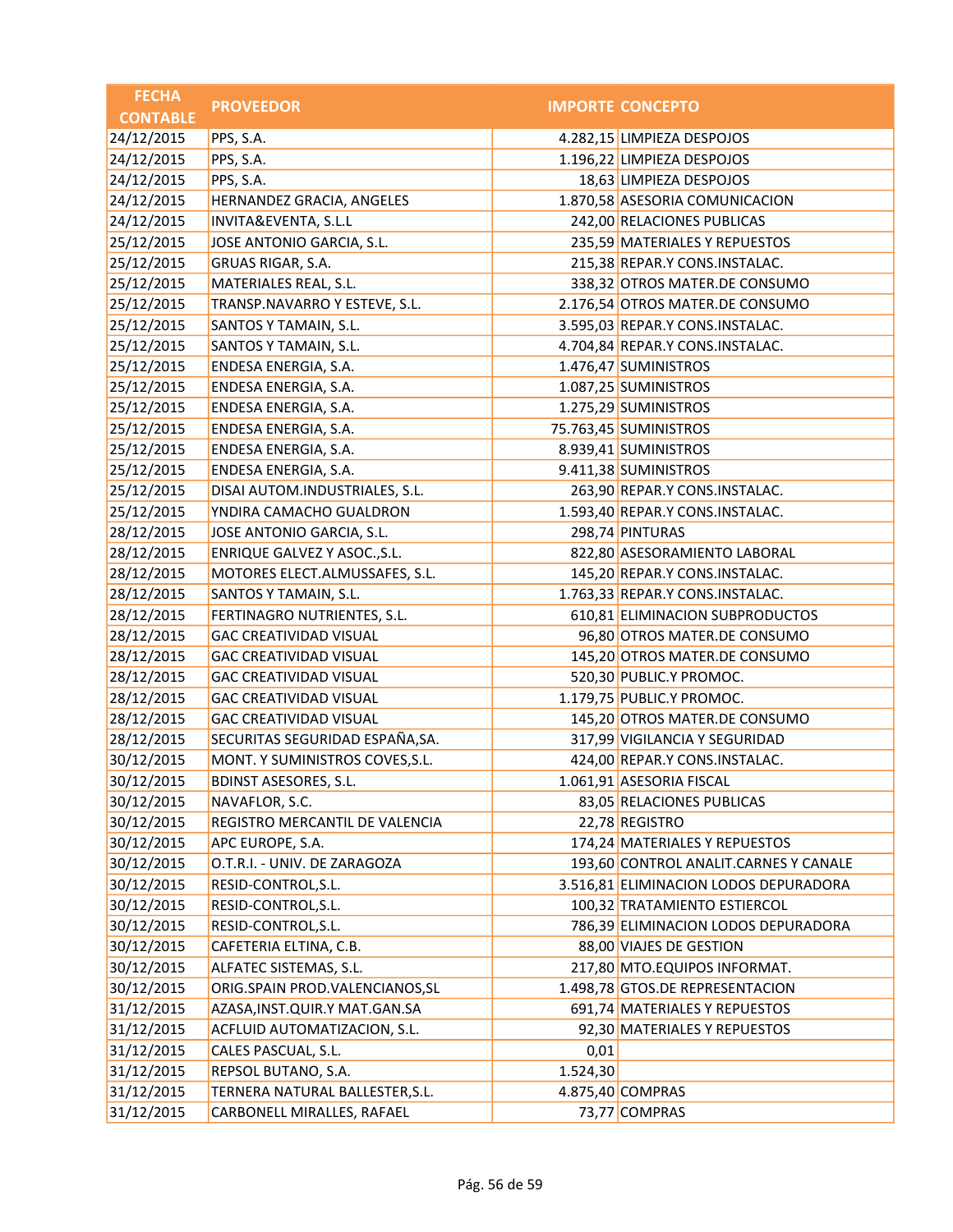| <b>FECHA</b>    | <b>PROVEEDOR</b>                |      | <b>IMPORTE CONCEPTO</b>               |
|-----------------|---------------------------------|------|---------------------------------------|
| <b>CONTABLE</b> |                                 |      |                                       |
| 31/12/2015      | VALBOVIS, S.L.                  |      | 146,41 COMPRAS                        |
| 31/12/2015      | <b>BLAY LLACER, VICENTE</b>     |      | 139,84 COMPRAS                        |
| 31/12/2015      | HNOS. ORTI OLMOS SAT 8313       |      | 949,03 COMPRAS                        |
| 31/12/2015      | CARNES A.SORIANO E HIJOS, S.L.  |      | 702,48 COMPRAS                        |
| 31/12/2015      | S.AGR.Y GANAD. DE CHESTE, S.L.  |      | 6.713,09 COMPRAS                      |
| 31/12/2015      | RIERA FERRER, ENRIQUE           |      | 5.516,24 COMPRAS                      |
| 31/12/2015      | JAIME SANCHEZ TELLO, S.L.       |      | 1.955,74 COMPRAS                      |
| 31/12/2015      | CARSI ALANDI, VICENTE           |      | 1.857,10 COMPRAS                      |
| 31/12/2015      | VIÑOLES MONCHO, BLAS            |      | 210,38 COMPRAS                        |
| 31/12/2015      | DISCARVAL, S.L.                 |      | 574,91 COMPRAS                        |
| 31/12/2015      | GANADOS BLAYET, S.L.            |      | 835,11 COMPRAS                        |
| 31/12/2015      | IBERDROLA, S.A.                 |      | 920,06 ELECT.POR CTA.TERCEROS         |
| 31/12/2015      | COPISTERIA SANCHIS, S.L.        |      | 60,50 PUBLIC.Y PROMOC.                |
| 31/12/2015      | IND.TECNICO ALIMENTARIA, S.A.   |      | 1.501,95 OTROS MATER.DE CONSUMO       |
| 31/12/2015      | IND.TECNICO ALIMENTARIA, S.A.   |      | 349,21 OTROS MATER.DE CONSUMO         |
| 31/12/2015      | IND.TECNICO ALIMENTARIA, S.A.   |      | 170,51 MATERIALES Y REPUESTOS         |
| 31/12/2015      | IND.TECNICO ALIMENTARIA, S.A.   |      | 286,92 OTROS MATER.DE CONSUMO         |
| 31/12/2015      | CARBUROS METALICOS, S.A.        |      | 479,74 OTROS MATER.DE CONSUMO         |
| 31/12/2015      | CULLIGAN ESPAÑA, S.A.           |      | 599,62 OTROS MATER.DE CONSUMO         |
| 31/12/2015      | CASMAR 2000, S.A.               |      | 168,80 ROPA Y VESTUARIO               |
| 31/12/2015      | CASMAR 2000, S.A.               |      | 1.322,66 ROPA Y VESTUARIO             |
| 31/12/2015      | CONTAVAL AUTOM.Y COMP.ELEC, S.L |      | 566,28 MATERIALES Y REPUESTOS         |
| 31/12/2015      | DISPROIN LEVANTE, S.L.          |      | 331,54 MATERIAL DE OFICINA            |
| 31/12/2015      | TAUSEND, S.L.                   |      | 410,61 MATERIALES Y REPUESTOS         |
| 31/12/2015      | S.A. AGRICULTORES DE LA VEGA    |      | 2.182,32 LIMPIEZA INDUSTRIAL          |
| 31/12/2015      | S.A. AGRICULTORES DE LA VEGA    |      | 20.531,40 LIMPIEZA INDUSTRIAL         |
| 31/12/2015      | S.A. AGRICULTORES DE LA VEGA    |      | 21.996,99 LIMPIEZA INDUSTRIAL         |
| 31/12/2015      | SOLENIS HISPANIA, S.A.          |      | 4.416,50 OTROS MATER.DE CONSUMO       |
| 31/12/2015      | VIDRA FOC, S.A.                 |      | 100,43 OTROS MATER.DE CONSUMO         |
| 31/12/2015      | VIDRA FOC, S.A.                 |      | 51,30 OTROS MATER.DE CONSUMO          |
| 31/12/2015      | BIZERBA IBERIA ESPAÑA, S.A.     |      | 129,47 REPAR.Y CONS.INSTALAC.         |
| 31/12/2015      | RECLAMOS PEÑALVER, S.L.         |      | 1.270,50 PUBLIC.Y PROMOC.             |
| 31/12/2015      | TRANSP.ALFONSO ZAMORANO, S.L.   |      | 65,65 REPAR.Y CONS.INSTALAC.          |
| 31/12/2015      | PRAXAIR ESPAÑA, S.L.            | 0,01 |                                       |
| 31/12/2015      | MONT. Y SUMINISTROS COVES, S.L. |      | 3.292,23 OTRAS INST.SALA DESP.PORCINO |
| 31/12/2015      | MONT. Y SUMINISTROS COVES, S.L. |      | 43.596,75 AMPLIACION CAMARA JAMONES   |
| 31/12/2015      | MONT. Y SUMINISTROS COVES, S.L. |      | 856,68 MATERIALES Y REPUESTOS         |
| 31/12/2015      | MONT. Y SUMINISTROS COVES, S.L. |      | 775,61 MATERIALES Y REPUESTOS         |
| 31/12/2015      | MONT. Y SUMINISTROS COVES, S.L. |      | 285,56 MATERIALES Y REPUESTOS         |
| 31/12/2015      | MONT. Y SUMINISTROS COVES, S.L. |      | 1.283,82 OTRAS INST.SALA DESP.PORCINO |
| 31/12/2015      | EDITORIAL PRENSA VALENC., S.A.  |      | 544,50 PUBLIC.Y PROMOC.               |
| 31/12/2015      | EDITORIAL PRENSA VALENC., S.A.  |      | 544,50 RELACIONES PUBLICAS            |
| 31/12/2015      | EDITORIAL PRENSA VALENC., S.A.  |      | 544,50 PUBLIC.Y PROMOC.               |
| 31/12/2015      | CONCA Y MARZAL, S.C.            | 0,01 |                                       |
| 31/12/2015      | MPS SERVICE & SPARES B.V.       |      | 331,15 MATERIALES Y REPUESTOS         |
| 31/12/2015      | EMPR.M.VALENCIANA DE AGUAS, S.A |      | 3.997,58 CONSUMOS AGUA POTABLE        |
| 31/12/2015      | EMPR.M.VALENCIANA DE AGUAS, S.A |      | 875,78 CONSUMOS AGUA POTABLE          |
| 31/12/2015      | APLICACIONES TECNOLOGICAS, S.A. |      | 653,40 REPAR.Y CONS.INSTALAC.         |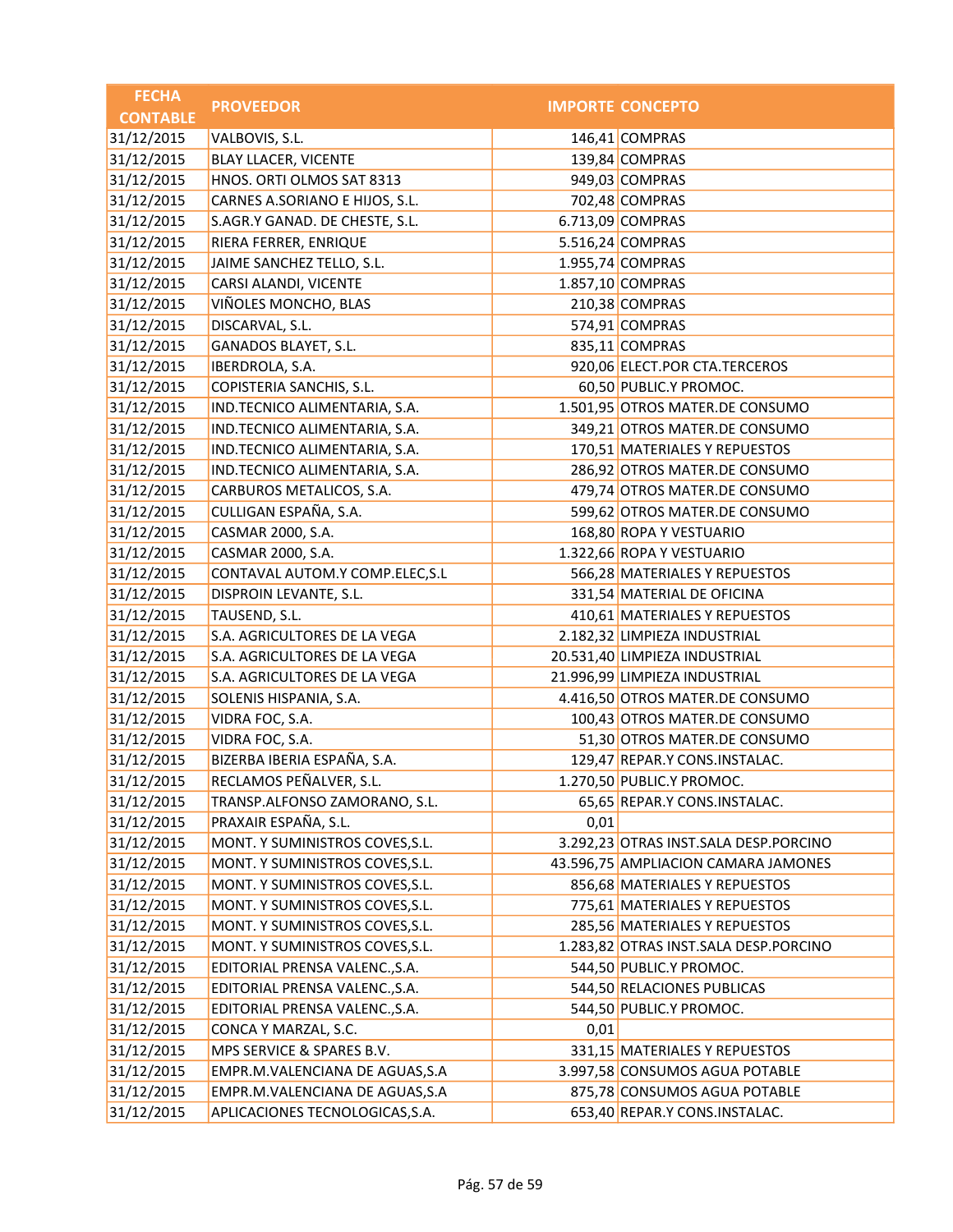| <b>FECHA</b>    | <b>PROVEEDOR</b>                |        | <b>IMPORTE CONCEPTO</b>                |
|-----------------|---------------------------------|--------|----------------------------------------|
| <b>CONTABLE</b> |                                 |        |                                        |
| 31/12/2015      | APLICACION DE PINTURAS API, S.A | 0,04   |                                        |
| 31/12/2015      | TRANSP.NAVARRO Y ESTEVE, S.L.   |        | 2.164,83 OTROS MATER.DE CONSUMO        |
| 31/12/2015      | GUIPONS, S.L.                   |        | 84,26 REPAR.Y CONS.INSTALAC.           |
| 31/12/2015      | TEIXIDO CORRATGE, F.JAVIER      |        | 989,78 ASESOR.INFORMAT.                |
| 31/12/2015      | NAVAFLOR, S.C.                  |        | 880,06 RELACIONES PUBLICAS             |
| 31/12/2015      | JUNGHEINRICH DE ESPAÑA, S.A.    |        | 567,69 REPAR.Y CONS.INSTALAC.          |
| 31/12/2015      | SANTOS Y TAMAIN, S.L.           |        | 445,89 REPAR.Y CONS.INSTALAC.          |
| 31/12/2015      | SANTOS Y TAMAIN, S.L.           |        | 592,42 REPAR.Y CONS.INSTALAC.          |
| 31/12/2015      | SYSTEMS NISCAYAH, S.A.          | 2,05   |                                        |
| 31/12/2015      | MONTORO J.M., S.L.              | 404,35 |                                        |
| 31/12/2015      | ENDESA ENERGIA, S.A.            |        | 55.888,62 SUMINISTROS                  |
| 31/12/2015      | ENDESA ENERGIA, S.A.            |        | 1.563,72 SUMINISTROS                   |
| 31/12/2015      | ENDESA ENERGIA, S.A.            |        | 9.327,13 SUMINISTROS                   |
| 31/12/2015      | ENDESA ENERGIA, S.A.            |        | 7.785,31 SUMINISTROS                   |
| 31/12/2015      | ENDESA ENERGIA, S.A.            |        | 78.788,77 SUMINISTROS                  |
| 31/12/2015      | ENDESA ENERGIA, S.A.            |        | 1.284,16 SUMINISTROS                   |
| 31/12/2015      | ENDESA ENERGIA, S.A.            |        | 854,94 SUMINISTROS                     |
| 31/12/2015      | MAREL MEAT PROCESSING B.V.      |        | 998,13 HERRAMIENTAS DE TRABAJO         |
| 31/12/2015      | CSB-SYSTEM ESPAÑA, S.L.         |        | 709,68 MANT.SOFTWARE SALA DESPIECE     |
| 31/12/2015      | SOMEVA, S.L.                    |        | 128,45 REPAR.Y CONS.INSTALAC.          |
| 31/12/2015      | VCIANA.EMERGENCIAS MEDICAS, SL  |        | 8.753,66 SERV.MEDICOS                  |
| 31/12/2015      | BRISANT, C.B.                   |        | 623,30 RELACIONES PUBLICAS             |
| 31/12/2015      | GE ENERGY SPAIN, S.L.           |        | 7.881,40 OTROS MATER.DE CONSUMO        |
| 31/12/2015      | SISTEMAS CEDULARES GSM, S.L.    | 0,01   |                                        |
| 31/12/2015      | ANIMA EVENTOS DE MARKETING, S.L | 0,01   |                                        |
| 31/12/2015      | INSTALACIONES JOFRAN, S.L.L.    |        | 2.369,72 AMPLIACION CAMARA JAMONES     |
| 31/12/2015      | SOLUCIONES CONECTA2, S.L.       | 683,69 |                                        |
| 31/12/2015      | VAL-SUR, S.L.                   |        | 147,27 MATERIALES Y REPUESTOS          |
| 31/12/2015      | TAMARIT ORTEGA, JOSE LUIS       |        | 114,40 OTROS MATER.DE CONSUMO          |
| 31/12/2015      | ELECTRO-STOCKS                  |        | 76,96 MATERIALES Y REPUESTOS           |
| 31/12/2015      | ELECTRO-STOCKS                  |        | 305,48 OTROS MATER.DE CONSUMO          |
| 31/12/2015      | ANTICIMEX 3D SANIDAD AMB., S.A. |        | 2.405,75 DESRAT.Y DESINSEC.            |
| 31/12/2015      | N.L.R. MENSAJEROS, S.L.         |        | 404,54 MENSAJERIA                      |
| 31/12/2015      | FUNDICION DUCTIL FABREGAS, S.A  |        | 55,42 REPAR.Y CONS.URBANIZ.            |
| 31/12/2015      | GRUPO DISBER SIGLO XXI, S.L.    |        | 5.773,85 PUBLIC.Y PROMOC.              |
| 31/12/2015      | AMBIENTALYS CONSULT.Y ANAL.S.L  |        | 371,65 MTO.CONTROL AGUA                |
| 31/12/2015      | FERTINAGRO NUTRIENTES, S.L.     |        | 611,29 ELIMINACION SUBPRODUCTOS        |
| 31/12/2015      | FERTINAGRO NUTRIENTES, S.L.     |        | 471,90 ELIMINACION SUBPRODUCTOS        |
| 31/12/2015      | ALAPONT SOLUC.LOGISTICAS, S.L.  |        | 179,03 REPAR.Y CONS.INSTALAC.          |
| 31/12/2015      | MERCAFILO, S.L.                 |        | 321,47 HERRAMIENTAS DE TRABAJO         |
| 31/12/2015      | VCIANA.MENSAJE.Y GESTION, S.C.  |        | 247,06 MENSAJERIA                      |
| 31/12/2015      | VCIANA.MENSAJE.Y GESTION, S.C.  |        | 454,67 MENSAJERIA                      |
| 31/12/2015      | HUNE RENTAL, S.L.               |        | 121,73 REPAR.Y CONS.INSTALAC.          |
| 31/12/2015      | EASY WATER SOLUTIONS, S.L.      |        | 406,51 MATERIALES Y REPUESTOS          |
| 31/12/2015      | GESLIM DE LEVANTE, S.L.         |        | 44.649,00 LIMPIEZA INDUSTRIAL INTERIOR |
| 31/12/2015      | SALVADOR MONFORTE, SANTIAGO     |        | 114,95 REPAR.Y CONS.URBANIZ.           |
| 31/12/2015      | LABORATORIOS TACSA, S.L.        |        | 959,53 CONTROL ANALIT.CARNES Y CANALE  |
| 31/12/2015      | GARCIA CUENCA, JUAN CARLOS      |        | 1.113,20 HERRAMIENTAS DE TRABAJO       |